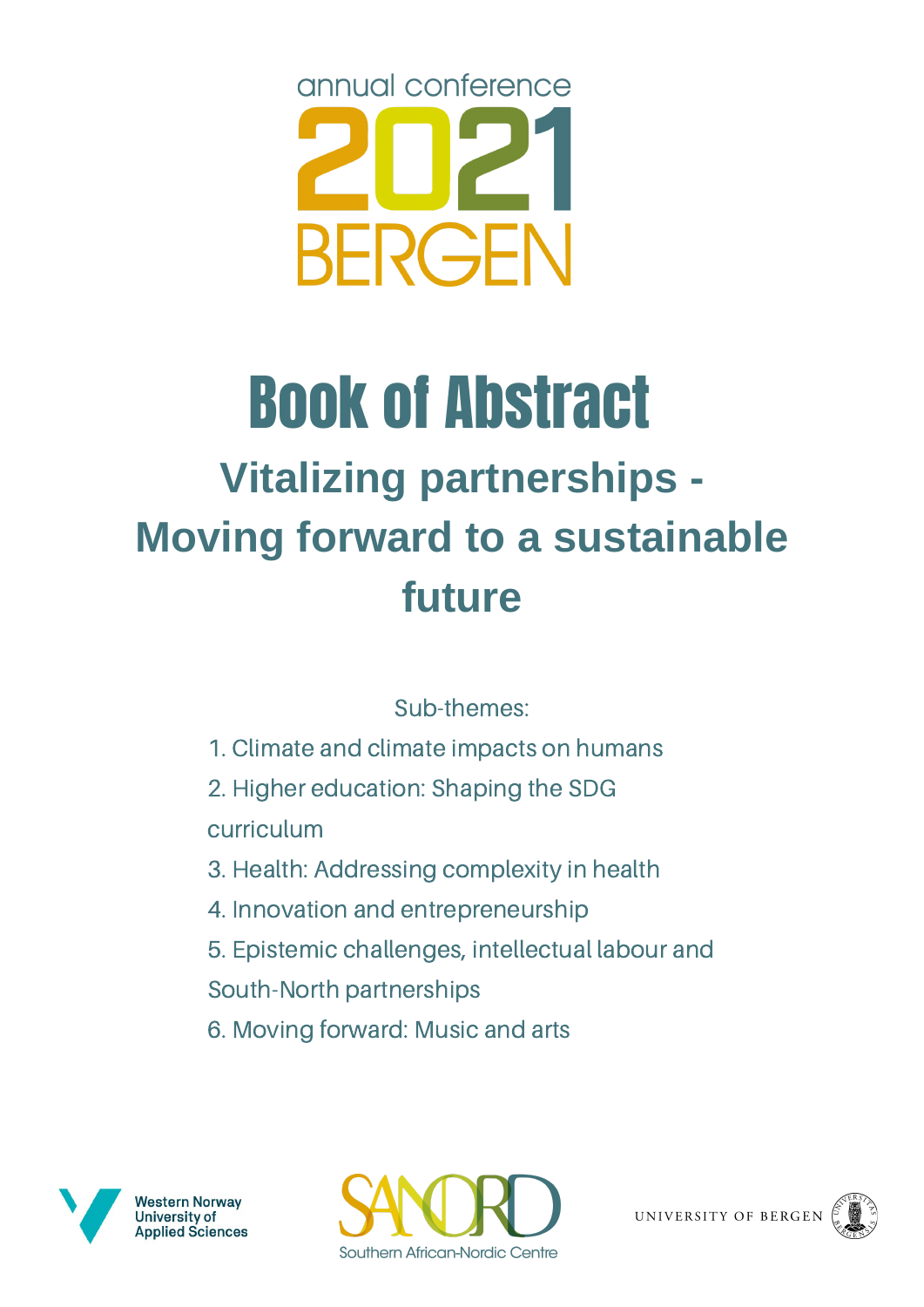**ABSTRACTThe United Nations (UN) 2030 Agenda proposes that Education for Sustainable Development (ESD) should play a vital role for the transformation of the world's economy as expressed in the goals and subgoals. Higher education should play a pivotal role in mainstreaming ESD. The UN Incheon Declaration 2015 significantly highlighted the pivotal role of education that plays in the universal journey towards addressing sustainable development goals across the globe and serving our nations. In September 2015 the UN formally adopted the 17 sustainable development goals (SDGs) as an outcome of a major global consultative process. Agenda 2030 goal 4 advocates for promoting the opportunity to progress towards implementing quality education for sustainable development that fosters the knowledge, skills,values, perspectives and actions that lead towards more sustainable futures. This article draws on structure and agency approaches to examine the mainstreaming of Agenda 2030 Global goals to offer deeper insights into the role that individuals and institutional structures of higher education in Zimbabwe play in implementing UN sustainable development goal 4 on quality in higher education. The qualitative study conducted in four universities in Zimbabwe provides a detailed description of the ways in which structures and agency in higher education systems enable or constrain ESD mainstreaming. In this article i argue that a critical realist perspective can contribute towards our understanding transforming higher education in Zimbabwe towards ensuring the flourishing of a sustainable future generation.Key words: Education for Sustainable Development, highlighter education, quality education, teaching and learning, sustainable development goals.**

#### GEORGE SHAVA

National University of Science and Technology, Bulawayo, Zimbabwe

#### **Abstract Title**

Implementing UN 2030 Agenda on Education for Sustainable Development, elaborating the role of Structure and Agency in Zimbabwean context of higher education

#### **Categories**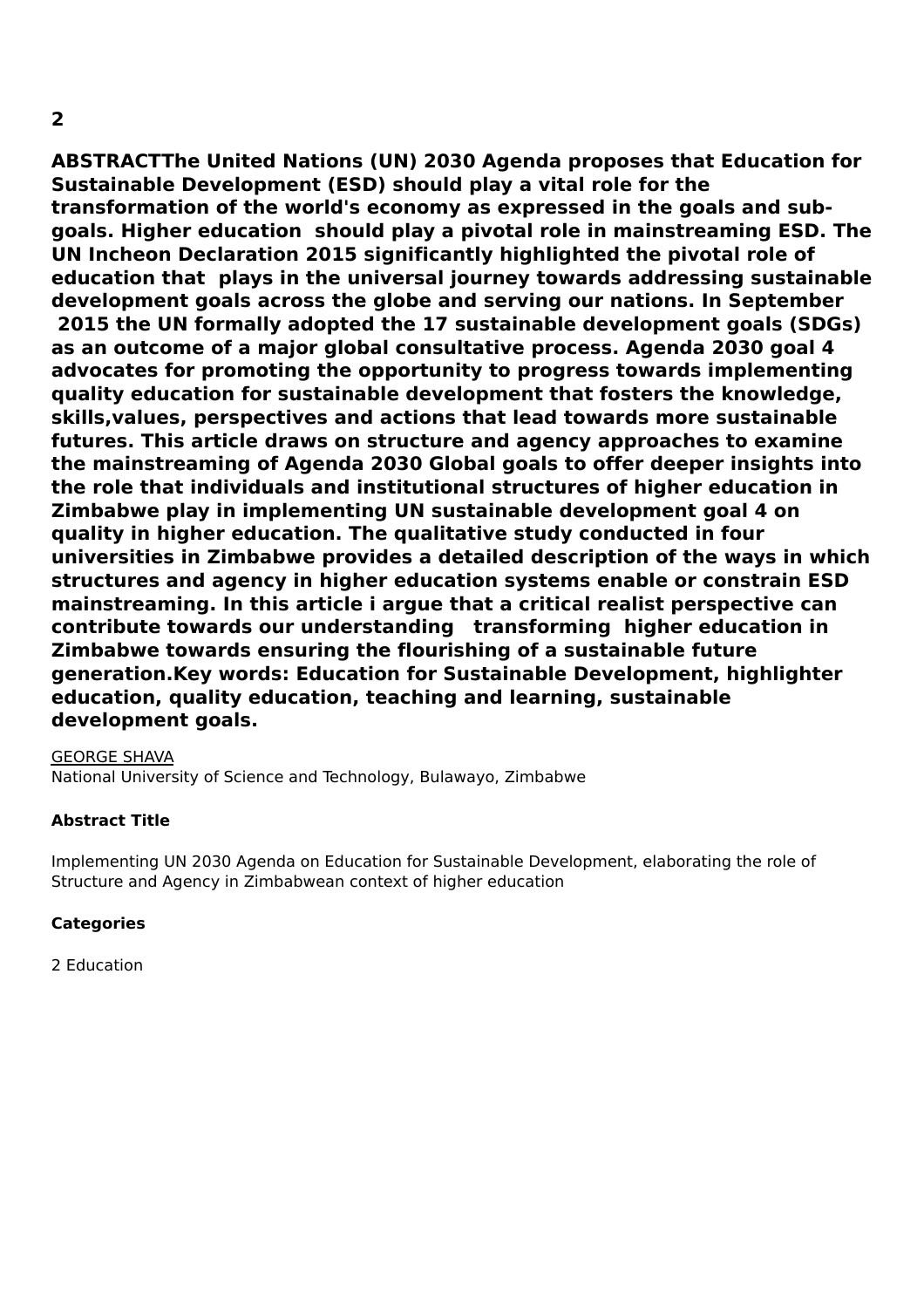**Quality higher education and education for sustainable development is an indispensable part of the development equation. Higher education is key to a better life and the foundation for every strong society. To eradicate poverty, boost shared prosperity and achieve sustainability and development nations should adopt radical changes to ensure the achievement of Sustainable Development Goal (SDG4) on quality in higher education. Quality education and sustainable development seek to ensure that all people gain knowledge, skills and values they need to live in diginity and to fulfil their potential and contribute to their societies as responsible citizens. Goal 4 on quality in education seeks for transforming our world, and ensure inclusive and equitable quality education for all. The authors draw on structure, culture and agency theoretical viewpoint to understand challenges of achieving quality and sustainable development in higher education, specifically focusing on three countries in the Southern African region. The aim of the study is to explore the complexity of raising higher education quality in the region and suggesting the need for multiple players to come together. In our study we argue that in the 21 st century to attain Sustainable Development Goal 4, the Southern African region must empasise a pragmatic higher educational philosophy, powered by technology and the current needs of the 21 st century learners. There is need to transform higher education systems the 2030 Global Agenda for sustainable development.Key words: Education for Sustainable Development, Higher Education, Quality Education, 21 st century Southern African Region**

 $\overline{\text{GEORGE}}$  <code>NERVIOUS</code> SHAVA $^{1,2}$ , DAVID <code>NKENGEBEZA $^3$ , KERILENG</code> DOROTHY <code>MPUANG $^4$ , JUKKA</code> ALAVA $^5$ 1National University of Science and Technology, Bulawayo, Zimbabwe. <sup>2</sup>University of Pretoria, Pretoria, South Africa. <sup>3</sup>University of Namibia, Katima Mulilo, Namibia. <sup>4</sup>University of Botswana, Gaberone, Botswana. <sup>5</sup>University of Jyvaskyla, Jyvaskyla, Finland

# **Abstract Title**

Achieving Sustainable Development Goal (SDG)4 on Quality in Education, Challenges and Opportunities, experiences from Southern African (SADC) Universities.

#### **Categories**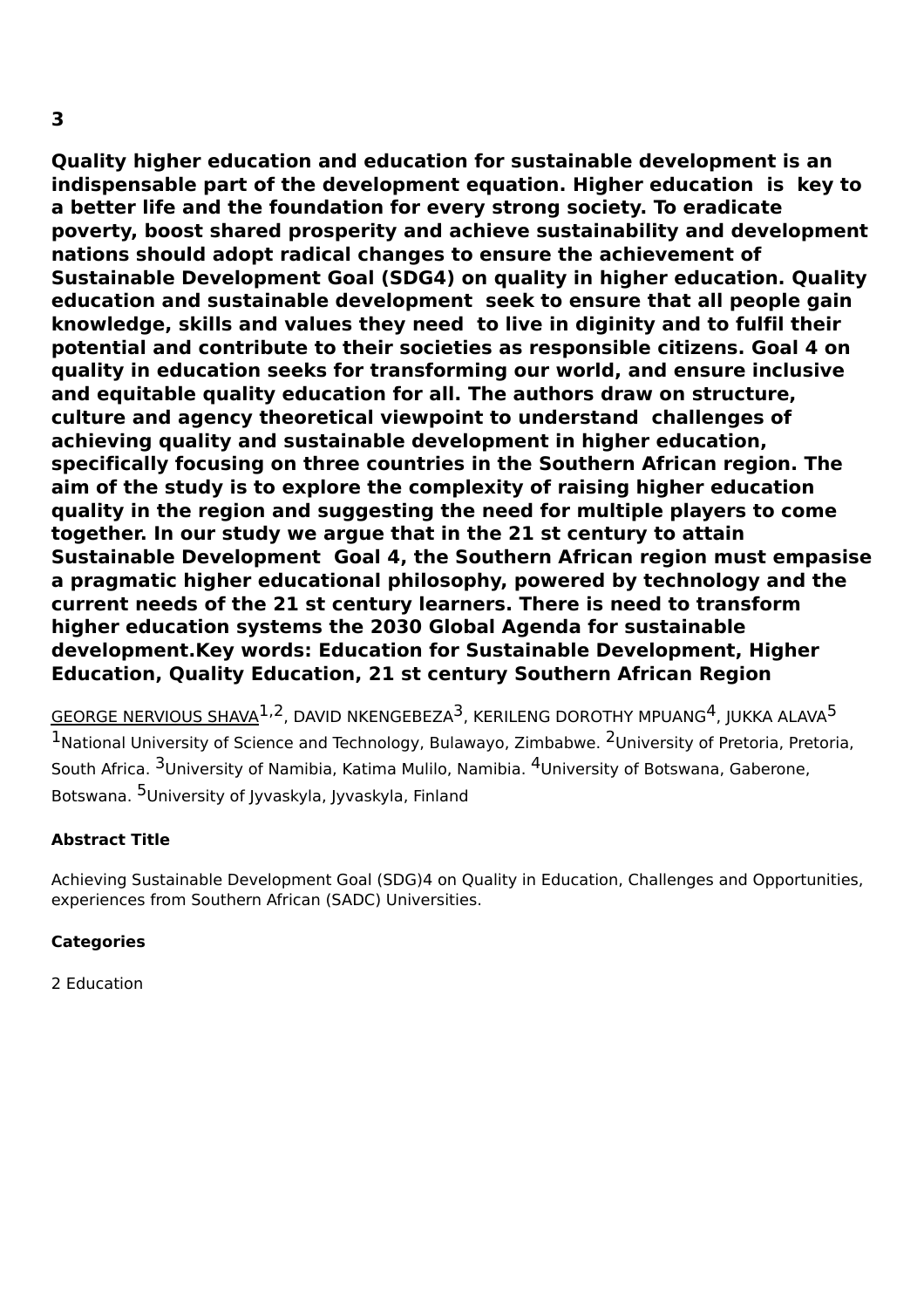**Parents play a crucial role in providing the environment within which children flourish as being healthy and well. Within the phase of Early Childhood Development (ECD), children are much more dependent on parents to enhance their development, health and wellbeing then in other phase of development. Parents, and the approaches or strategies they use, are therefore key in providing contexts in which children in the early years will flourish to ultimately improve SDG 3 (health). South African Parents, face particular challenges which potentially hinder their parenting roles within the phase of ECD but this is not very well documented. This study aimed to explore the perspectives of parents regarding how they ensure the health and wellbeing of their young children in ECD. A qualitative study, using faceto-face interviews, was implemented with 77 participants in low socioeconomic rural contexts in South Africa. The results show that parents require more knowledge on understanding their role as parents, parents could identify basic emotions but not mental health signs of their children, could nurture physically but not nurture emotionally, of concern was parental substance abuse and the emotional unavailability of parents. Implications of the findings are discussed. Recommendations are provided to assist in the enhancement of parenting and the parent-child relationship in the early years.**

Nicolette Roman University of the Western Cape, Cape Town, South Africa

#### **Abstract Title**

Families and Parents as social contexts and determinants in ensuring health and wellbeing of Children in ECD: Driving the SDG of health

#### **Categories**

3 Health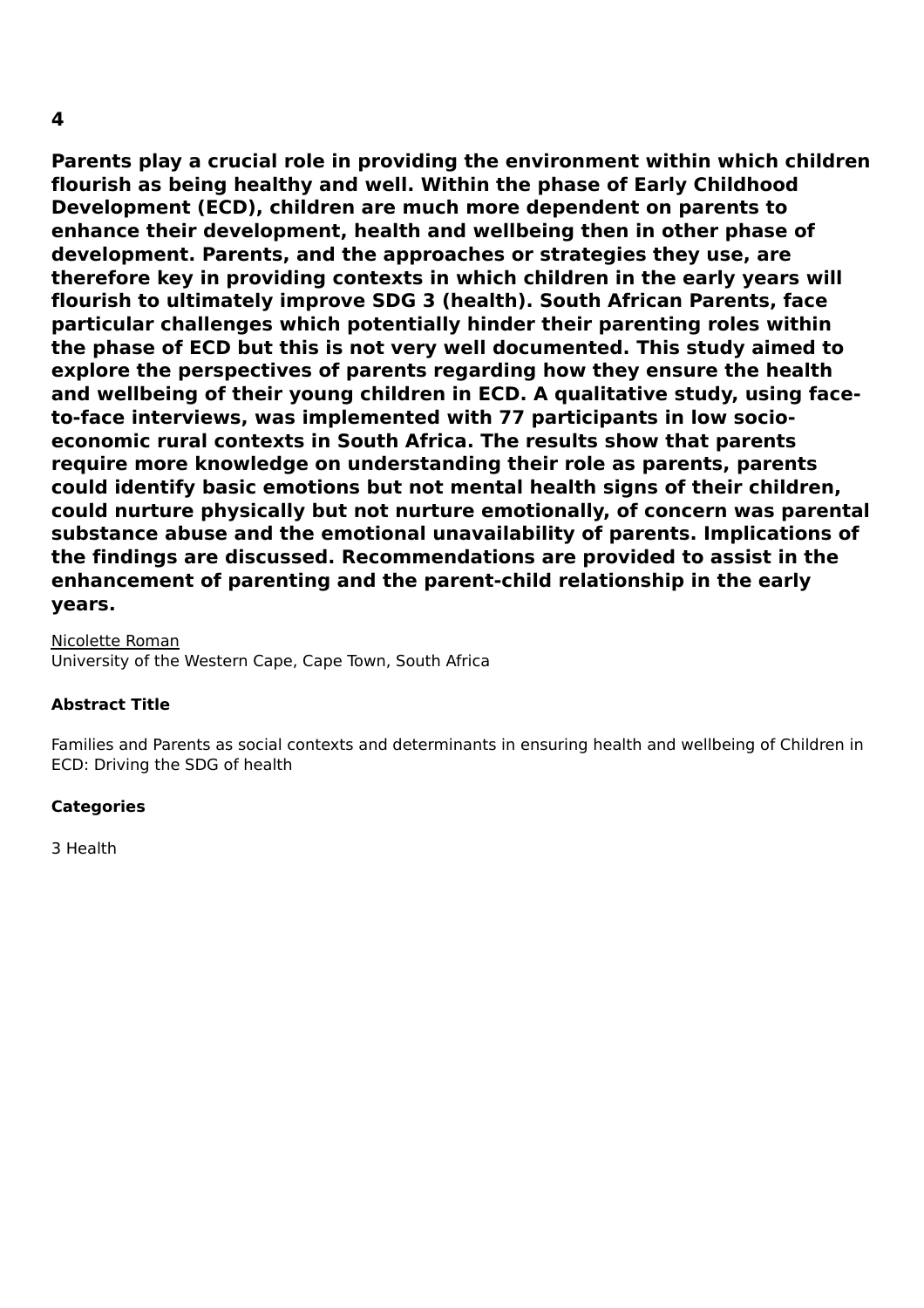**Cure rate for childhood cancers in most privileged countries is estimated 80%, achieved by individually modernized treatment methods. Neutropenic fever (NF) and overwhelming septicemia (OS) are unfortunately immediate untoward effects occurring during the neutropenic period. Representing a clinical emergency, care providers must act with no delay in order potentially save life. This study goal is to optimize NF treatment by organized cooperation between a Norwegian and two South African pediatric oncology centers. Based on the pathogens identification in blood cultures drawn from NF patients during the latest 3 years, pathogens causing septicemia will be estimated. The occurrence of positive blood culture identification, comparison of their sensitivity v/s resistance to antibiotics will be analysed between countries and pediatric oncology centers. Data stratification will include type of cancer, chemotherapy used and combined with other methods, thus patients will allocated into 3 different risk groups: standard, intermediate and high. Protocol guidelines will be agreed for appropriate selection of antimicrobial therapy in NF prior to versus after receiving the results of blood cultures. Reduced use of broad-spectrum antibiotics in the standard and intermediate risk groups are presumably to be achieved by individually tailored treatment, while mortality rate caused by overwhelming septicemia in the high risk group will hopefully be reduced. Appropriate treatment adjustment strategy will turn more effective without need to change the antibiotic therapy occurring during NF episodes. Such a limitation of antibiotics in use is very important in order to diminish global development of bacterial resistance.**

Dorota Malgorzata Wojcik<sup>1</sup>, Elelwani Madzhia<sup>2,3</sup>, Vhutshilo Netshituni<sup>4,5</sup>

<sup>1</sup>Haukeland University Hospital, Bergen, Norway. <sup>2</sup>Dr George Mukhari Academic Hospital, Ga-Rankuwa, South Africa. <sup>3</sup>Sefako Makgatho Health Sciences University, Ga-Rankuwa, South Africa. <sup>4</sup>University of Limpopo School of Medicine, Polokwane, South Africa. <sup>5</sup>Pietersburg Hospital, Polokwane, South Africa

#### **Abstract Title**

A Co-operative South African /Norwegian Children Oncology Infection Control Project.

#### **Categories**

3 Health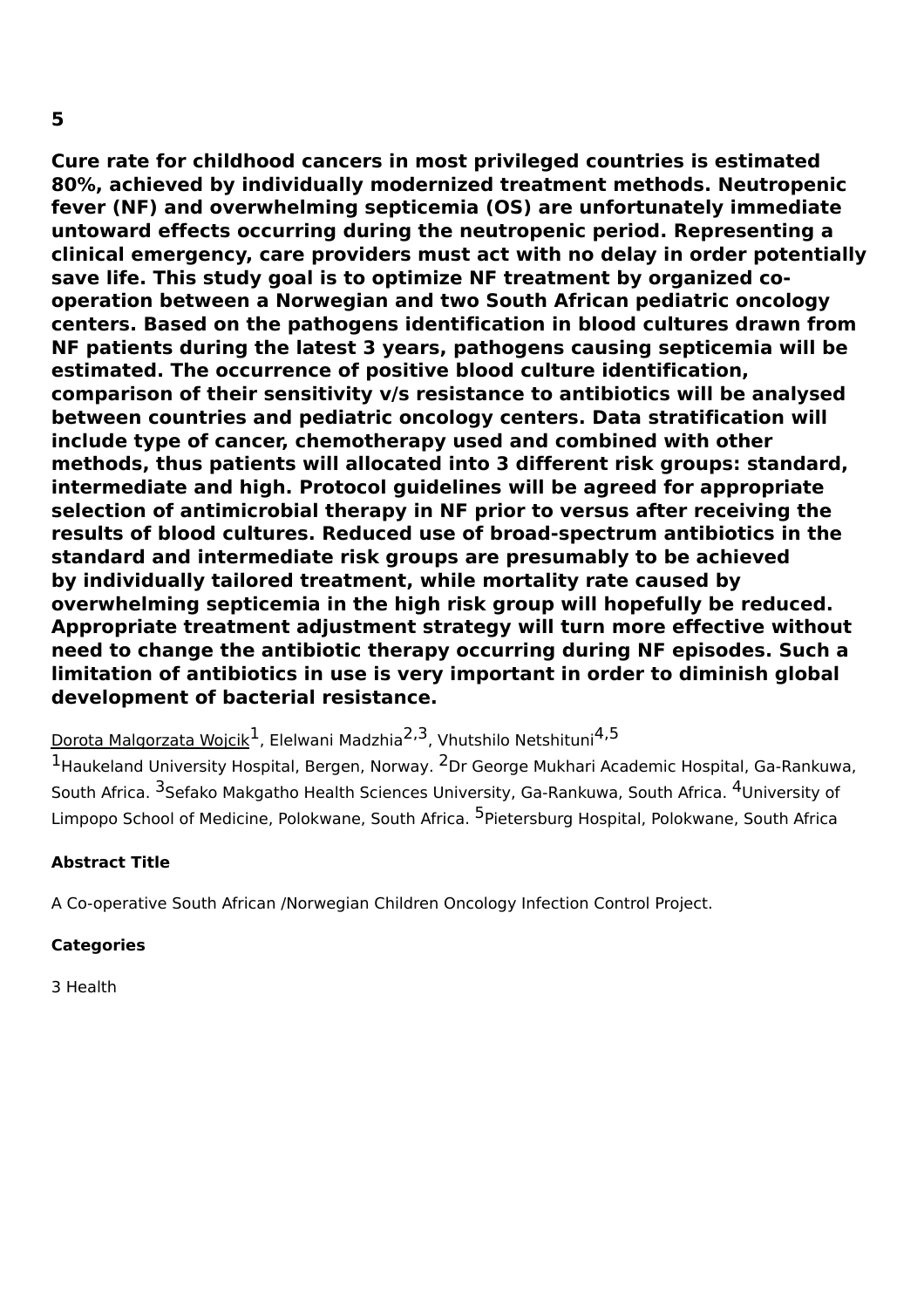**Time series of accurate Sea Surface Temperatures (SSTs) are needed to resolve subtle signals. SST data are often provided as gridded products, typically at resolutions of order 0.05° from satellite observations. This study was designed to examine whether the same upwelling patterns were discemble at varying distances from the coastline and if this was apparent from satellite and in situ SST datasets, collected at different resolutions. The study made use of wind data to determine the upwelling index (UI) for each of the sites. The UI value was used to identify upwelling signals. Analyses of temperature time series data from four sites along the west coast of South Africa were conducted.Keywords: Seawater temperature, climate change, coastal regions, code: R, variability, upwelling**

Amieroh Abrahams University of the Western Cape, Cape Town, South Africa

#### **Abstract Title**

Upwelling signals: a comparison of sea surface temperature products in the Benguela

#### **Categories**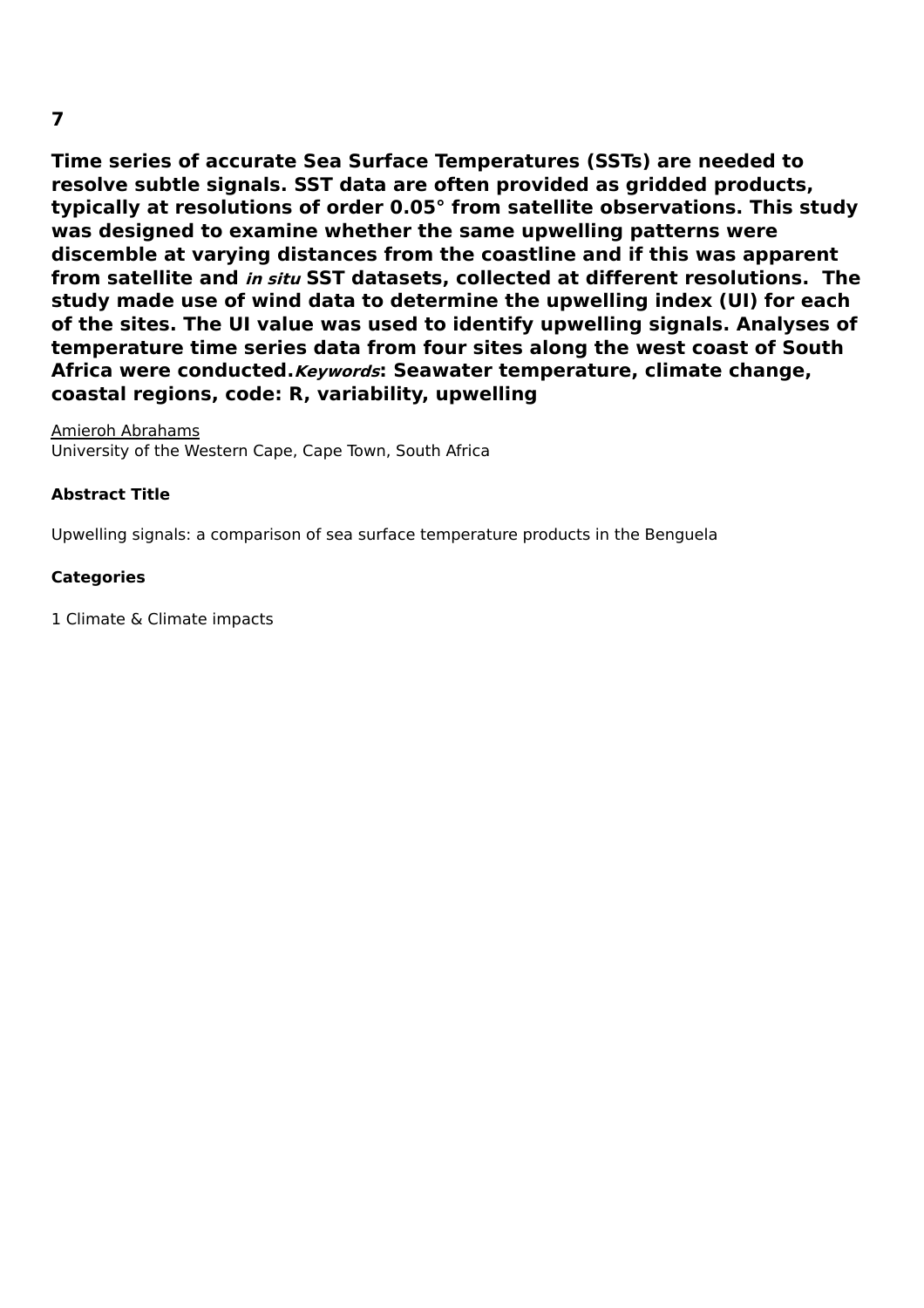**The World Bank Report (2018) indicates that the worsening impact of climate change in three densely populated regions of the world could see over 140 million people move within their countries borders by 2050. The (2018) global Report confirms that weather changes and disasters are fueling displacements across the globe. The above scenario has not spared Zambia and Southern province in particular where severe drought for two consecutive farming seasons has caused trauma due to hunger. Drawing from the above scenario, this study aims at highlighting the looming migration of the farming community of southern province of Zambia to provinces that are not drought prone. Data was collected through qualitative fieldwork, taking the form of semi-structured and open-ended interviews and focus group discussions involving six villages of Gwembe, Choma and Kalomo districts, two from each district. The study revealed that there is high possibility of people migrating to places such as Mkushi in central province and Mpongwe on the copperbelt if drought persists. The study also revealed that people migrate when environmental stress threatens their livelihoods and leave them unable to produce food for their families or worse still when wild fruits are not available for their survival. Migration could increase tensions and conflict in those places where migrants go to settle because of pressure on scarce resources. This study, therefore, recommends that government should transform its development planning to factor in the entire cycle of climate migration before, during and after migration. Keywords: Migration, Climate Change, hotspots, drought,**

**environment**

Jive Lubbungu Kwame Nkrumah University, Kabwe, Zambia

# **Abstract Title**

Climate Change and Migration in Zambia: A Case of Southern Province

# **Categories**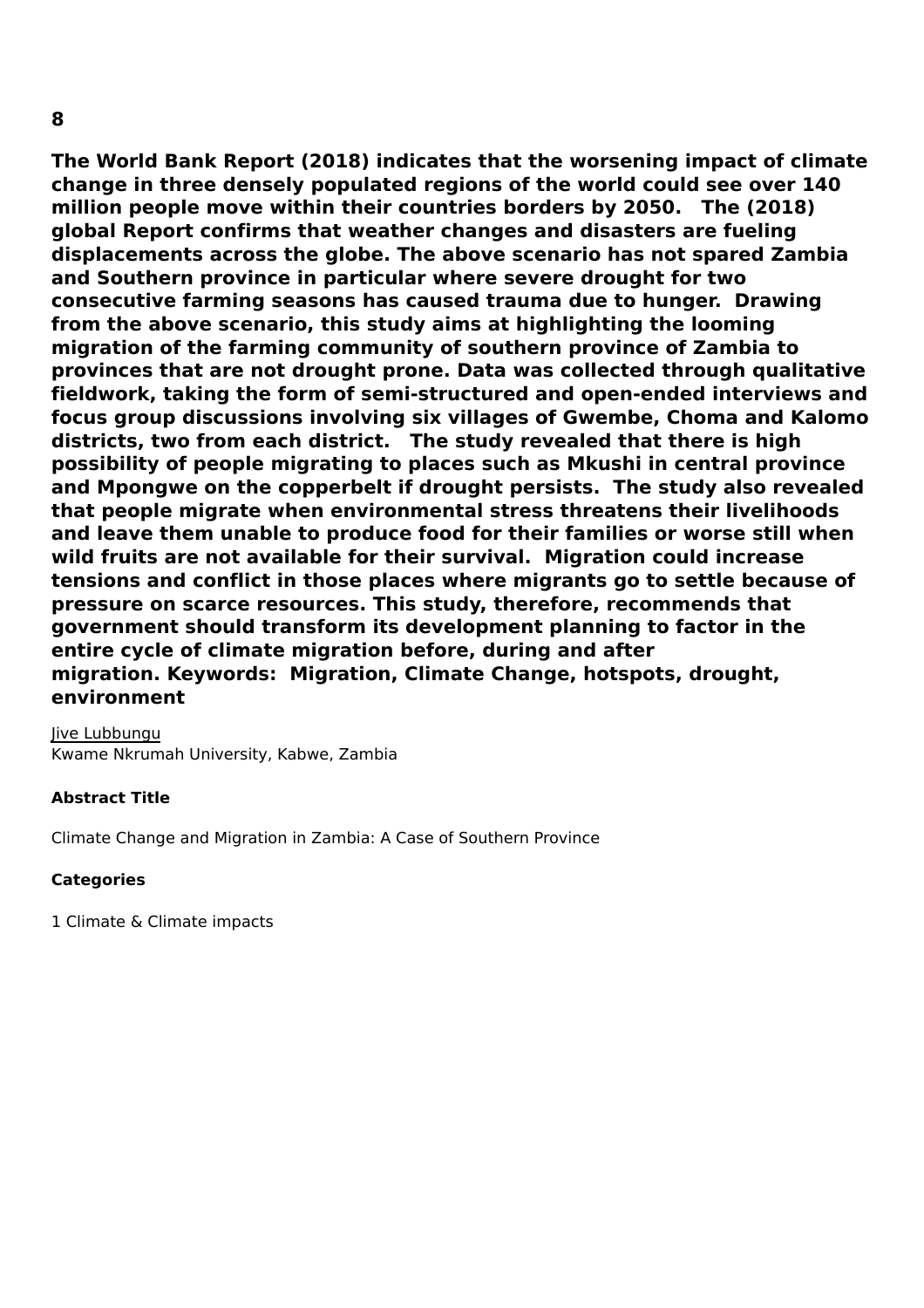**Education has always been referred to as "a social and economic equalizer "perhaps because it can accelerate progress in people's lives. The realization of the significant role education plays in our communities, nations, continents, and in the entire world, the 2030 Agenda for Sustainable Development highlights education as <sup>a</sup> stand-alone goal (SDG 4). Kwame Nkrumah University, as one of the major players in the business of education, therefore, stands <sup>a</sup> high chance of embracing and nurturing the 2030 Agenda for Sustainable Development by domesticating Education for Sustainable Development (ESD). In its transition period into <sup>a</sup> fully-fledged University, Kwame Nkrumah University can take advantage by embracing the 2030 Agenda in its transformation process. Currently, there are number of challenges such as the curriculum that is devoid of climate change issues, heavy reliance on paper in its operations and lack of sensitization among students and academic staff alike. There is, however, enough room and <sup>a</sup> great opportunity for the institution to incorporate climate change activities to transform the lives of students and the community it operates from. The institution has already started identifying activities that are in tandem with the SDGs such as establishing <sup>a</sup> research centre, introduction of keep Kwame Nkrumah University clean and green campaign,, to mention but <sup>a</sup> few. This paper therefore delves into an exploration of the opportunities that exist for Kwame Nkrumah University for the implementation of the SDGs through ESD to achieve quality**

**education. Keywords- Education, Sustainable Development Goals, Challenges, opportunities, Climate Change, curriculum**

Jive Lubbungu Kwame Nkrumah University, Kabwe, Zambia

#### **Abstract Title**

IMPLEMENTING SUSTAINABLE DEVELOPMENT GOALS (SDGs) THROUGH EDUCATION FOR SUSTAINABLE DEVELOPMENT AT KWAME NKRUMAH UNIVERSITY: CHALLENGES AND OPPORTUNITIES

#### **Categories**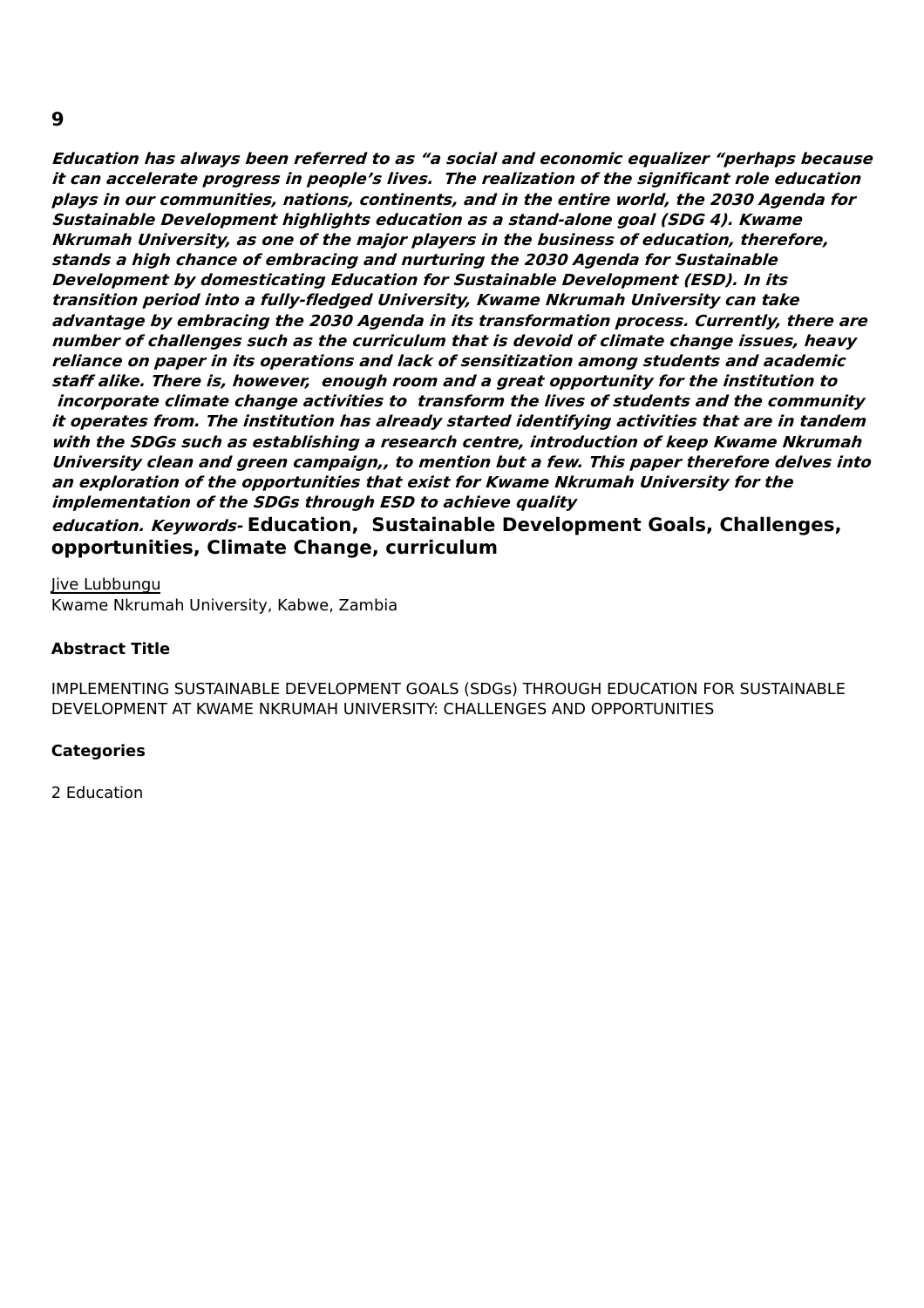**This paper set out to examine the waste management system adopted by selected industries in Kabwe town in Zambia. A sustainable waste management system is based on the waste management hierarchy which prioritizes waste prevention and minimization, reuse and recycle followed by waste-to-energy and landfill. This study focused on the above priorities which include waste prevention and minimization, waste reuse, recycling and waste-to-energy. Being a qualitative research, data was collected via face-toface semi-structured interviews with 5 industry managers while questionnaires were administered to 20 industry employees from 5 industries selected. Data was analysed thematically. The findings of this study revealed that there is very little that is being done by industries to promote sustainable waste management. The study also shows that there is lack of monitoring by the organisations charged with the responsibility of environmental protection. The study recommends that the industry owners need to educated on the need to adopt an integrated approach to a sustainable waste management system. Environmental agencies need to be visiting the industries to ensure that industry owners adhere to environmental protection guidelines.Keywords: waste management, reuse, recycling, waste prevention, sustainable, waste-to-energy**

Jive Lubbungu Kwame Nkrumah University, Kabwe, Zambia.

#### **Abstract Title**

SUSTAINABLE WASTE MANAGEMENT IN KABWE TOWN IN ZAMBIA: A CASE OF SELECTED INDUSTRIES

#### **Categories**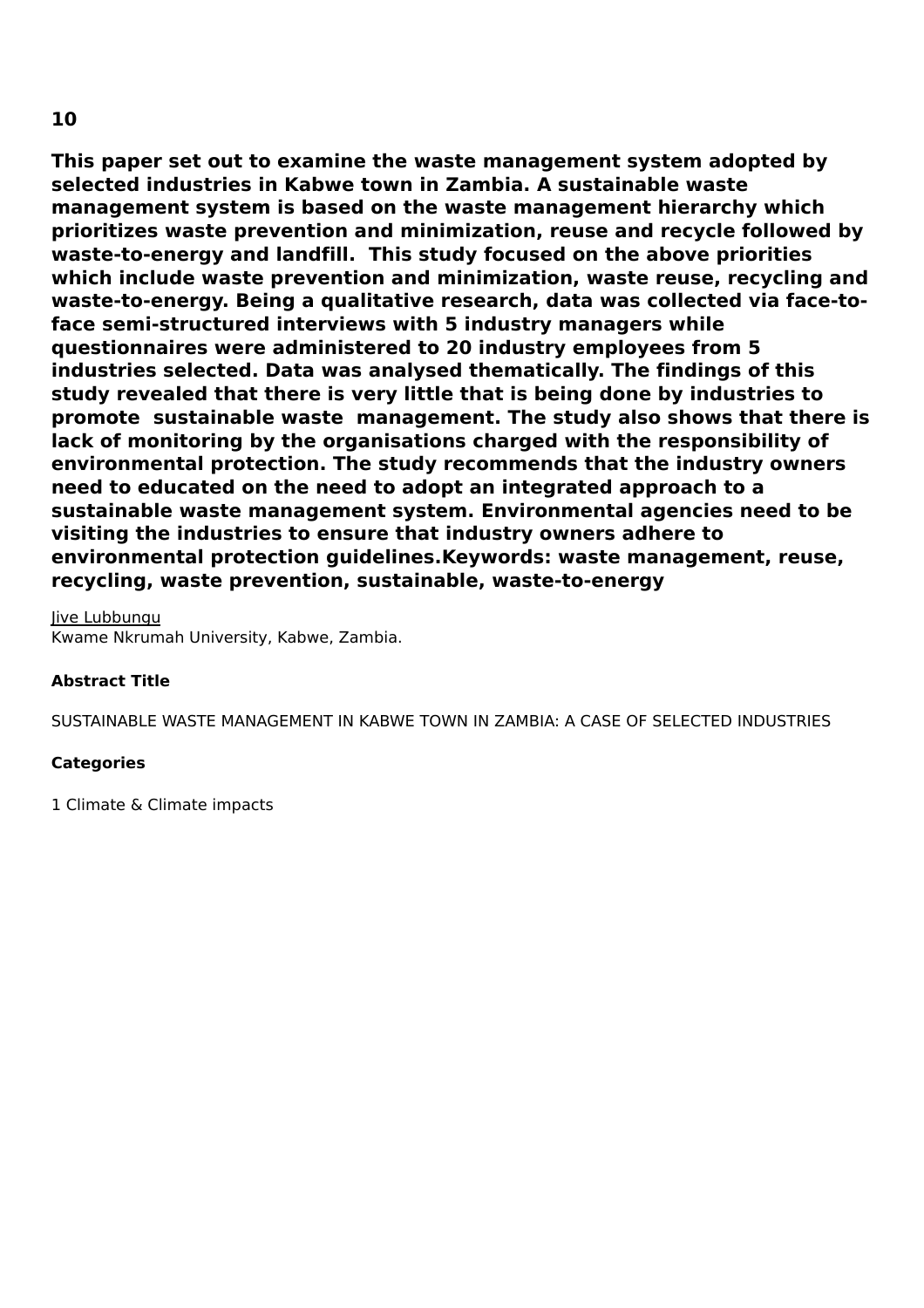**Introduction: Nutrition is an important component for early childhood growth and development as well as a pre-condition for sustainable development of a given society. Childhood malnutrition remains a developmental issue in South Africa. Several policies have been adopted by South Africa to address this challenge. In other to deduce if these policies have led to any improvements in children's nutritional dimension of health, this paper aimed at quantifying the prevalence and trends of stunting, wasting and underweight amongst South African children under five years of age.Methods: A cross-sectional analysis was done using the South African National Income Dynamics Panel Study data for 2008, 2012 and 2017. Children with height/length-for-age zscore (HAZ), weight-for-height/length zscore (WHZ) and weight-for-age-z-score (WAZ) <-2 standard deviation (SD) below the WHO Child Growth Standards median were categorised as stunted, wasted and underweight respectively.Results: In South Africa, of all the children under 5years of age that were sampled 25.7% were stunted in 2008, while 9.1% were underweight and 4.8% were suffering from wasting. In 2012, 27.7% were stunted, 9% were underweight and 5.5% suffered from wasting. In 2017, 20.8% were stunted, 5.7% were underweight and 3.4% suffered from wasting.Discussion: Based on the results, there was an overall decrease in stunting, wasting and underweight. However, the rate of stunting which negatively impacts on a child's cognitive development and later future productivity is still high. Therefore, policies geared towards reducing stunting significantly is encouraged in order to achieve sustained social and economic development.**

 $\tt {Fru Awah Wanka}^{1,2}$ , Coretta Jonah $^{2,1}$ , Julian May $^{2,1}$ 

 $1$ University of the Western Cape, Bellville, South Africa.  $2$ Centre of Excellence in Food Security, Bellville, South Africa

#### **Abstract Title**

Combating childhood undernutrition: is South Africa making progress?

#### **Categories**

3 Health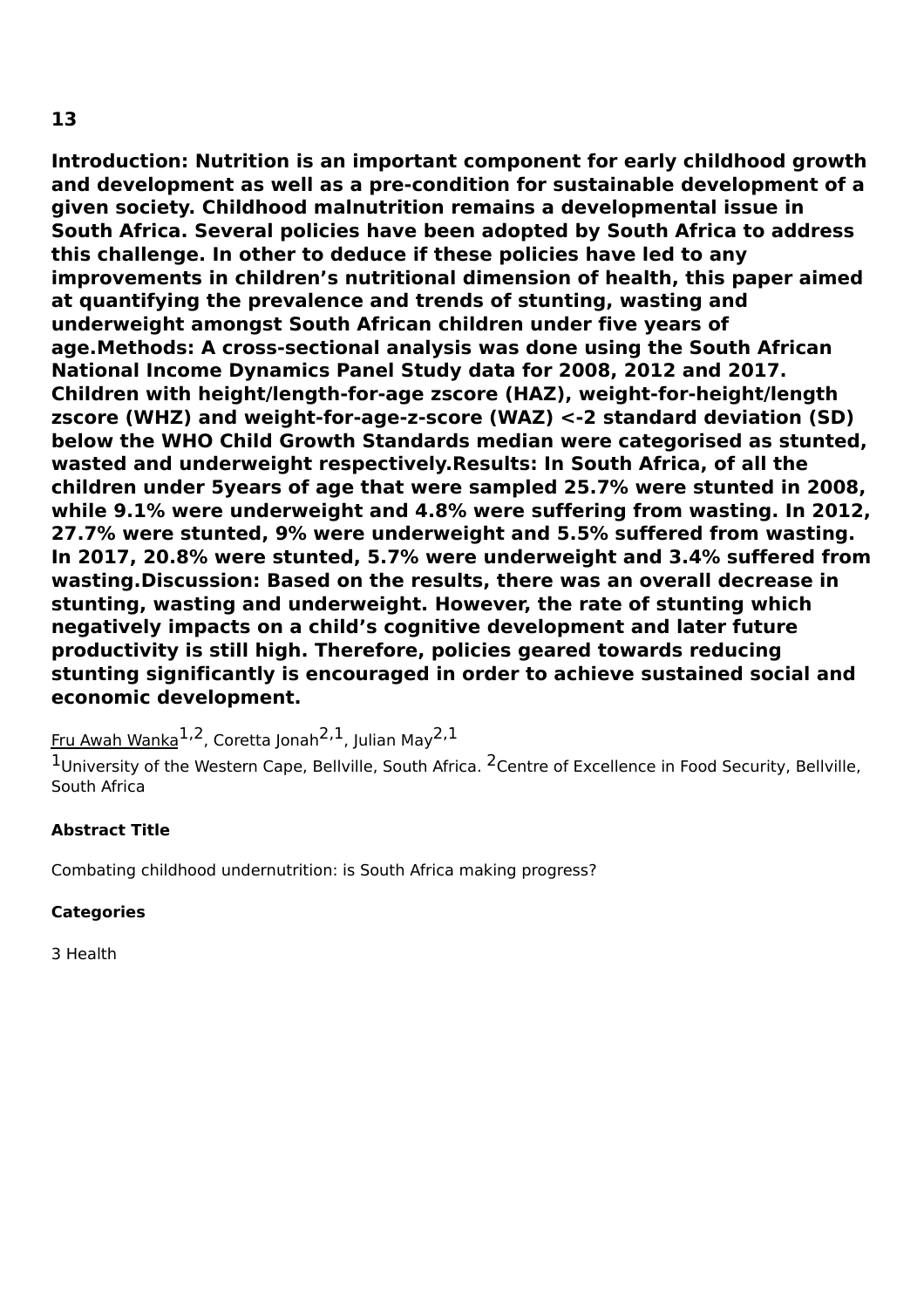**Every country in the world is striving to achieve peace, yet the world continues to be embroiled in unthinkable wars. Our social conditioning is what guides the way we think, whether we choose to oppress, empower or destroy. This is what categorizes us to behave in ways that are socially constructed and often enough has become tolerated. A typical example is often how the "third gender" individuals continue to be frowned upon and made spectacles. Even though the promotion of greater gender equity lies in the idea of acknowledging the "abnormal," as the "normal." But what is normal? Is this the human way of containing influence and control. This explains why boys must never wear the colour pink and girls must never play with toy cards, but instead baby dolls in strollers, because it's a given. This section of the study will focus on the notion of peace within the human psyche of all genders, in the South African trajectory. The study explores mindfulness and how it contributes to shaping conscious shifts ensuring a gendered state or rather gender neutral state in a post-conflict society.The aim of this article, calls for a strong and sustained case in ensuring a transcended gender-neutral society, that will contribute to diminish a lowlevel consciousness that continues in a democratic dispensation 25 years into a changed more aware society. Secondly, the study suggests, greater transcendence can impact on eradicating a phenomenon linked to deep psycho-social embedded inequality as the result of apartheid South Africa.**

Juliet Solomons University of Johannesburg, Johannesburg, South Africa

#### **Abstract Title**

Gender mindfulness in the 20's: Will the practicalities of SDG 5 ensure transcendance for South Africa

#### **Categories**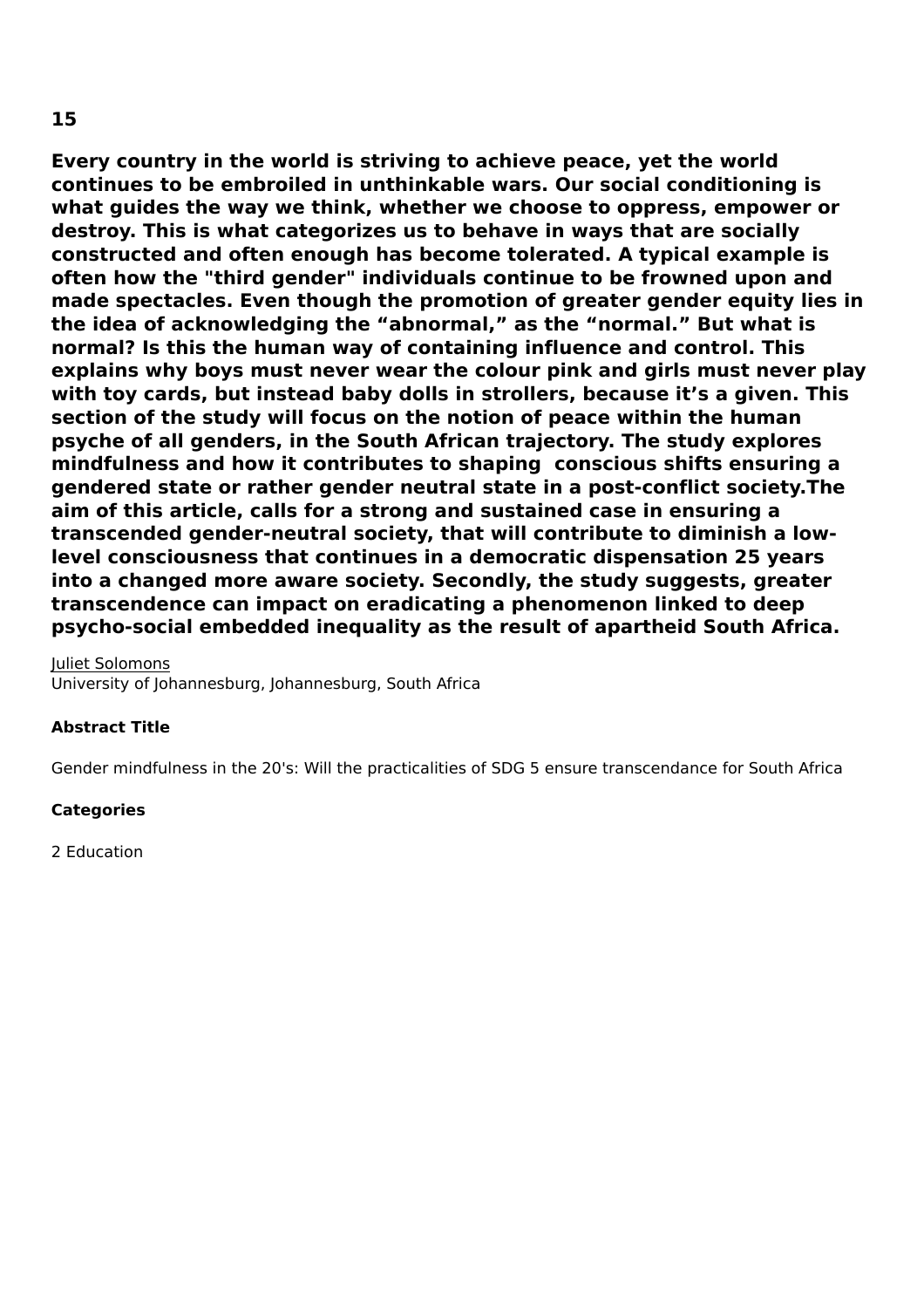**This research intends to investigate the engagements between community activists and urban authorities in the provision of sustainable sanitation services in the informal settlements of Khayelitsha Cape Town. Though social movement's protests have received substantial attention from the social movement scholars, some focusing on the activists work on housing and sanitation in Cape Town's informal settlements, limited research has been done on how activists engage urban authorities in the provision of sustainable sanitation in the informal settlements. The research seeks to understand the extent to which these engagements can create a sustainable provision of sanitation services in the informal settlements. This study uses qualitative research approach. Purposive and snowball sampling will be used. Finally, the thematic analysis will be used to analyse the data. The participants in this study are community leaders, community activists and urban authorities. The themes and findings that will arise out of this study will be available for participants to verify their initial responses. The study is being conducted in three informal settlements namely RR section, BM section, Green Point.**

Alex Mukiga University of the Western Cape, Cape Town, South Africa

#### **Abstract Title**

Community Activism and the Urban Poor in the Western Cape: Towards Sustainable Sanitation in Cape Town's Informal Settlements.

#### **Categories**

3 Health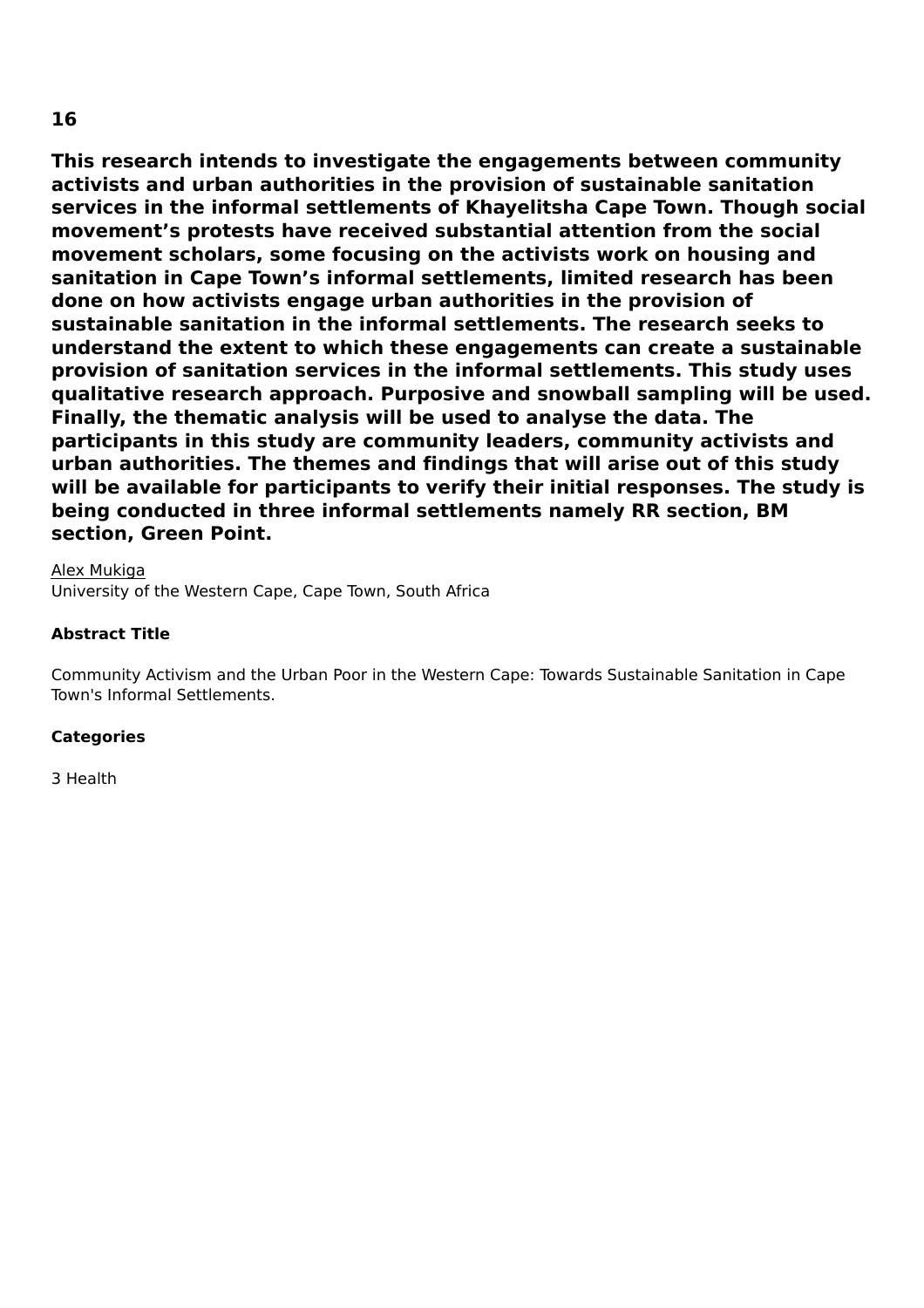**The purpose of this study is to assess the effectiveness of the two careerpathways education curricula framework of 2013 on the development of life skills among pupils, in selected schools of southern province of Zambia. The study will involve a review of literature from both Zambia and other countries that have vocationalised their education systems. Zambia has undertaken a number of educational reforms since independence aimed at improving the quality of education. The Ministry of Education in 2013 revised the curriculum said to have been too academic and introduced a two-career pathways education curriculum framework comprising of the academic and the Vocational pathways in secondary schools (ZECF, 2013:36-41). The rationale was to make the curriculum more effective and responsive to societal needs by equipping school leavers at all levels, with relevant skills and knowledge necessary for self-reliance thereby reducing unemployment problems among school leavers in the country (ZECF, 2013). The main objective of this study is to assess the effectiveness of this two- career pathways educational curriculum of 2013 on the development of life skills among the pupils. The significance of this study is that its findings may add to the body of knowledge the achievements/failures of the 2013 curriculum among the learners to the Ministry of education. The research will be guided by the constructivism (epistemology) branch of philosophy. The study will also employ the qualitative approach and Phenomenology research design (Ponce, 2014; Creswell, 2013; Marshal and Rossman, 2010).Key words: Twocareer pathways, academic, curriculum, Phenomenology[Susan Luchembe, University of Lusaka, Zambia]**

SUSAN LUCHEMBE UNIVERSITY OF LUSAKA, LUSAKA, Zambia

# **Abstract Title**

THE EFFECTIVENESS OF THE TWO CAREER-PATHWAYS EDUCATION CURRICULA FRAME WORK OF 2013 ON THE DEVELOPMENT OF LIFE SKILLS AMONG PUPILS FOR SELF EMPLOYMENT OPPORTUNITIES, IN SELECTED SCHOOLS OF SOUTHERN PROVINCE OF ZAMBIA.

#### **Categories**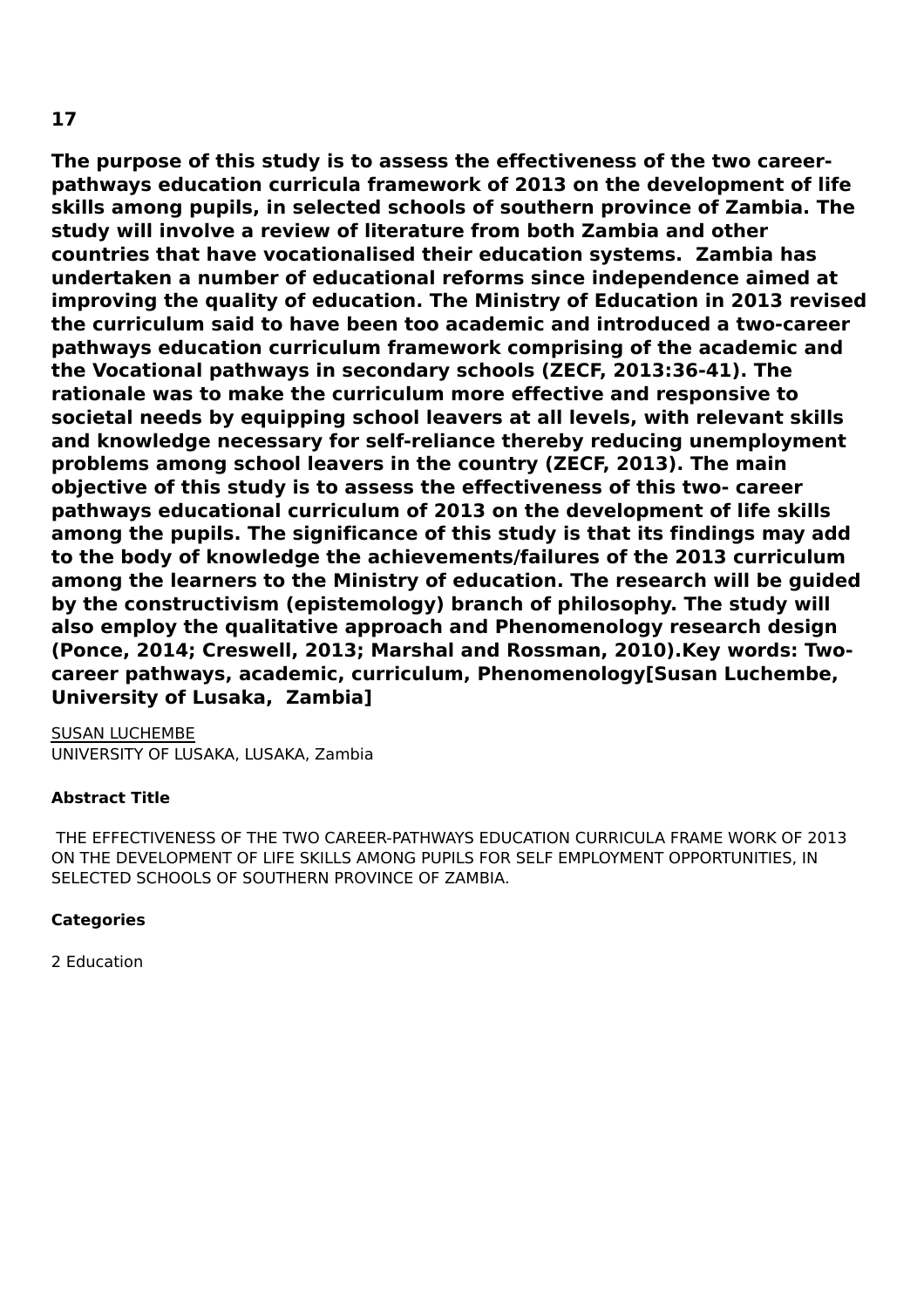**The issue of school dropouts is considered as a major threat to the attainment of SDG4. Although school dropout has received much attention, only limited research has been devoted to gifted or high-ability dropouts. Yet this group presents a major loss of potential to self and society as a high percentage of gifted dropouts have the ability to graduate from high school and make a significant contribution to society. The issue of gifted drop-out could therefore be referred to as a transformational development wastage in as much as it is a human rights issue as many countries fail to provide these gifted children with the educational opportunities commensurate with their potential. We cannot change this situation, especially in the public schools, unless we start by training both pre-service and in-service teachers on how to meet the needs of gifted students. In this paper I build my argument on a UNESCO maxim that an education system is only as good as the quality of its teachers because the teacher is viewed as being at the core of quality. I further argue that talented youth can best meet their needs, promote their achievements in life, and contribute to the enhancement of our society only when higher education institutions develop a deliberate and well-structured program for pre-service teachers that focus educational services on these talents. This is currently absent in many institutions of higher learning because teachers are not equipped with the requisite knowledge on how to deal with this kind of diversity**

#### Michael Mhlolo

Central University of Technology - Free State, Bloemfontein, South Africa

#### **Abstract Title**

TOWARDS A TEACHER-TRAINING MODEL TO CURB GIFTED LEARNERS AT RISK OF DROPPING OUT OF SCHOOLING IN SOUTH AFRICA

#### **Categories**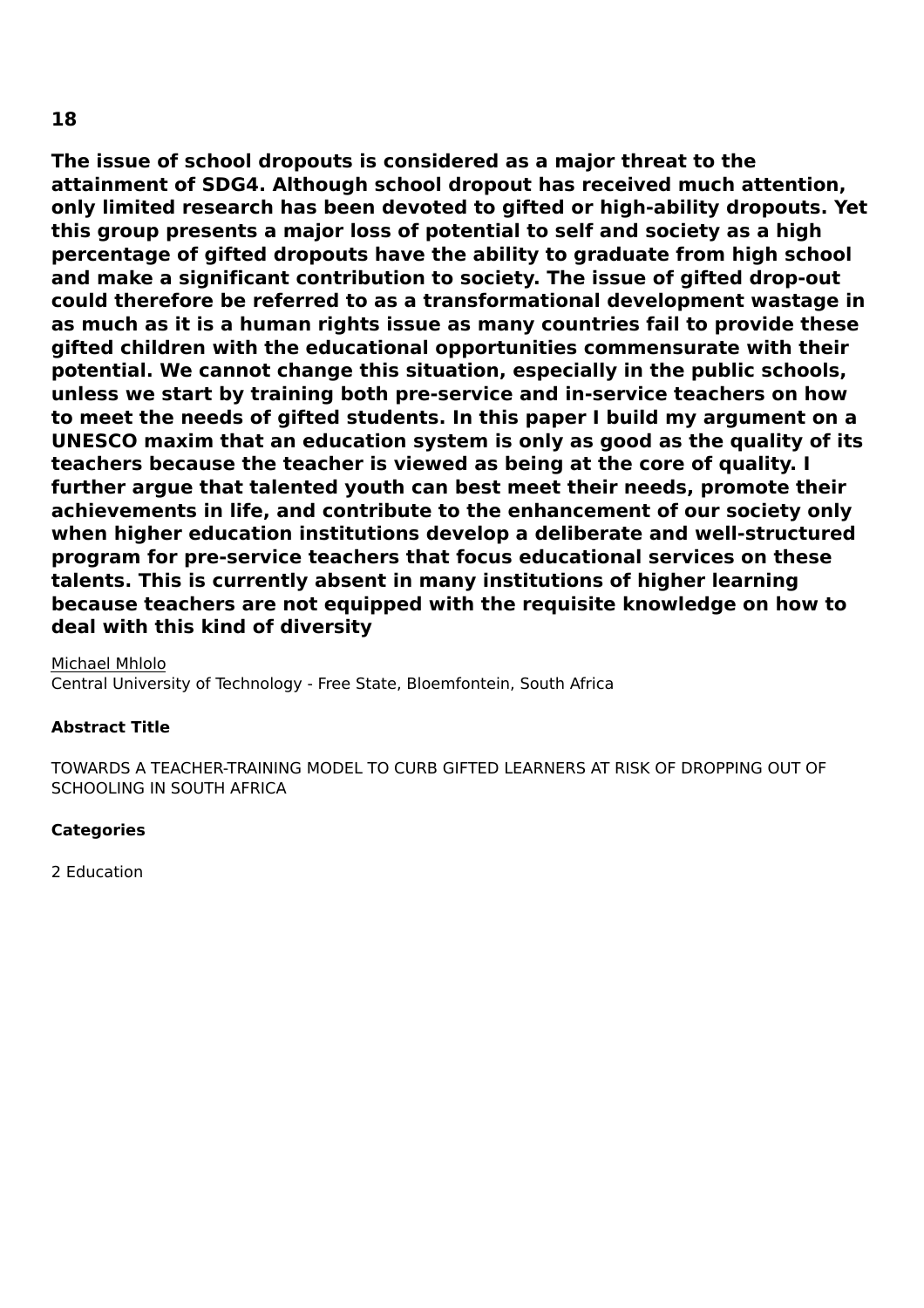**Internationalisation is increasingly recognised as an important part of higher education, allowing for student interaction across a variety of international contexts. However, there is also a desire that these experiences are sustainable for institutions. This paper describes the outcome of a collaboration between two Physiotherapy Departments in Cape Town (SA) and Oslo (Norway). The project was piloted in 2017 and 2018 with funding from the UTFORSK Programme DIKU. The pilot consisted of a digital assignment that was completed by second year physiotherapy students from the University of the Western Cape (UWC) and Oslo Metropolitan University (Oslo). In addition, the DIKU-project included the design of an online learning environment and bilateral student and staff exchange between Cape Town and Oslo. Ethical clearance was received from both universities. The empirical data in this paper includes student's assignments, focus group discussions, field notes from seminars with students, and field notes completed as part of the two projects leaders' experiences. The preliminary findings indicate that the design of our project provides evidence of a range of possibilities around offering sustainable internationalisation experiences to all students in higher and professional education. Furthermore, students became aware of both the possibilities and limitations of the influence of societies and environments on learning, health and rehabilitation. We suggest that international cooperation projects like this one not only help students learn about other health systems but also makes them aware of the taken-for-granted knowledge and assumptions they have with respect to their own social, educational and health contexts.**

Dahl-Michelsen Tone<sup>1</sup>, <u>Rowe Michael</u><sup>2</sup>

 $1$ Oslo Metropolitian University, Oslo, Norway.  $2$ Uniceristy of the Western Cape, Cape Town, South Africa

#### **Abstract Title**

Sustainable Internationalisation in Higher Health Care Education: The Case of a Norwegian- South African collaboration in Physiotherapy Education

#### **Categories**

2 Education, 3 Health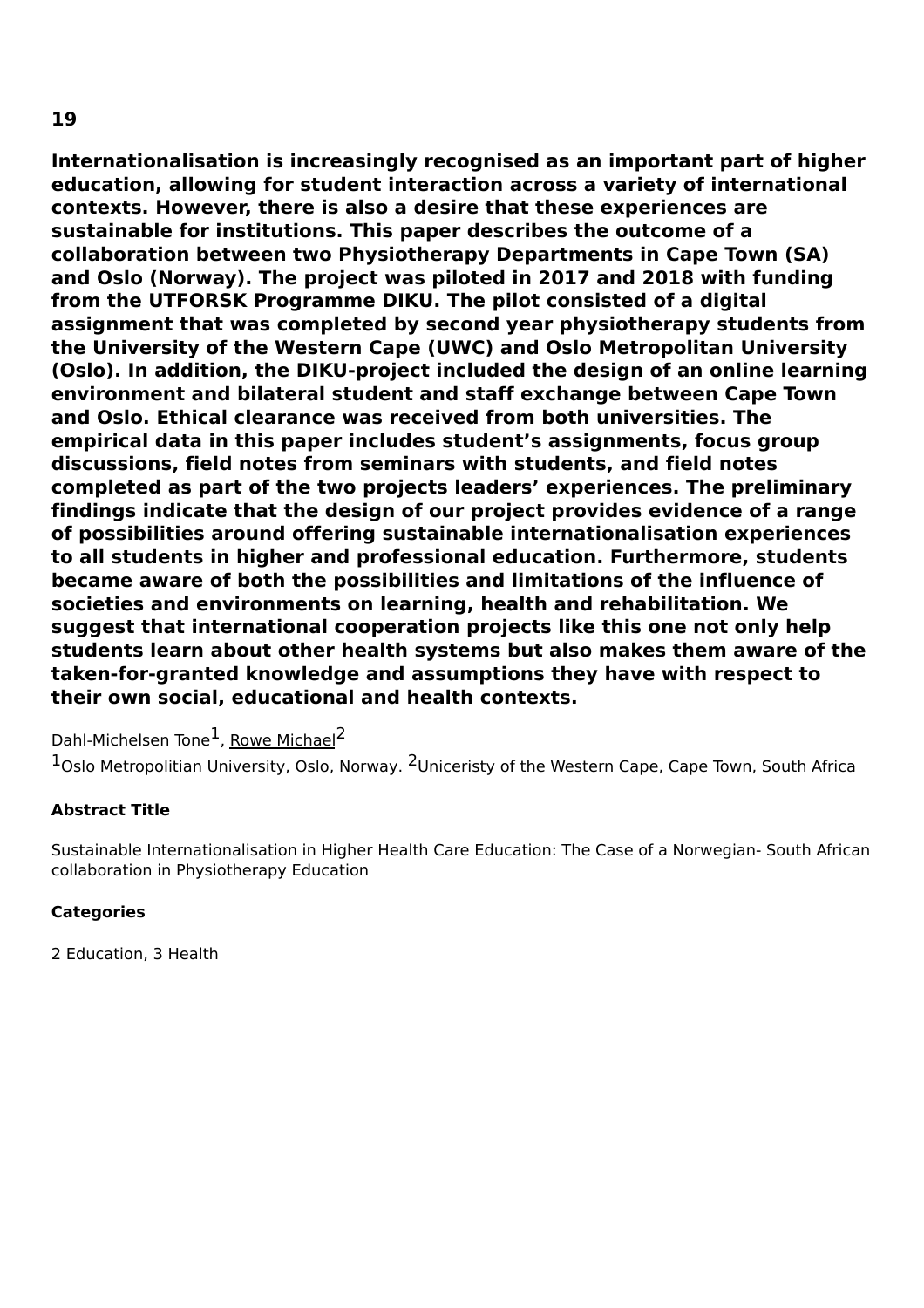**In 2013 I attended a Zumba fitness class at a local gym and enjoyed every second of it, so much so that I myself became a dance instructor. However, there was one problem; despite my outstanding fitness capabilities, I did not present the stereotypical attributes of a "healthy" woman. Contemporary pop cultures strongly shape the perception that women should look a certain way in order to be considered as fit and healthy as this would mean she ascribes to ideal femininities. As shown in media, a stereotypical healthy woman is beautiful tall, slim, toned with sleek long hair and fair skin. Moreover, In concurrence with the mass media, the health and fitness industry promotes idealistic versions of "feminine" healthy bodies that women should aspire to. More often than not, these communications are accepted within any society because the mass media is a powerful source of information. The proposed thesis will explore the construction of femininities in terms of health and embodiment discourses by analyzing the visual images and textual phrases that are represented in Women's Health magazine. My study aims to analyze images, narratives and messages that are found in selected South African Women's Health magazines that are viewed as accepted symbols of idyllic healthy women. In exploring representations of healthy femininities through media discourses, my study will consider ways in which racial, gendered, ageist and classed norms are connected to notions of**

Shirmeez Samaai

The University of the Western Cape, Cape Town, South Africa

**dichotomizing of body perfection and imperfection.**

#### **Abstract Title**

Body Positive Healthy Women: Constructions of Healthy Femininities in South African Women's Health Magazine 2009-2019

**feminine "health", "beauty" and "fitness" by closely examining the**

#### **Categories**

3 Health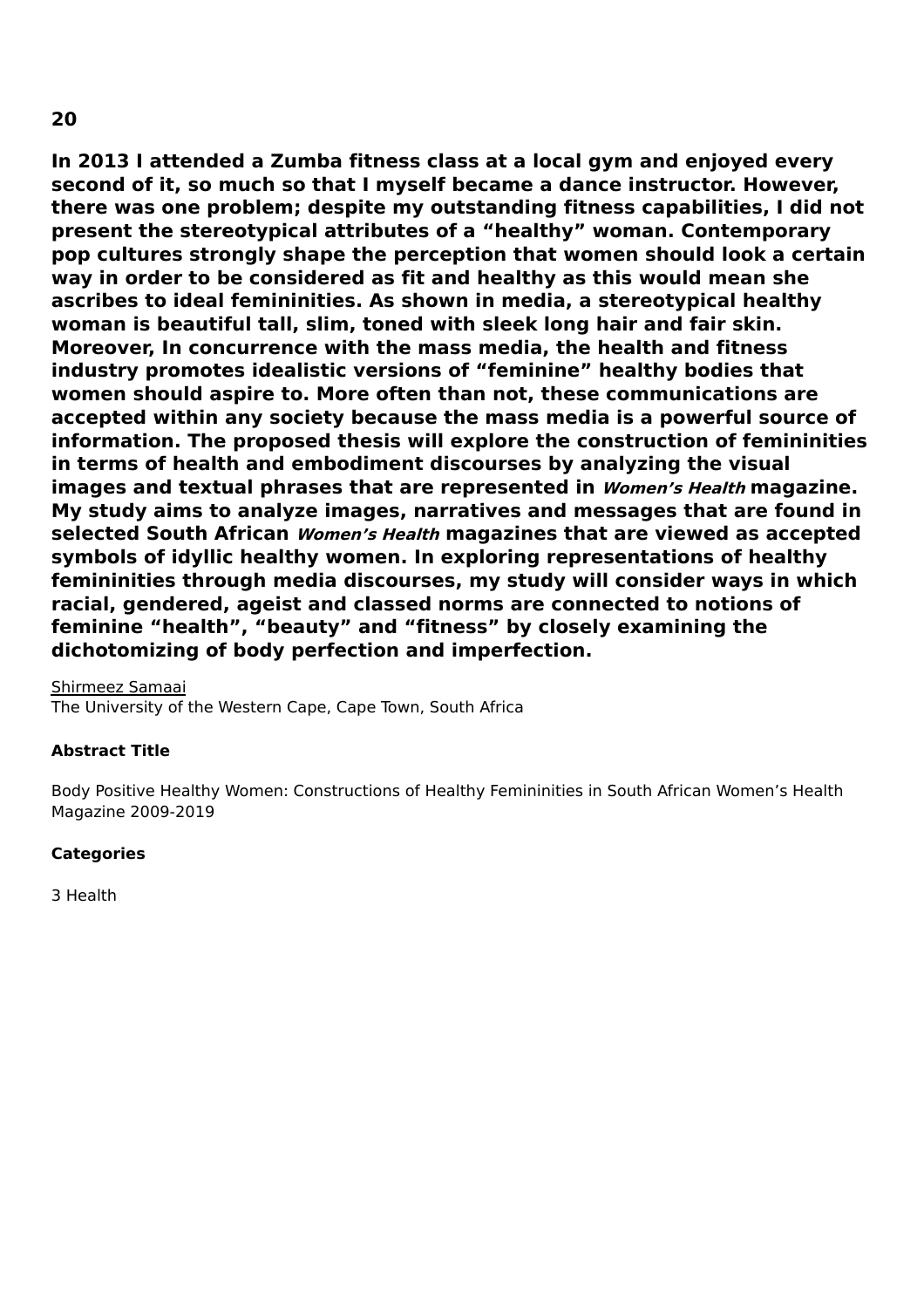**This study is on gender inequality. Gender inequality is both a social problem and a policy imperative (Malale and Sentsho, 2014). Among others, gender inequalities cause illiteracy which hinders participation and empowerment, particularly for women and men in livelihood programmes. In Zambia, the major sources of livelihood for most illiterate women are the forestry, agriculture and wildlife. As a result, the natural resource bases are under threat from factors such as over-harvesting, wildlife and inappropriate methods of farming. Absolute poverty due to high illiteracy is the root cause of these livelihood strategies. The organization reducing poverty through environmental management is the Wildlife Conservation Society through its business model, the Community Market Conservation Programme(COMACO). Through COMACO programme, poverty has been reduced by 68% household food security. However, it is imperative that success is measured through other social dimensions such as high literacy levels and gender equity in access, participation and improvement of economic wellbeing. Therefore, this case study intends to establish the effects of gender inequalities and illiteracy on the women's participation in the COMACO Project in Lundazi in Eastern Province. The study will follow a case study research design to collect data from 50 Unstructured Interviews, 6 Focus Group Discussions on the programmes registered members. The study may endeavor to establish how Gender Inequalities affect women's participation in the COMACO Project. This may improve the participation of women in most community livelihood programmes in support of their male folks. KEY WORDS: Gender inequalities, Illiteracy, Livelihood security; Participation**

CHISHA CHUNGU MUWAMBA, DENNIS BANDA UNIVERSITY OF ZAMBIA, LUSAKA, Zambia

# **Abstract Title**

GENDER INEQUALITIES AND ILLITERACY ON WOMEN'S PARTICIPATION IN THE COMMUNITY MARKET CONSERVATION PROJECT: A CASE OF LUNDAZI DISTRICTS [Chisha Chungu Muwamba; PhD Candidate; University of Zambia; Email: chishachungu@yahoo.com] [Dr. Dennis Banda; University of Zambia; Email: dennisnk@yahoo.com]

#### **Categories**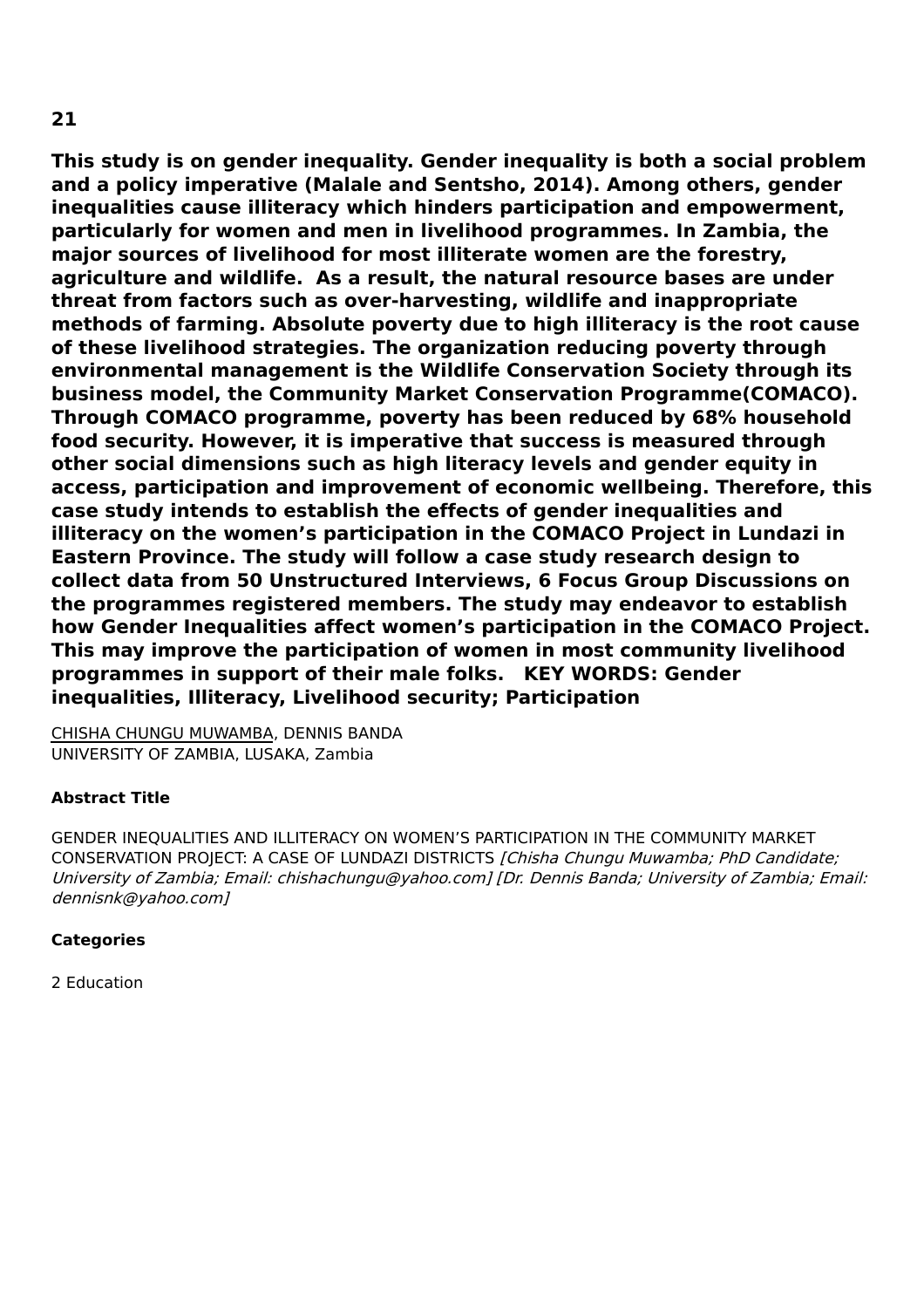**The United Nations introduced the 17 Sustainable Development Goals in 2015 which are also known as agenda 2030. This is the focus of all nations for a 15 year period between 2016 and 2030. UN recognised the role of business in the achievement of these goals and the hospitality industry as a global player is expected to work towards the achievement of these goals. The hospitality industry being a global player in the world economy is expected to make a contribution to the SDGs. This study therefore sought to identify the benefits that can be gained from working towards the achievement of the SDGs. Data was collected through a structured questionnaire from 125 conveniently sampled respondents from hospitality establishments in Zimbabwe. SPSS version 25 was used to analyse the data. The benefits noted include improving organizational reputation, reducing energy costs, reducing water bills, fighting climate change and promoting gender equality among other benefitsKey words: SDGs, sustainability, hospitality, agenda 2030**

Ngoni Courage Shereni

University of Johannesburg, Johannesburg, South Africa. Lupane State University, Bulawayo, Zimbabwe

# **Abstract Title**

Benefits of adopting Sustainable Development Goals (SDGs) in the hospitality industry in Zimbabwe

#### **Categories**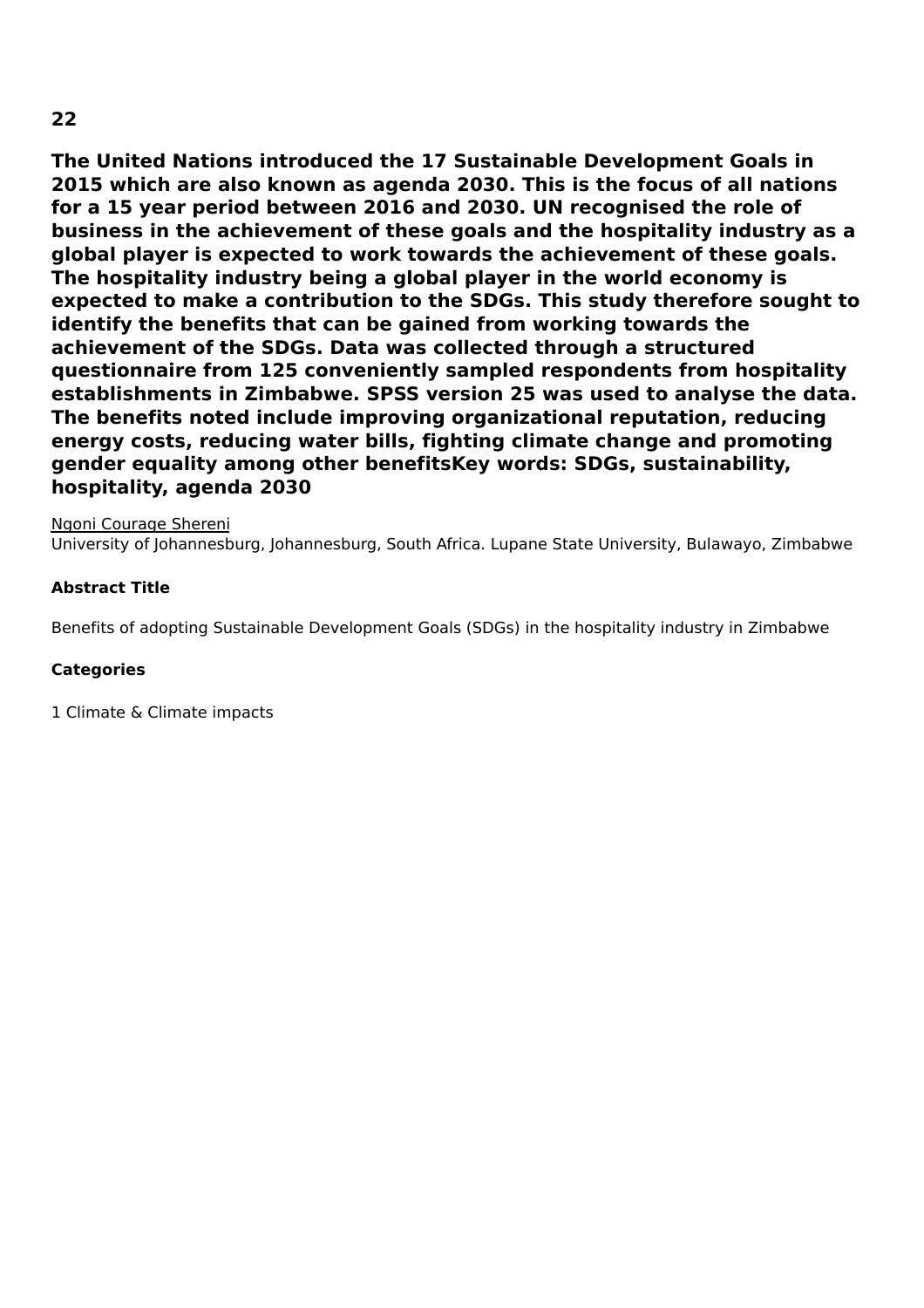**The impacts of the climate crisis, such as extreme weather, droughts, and floods affect the entire planet and life in it. These problems are forms of deprivation of the freedom to survive. The climate crisis constitutes what Amartya Sen called 'forms of unfreedoms,' and adaptation action becomes an attempt to gain liberation from climate-induced deprivations. This paper provides a framework for re/imagining and re/thinking adaptation to the climate crisis as restoration of the freedom to survive. Drawing from Sen, freedom, and adaptation are taken to mean 'the ability to survive rather than succumb to premature mortality.' While Sen has been used in the domains of economics, his ideas of justice, agency, freedom, capability, and democracy are germane and cogent for re/imagining democratic adaptive capabilities for the people who are threatened by the climate crisis. Democratic adaptive capability is extended here to mean the ability of individuals and groups to live lives they want and value through their agency, participation and empowerment. Sen saw freedom as enhancing 'the ability of people to help themselves.' Contrary to the current top-down prescriptional and nonempowering adaptation frameworks which are glossed in the rhetoric of participation, this paper locates adaptation to the climate crisis within a framework that puts people at the centre of their adaptation. There is a move away from the dominant top-down discourses of adaptation prescribed by multilateral institutions, international non-governmental organisations and national governments that are based on 'targeting' and 'efficiency'.**

Henri-Count Evans University of KwaZulu-Natal, Durban, South Africa

#### **Abstract Title**

Adaptation as Liberation: An Amartya Sen Framework for Re/thinking Climate Change Adaptation

#### **Categories**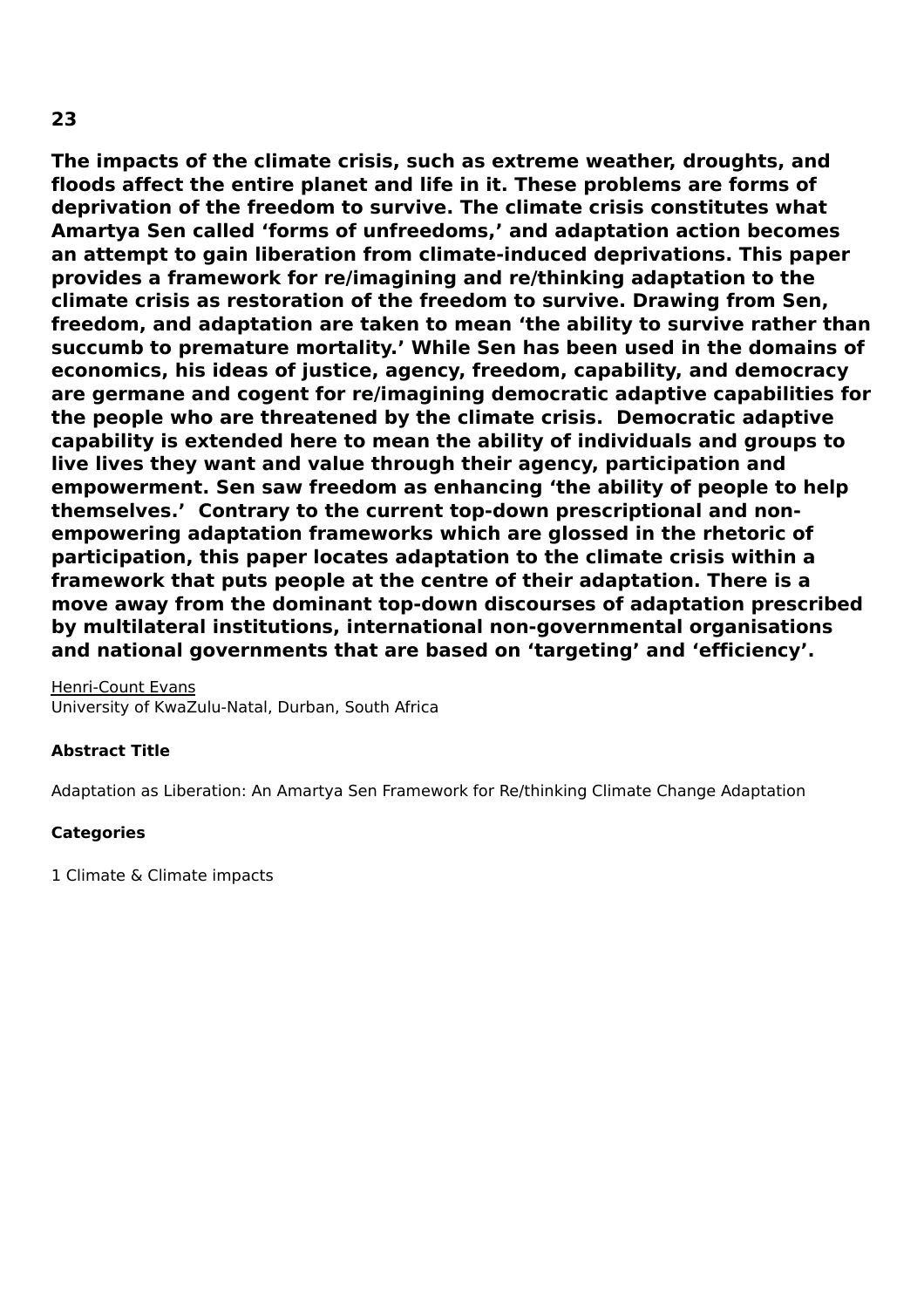**The teachers at the South African schools are experienced mostly workplace adversities such as burnout, fatigue, exhaustion and stress, violence, lack of infrastructures, lack of resources, poor working relationships, inflexible curriculum etc. These could affect their wellbeing and effectiveness at workplace. As a result, the study had a significance in the teacher's lives and community due teachers worked under conditions that are unfavourable to perform their jobs effectively. Despite these conditions, they still managed to do their jobs and the community is uplifted. However, this study aimed to explore factors that enable teachers to cope with workplace adversities at a rural school district in the Free State Province. It adopted a qualitative case study as research design. Semi-structured interviews had employed as tools for data collection. Four participants (n=4; females, aged 25-35 years) were selected through purposive and convenience samplings. All participants selected from a South African rural school in Free State province, South Africa. They were Sesotho speakers and were at least 3 years of teaching experiences. The thematic findings revealed that they developed abilities cope with and adjust to social and cultural environment. These included awareness of inadequate asserts, awareness of teachers' strengths, teacher resilience, self-efficacy, problem-solving skills, managing self-emotions and self-confidence. This study concluded that these psychosocial factors contributed and stabilized effectively the black Sesotho teachers' wellbeing at a rural school.**

Mukuna Kananga Robert University of the Free State, Phuthaditjhaba, South Africa

#### **Abstract Title**

Exploring enabler factors influence black Sesotho teacher wellbeing at rural school settings

#### **Categories**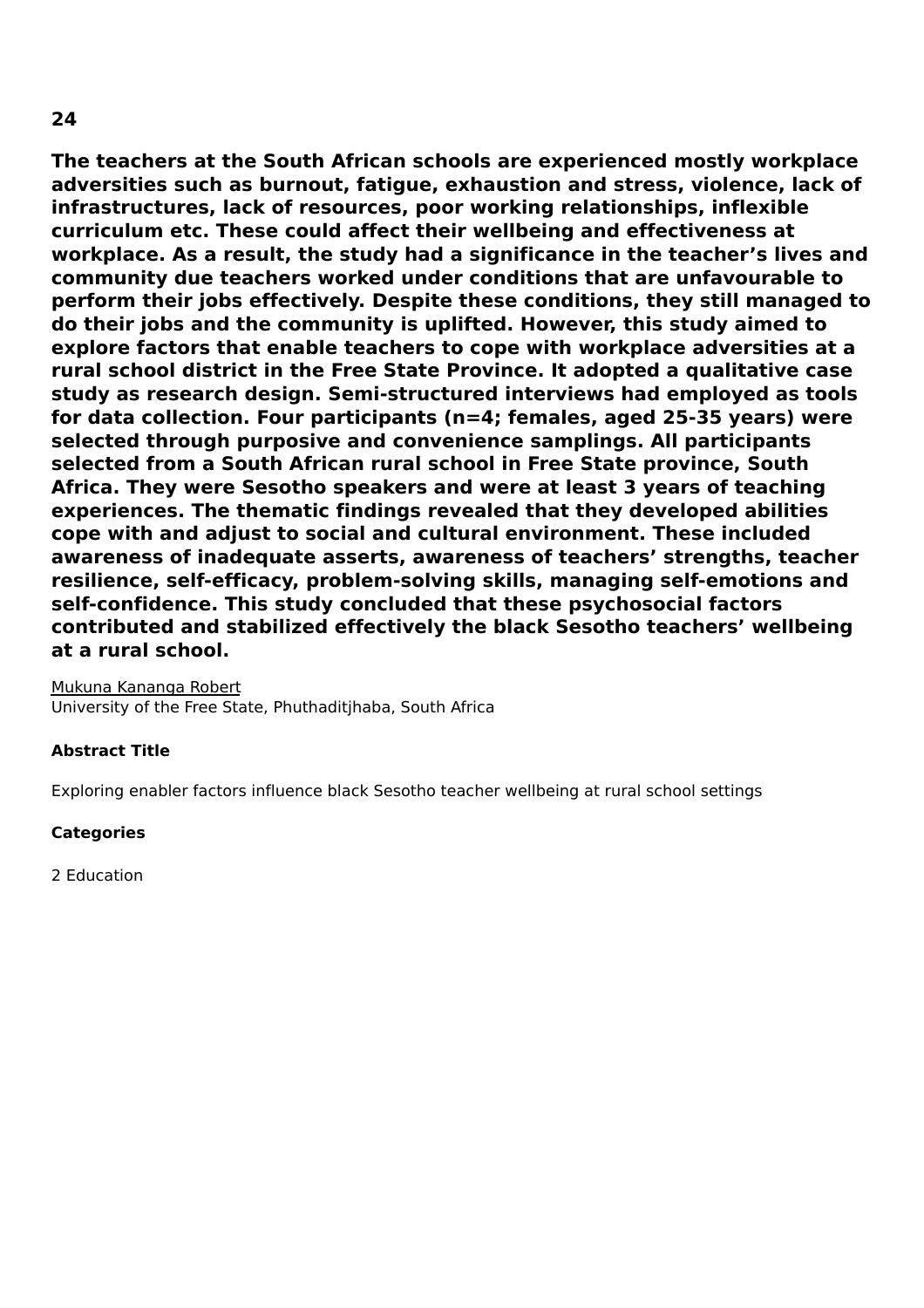**The Centre for Early Sapiens Behaviour (SapienCE), a 10-year Centre of Excellence at the University of Bergen (UiB), collaborates closely with the University of the Witwatersrand, South Africa. The focus of our research is the origins of early Homo sapiens behaviour in southern Africa between 120 - 50 ka. Our key questions remain pertinent: when did humans first become behaviourally modern; what cognitive skills did these people have; how adaptable were they to climate and environmental change? Our interdisciplinary team includes scientists in archaeology, chronology, micromorphology, climate reconstruction and modelling, and the cognitive and social sciences. The present session welcomes presentation from current research that highlight the advantages of collaborative programmes between Nordic and southern African countries.**

Jenny Maccali Centre for Early Sapiens Behaviour (SapienCE) - UiB, Bergen, Norway

# **Abstract Title**

Investigating the earliest behaviours of Homo sapiens in the southern Cape, South Africa, 120 000-50 000 years ago: North - South Collaboration

# **Categories**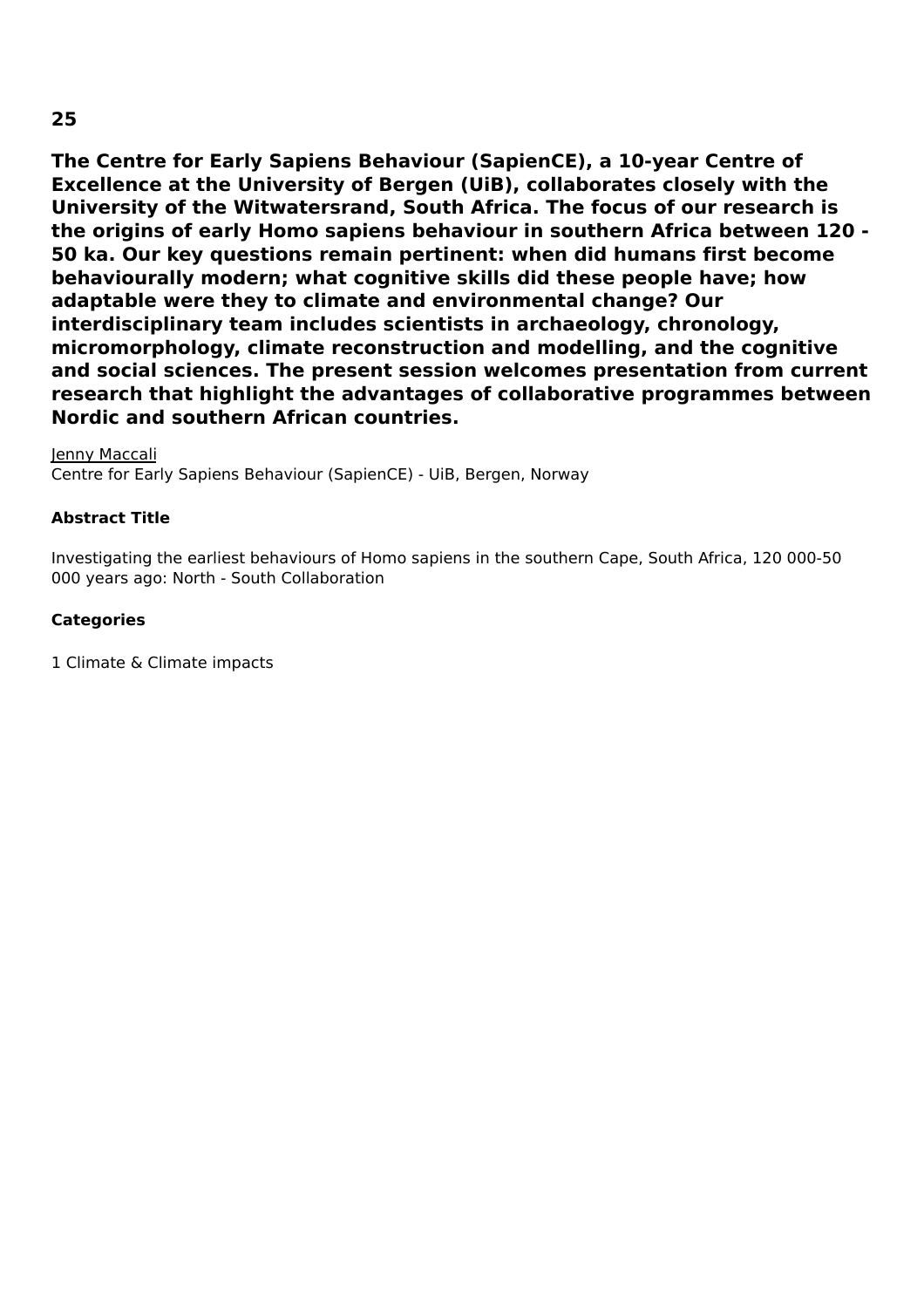**South Africa is one of the member states that embraced the 2030 agenda's Sustainable Development Goals (SDGs) formulated in 2015. It also plays an important role in promoting the adoption of the SDGs by other countries as well. As a fairly new democratic state, it is also involved in the transformation of different sectors of society including education as a response to dealing with apartheid legacy. To assess the progress made so far in this regard, this paper focuses on the extent to which higher education curriculum transformation has contributed to the realisation of the SDGs in South Africa. The paper argues that despite the prominent role that the country plays in promoting the SDGs, there is a slow pace in using the higher education curriculum transformative agenda to promote the SDGs. This is due to inter alia demands to decolonise the curriculum, policy formulation and implementation, other competing needs and lack of sufficient resources. The current phase of curriculum transformation present opportunities to align programmes with the SDGs.**

Layane Mabasa

University of Limpopo, Polokwane, South Africa

#### **Abstract Title**

Higher Education Curriculum Transformation in South Africa and the Sustainable Development Goals (SDGs): Challenges and Opportunities

#### **Categories**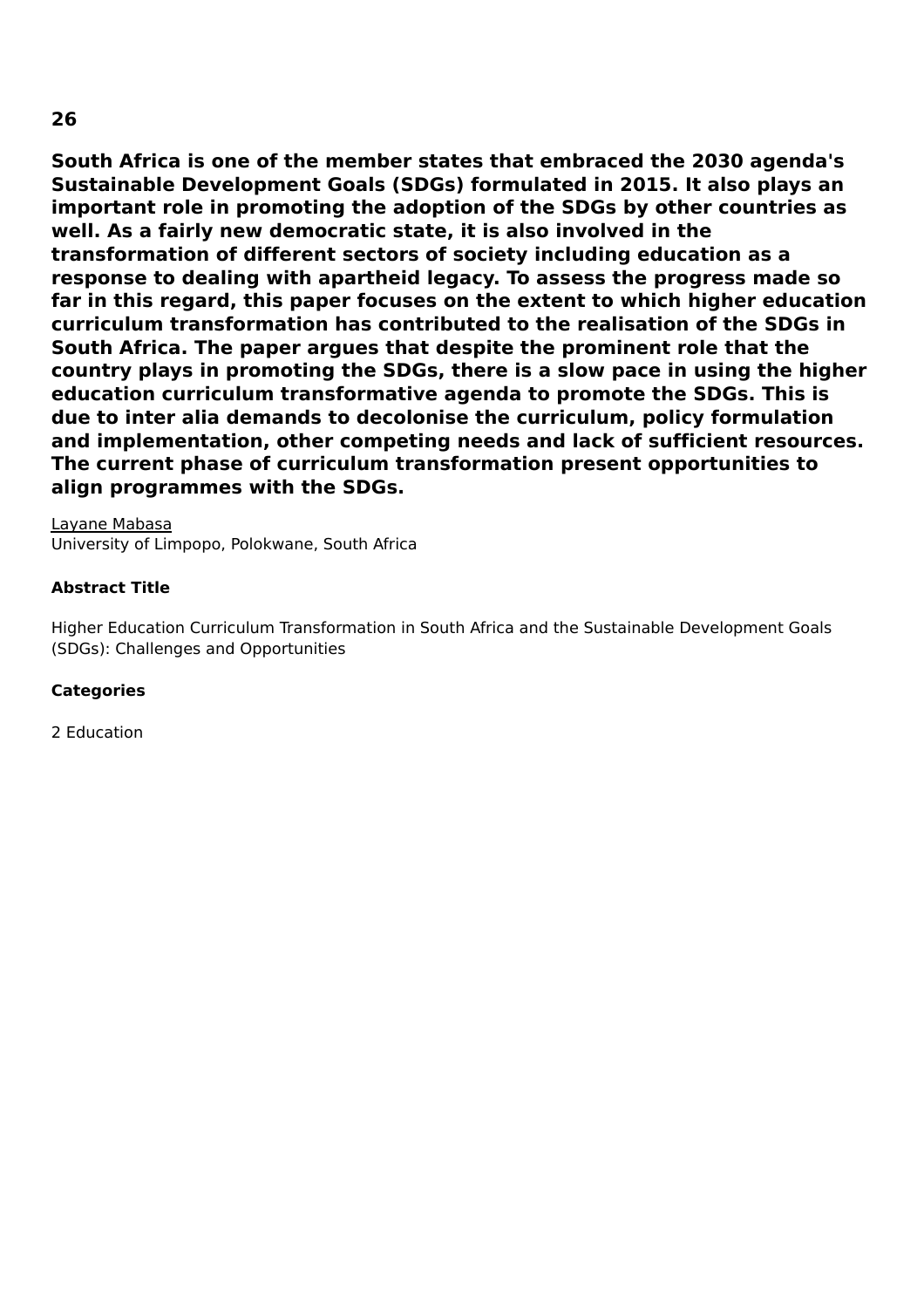**The main argument of this paper is that unless a class analysis complements decolonial narratives, race, ethnicity, gender and geography cannot account for the persistence of colonial relations of inequality and the privileging of western epistemologies long after the colonial era. Colonialism was never about economic power alone but also cultural control. Language is just one important aspect of culture, hence decolosing education cannot only be about teaching in home/local/African languages. It also cannot be limited to swapping Western texts for African-authored texts. It has been noted with encouragement that while South African authors are getting more diverse in terms of race and gender, however, their texts still reflect mainstream western epistemologies accompanied by local case studies to make the texts 'relevant' for local students. This, Ruggunan argues is far from a decolonial project (2016). Changing the curriculum could be inadequate to address structural issues inherent in a system based on structural and systematic inequalities. Decoloniality is characterised by openness to pedagogies and epistemologies that promote multiplicity of both teaching and learning. It begs that the educator and the one being educated redefine their roles and rethink about what each can offer in the process of teaching and learning. This paper is based on research that has been conducted in one of the South African universities using qualitative research methodologies.**

Nomkhosi Xulu-Gama University of Cape Town, Cape Town, South Africa

#### **Abstract Title**

Decolonising Higher Education: The South African Context

#### **Categories**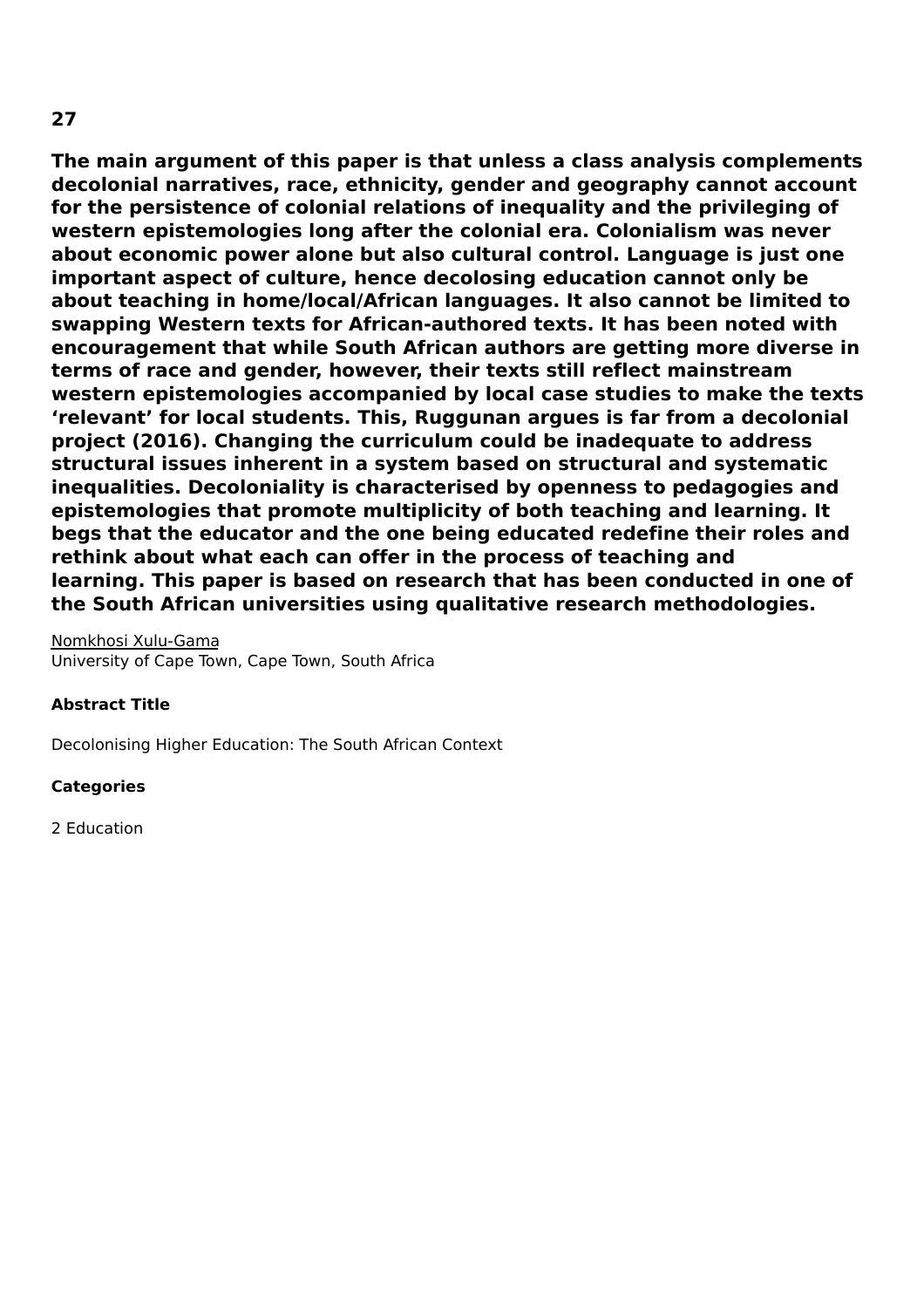**Research shows that a significant proportion of teachers must cope with daunting challenges at the start of their career, which can manifest as symptoms of burnout, mental health issues and which ultimately leads to teachers leaving the profession. A number of psychosocial determinants have been associated with adaptive problems and low retention rates in beginning teachers. A focus on the emotional experiences of pre-service teachers can enrich our understanding of the complexities of teacher learning and the process of becoming teachersThe significance of this study relates specifically to supporting teacher wellbeing by gaining understanding of what contributes to their experience of vulnerability and their sense of worthiness. Through the methodology of Photo-voice, which emerges from Community-based participatory research, student teachers explored these concepts within the context of a Higher Education Institution. The project required student teachers to take photos of that which represents what they perceive as vulnerability and what they perceive as their sense of worthiness. Students explored their personal space, school space and campus space with this project.When addressing the issue of vulnerability, it is necessary to focus on the personal development of the teacher. Within the context of this study, the theory of transpersonal education was utilized to understand this facet of the teacher. Transpersonal education is an approach to education that explores three interacting domains of intellectual, emotional and physical and how they combine to facilitate personal transformation, which relates to personal change and development of the individual beyond their self-centered existence towards a more satisfying or valuable condition.**

Sarina de Jager University of Pretoria, Pretoria, South Africa

#### **Abstract Title**

Exploring pre-service teachers experiences of vulnerability and their sense of worthiness

#### **Categories**

2 Education, 3 Health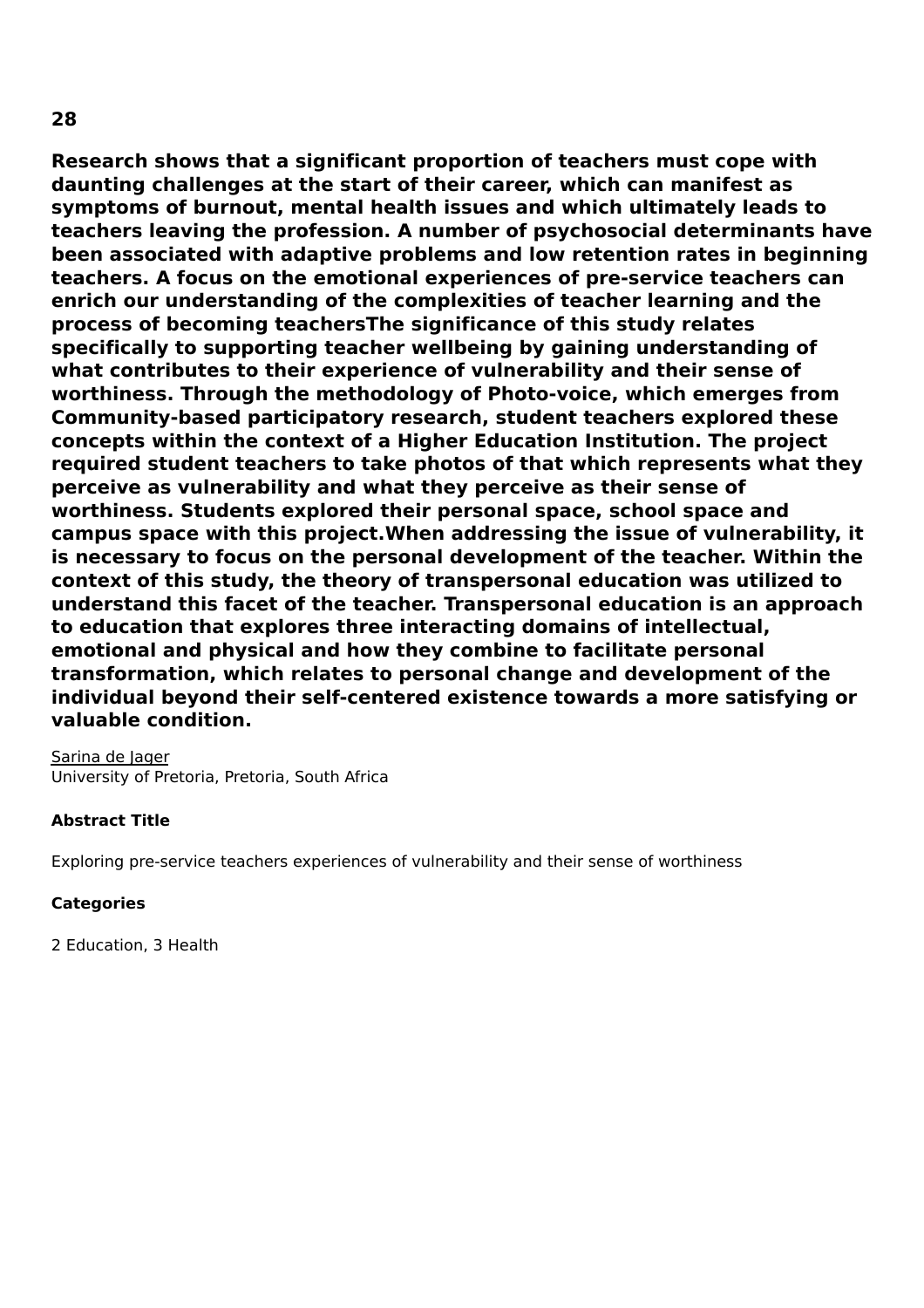**After 25 years of democracy, it would seem the dream of open doors for learning for all, is fading away. This is regrettable and contrary to the Sustainable Development Goals (SGDs), which seeks to the lives of people through education. This is true for the higher education sector as it is with other sectors as well. Specifically the dream is about opening access for all and the promotion of equity and equality within the system. Differentiation of the system and articulation (systematic and specific) have been identified as routes to open access to all people, but to date there seems to nothing to show that project is taking root and bearing fruit. This paper reflects on the possibilities available and challenges encountered by prospective students in accessing programmes they want to register for and academic staff in implementing policies around this issue. A case study of University of Limpopo.Key words: differentiation, articulation, higher education, possibilities and challenges**

Mahlapahlapana Themane University of Limpopo, Polokwane, South Africa

#### **Abstract Title**

Articulation in Higher Education System in South Africa: In pursuit of the Sustainable Development Goals

#### **Categories**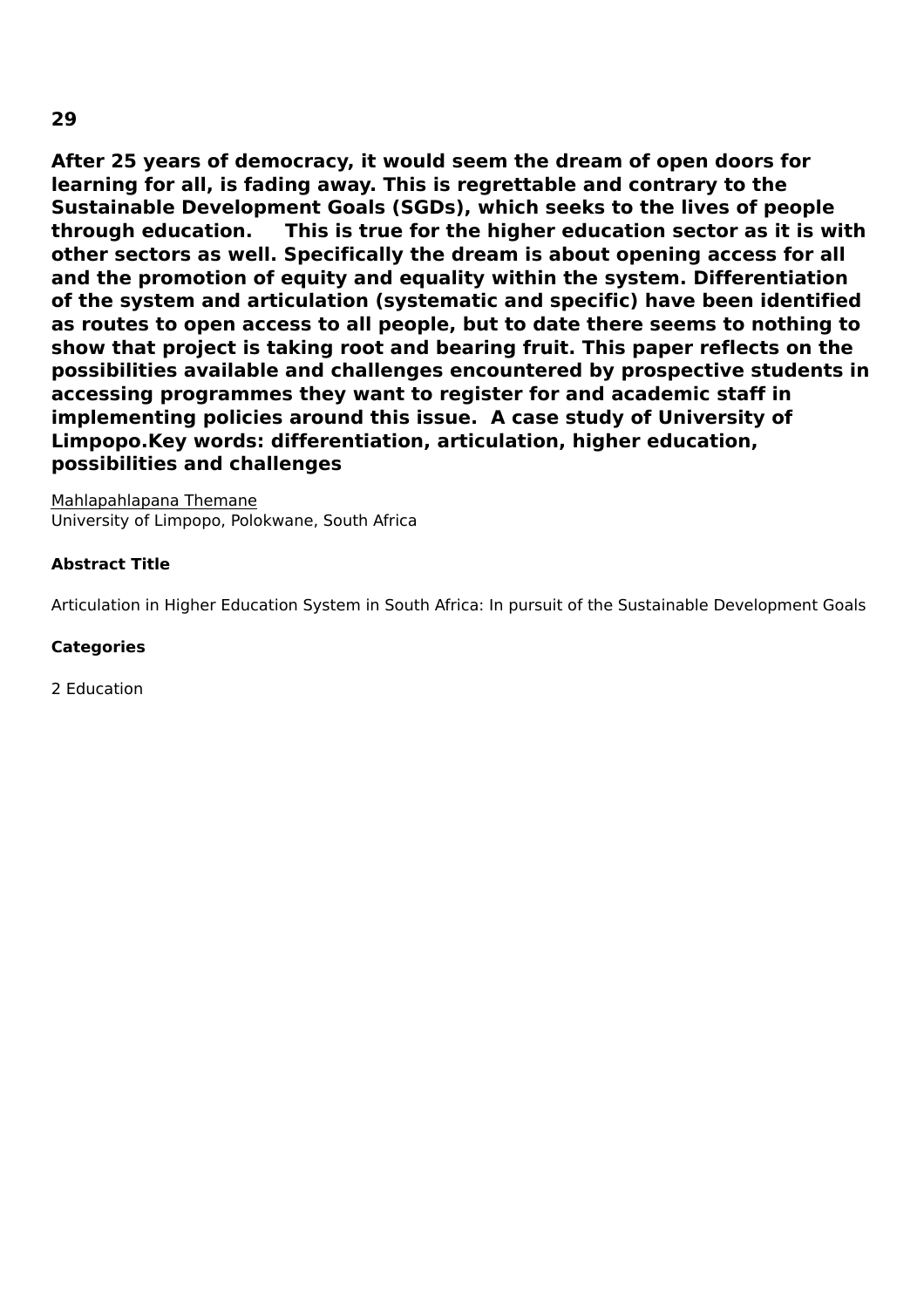**One sector of the Malawian society that faces exclusion from Sustainable Development Goals is persons with albinism. This is because ritual attacks on them have led to withdrawal from schools, businesses and work places in fear of their lives. Since 2014, 25 persons with albinism have been murdered and many more have disappeared, maimed or abducted in Malawi. It can be argued that withdrawing from public life such as schools or businesses runs contrary to Goal 10. But the media have a crucial role in promoting SDGs by creating awareness of specific targets, reporting progress and challenges. With regard to Goal 10, the media through appropriate reporting can help promote social, political and economic inclusion of all regardless of among other factors, disability. An analysis of newspaper stories published in Malawi between 2016 and 2018 indicates negative portrayal of persons with albinism, widespread use of offensive terminology and lack of framing of stories to fight stigma and discrimination. It is suggested that the media should adopt human rights journalism that centres on victims of abuses, sensitise staff on correct terminologies and do more to actively engage with vulnerable groups. That can help in reducing inequality and discrimination in the overall quest to achieve SDGs.**

Joe Mlenga University of Malawi, Blantyre, Malawi

#### **Abstract Title**

THE MEDIA'S ROLE IN REDUCING INEQUALITY AND DISCRIMINATION: LESSONS FROM MALAWIAN NEWSPAPERS

#### **Categories**

6 Music & Arts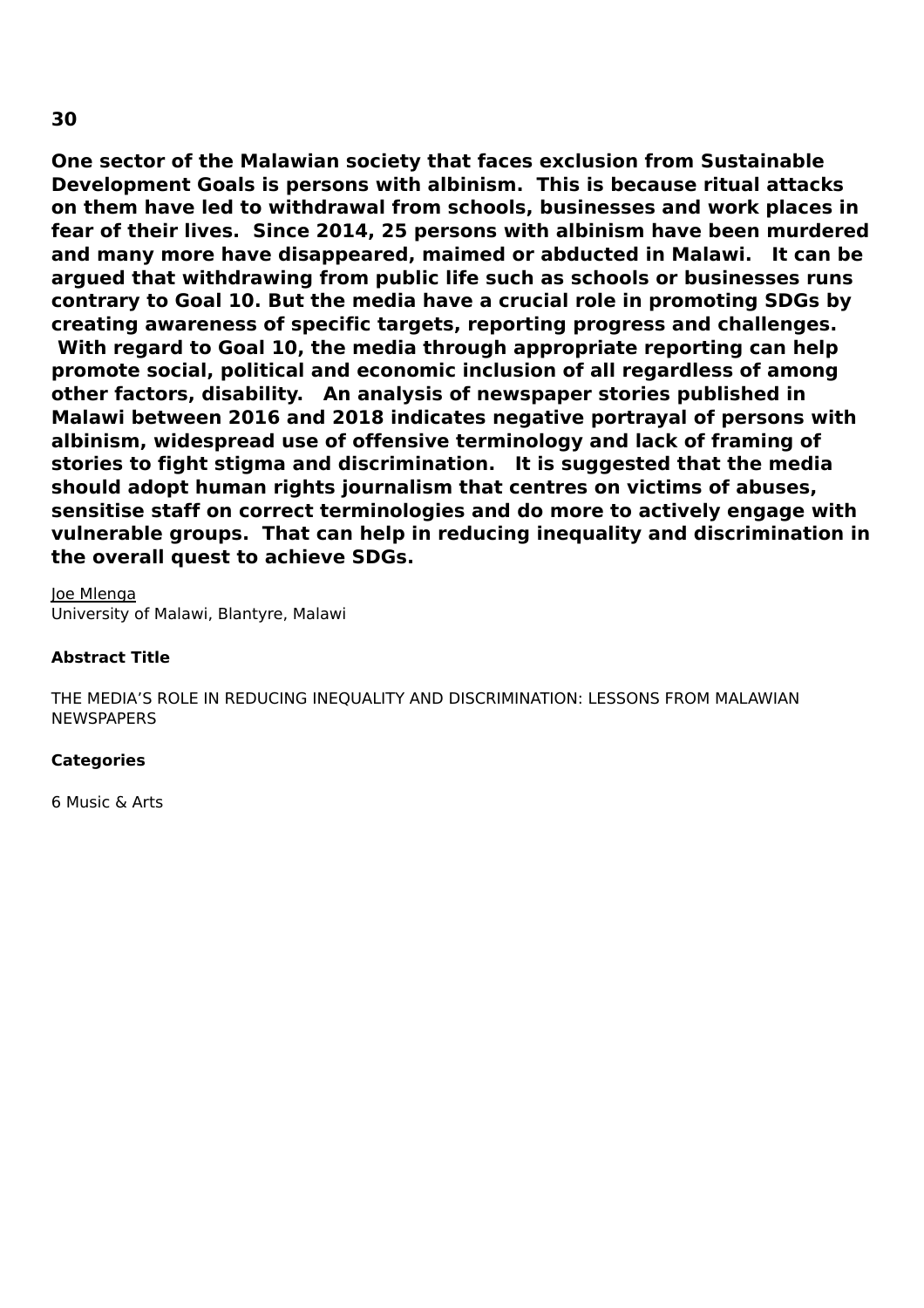# **This paper gives an overview of how countries in the Sub Saharan Africa failed to achieve the six Education For All (EFA) goals and possibly the EFA goals beyond 2015 and the Strategic Development Goals (SDGs). The paper looks at the EFA goals and now the SDGs and theorises possible reasons why they have and may not be met in their current form and focus. The paper further, theorizes how AIKS can act as a panacea to the ills which posed challenges to achieving the previous six EFA goals and which may affect the achievement of the EFA goals beyond 2015 and the SDGs. The paper holds that quality, relevance and credibility of the education offered at all levels of the education systems of many developing nations in Sub-Saharan Africa have contributed to the failure in achieving the EFA goals. It is contended in this paper that EFA beyond 2015 and the SDGs must take a bold decision to take on board AIKS and mainstream them into the formal schooling educational curricula at all levels. The majority of the people in Sub Saharan Africa are not in formal employment but make their living using AIKS entrepreneurship skills which are not in the education systems at all levels. Observe what people do along the roads, in markets, streets and in villages to earn a living and ask yourself how much of what you see is in the education curricula at all levels. Conventional and indigenous forms of knowledge bust be hybridized.**

Dennis Banda<sup>1</sup>, Anne Marit Vesteraa Danbolt<sup>2</sup>  $1$ The university of Zambia, Lusaka, Zambia.  $^2$ Inn land University, Hammat, Norway

#### **Abstract Title**

AFRICAN INDIGENOUS KNOWLEDGE SYSTEMS (AIKS): THE PANACEA FOR ACHIEVING EDUCATION FOR ALL (EFA) GOALS BEYOND 2015 AND THE SDG? A CASE OF THE AIKS FROM THE SOUTHERN AFRICA

#### **Categories**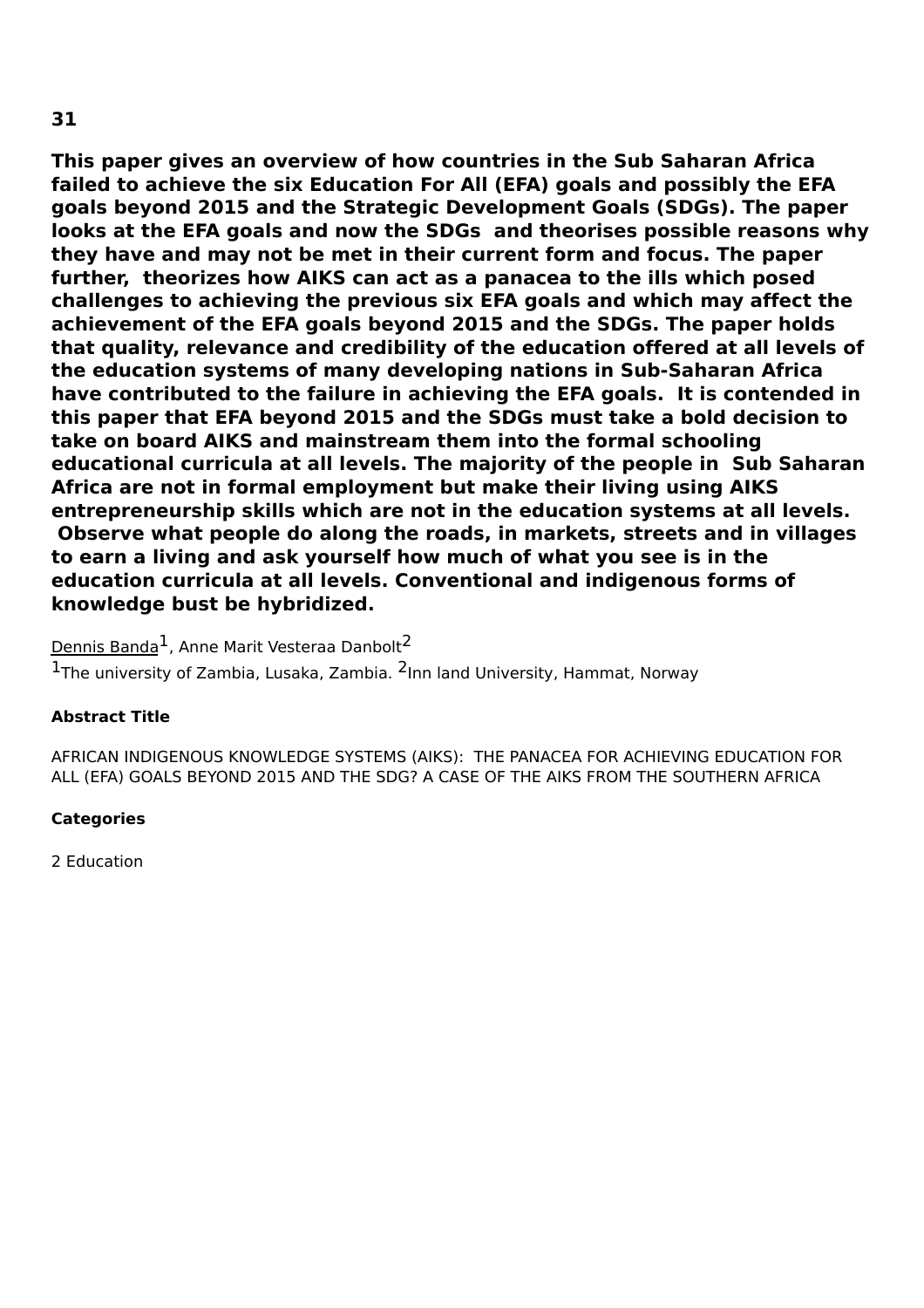**Skills development in public sector organizations is of great importance to its effective and efficient functioning. In preparation for the transition to democracy in South Africa in 1994, extensive attention was paid to developing a regulatory framework that prioritized the development of human capacity to implement and drive transformation across key sectors. However, twenty-five years into democracy and skills development is still a problem, and more especially in the health sector. The sector has adopted principles of the New Public Management (NPM), with a view to improving its efficiencies and effectiveness. Inter alia, services provided by tertiary hospitals have been redesigned to enable a more focused and specialist approach to dealing with health issues. Public-private partnerships have been entered into to widen access to core medical expertise and enable access to more sophisticated technologies. In addition, services historically provided by state hospitals such as catering, cleaning of linen and security, are now contracted out to private companies. Notwithstanding these initiatives, the sector continues to be pervaded by numerous challenges that affect the quality of health care provided to patients. The problem of skills shortages is amongst the challenges that contribute to poor health care by state hospitals. High rates of staff turnover or the emigration of medical professionals contributes to a skills shortage in the country. A study conducted by the Health and Welfare SETA in 2013 found that although some employees are keen to perform their jobs well, poor infrastructure, inadequate financial support, and the lack of aligned and on-going training contribute to staff feeling discouraged in their workplace. While approaches such as the NPM can contribute to improved public sector functioning, its implementation in emerging democracies, is complicated by certain variables. These include strategic leadership, financial resources, adequate infrastructure and competent human capacity. The aim of the paper is to explore and understand the reasons for the lack of investment in skills development by the Department of Health through an investigation of two district hospitals in one of the poorer provinces in South Africa (Limpopo Province). The key guiding questions include:What are the challenges that contribute to the implementation and management of skills development programmes in the health care sector?What are the strategies/measures that can enhance the management of skills development in the health care sector?What are the possible actionable solutions that can address the poor management of skills development?The methodological approach is essentially qualitative and will include the administration of a survey questionnaire and an interview schedule to health care professionals. It is anticipated that inadequate financial support and strategic leadership necessary to drive the implementation of skills development are contributory factors to the problem of skills shortages in the health care sector.**

Mulalo Nefale, Michelle Esau University of the Western Cape, Cape Town, South Africa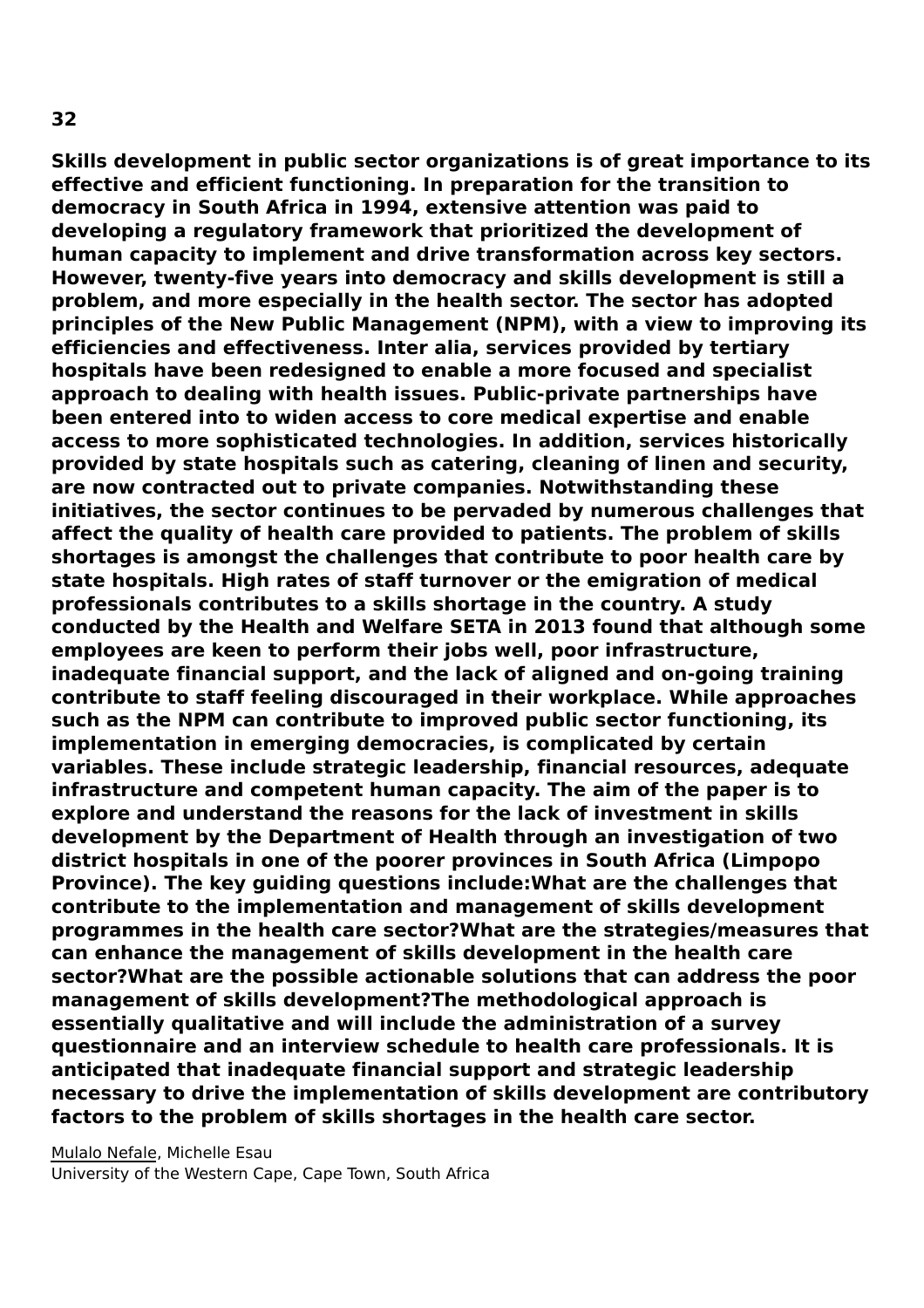# **Abstract Title**

THE PROBLEM OF EMPLOYEE TRAINING AND SKILLS DEVELOPMENT IN PUBLIC SECTOR HEALTH: A COMPARATIVE ANALYSIS OF TWO DISTRICT HOSPITALS IN THE LIMPOPO PROVINCE

#### **Categories**

3 Health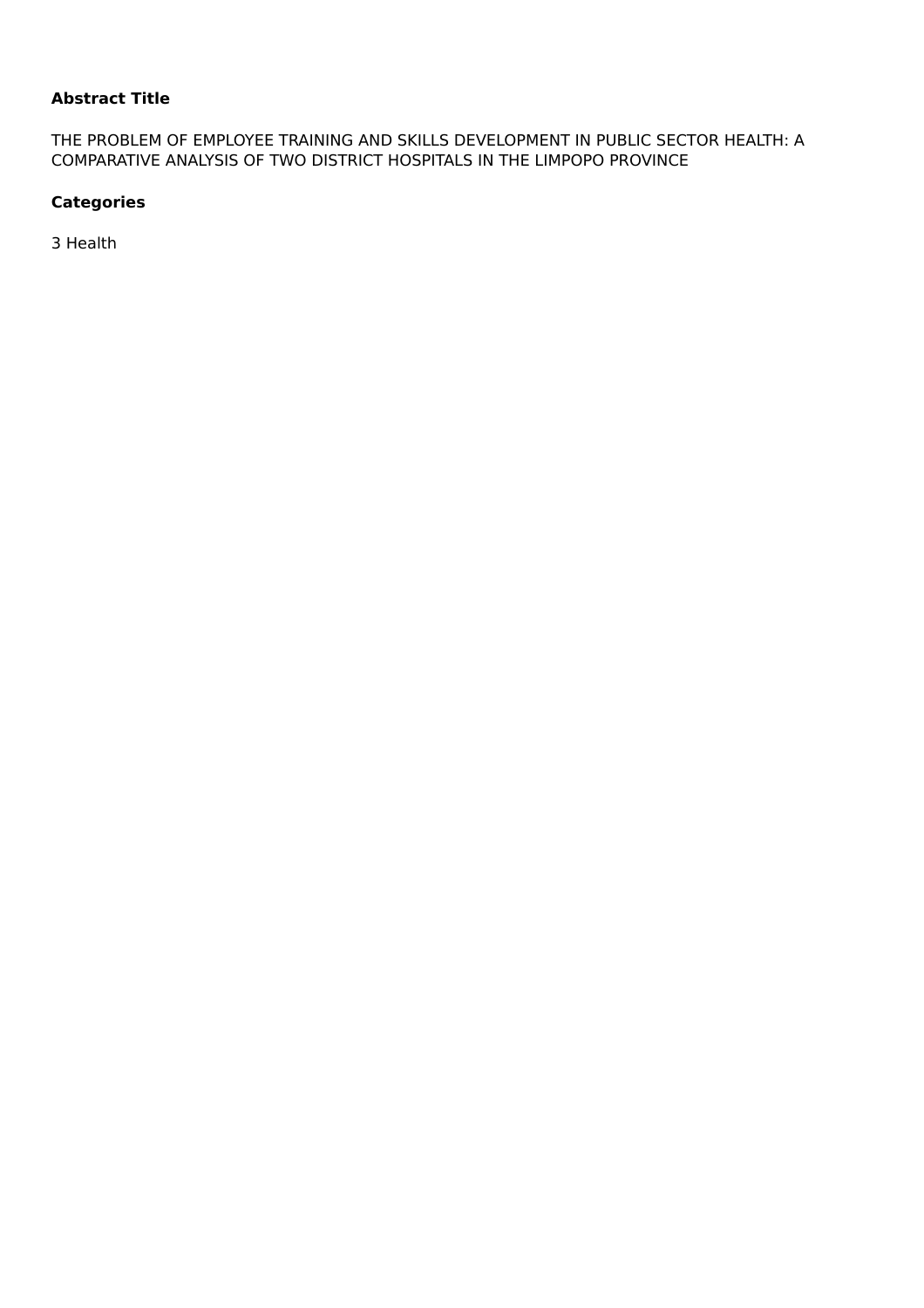**Adequate climate change responses in agriculture, rural livelihoods, natural resource management and the food system are of critical importance for future food and nutrition security. Investment in plant, animal and food science, as well as innovative approaches based on indigenous knowledge will be needed to manage changes induced by greater variability in temperature, water availability and the risk of extreme climatic events. It implies improved governance of the food system characterized today by a lack of coordination, segmented policies and contradictory visions of the different stakeholders. Strengthening the science-policy-society interface will be key. This requires cooperation between different spheres of government (regional, national and local), multiples stakeholders in the food system, and the participation of the research community in the natural and social sciences. However, climate change is manifested in geographic space, in places with specific assets and constraints. These possess a unique set of physical, human, financial, institutional and cultural resources that make up their asset endowment and their capability to innovate. The place-based or territorial approach offers a systemic method to map local ecological and socio-economic dynamics and to identify structural causes of food insecurity and poverty. It helps to assess climate change response capacities, to improve the use of resources and reduce the risk of policy failure. This paper reviews 25 research projects and interventions undertaken by the DST-NRF Centre of Excellence in Food Security since 2014 that have engaged with the science-policy-society interface and the adoption of a territorial approach to food security.**

Julian May, Bruno Losch, Ndiko Ludidi University of the Western Cape, Bellville, South Africa

# **Abstract Title**

Climate change responses and the science-policy-society interface in the food sector: A territorial approach

#### **Categories**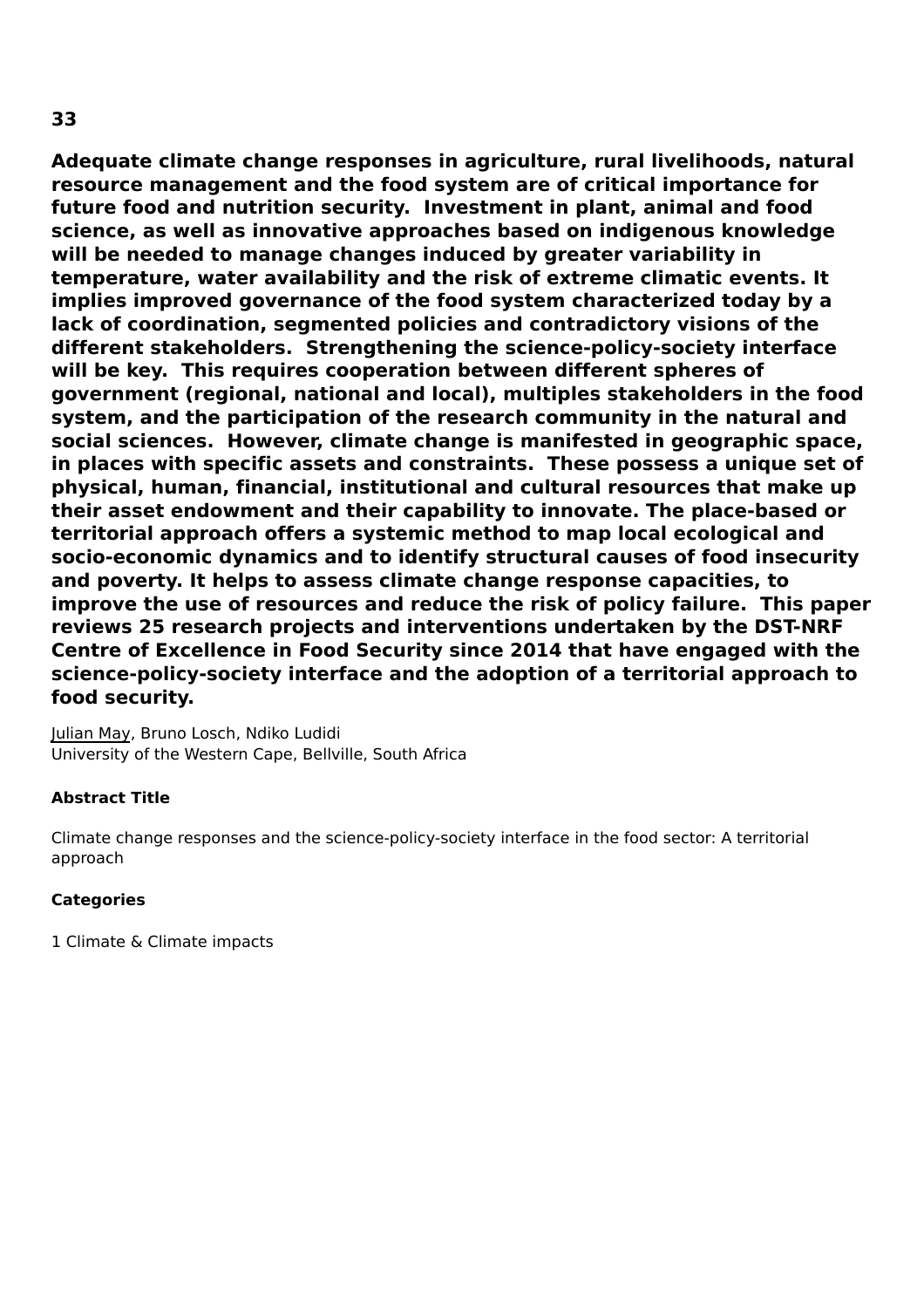**Universities are key role players in driving the interdisciplinary nature of the sustainable development goals. There is a reciprocal benefit for universities and implementation of the sustainable development goals and one of these is the creation of degrees collaboratively where universities can generate, translate and share knowledge created by all stakeholders. The main aim of developing collaborative degrees allows for the opportunity to develop the Tshaped graduates that is needed for the 21 st century. The development of Tshaped graduates through a joint degree allows for discipline specific knowledge and skills to be entrenched in students and also provides an opportunity for interdisciplinary learning and multidisciplinary approaches. Understanding the benefits and challenges for universities to design degrees collaboratively will allow us to discuss the opportunities and identify strategies to overcome the challenges. The case of the University of the Western Cape will be presented as a learning opportunity where partners from the North assisted in developing two degrees at the university. Some of**

**the successors in terms of sharing of best practice and sharing of current knowledge on the topics will be shared but also the challenges of understanding the education systems in the North versus the South and how to ensure that the curriculum is context specific but also globally relevant.**

Jose Frantz, Anthea Rhoda University of the Western Cape, Bellville, South Africa

#### **Abstract Title**

Developing degrees collaboratively: lessons learnt from the South and the way forward

#### **Categories**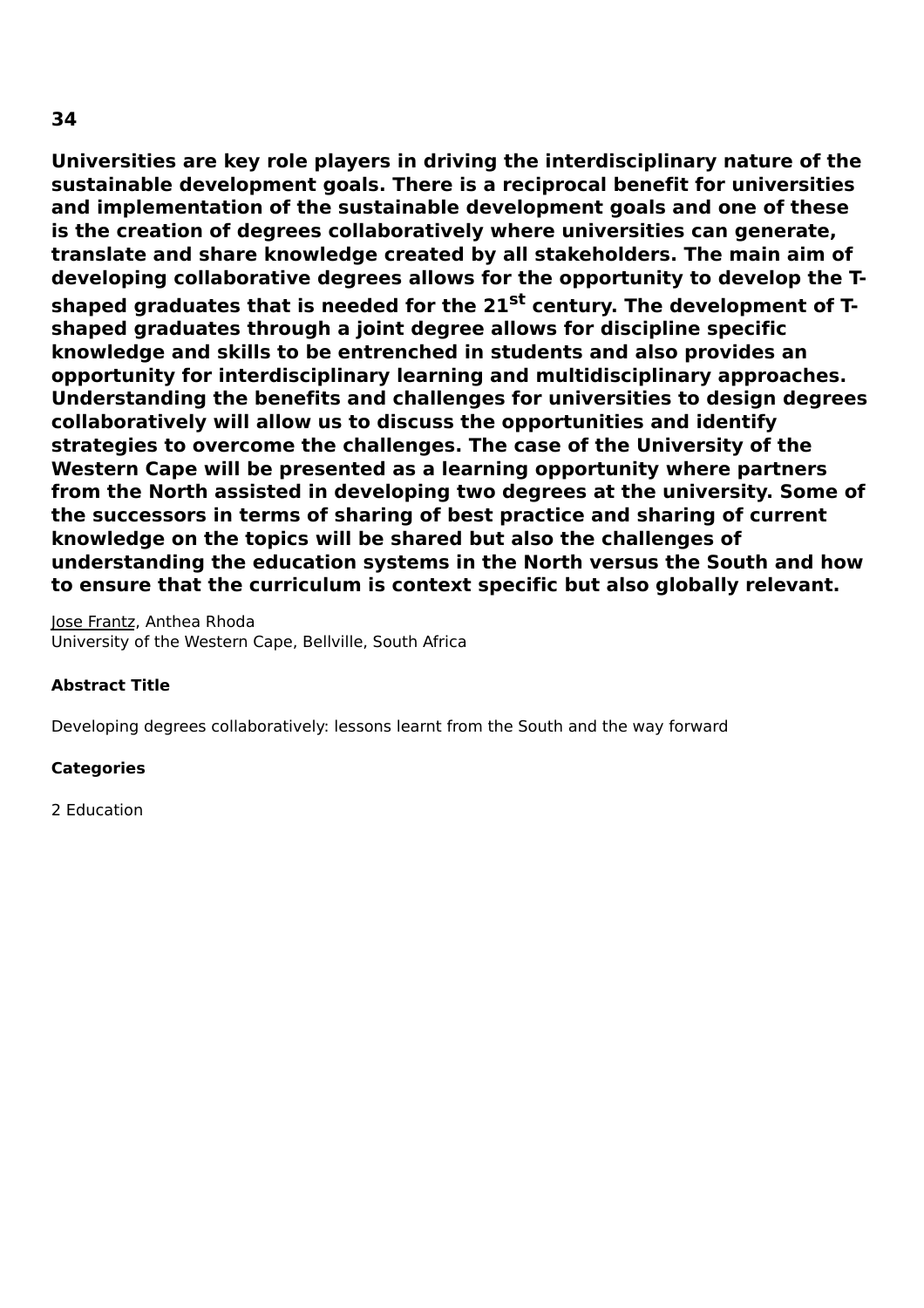**The growing recognition of civic education and the African Indigenous Knowledge Systems(AIKS) as tools for social change and transformation is well articulated by many scholars ( author, 2008; author ,2015 ; Dahrendorf 2012 ). The inherent ability of civic education and AIKS to conceive, nurture and sustain a holistic learner on one hand, and its extraordinary pedagogical approaches, methods and techniques well suited for the importation of adequate knowledge, skills and disposition required for social change and transformation are well accentuated in literature. This statement resonates very well with the focus of the study in that the inclusion of Civic Education and components of AIKS in the school system brings an understanding of global and local issues among all stakeholders. The inclusion of courses covering cultural ceremonies and AIKS norms in higher learning institutions are in agreement with the common saying of hybridizing local knowledge with the formal school curriculum for sustainability. Arising from the aforesaid, this paper engages with the Civic Education phenomenon and AIKS as it seeks and endeavors to comparatively interrogate and unravel the content and pedagogical approaches of the Zambian Civic Education Curriculum and the cultural ceremony courses especially as it relates and extends to the global trends. Further, the paper draws lessons from the global pedagogics of civic education that could be localized in Zambian Civic Education Curriculum for more improved and effective teaching of the subject. The hybridization of AIKS with the school curricula would in turn enhance entrepreneurship and apprenticeship to solve the unemployment syndrome**

Gistered Muleya, Dennis Banda The University of Zambia), Lusaka, Zambia

# **Abstract Title**

The pedagogics of Civic Education and African indigenous Knowledge Systems (AIKS) in enhancing the achievement of EFA goals beyond 2015 and the SDGs in Zambia.

#### **Categories**

2 Education, 4 Innovation & Entrepreneurship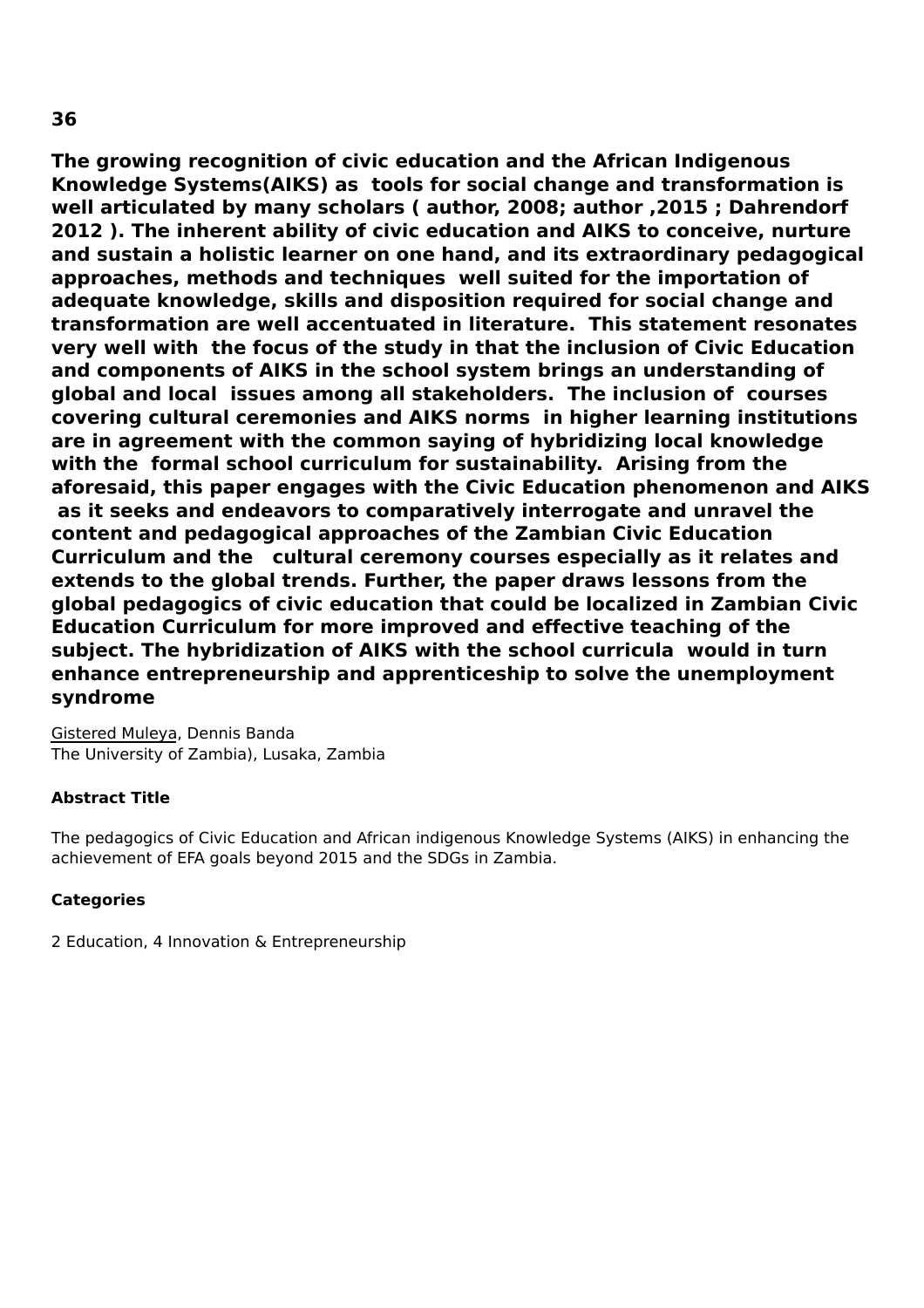**Health impacts related to climate change are potentially an increasing problem in Cameroon, especially during hot seasons when there are no means for protective and adaptive actions.Objective: To describe environmental conditions in schools and to evaluate the impact of heat on schoolchildren's health during school days in the Cameroon cities of Yaounde**

**´ and Douala.Methods: Schoolchildren (N=285) aged 12=16 years from public secondary schools completed a questionnaire about their background, general symptoms, and hot feelings in a cross-sectional study. In Yaounde´, 50 schoolchildren were individually interviewed during school days about hourly symptoms (fatigue, headache, and feeling very hot) and performance. Lascar dataloggers were used to measure indoor classroom temperatures and humidity.Results: There was a significant correlation between daily indoor temperature and the percentages of schoolchildren who felt very hot, had fatigue, and headaches in Yaounde´. A high proportion of schoolchildren felt very hot (48%), had fatigue (76%), and headaches (38%) in Yaounde´. Prevalences (%) were higher among girls than boys for headaches (58 vs 39), feeling 'very hot overall' (37 vs 21), and 'very hot in head' (21 vs 18). Up to 62% were absentminded and 45% had slow writing speed. High indoor temperatures of 32.58C in Yaounde´ and 36.68C in Douala were observed in school.Conclusions: Headache, fatigue, and feeling very hot associated with high indoor air temperature were observed among schoolchildren in the present study. Longitudinal data in schools are needed to confirm these results. School environmental conditions should be improved in order to enhance learning.**

leonie Dapi Nzefa Public Health, Yaounde, Cameroon. Linnaeus University, Växjö, Sweden

#### **Abstract Title**

Heat impact on schoolchildren in Cameroon, Africa: potential health threat from climate change. Global Health Action, ISSN 1654-9716, E-ISSN 1654-9880, Vol. 3, s. Article nr 5610

#### **Categories**

1 Climate & Climate impacts, 3 Health, 2 Education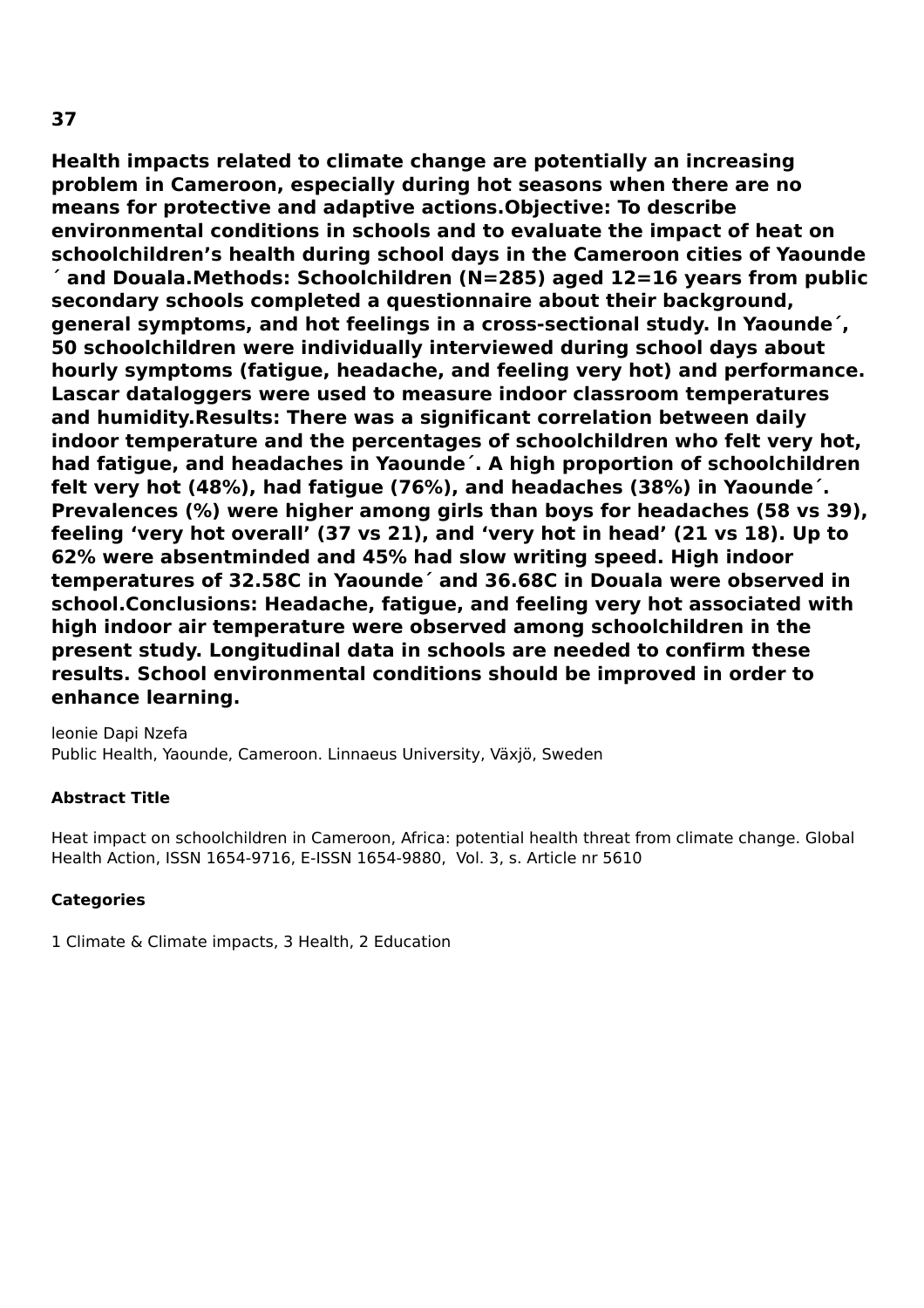**This paper seeks to revisit the role of the arts in articulating and achieving the Sustainable Development Goals (SDGs). It takes as a standpoint the view that the role of the arts cannot be overemphasized. The arts have found several means of representation through their various forms including painting, sculpture, literature, architecture, music, dance, theater, photography and films. In particular, the paper makes a case for the teaching and learning of literature as key in articulating the SDG's to pupils and students at different levels of their education. Guided by literary theory, this paper posits that, through literature, learners are sensitized about SDG's and equipped to contribute to the achievement of the same. The paper draws, from selected Zimbabwean literature in English, examples of SDG's that are well articulated. The paper is however, fully cognizant of literature written in different languages that equally express the SDG's. The paper recommends that policy makers and educators re-visit the role of the arts, especially literature, in articulating and contributing to the SDG's. It also recommends the increased production of and easier accessibility to such works of arts as well as an increased reading culture to ensure communities full sensitization of the SDGs. Although the focus of most governments today is on strengthening the sciences for innovation and industrialization, the role of the arts should not be over shadowed. Keywords: Sustainable Development Goals, literature, representation, sensitization, literary theory.**

#### Salachi Naidoo Great Zimbabwe University, Masvingo, Zimbabwe

# **Abstract Title**

Speaking and writing development: Re-looking the role of literature as advocacy for articulating the SDG's

#### **Categories**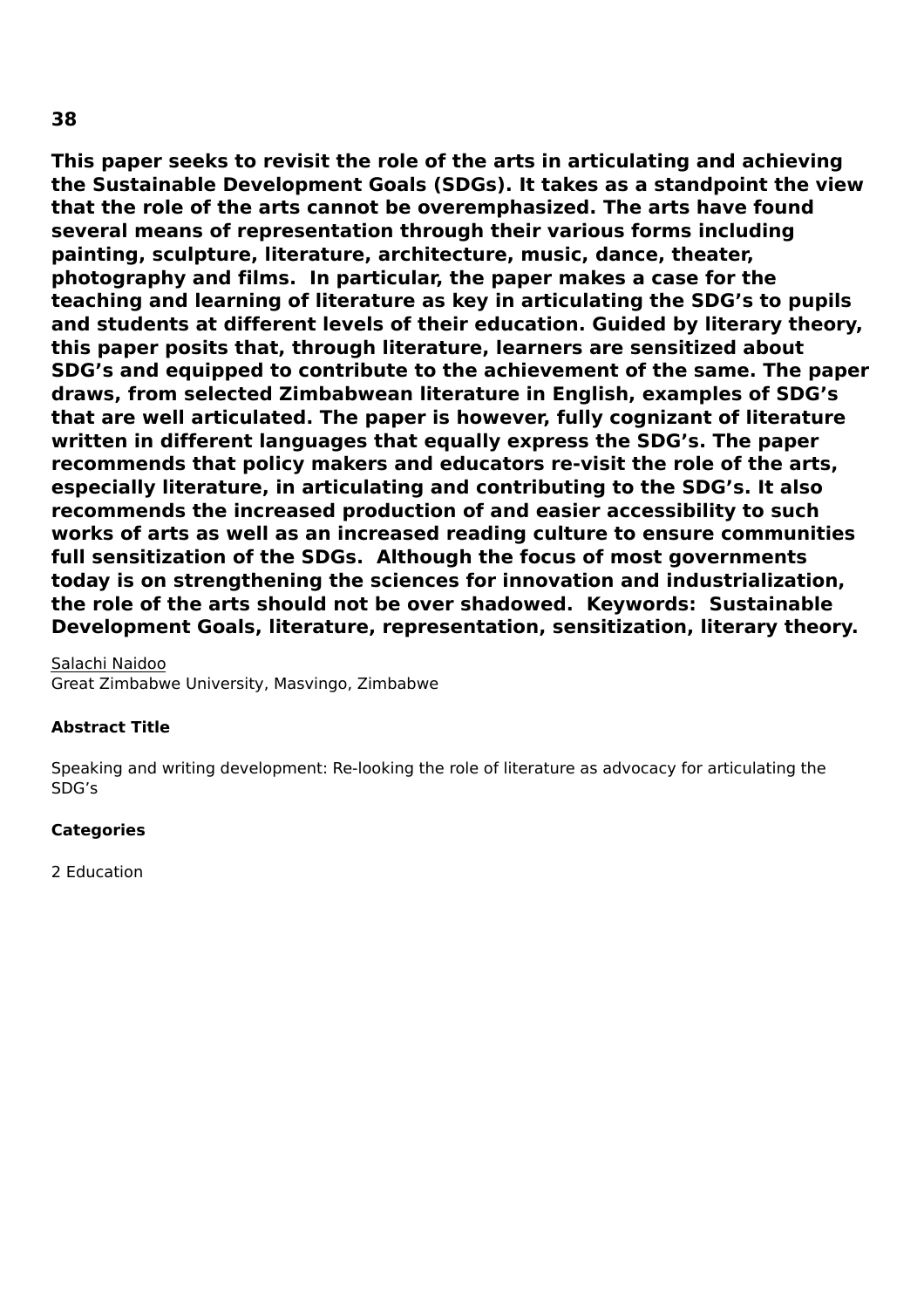**The global environmental change juxtaposed with frequency and intensity of climate induced disasters like droughts, floods and precipitation variability having implications on socio-economic development have triggered academic and public policy interests to understand climate change variability, adaptive strategies and adaptive capacities. The impact of climate change affects everyone, but not everyone is equally vulnerable and not everyone has the same capacity to adapt to the impact. This study interrogates the drivers of women's vulnerability to climate, adopted strategies and adaptive capacity in selected agrarian settings of Matabeleland in Zimbabwe. This qualitative study is underpinned by the climate change adaptation framework and the gender and power theory. It emanates from the study that women have limited access to and control of productive resources, services, and employment opportunities, while experiencing excessive workloads and limited decision making power. It stems out that the capacity to adopt to climate change is shaped by the distribution of resources, access to and the use of information and services, the ability to innovate in response to evolving challenges and opportunities and control over assets. We recommend the need for government to promote gender responsive land and climate change policies. There is need for a deliberate move to increase women's ownership and control of productive resources especially land and forestry products. Increasing women's awareness and access to information about climate change and adaptation is prudent. This empowerment can contribute significantly to household resilience to climate impact. Key words: Women, Climate change, Vulnerability, Adaptive Capacity, Agrarian**

Douglas Nyathi Lupane State university, Bulawayo, Zimbabwe

#### **Abstract Title**

Women's vulnerability and adaptive capacity to climate change in agrarian settings of Zimbabwe.

#### **Categories**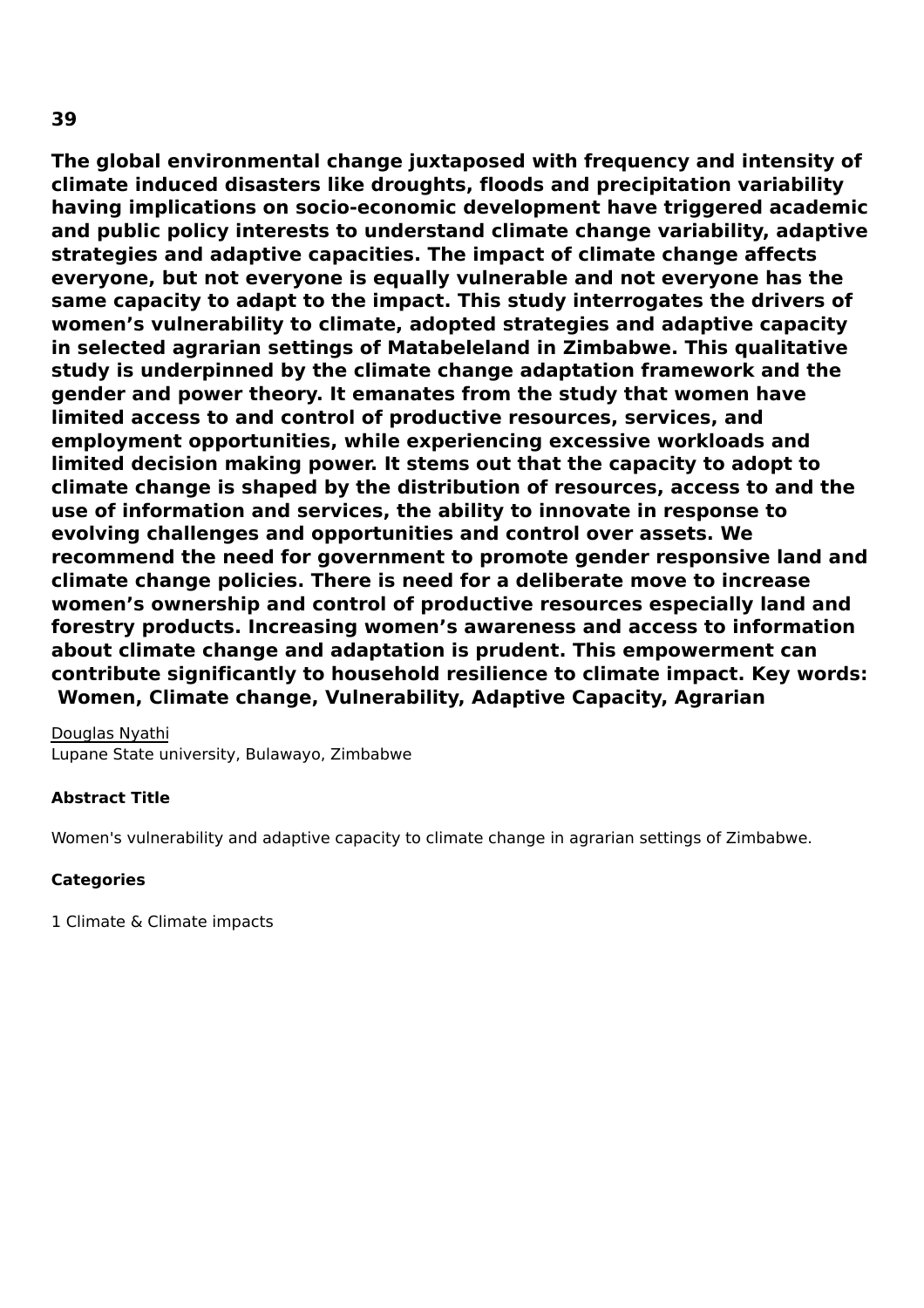**This review critically engages with the academic debate on de-agrarianisation which has gained common ground in political economy perspectives of agrarian change in Sub-Saharan Africa. De-agrarianisation represents long-term processes of occupational adjustment, income-earning reorientation and the spatial relocation of rural dwellers away from strictly agricultural modes of livelihood. Given that Sub-Saharan Africa is steadily becoming less rural in character, there is need to explore the critical factors that drive deagrarianisation and its implications on rural socio-economic development. It emanates from literature engagement that the deagrarianisation process is <sup>a</sup> historical process dating back from the colonial era and is driven by urban and industrial development, the globalization process, neoliberal policies, climate change variability, growth of off-farm livelihoods options and access to education. This phenomenon has far reaching widespread social, economic and ecological effects in rural areas. We challenge the taken-for granted assumptions of the farm household efficiency paradigm that has dominated rural development thinking in the South and recommend the need for measures that can help boost non-farm activities availability including increasing the access of rural households to assets such as financial capital and non-price factor such as education and infrastructure. The development of the non-farm activities should complement the effort to re-agrarianise since activities in the former depend directly or indirectly on the later.Key words: Deagrarianisation, agriculture, households, livelihoods, diversification**

Douglas Nyathi Lupane State university, Bulawayo, Zimbabwe

#### **Abstract Title**

'Hanging in', 'stepping up' or 'stepping out': Deagrarianisation and livelihoods diversification in Sub-Saharan Africa.

#### **Categories**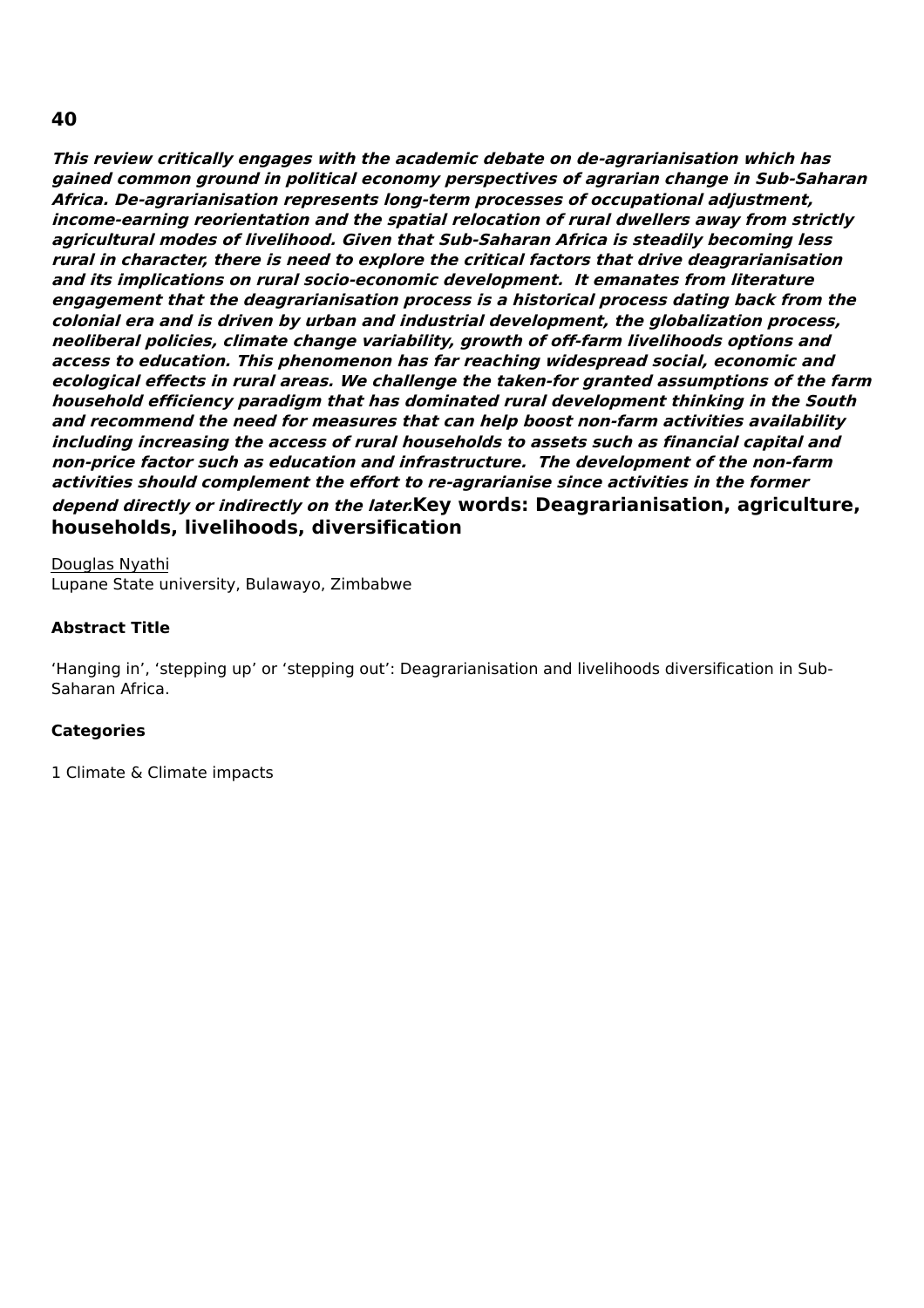**Capacity and competence building for health personnel in Traumatology and Emergency Medicine. A tripartite partnership between Norway, SA and Malawi. An exchange programme that focuses on education and training of local staff at each institution. SDG 3, 4 and 17. Background: Trauma is an increasing major public health concern. Health personnel from Norway learn to work in a resource constrained context and become exposed to conditions that is rare in Norway. They get hands-on volume training in cases such as gunshot wounds, stabs and motor vehicle accidents. Health personnel from Malawi and SA working in Norway learn a multi-disciplinary approach to traumatology care. Results: In 12 months a visiting Norwegian doctor treated 87 patients with gunshot wounds, 106 with stab wounds and 55 multi trauma patients. Norwegian nurses working in SA reported a tremendous increase in clinical competence. SA nurses and Malawian health personnel working in Norway reported improved understanding of how the SATS (SA Triage Scale) is implemented in the Norwegian health system and a better understanding of the significance of planning, infection prevention, time management and research in clinical practice. Conclusions: The participants reported personal and professional growth and higher levels of confidence. Their exposure to highly organised systems and professionals has greatly impacted the participants' professional conduct. The partnership encourages inclusive and equitable quality education and promote lifelong learning opportunities and the North-South-South partners have good dialogue and a shared vision for SDG 3 in promoting all-being and health lives for all at all ages.**

<u>Carina Marais</u><sup>1</sup>, Jon Wigum Dahl<sup>2,3</sup>

 $1$ University of Limpopo, Polokwane, South Africa. <sup>2</sup>Haukeland University Hospital, Bergen, Norway. <sup>3</sup>University of Bergen, Bergen, Norway

## **Abstract Title**

A Tripartite collaboration in Traumatology and Emergency Medicine

# **Categories**

2 Education, 3 Health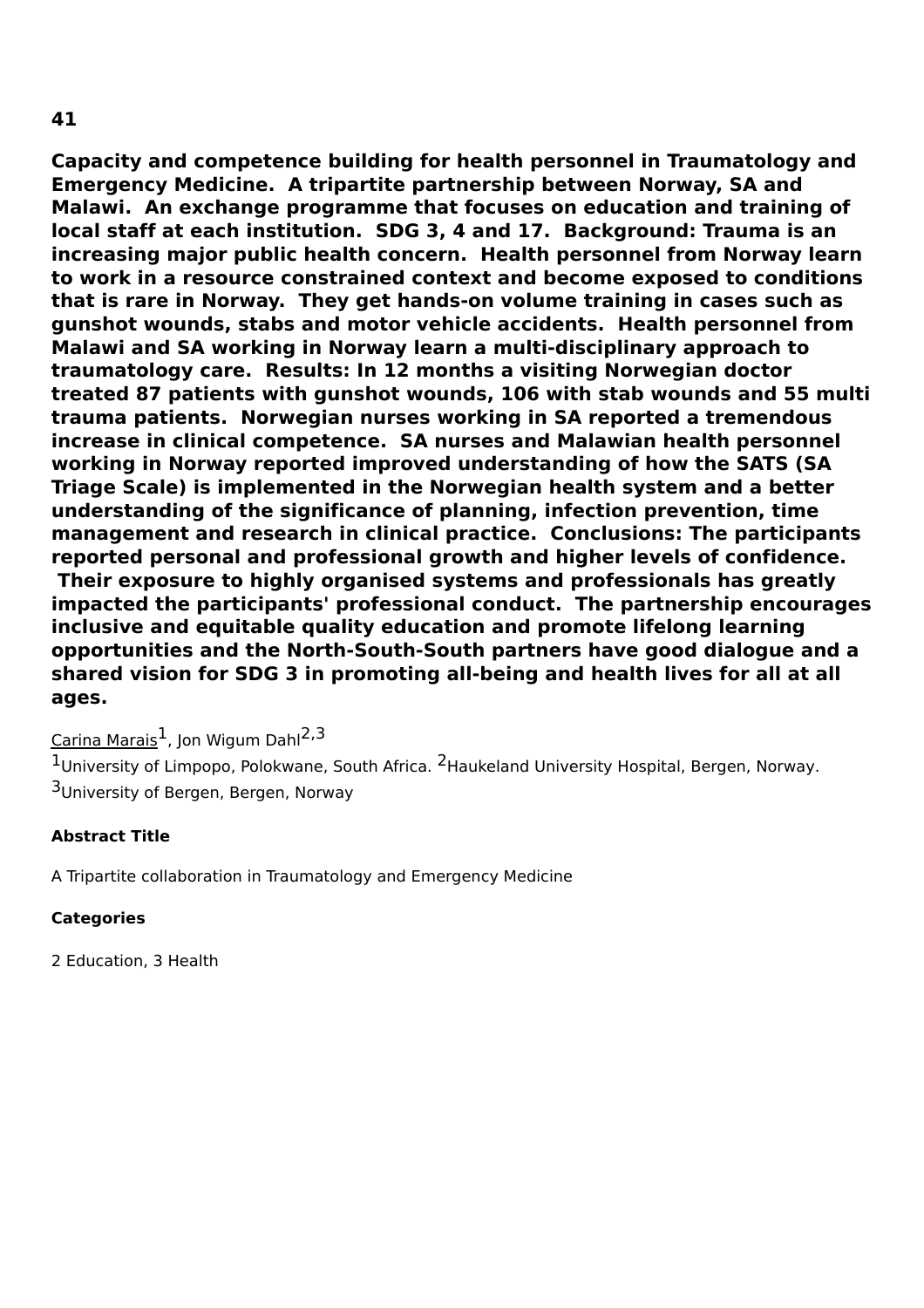**It is not only leaders in the private sector who are under obligation to adjust to and comply with the fourth industrial revolution. Those in education including educators and schools need to consider how to relearn new skills in preparation for the technological changes arising from the 4 th industrial revolution. In Botswana the government came up with Education and Training Sector Strategic Plan (ETSSP 2015-2020) aimed identifying areas of priority to focus resources on areas that would contribute most in the improvement of quality of teaching and learning at the different levels in the education system. One of the areas of priority is the development and use of Information Communication Technologies (ICT) in schools to transform teaching and learning. This is consistent with ETSSP ideals, as the success of sustainable development hinges on among other things, the effective and reliable utilisation of ICT. This study therefore, seeks to explore the inservice teachers' experiences in the use and implementation of ICT at the University of Botswana. The study is qualitative and uses a case study design. An instrumental case study design will be used because it typically examines an issue in an effort to provide insight or to redraw a generalization. Purposive sampling through the snowball technique will be used to select the participants. Interviews and a questionnaire will be used to collect data. Data will be analysed using the constant comparative technique. Data will be presented descriptively using themes. Conclusions, recommendations and implications for the study will be drawn.**

Mavis Mhlauli, Philip Bulawa University of Botswana, Gaborone, Botswana

## **Abstract Title**

Realizing the Fourth Industrial Revolution: In-Service Teachers Experiences at the University of Botswana

## **Categories**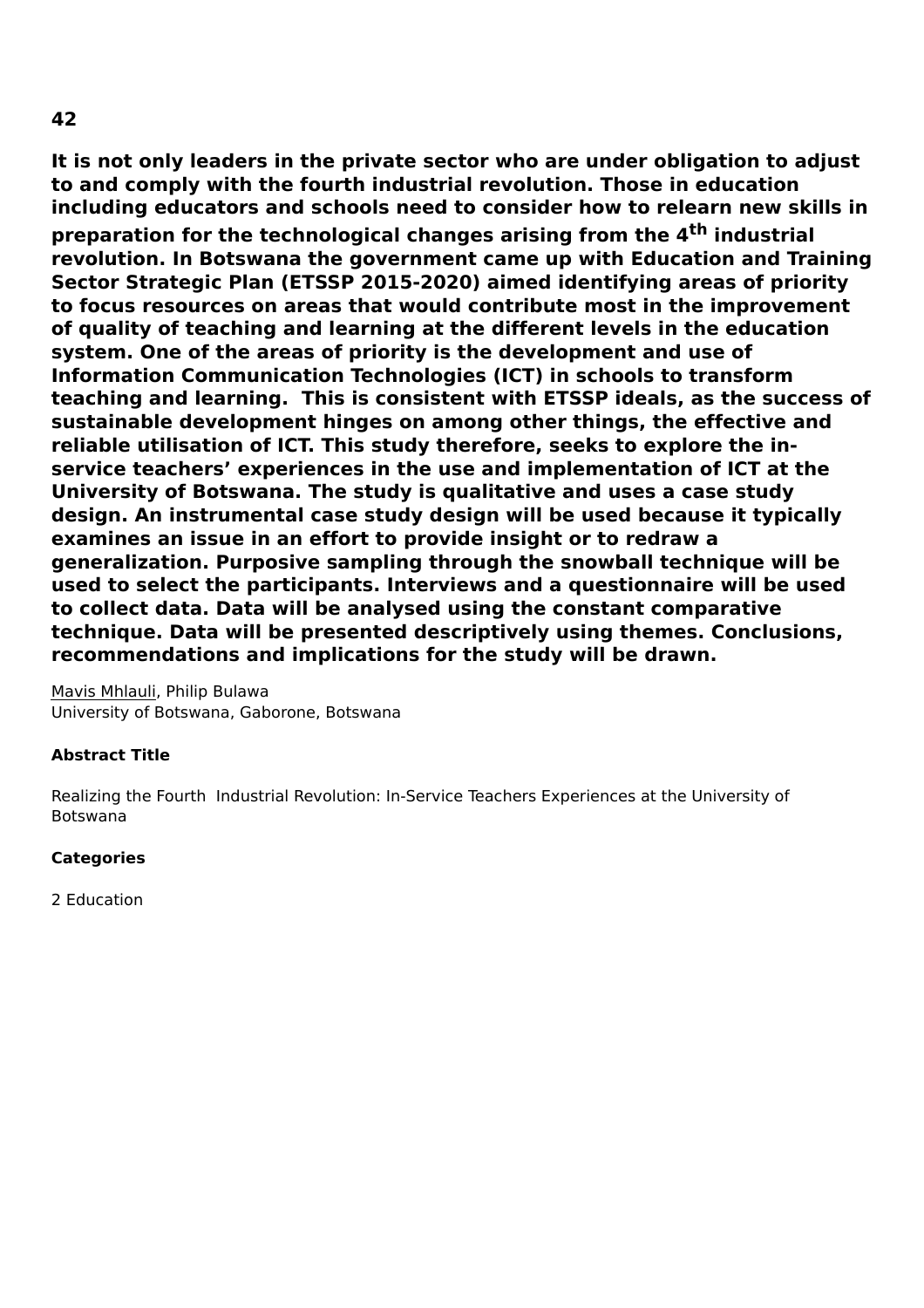**University West Sweden (UW) is taking education and research on workintegrated learning (WIL) to a new exciting international level. Starting in 2020 UW, will launch an international master programme in Work Integrated Political Studies together with University of the Western Cape (UWC). Furthermore, UW will also start a new international PhD-education programme where PhD-candidates from Central University of Technology (CUT) will pursue a doctoral degree in WIL. The vision and the mission is to establish an international post-graduate and PhD-programme where students from Sweden and South Africa can study together to grasp new knowledge and skills, to enhance sustainable education and research in theory and practice. In this paper we present some of the educational, organizational, legal, and practical challenges and opportunities connected to UW's aim to enhance WIL as a new and unique field of studies on the international arena. Primarily the focus is set on how to structure coursework, supervision and strengthened inter-institutional collaboration.**

<u>Per Assmo</u><sup>1,2</sup>, Fredrik Sunnemark<sup>1</sup>, Laurence Piper<sup>3,4</sup>

1University West, Trollhattan, Sweden. <sup>2</sup>University of the Western Cape, Cape Town, South Africa. <sup>3</sup>UWC, Cape Town, South Africa. <sup>4</sup>University West, Trollhättan, Sweden

## **Abstract Title**

Work Integrated Political Studies: International Education and Research Collaboration between Sweden and South Africa

## **Categories**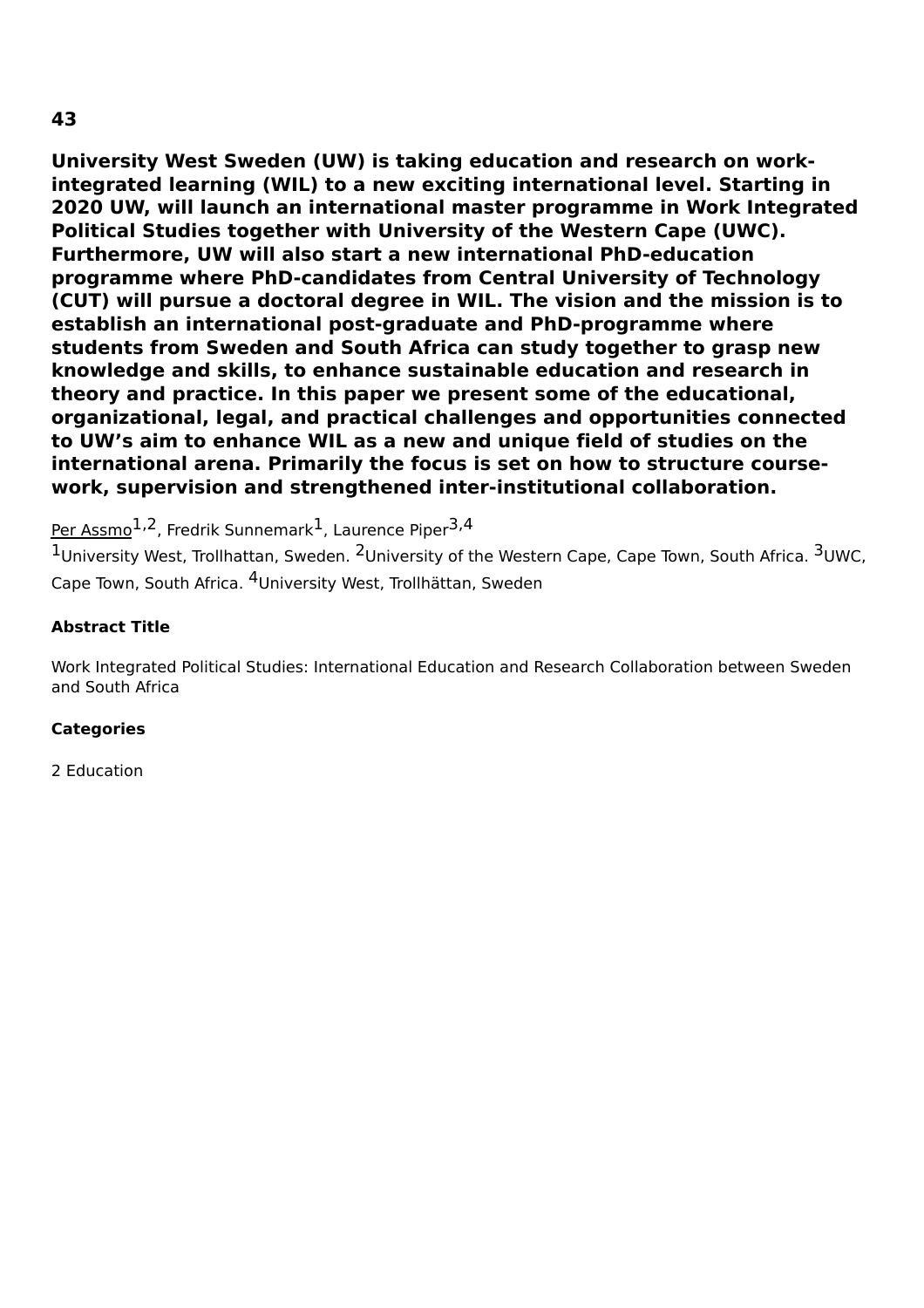**In our presentation we will present an ongoing joint interdisciplinary research project between Linnaeus University, Malmö University and University of Western Cape. The Swedish School subject Health and Physical Education (HPE) as well as the Life Orientation (LO) curriculum in South Africa has the potential to make a unique contribution to the physical, cognitive, emotional and social development of young people. In our project we investigate how one Sport school in South Africa and one Sport school in Sweden address issues of health, education, social justice and sport. The empirical material consists of statistical data concerning the background of the students, interviews with the school principals, teachers and coaches, observation of teaching practices and document analysis. We will discuss the complexity of the health system as the school subjects are part of, health education and social justice pedagogies as part of a healthy and sustainable school environment, as well as the selection system that identify and to some extent recruit the students to the sport schools. We argue that the socio-political context has to be considered along with the issues of health as part of each country social justice agenda. What may be seen as health promotion may not be understood equally from another country's**

**perspective.**

<u>Katarina Schenker</u><sup>1</sup>, Susanne Linnér<sup>1</sup>, Tomas Peterson<sup>2</sup>, Katarina Lundin<sup>1</sup> <sup>1</sup>Linnaeus University, Växjö, Sweden. <sup>2</sup>Malmö university, Malmö, Sweden

## **Abstract Title**

Youth sport schools as part of a social justice agenda?

#### **Categories**

3 Health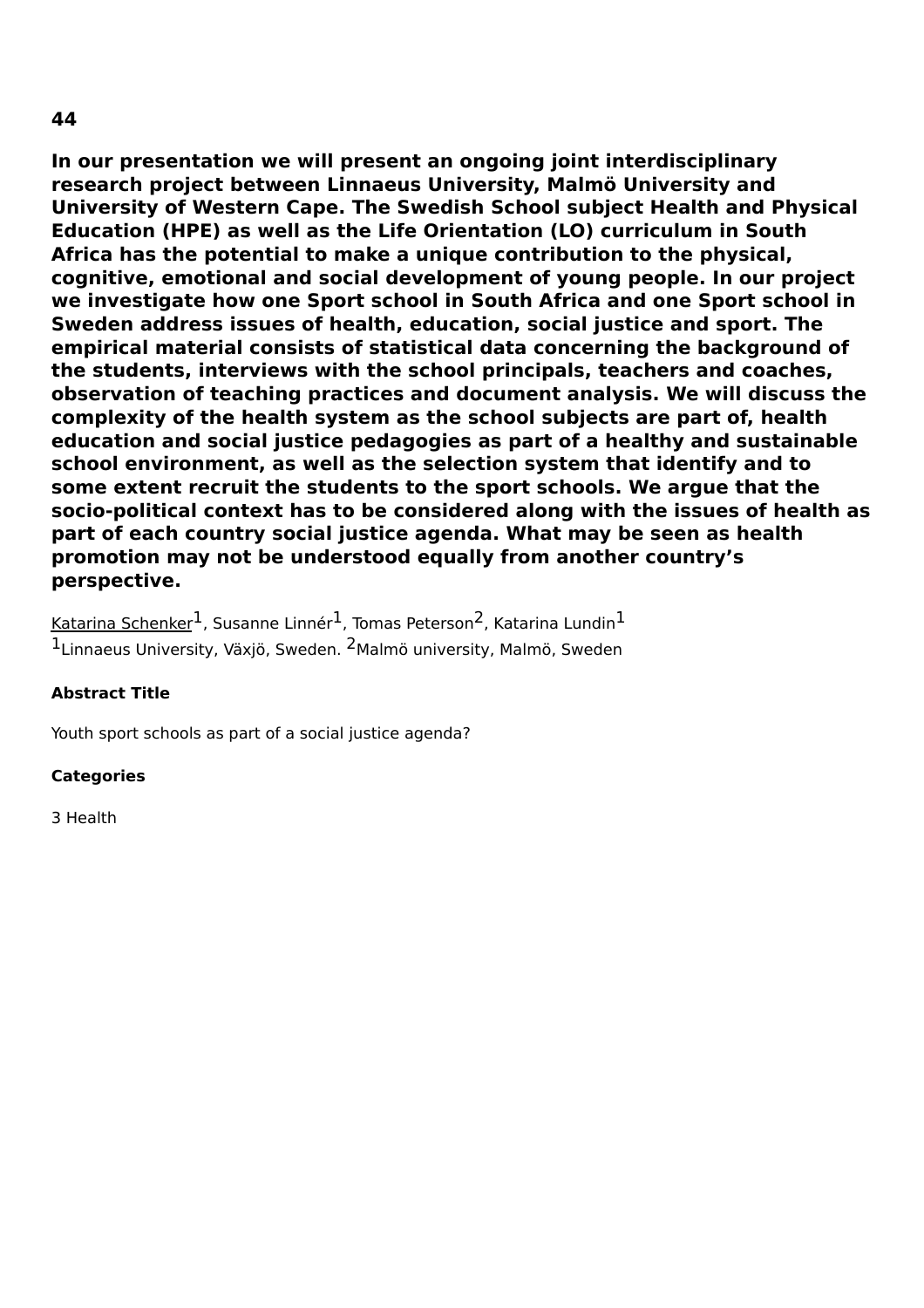**The competence of the teacher has huge implications for the quality and outcome of education. Providing improved teacher education is a step in enhancing this quality. High competence in the fields of languages and literacy is an important qualification for any teacher, and especially for teachers working in linguistically complex settings. In Zambia, one designated zonal language is to be used as medium of instruction during the first four years of primary school, with English as the MOI thereafter. However, the lack of reading materials in the zonal languages is a big challenge. In a collaborative project between the University of Zambia and Inland Norway University of Applied Sciences, pre-service teachers have been engaged in producing storybooks as part of their curriculum. The purpose of this study is to explore how working with locally produced storybooks in different indigenous languages may develop pre-service teachers' linguistic awareness, and thus strengthen their linguistic and pedagogical competence when it comes to the teaching of literacy in multilingual contexts. In the presentation, we will focus on two research questions: What are the preservice teachers' perceptions of different kinds of multilingual storybooks? In what ways can working with multilingual storybooks enhance their linguistic awareness? The data for this research is collected by focus-group interviews and written reflection notes among two groups of pre-service teachers in Zambia. By opening up for pre-service teachers' voices, the aim of the study is to provide more research-based knowledge to teacher education in multilingual settings.**

# Anne Marit V. Danbolt<sup>1</sup>, Dennis Banda<sup>2</sup>

<sup>1</sup>Inland Norway University of Applied Sciences, Hamar, Norway. <sup>2</sup>University of Zambia, Lusaka, Zambia

## **Abstract Title**

Enhancing linguistic and pedagogical competence in pre-service teacher education through locally produced storybooks

#### **Categories**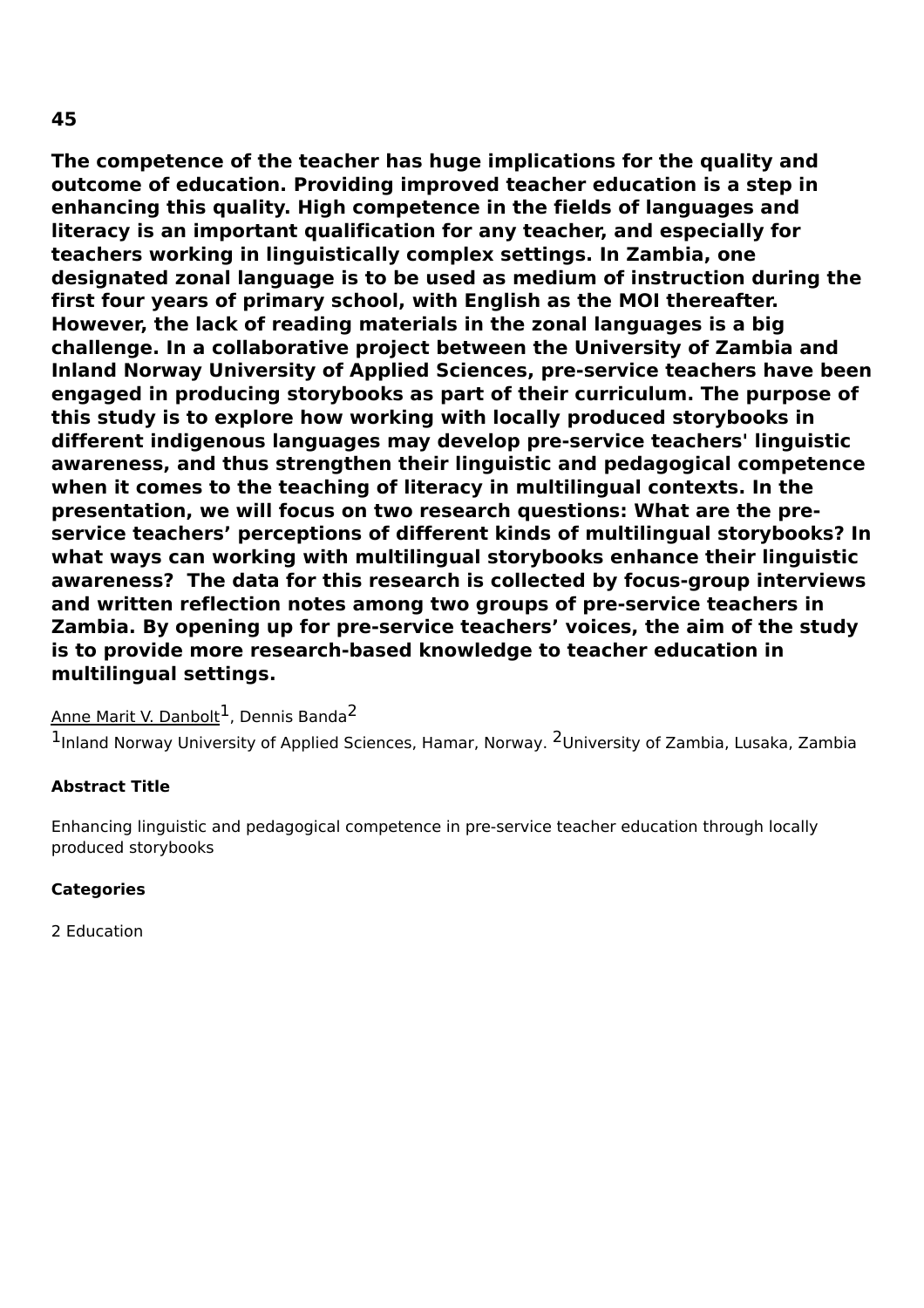**This paper is based on a study that was looking at whether African Indigenous Knowledge Systems (AIKS) can enhance the achievement of Education for All with particular reference to the Chewa people of Zambia. This study argued that formal education in its current form may not be the right vehicle to deliver EFA goals beyond 2015 and the SDGs. The respondents in this study were drawn from two communities; the Chewa traditional chiefs and elders as perceived custodians of the Chewa AIKS and educationists, as implementers of education programs and policy and curriculum designers.The study proposed alternative forms of knowledge that could be hybridized with the formal schooling to address challenges in education. Chewa AIKS may be re-appropriated to theorize curriculum and pedagogy reforms. The use of local and indigenous knowledge systems among the people in the Northern Europe such as the Sami people of Norway, Sweden and Finland form a background reference. The following key issues were identified: hybridization of components and practices that could complement another to enhance the achievement of these goals; that the formal schooling education should not be considered to be superior to informal and non-formal education systems, but that all are critical components in this quest. This paper argues that hybridizing IKS with the formal schooling system would only become significant if an economic value was added to the IKS. The practical skills embedded in IKS could foster career building, entrepreneurship and apprenticeship if linked to the money economy of employment and wealth creation.**

## DEennis Banda<sup>1</sup>, Anne M Danbolt<sup>2</sup>

<sup>1</sup>The University of Zambia, Lusaka, Zambia. <sup>2</sup>Inland Norway University of Applied Sciences, Hamar, Norway

## **Abstract Title**

The hybridization of the Indigenous knowledge systems with the formal education systems for sustainable development and the way of enhancing the achievement of EFA goals beyond 2015 and the Strategic Development Goals (SDGs)

#### **Categories**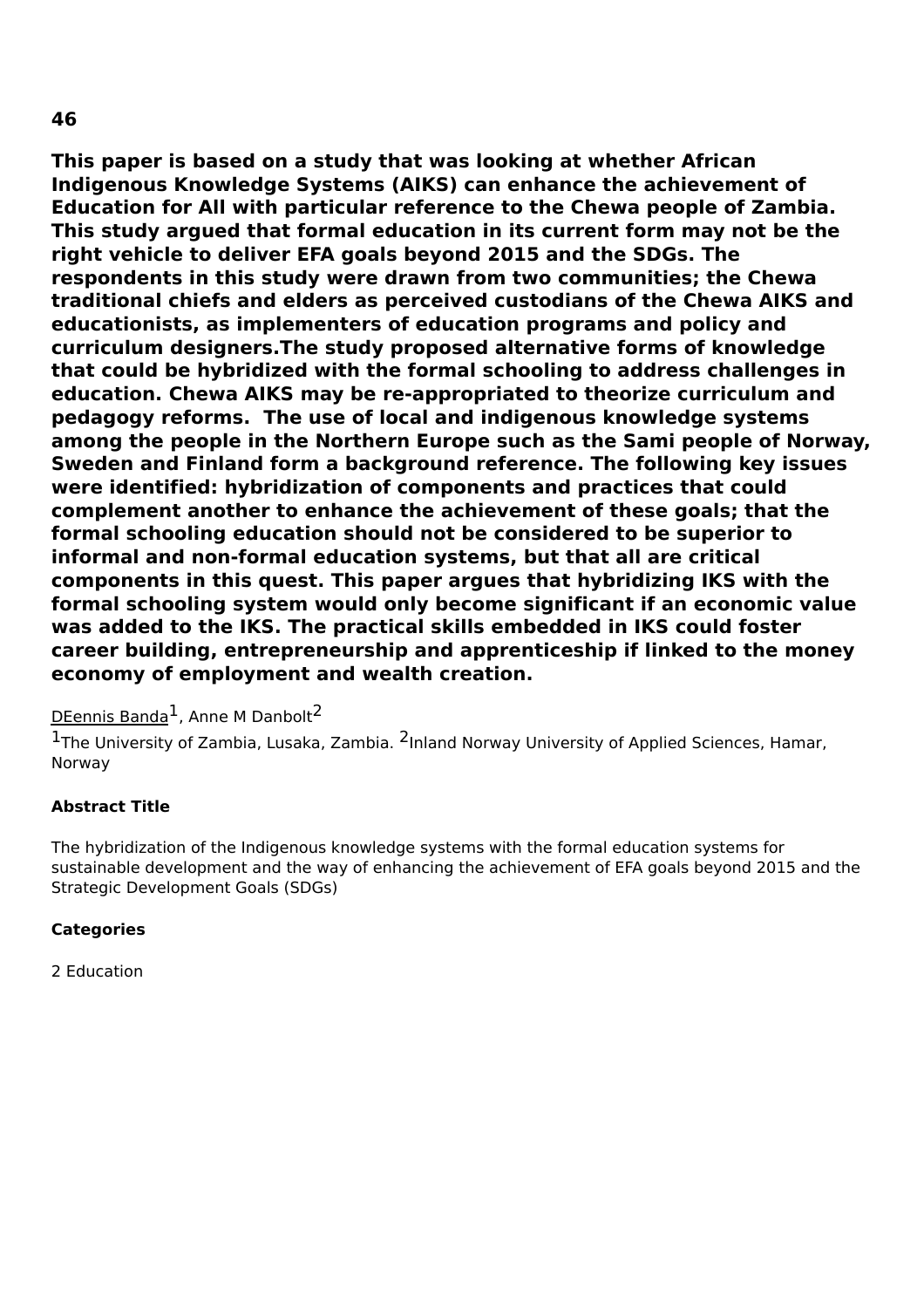**There is a need for better reading skills among students in Tanzania, in order to ensure that more children can pass their final exams and enter the workforce or access higher education. Such an improvement would result in a better life for both individuals but and their families, and for society as a whole. Due to overcrowded classrooms, a low student-teacher ratio and a lack of books, a teacher-centered approach is the primary teaching method used in Tanzania primary schools. Teachers normally present subjects in front of the class and write texts on the blackboard, which pupils must then copy into their exercise books. The main purpose of this study is to investigate whether new methodologies can contribute to better reading education in Tanzanian primary schools.Although vision is one of the most important factors in schooling and reading is the most visually demanding skills taught in school, language stimulation is also necessary in order to acquire good reading skills. This study investigates and compares the effects of visual activities versus storytelling activities on the development of reading skills in the classroom. Mixed methods were used whereby a quantitative method was dominant. A quasi-experimental design was used to collect data from three parallel standard 2 classes in a primary school in Tanzania. The classes have nearly sixty pupils each. All participants were pre-tested and posttested for vision functions and reading skills to determine their abilities and results both before and after training.**

John Urio

Western Norway University of Applied Sciences (HVL), Bergen, Norway

#### **Abstract Title**

Developing Better Reading Skills Based on New Education Methods in Primary Schools in Tanzania

#### **Categories**

4 Innovation & Entrepreneurship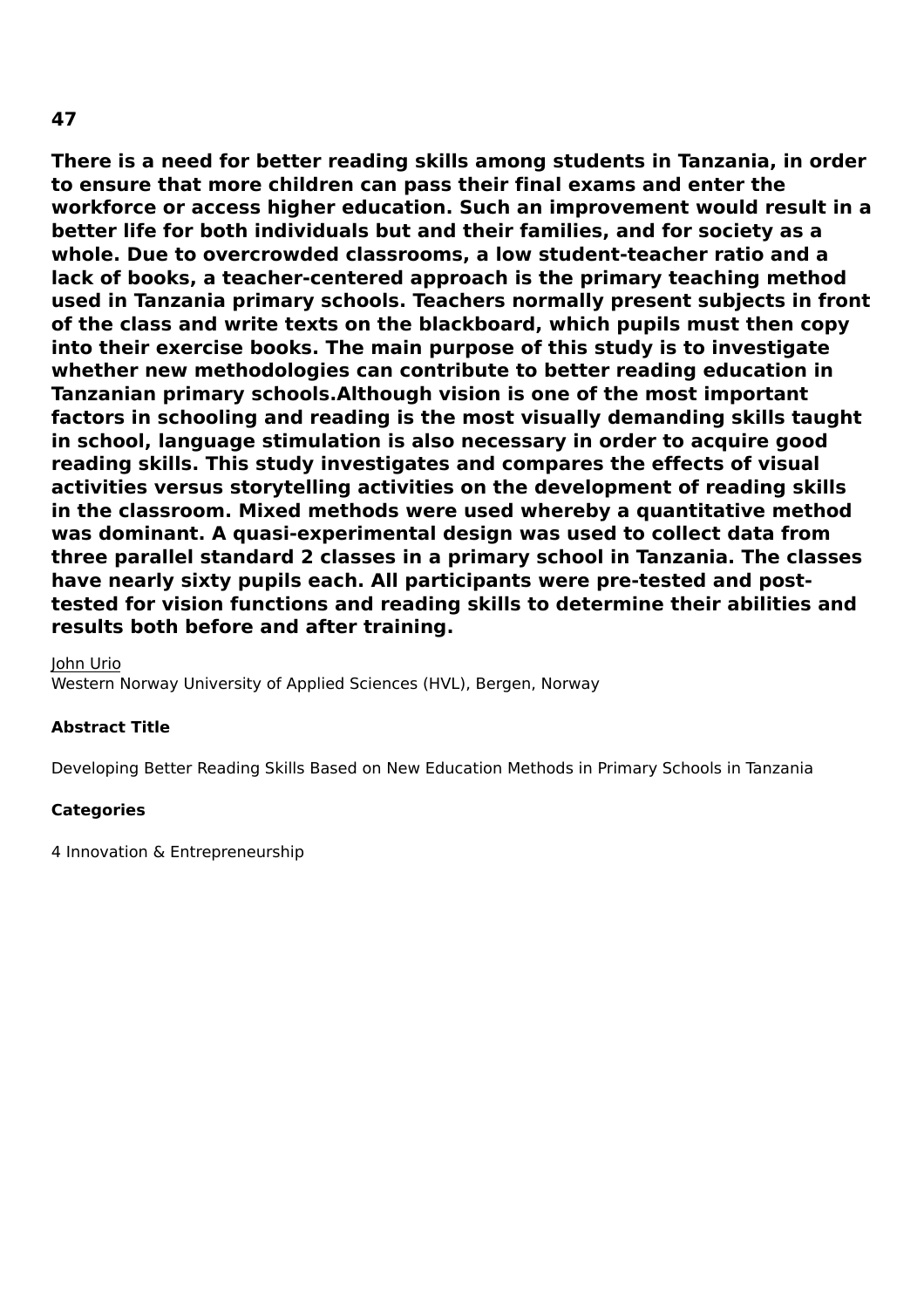**Teaching strategies have been known to have significant influence on students' academic achievement since they play a vital role in effective teaching and learning of new content. This necessitates a change in focus by encouraging students to participate in the process of teaching and learning by interacting with others and doing work jointly. The need for teaching and learning methods that encourage mutual knowledge constructions is also evident in Accounting Education. The aim of this paper is to explore the pre-service teachers' experiences of active learning through group work in Accounting Education at a university in South Africa. A qualitative case study within the interpretive paradigm was adopted for the study. A purposive sample of 40 pre-service Accounting teachers was selected to participate in the study.Data was generated through semistructured-face to face and focus group interviews which were regarded as the main tools to probe pre-service teachers' experiences of active learning through group work. The data set obtained from semi-structure interviews was analysed using thematic analysis. Findings revealed that group work created a supportive social environment that allowed opportunities for active learning. What emerged from the findings is that shared variety of ideas required in solving Accounting financial problems and the exchange of information brought a social element to students' learning. Group support offered less assertive students an opportunity to freely articulate their diverse thoughts therefore sharing responsibility and accountability in learning. This promoted student learning and accomplishment in Accounting.**

Jabulisile Ngwenya University of KwaZulu-Natal, Durban, South Africa

## **Abstract Title**

Pre-service Accounting Education teachers' experiences of active learning through group work at a university in South Africa.

## **Categories**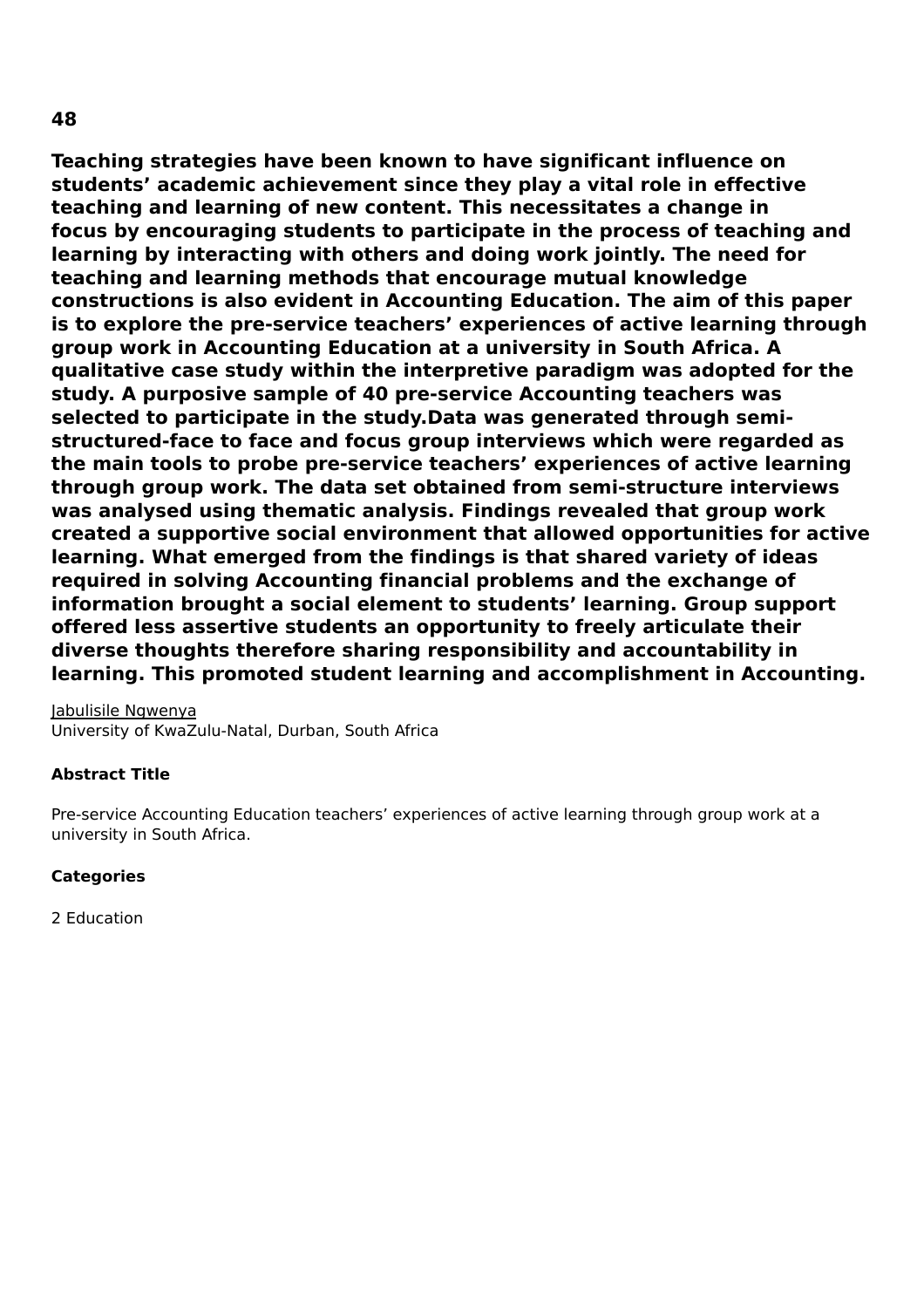**Two cities, Swakopmund and Malmö, in Namibia and Sweden have developed a strong mutual partnership on sustainable development. The collaboration started within The Municipal Partnership Programme at the Swedish International Centre for Local Democracy (ICLD), working with poverty reduction through local democracy development funded by SIDA. The municipal partnership aims to increase civil influence by strengthening local and regional political governance organization within certain core areas, e.g. equity/inclusion, transparency, possibility to demand accountability and/or citizen participation. During 2012-2014 the two cities collaborated on two projects; Education for Sustainable Development (ESD) and Eco Tourism. The aim of this study is to deepen the understanding of processes and learning outcomes of SDG 17 in a mutual municipal partnership in the ESD-project focusing experiences on challenges and solutions. Eight project team member i.e. municipal officials, teachers, museum- and marine pedagogues, as well as three senior municipal officials in the Project Steering Committee were interviewed using semi-structured questions in the second year of the ESD-project. A phenomenographic approach was applied to analyse the transcriptions of nearly six hours recorded interview material. The findings show the experience of various challenges the respondents faced, how the challenges were solved and the benefits of the learning outcomes. This were discussed also in longer terms to shed light on what South and North can learn from one another by being in a mutual partnership, focusing how work processes contribute to develop democratic governance locally in the municipalities.**

Kerstin Sonesson<sup>1</sup>, Birgitta Norén<sup>2</sup>

 $1$ University of South-East Norway, Notodden, Norway. <sup>2</sup>Malmö University, Malmö, Sweden

## **Abstract Title**

Challenges and Learning Outcomes in a Mutual Municipal Partnership on Education for Sustainable Development from Southern African/North European Perspectives

## **Categories**

5 Epistemic Challenges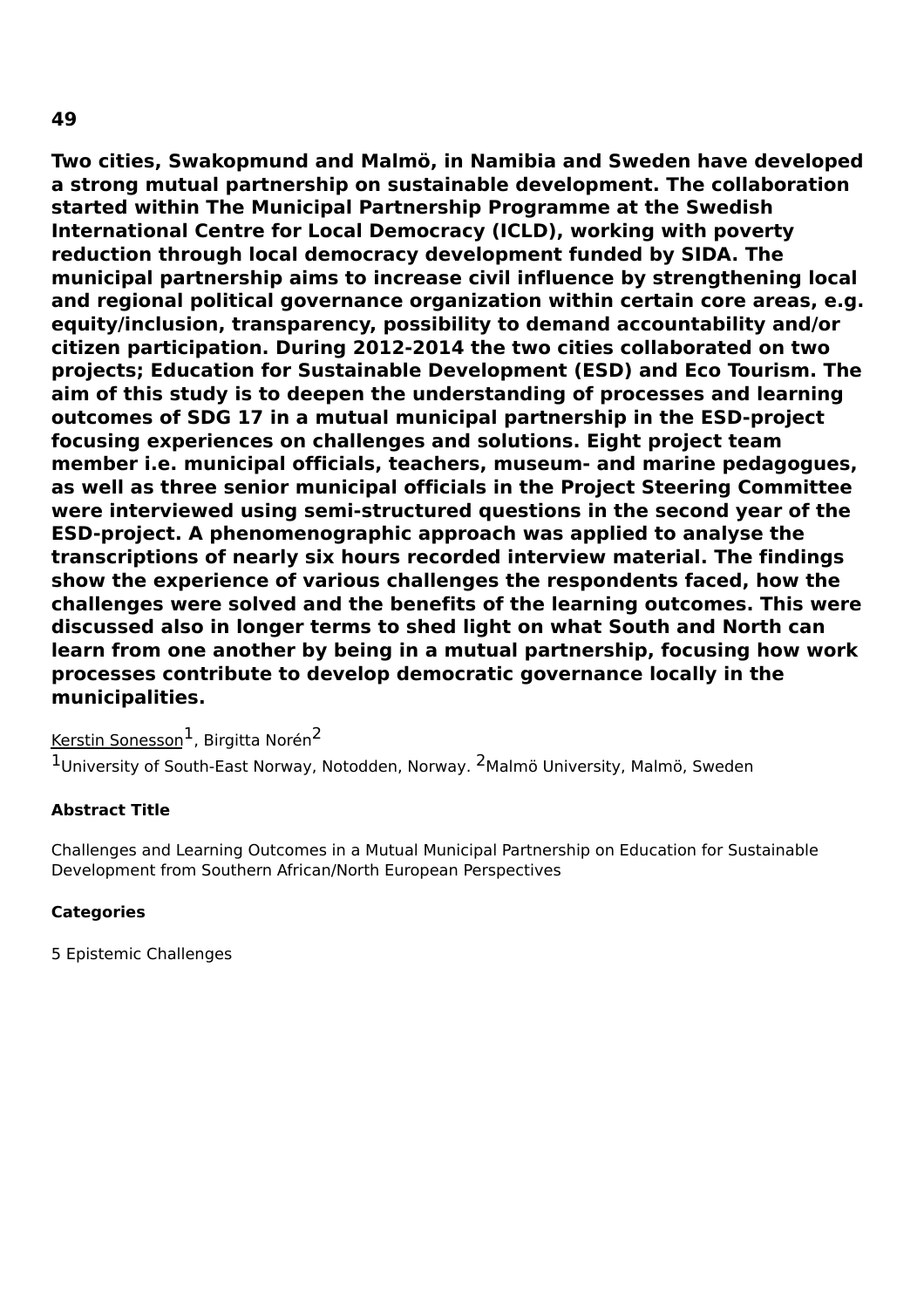**This paper is based on qualitative research employing retrospective and phenomenological research approaches that describe financial literacy of communities and how they engage in entrepreneurial practices. It further provides insight into the neglected perspective. The study targeted two communities surrounding the University (Kanyama and Garden House compounds) involving 20 participants sampled conveniently. Through this approach individuals' feelings, views and practices were brought out freely without manipulation from the researcher. Kellogg Foundation (2001) contends that this is a collaborative approach to research that equitably**

**involves all partners in the research process and recognizes the unique strengths that each brings". Findings of the study were thematically analysed. Findings indicate that despite ancient and modern viewpoints about financial literacy, there exists a neglected perspective which affects entrepreneurial engagements of an individual and community. Individual and collective financial literacy traits were observed to promote and hinder their involvement in financial engagements and transactions. The majority of women and men entrepreneurs in markets and home-made business centres revealed that they do not pay particular attention to how much they plough back into their businesses, do not analyse their business trends provided they are able to buy food and cater for their families' immediate needs (children's school fees, renovate their houses, help a needy relative, buy medicine). Like Confucius (1997:83) noted "to people above average, one can impart higher things; to people below average, one cannot impart higher things." Recommendations and future prospects plausibly encourage communities to engage into financial literacy activities that promote entrepreneurship.**

Daniel Mpolomoka Zambian Open University, Lusaka, Zambia

## **Abstract Title**

Financial literacy and entrepreneurial practices in communities: The neglected perspective

## **Categories**

4 Innovation & Entrepreneurship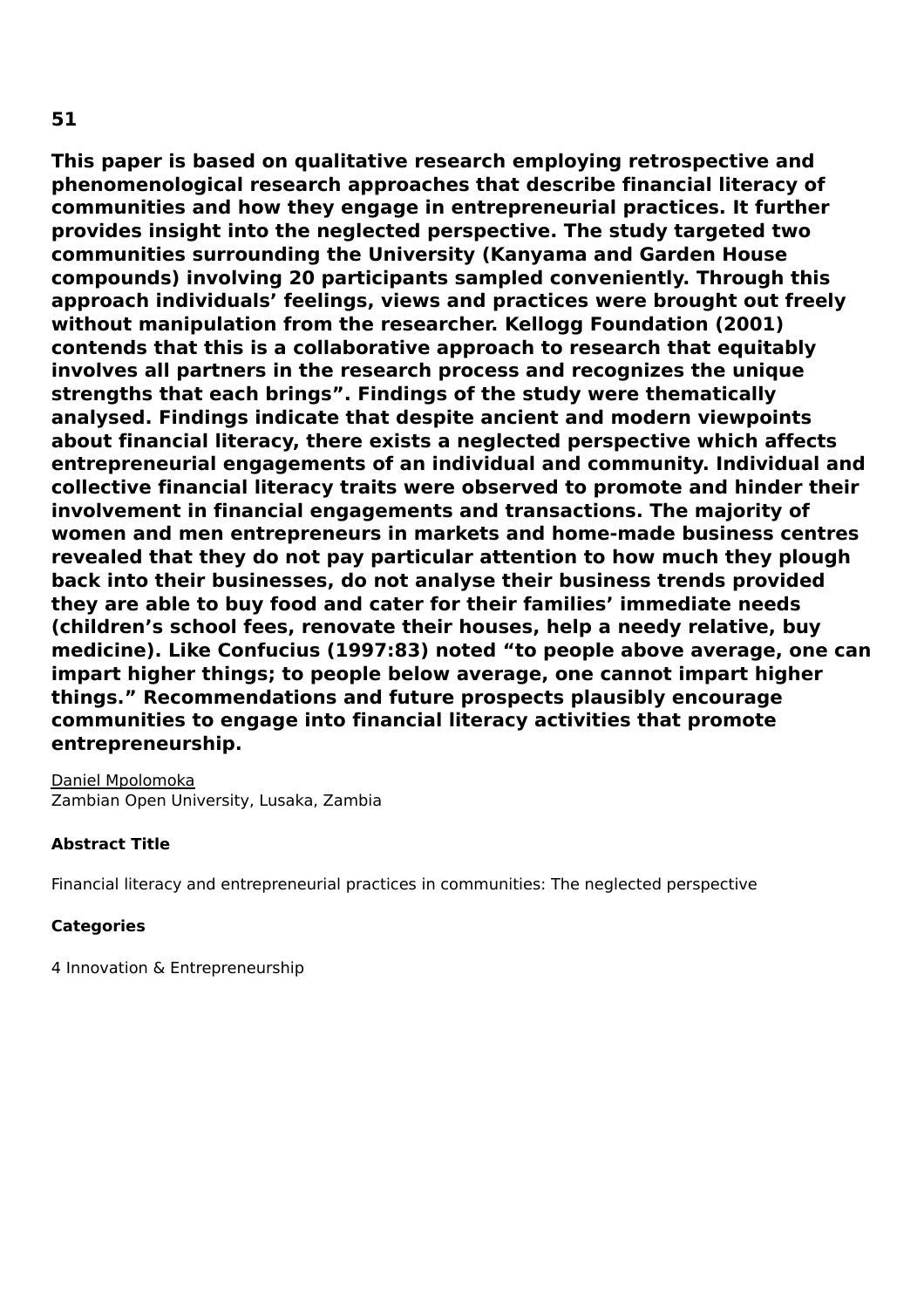**Vision disturbances cause problems for schoolchildren all over the world to learn reading and writing. Such issues represent a challenge for achieving the SDGs and Education for All since 617 million children and young people lack essential reading, writing, and computing skills even though many go to school for several years. Some identified challenges are missing experts and competence to identify problems, misdiagnosing vision problems, or the lack of attention to children with special needs. Ordinary teachers are often illequipped to detect widespread vision problems that can interfere with children's ability to read. This paper analyses the possibility of educational and technical innovation for strengthening future education towards better inclusion through increasing teachers' competence. The educational component is illustrated via mapping the main stakeholders and examining the different stakeholders' roles, barriers, and enablers for competence development. Technological innovation is considered by discussing the usability and usefulness of a software product helping teachers and special educators with objective measurements. In this paper, we combine insights from the technical and social science data, to understand the social context for introducing educational and technological innovation in Tanzania and Norway. We discuss the necessary knowledge, desired competencies, and possible information flow between the various levels of stakeholders in the hierarchy of education, to enable changes.**

Carsten Helgesen, Vibeke Vågenes, Ilona Heldal, Kari Ludvigsen, Arne Jacob Melting HVL, Bergen, Norway

#### **Abstract Title**

Supporting sustainable education for increased vision competencies in Tanzania and Norway

#### **Categories**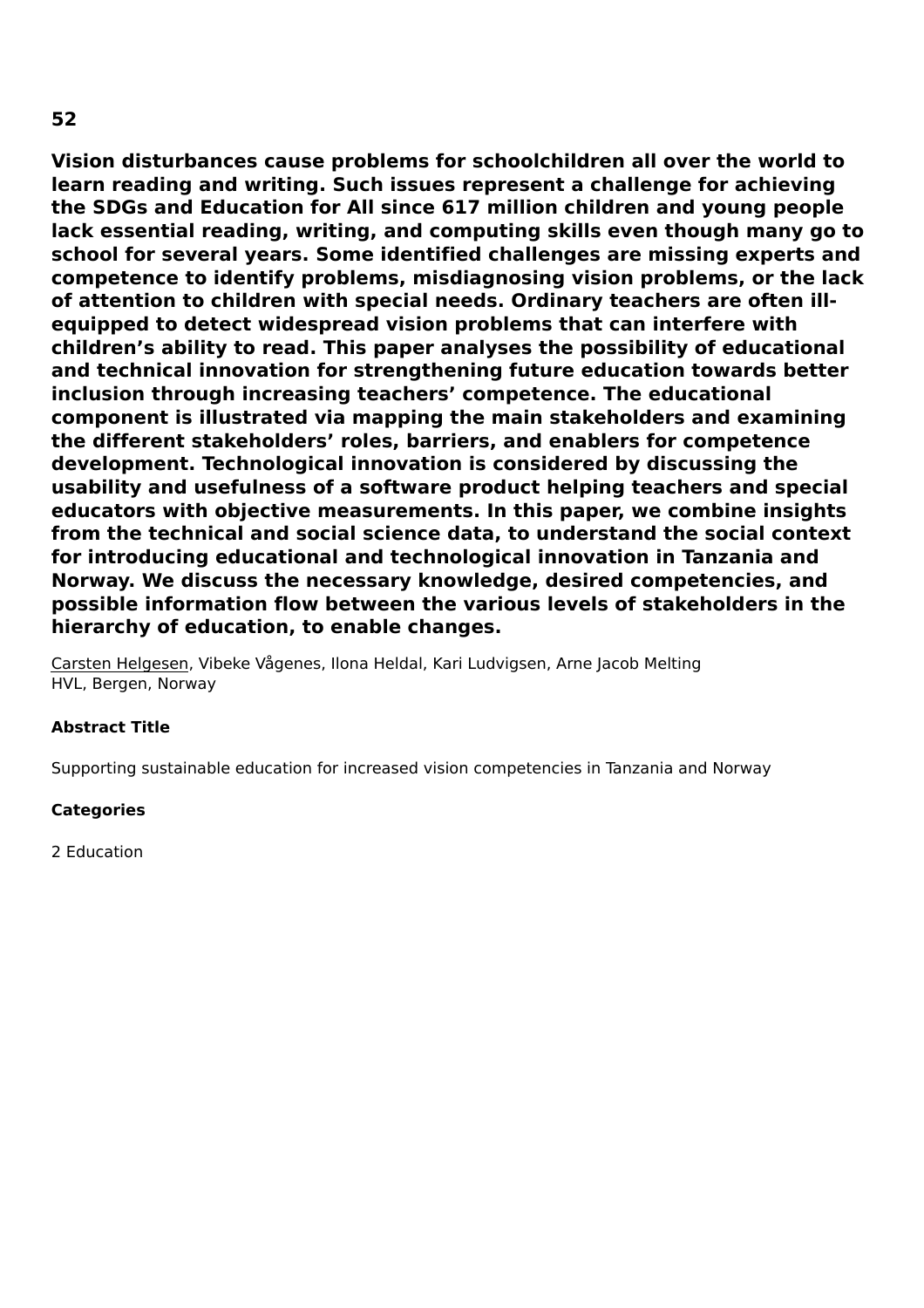**Simulation, serious games, and virtual reality (SSG) applications are promising support for achieving practical proficiency, but it is difficult to know how to introduce them to a new environment. This paper aims to contribute to a better understanding of introducing new SSGs to a noncomputer related educational environment - the Biomedical Laboratory Science (BLS) education. By following the choice, construction, and evaluation of a gamified app for practicing phlebotomy, StikkApp, not only the usefulness of the application but also the general needs and possibilities for supporting SSG applications, are discussed. The paper presents the evaluation of StikkApp through an experimental study examining the usage of it on mobiles, as a Web app and addressing challenges for a corresponding virtual reality app by BLS students and their teachers. This evaluation focused on questions about usage scenarios, technologies, and how the design of the app can be aligned to learning goals necessary for education. By discussing these needs and possibilities for apps and technology support for using SSG apps for BLS students, the paper contributes to a better understanding of handling digital support and understanding competencies for this towards a sustainable education. We present this effort as a first step in promoting EduGameLab, an interdisciplinary group choosing and procuring, using, designing or further developing novel solutions for BLS education.**

Ilona Heldal, Thord Hettervik Frøland, Gry Sjøholt, Elisabeth Elisabeth Ersvær HVL, Bergen, Norway

## **Abstract Title**

EduGameLab: Games on Mobiles, via Web or by Virtual Reality Technologies Supporting Learning for Biomedical Laboratory Science Education

## **Categories**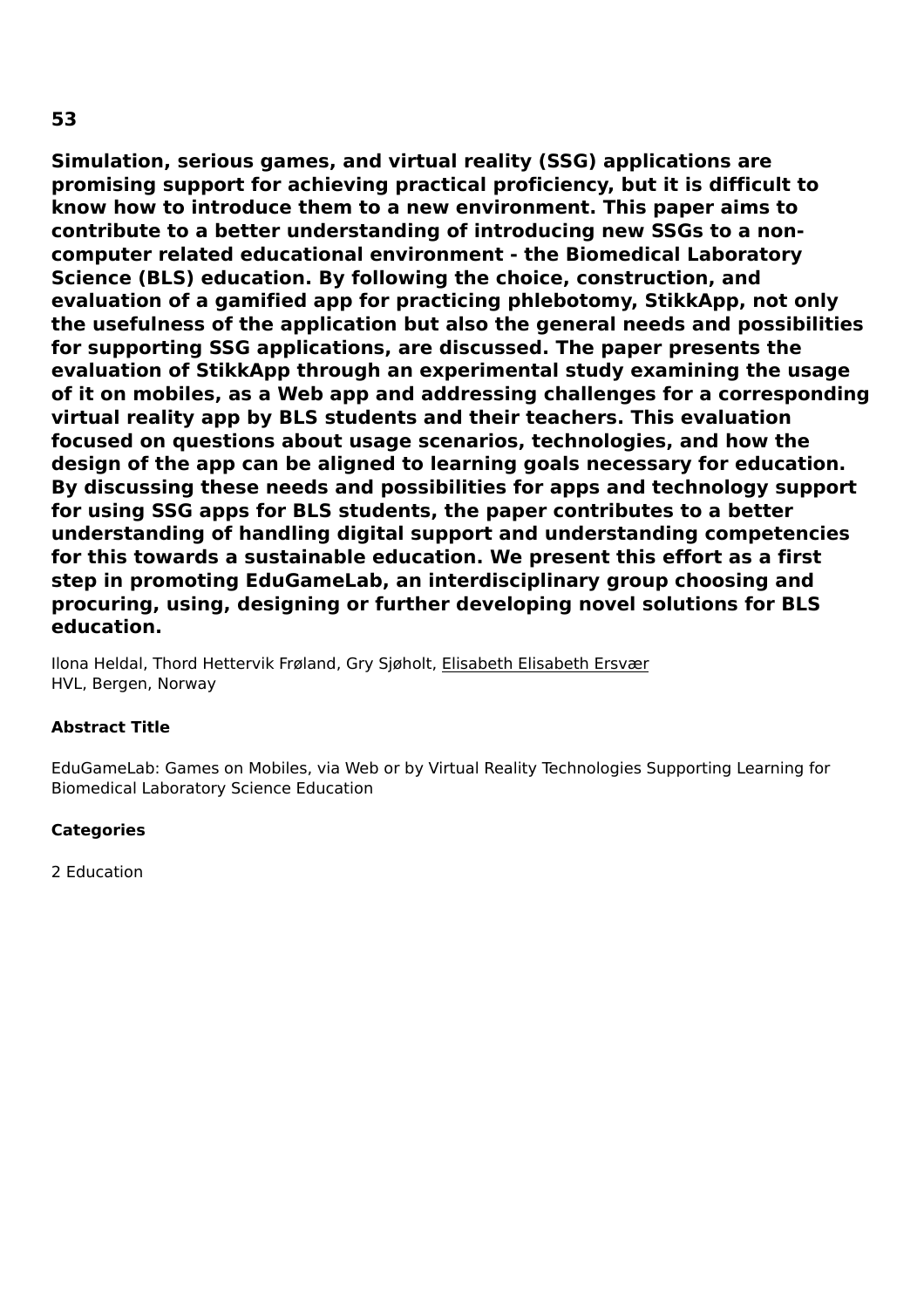**Skills development in public sector organizations is of great importance to its effective and efficient functioning. In preparation for the transition to democracy in South Africa in 1994, extensive attention was paid to developing a regulatory framework that prioritized the development of human capacity to implement and drive transformation across key sectors. However, 26years into democracy and skills development is still a problem, and more especially in the health sector. The sector has adopted principles of the New Public Management, with a view to improving its efficiencies and effectiveness. Inter alia, services provided by tertiary hospitals have been redesigned to enable a more focused and specialist approach to dealing with health issues. The aim of the paper is to explore and understand the reasons for the lack of investment in skills development by the Department of Health through an investigation of district hospitals in one of the poorer provinces in South Africa. The guiding questions include: What are the possible challenges contributing to employee training and skills development? What strategies used to retain and attract top talents or highly skilled professionals? How can the study area enhance the management of employee training and skills development? The methodological approach is essentially qualitative and will include the administration of a survey questionnaire and an interview schedule to health care professionals. It is anticipated that inadequate financial support and strategic leadership necessary to drive the implementation of skills development are contributory factors to the problem of skills shortages in the health care sector**

Mulalo Nefale, Michelle Esau University of the Western Cape, Cape Town, South Africa

## **Abstract Title**

THE PROBLEM OF EMPLOYEE TRAINING AND SKILLS DEVELOPMENT IN PUBLIC HEALTH SECTOR: A COMPARATIVE ANALYSIS OF TWO DISTRICT HOSPITALS IN THE LIMPOPO PROVINCE

## **Categories**

3 Health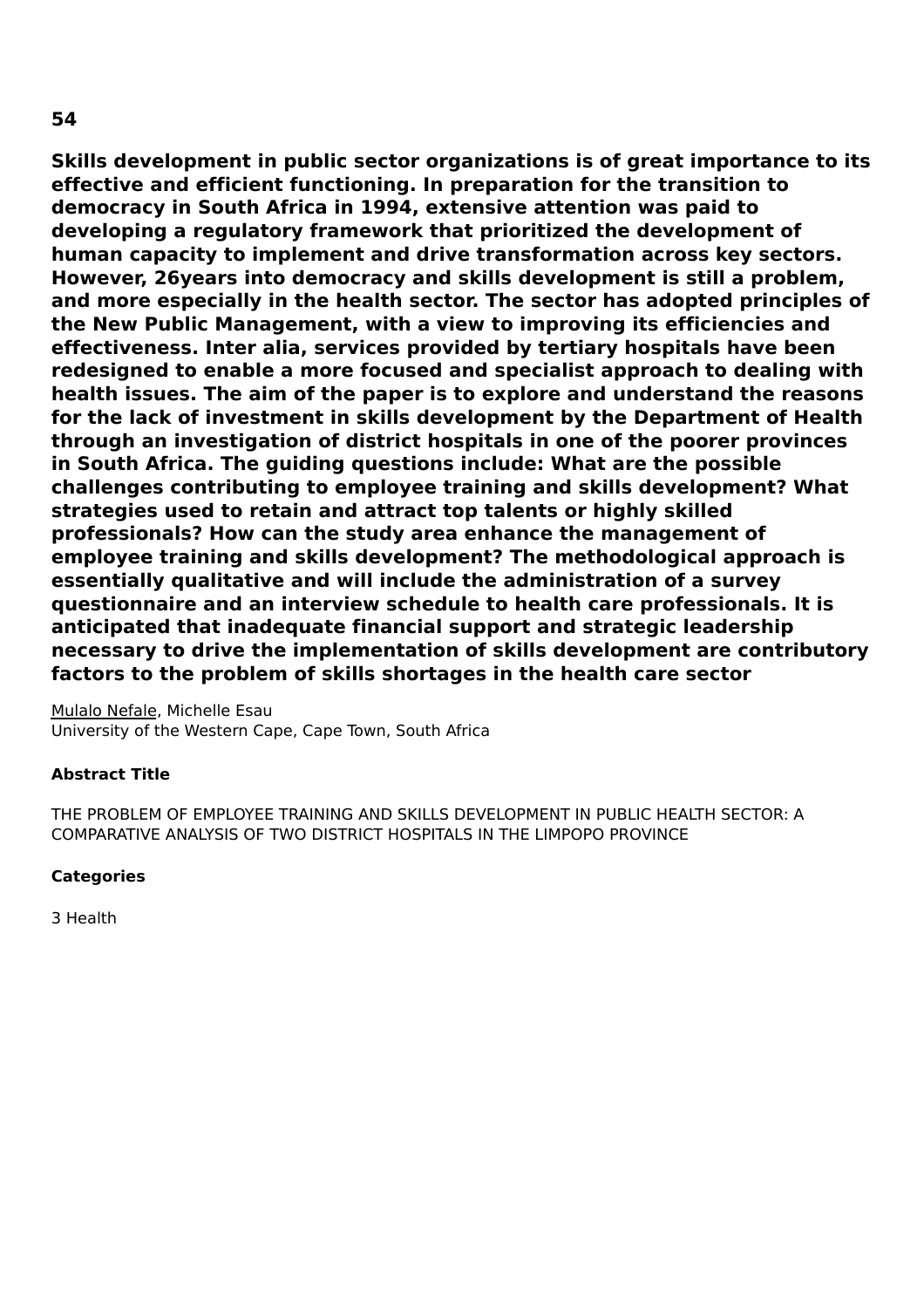**SASUF has built strong connections between researchers across 37 universities in South Africa and Sweden. With 70 collaborative projects, each with at least two different Swedish and two different South African university researchers, SASUF has moved beyond the boundaries for what was previously thought of as possible in bringing to light problems, concerns, challenges, and novel approaches to tackling the Sustainable Development Goals. From this, others can learn best practices and lessons learned in managing a collaboration of this size and distance to promote mutual goals and push our planet further to address concerns with climate, healthcare, education, urbanisation, technology, and societal changes.Topics of interest includes inclusivity in decision making, trans-continental administrative support, promoting research collaborations within and outside of Sweden and South Africa, incorporating surrounding society and government in projects focused on higher education and research, and recognising and celebrating cultural differences and boundaries respectfully.This poster or oral presentation is ideal for those who seek novel ways to build networks intra- and internationally, learn best practices and lessons learned, and connect the Sustainable Development Goals to research practices within university environments.**

Gustaf Cars, Ulrica Ouline, Jake Reardon Uppsala University, Uppsala, Sweden

## **Abstract Title**

South Africa – Sweden University Forum (SASUF): Lessons Learned from a three-year collaboration

## **Categories**

2 Education, 4 Innovation & Entrepreneurship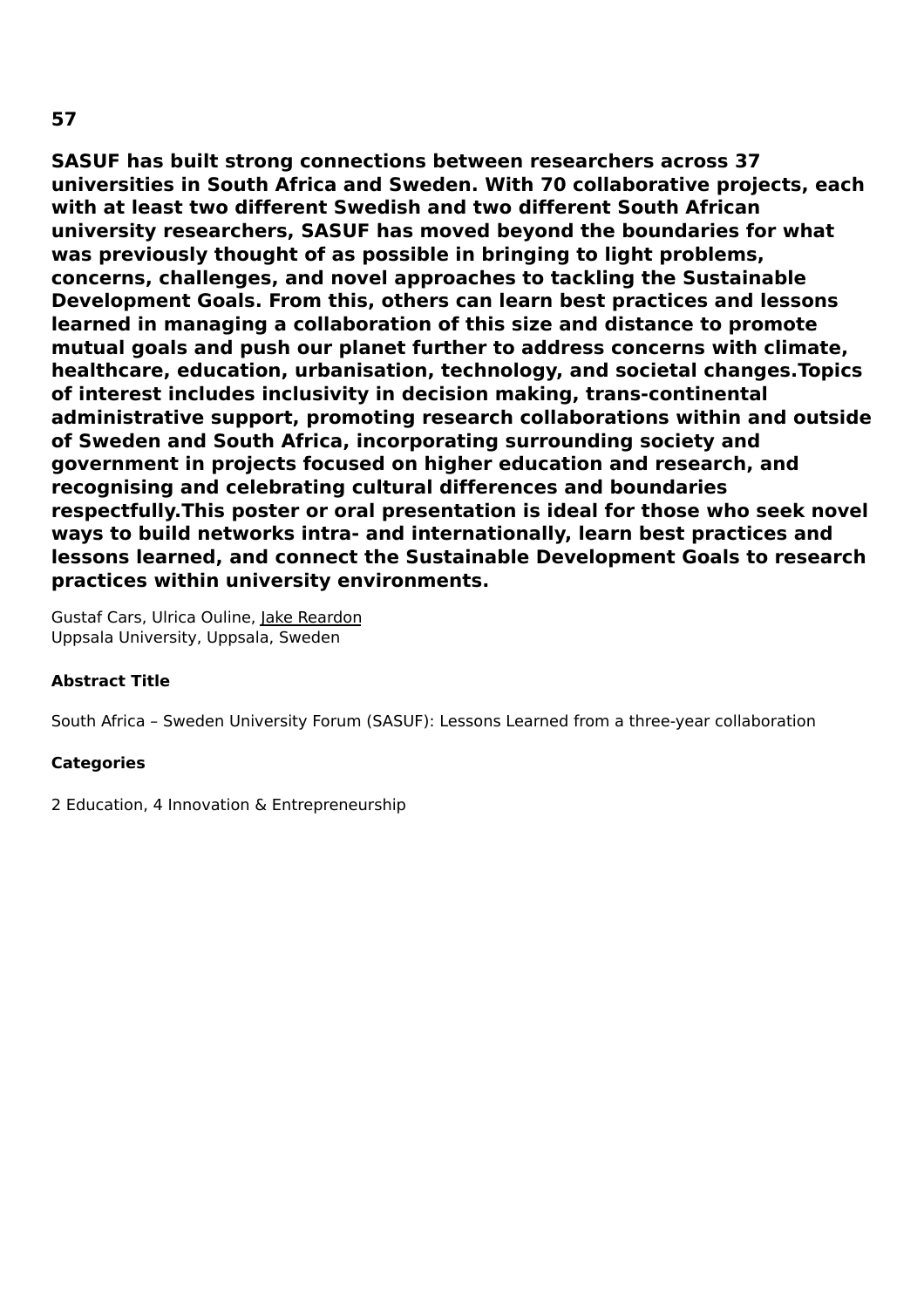**59**

**Climate change has shown footprints on society across the globe through meteorological extremities such as frequent droughts, floods, heat waves and cyclones among others. Recently, in southern Africa, it manifested through Category-4 Cyclone Idai that devastated and displaced an estimated 1.85 million individuals across Mozambique and approximately 270 000 in Zimbabwe. The displaced individuals have lost hope for a bright future and their long-term goals have been derailed since they lost all their investments to the cyclone. This study examines the adaptation mechanisms that can strengthen recovery, resilience and maintain hope for long term goals achievement in the event of a similar disaster taking place. Two adaptation approaches were assessed through a mixed methods research design i.e. fortification of the communities against harsh meteorological events and building migratory capacity in the event of the disaster. Premised on semi structured interviews, questionnaire surveys and story-telling approach, the study shows that adaptation through fortification can be enhanced through community-based information and monitoring systems, resource capacitation and education. However, its effectiveness is dependent on the magnitude of the meteorological event. The study also shows that building migratory capacity of communities prone to climate change disasters is the best adaptive strategy and is possible through a multi-stakeholder capacity building approach. The study concludes that both fortification to stay and preparedness to migrate are effective long-term adaptation strategies if well managed. We recommend integration of environmental migration into national frameworks for adaptation and broader development plans.**

Lazarus Chapungu Great Zimbabwe University, Masvingo, Zimbabwe

## **Abstract Title**

Climate change adaptation options in vulnerable areas: The case of Chimanimani district cyclone Idai victims.

## **Categories**

1 Climate & Climate impacts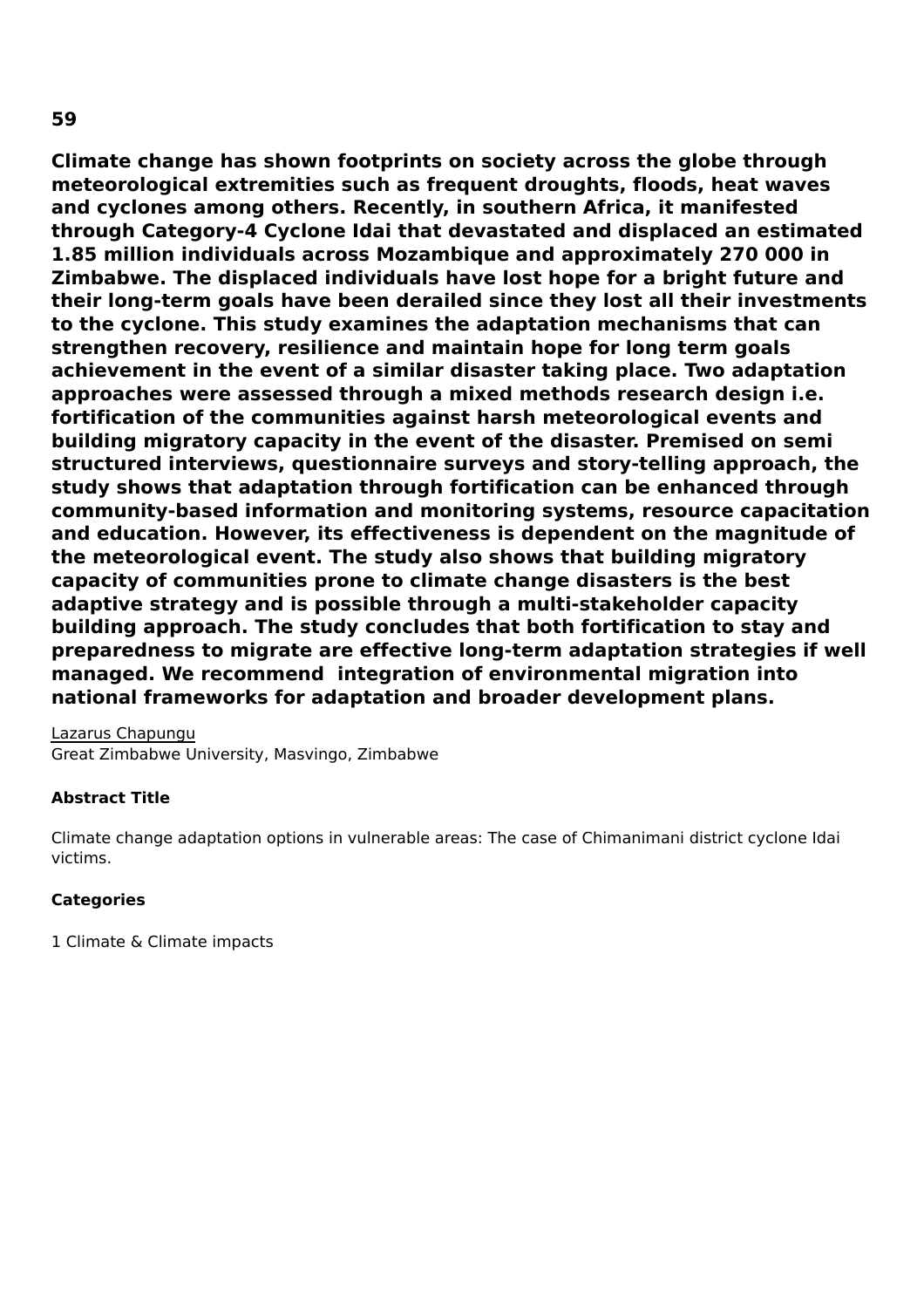**The end of apartheid in South Africa witnessed, amongst other developments, increased student intake and marked curriculum change. However, about 25 years later, contentions over access to quality education boiled over and resulted in student protest across the country. The call for decolonised education is of particular relevance to the history curriculum as students lamented the continued stranglehold of colonial epistemologies which compromised quality education. This context motivated this study which explored the nature of the history curriculum in one South African higher education institution. We analysed the course outlines for the history content modules at the institution, after which we engaged with purposively sampled history students through focus group discussions. The preliminary findings show that while the students largely claim that they learn more European history than African history, the course outlines show a balance between the two. Further analysis of the data shows that this tension can be explained by the historiographies and pedagogies that inform the teaching of history in general in the institution. We conclude that the predominance of African history content in an African higher education does not necessarily entail a decolonised history curriculum.**

Marshall Maposa, Leevina Iyer University of KwaZulu-Natal, Durban, South Africa

## **Abstract Title**

Contentions on the history curriculum in a post-apartheid South African higher education institution: a case study

## **Categories**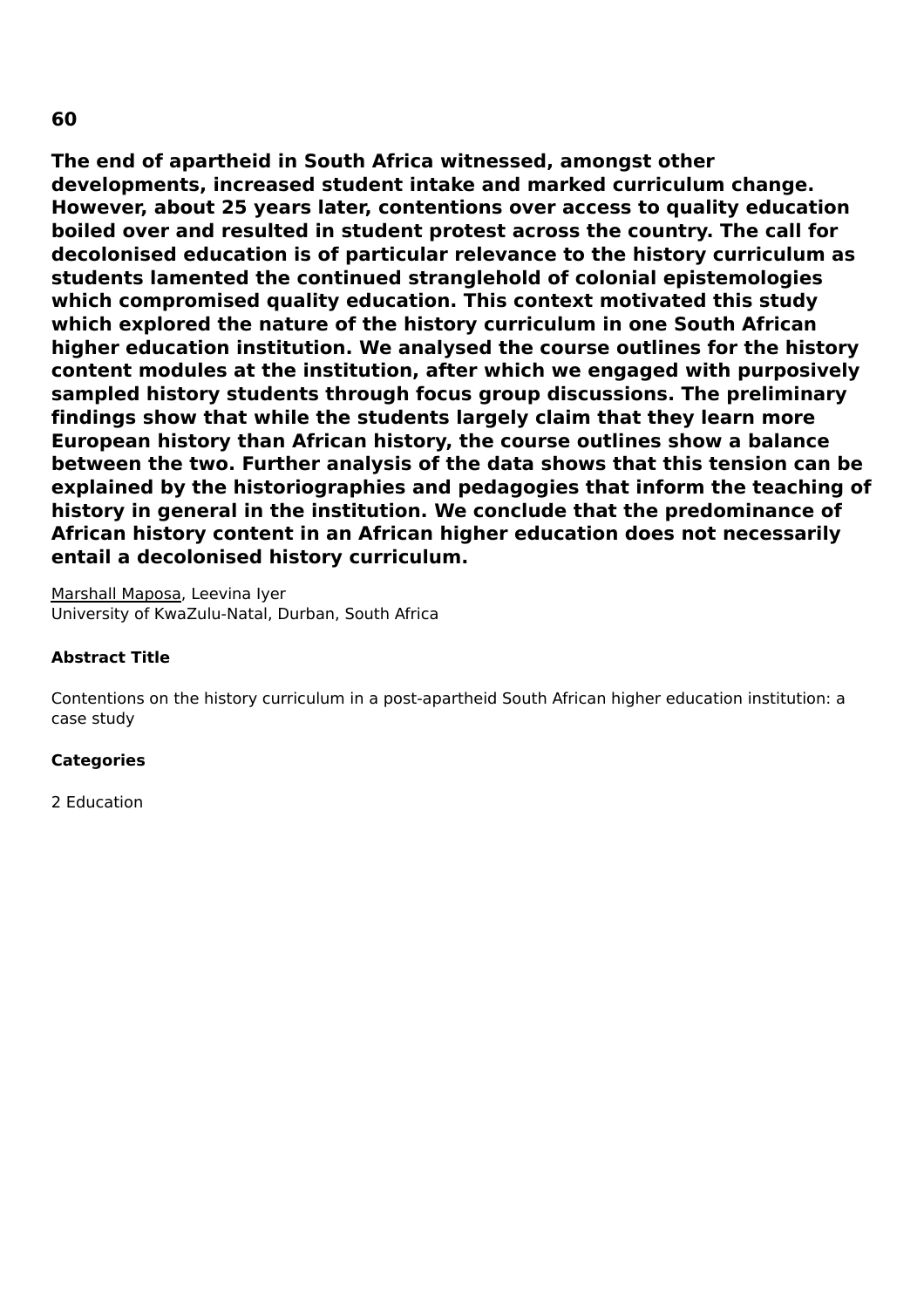**RE-THINKING KNOWLEDGE REGIMES AND EPISTEMIC FREEDOM: AN AFRICAN PERSPECTIVEPaul T. Nleya (PhD)University of BotswanaDepartment of Educational Technology(Tel #: + (267) 3552213 (w)(Mobile: + (267) 71816234\*E-mail: nleyapt@mopipi.ub.bw ABSTRACTThis conceptual paper renders Africa as a legitimate epistemic site that has long suffered lack of epistemic freedom. The lack of epistemic freedom in Africa is portrayed by the asymmetrical trajectories regarding the indexing of output of academic research in major international databases. African scholars continue to seek affirmation and validation of their knowledge in Europe and North America. This affirmation and validation takes the form of publications featuring in the so-called international, high-impact and peer-reviewed journals mostly located in the so-called North. Furthermore, issues of the lack of output of academic research from sub-Saharan Africa, inaccessibility of theses and dissertations completed on the African continent, flight of high-level human capital (brain drain), outbound mobility rates, and university rankings are explored to exemplify the magnitude and resistance of colonial practices to present day. The paper ends by suggesting models of transforming such asymmetrical global power structures as possible solutions to the realities that confirm the existence of epistemic hegemony. The essence is to proclaim the epistemological decolonization of Africa and accepting her as a legitimate epistemic site of knowledge, then re-centering her through a process of provincializing Europe and deprovincialising Africa to address problems of coloniality of knowledge within Western episteme. Key Words: Epistemic freedom, asymmetrical trajectories, coloniality of knowledge, epistemic hegemony, provincializing, deprovincialising and epistemological decolonization.**

Paul NLEYA

University of Botswana, Gaborone, Botswana

## **Abstract Title**

RE-THINKING KNOWLEDGE REGIMES AND EPISTEMIC FREEDOM: AN AFRICAN PERSPECTIVE

## **Categories**

5 Epistemic Challenges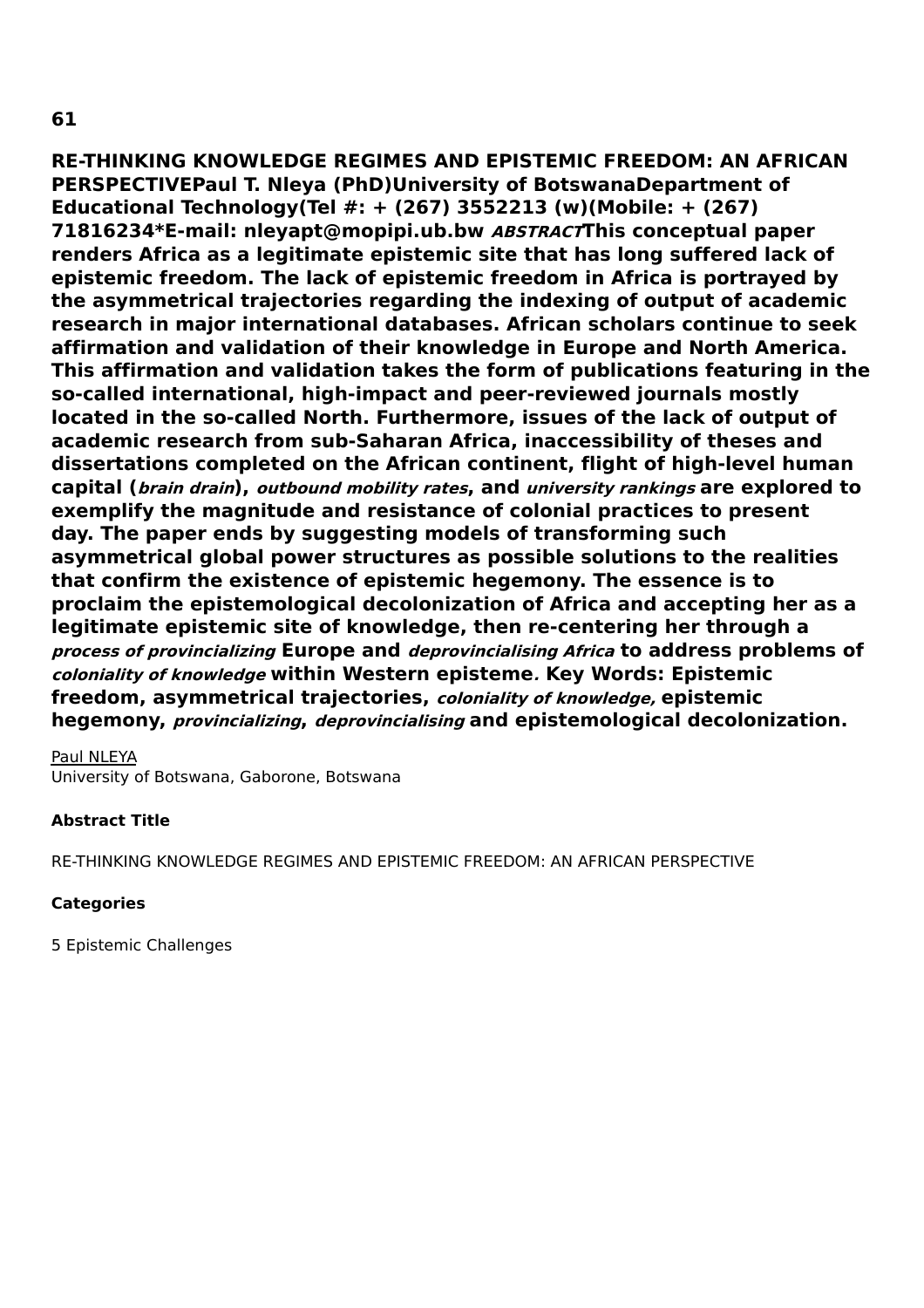**Children are more vulnerable than adults to environmental risks, both physical and psychosocial. Also, children have little control over their environment. Unlike adults, they may be both unaware of risks and unable to make choices to protect their health. Children living in especially vulnerable areas might be even more at risk due to socioeconomic factors, immigration, and high crime rates. Therefore, the aim of this study was to describe the perceptions that schoolchildren from a socially vulnerable area have of safe environments. In this participatory study, 52 nine-year-old schoolchildren from a socially vulnerable area participated. The data collection consisted of an environmental walk with photovoicing, followed by rating of the photos, and a focus-group discussion elaborating on the photos and ratings. Six focus groups, with 6-8 children in each group, were conducted and analyzed using an inductive content analysis.The results show that, according to the children, places that they think are bright and beautiful, where they can do fun things with others and do not risk being exposed to danger, create safty. To increase safety, the children suggested cleaning up, making the environment beautiful with grass and flowers, and painting it in nice colors. Furthermore, they suggested that building features that increase the opportunities to play and engage in activities together with others, would imrove safety and enhance protection and surveillance. All children have the right to protection and safety. Therefore, it is important to create safe environments for all children by listening to children's own voices.**

Karin Enskär, Gabriella Isma, Margareta Rämgård Department of Care Science, Faculty of Health and Society, Malmö University, Sweden, Malmö, Sweden

## **Abstract Title**

Safe environments - Seen from the eyes of 9-year-old children from a socially vulnerable area in Sweden

#### **Categories**

3 Health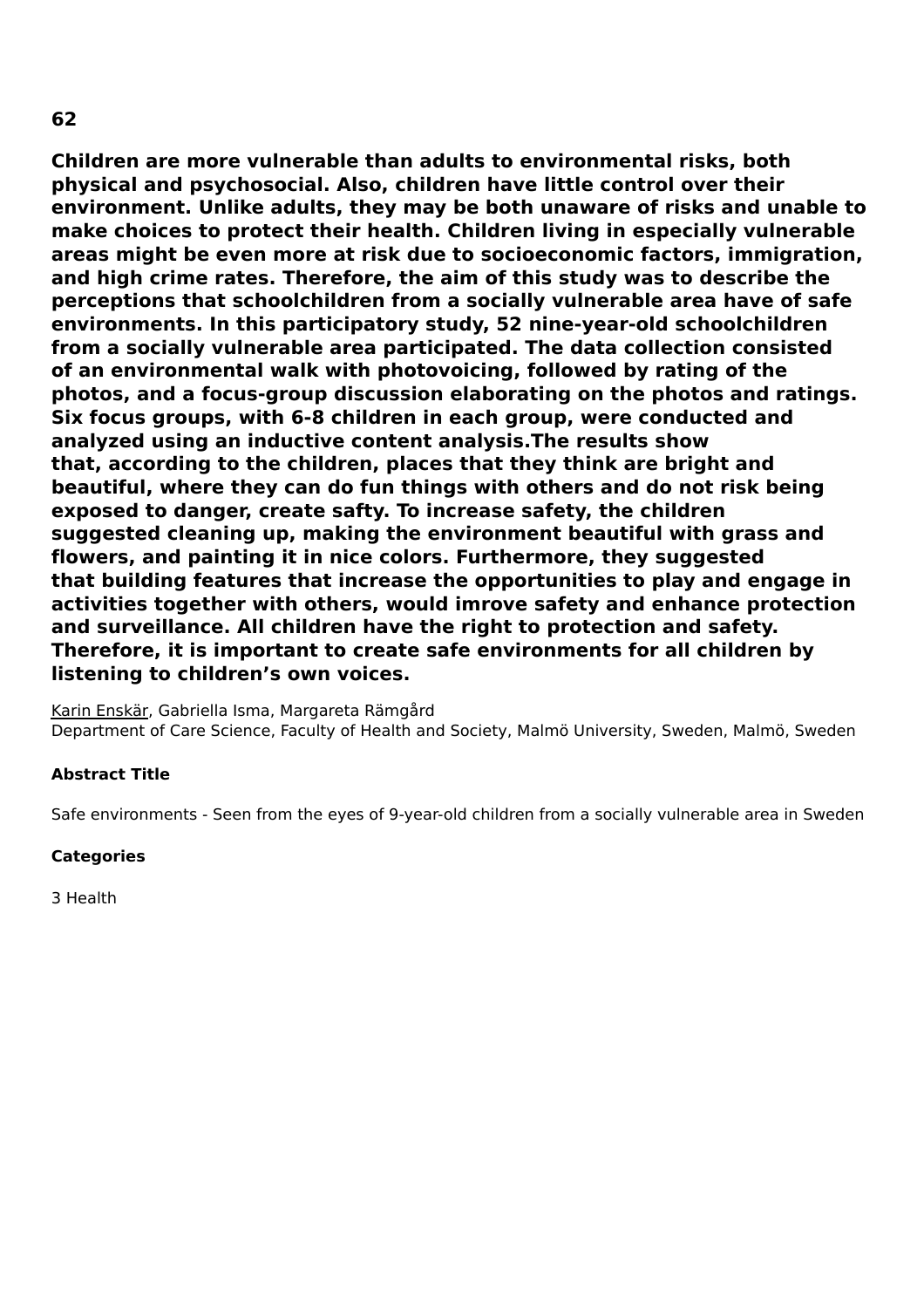**MIM is a Norwegian founded project aiming to promote education responsive to diversity through participatory research; by developing and evaluating strengthening pedagogies building upon individuals' strengths and assets identified by examining past positive experiences; encouragements of hope and optimism and developments of emotional satisfaction (hence moving away from cultural-deficit orientations and instead promote achievement for all). MIM addresses how languages and cultures may challenge or support the mathematics learning of two student groups in Norway, namely indigenous and migrated students, groups who have documented extra challenges in mathematics. Linguistic and cultural challenges are not new. Indigenous communities have experienced them as results of colonisation, as have children from non-dominant communities in other contexts. The challenges in such contexts are local, but reflect global trends. The main research objective is to develop scientific knowledge about how mathematics education may contribute to equity and social justice - and vice versa. Through juxtaposing indigenous and migration contexts, we will further understand students' experiences and hence pedagogical possibilities, within Norway, and connecting with research from Canada and the USA. Furthermore, we would like to broaden the scope by including Southern African partners in our research, preferably in the context of the focus of this session, namely re-thinking knowledge regimes and epistemic traditions. Hence, the overall aim of our contribution in the session will be to discuss how we could make our research project relevant and attractive for fellow researchers and partners in Southern Africa, with their specific contexts taken into account.**

Annica Andersson Univeristy of South-Eastern Norway, Horten, Norway

## **Abstract Title**

MIM: Mathematics education responsive to diversity: Possibilities for South-North collaborations?

## **Categories**

5 Epistemic Challenges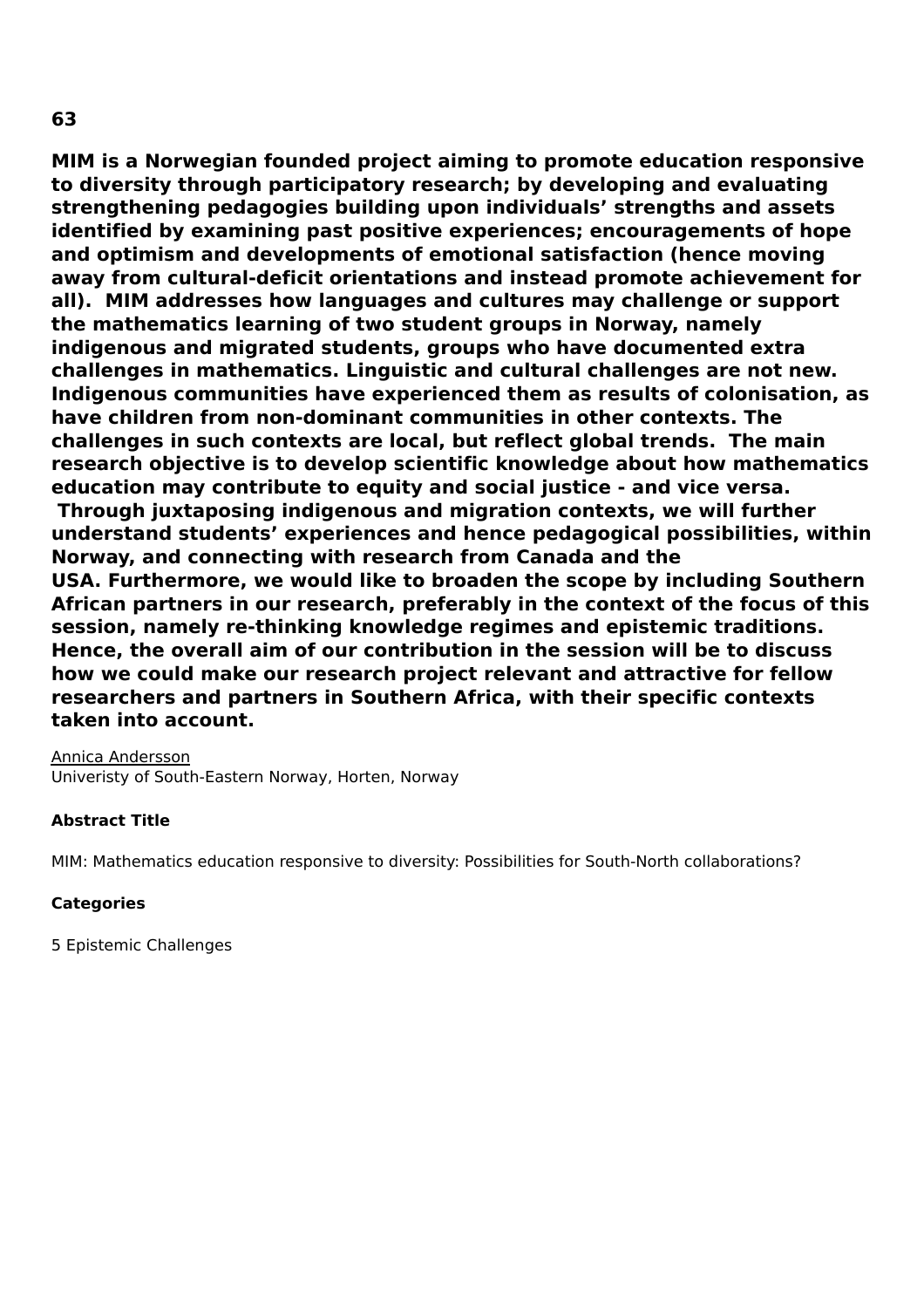**Set against a twenty-year long background of collaborative projects between Denmark and South Africa in the area of dance and education, this paper discusses a recent collaboration between the two countries through the frame of intercultural education. The project named Red Apples Green Apples (RAGA) involved a joint group of facilitators from arts institutions in South Africa and Denmark primarily using the artistic modes of visual arts and dance to explore the important topic of climate change and the natural environment, first with primary school children in South Africa and then in Denmark. In both countries the children and facilitators were from diverse cultural backgrounds creating potentially rich opportunities for intercultural education alongside collaborative learning. The RAGA project in its pedagogical and structural design successfully enabled meaningful interaction and cultural understanding among the learners and facilitators. Drawing on the RAGA project, it will be argued that educational partnerships between the Nordic and Southern Africa region can enrich and energize learners across the global North and South through unlocking both students' and teachers' diverse cultural identities and abilities and fostering shared experiences that promote knowledge and appreciation of self and others. Moreover, it will be suggested that a learning climate of trust sustained by principles of equitable collaboration, reflexivity, creativity, and care is paramount to establishing such stimulating and enriching partnerships and intercultural learning space. Keywords: intercultural education, collaborative research, cross-cultural exchange, dance and visual arts learning, critical pedagogy**

<u>Karen Vedel</u><sup>1</sup>, Lisa Wilson<sup>2</sup>, Gerard Samuel<sup>2</sup>, Charlotte Svendler Nielsen<sup>1</sup> 1University of Copenhagen, Copenhagen, Denmark. <sup>2</sup>University of Cape Town, Cape Town, South Africa

## **Abstract Title**

At the Core of Red Apples Green Apples: An arts partnership between South Africa and Denmark

## **Categories**

2 Education, 6 Music & Arts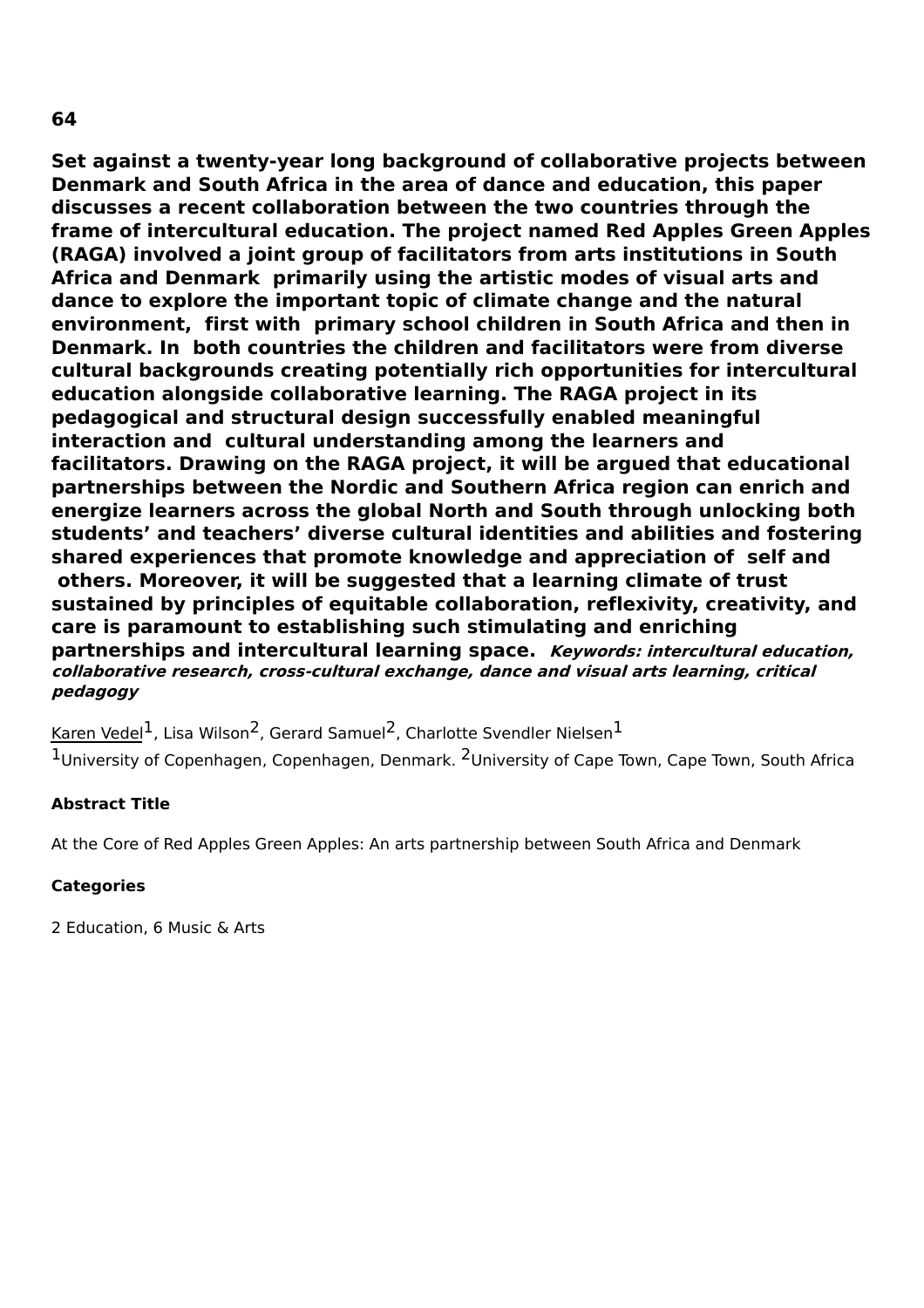# **65**

**Malawi has been classified as one of the countries with the highest cost in mobile phone tariffs across the SADC region. Therefore access to inline education has been slow. With a few samples from Government and private scholars in secondary and tertiary institution were studied to derive the major driving factor supporting its use among scholars and educators.**

Zalerapi Chirwa

Malawi University of Science and Technology(MUST), Thyolo, Malawi. Kamuzu Academy, Kasungu, Malawi

#### **Abstract Title**

E-learning in third world Education (The case of High school and Tertiary Education in Malawi)

### **Categories**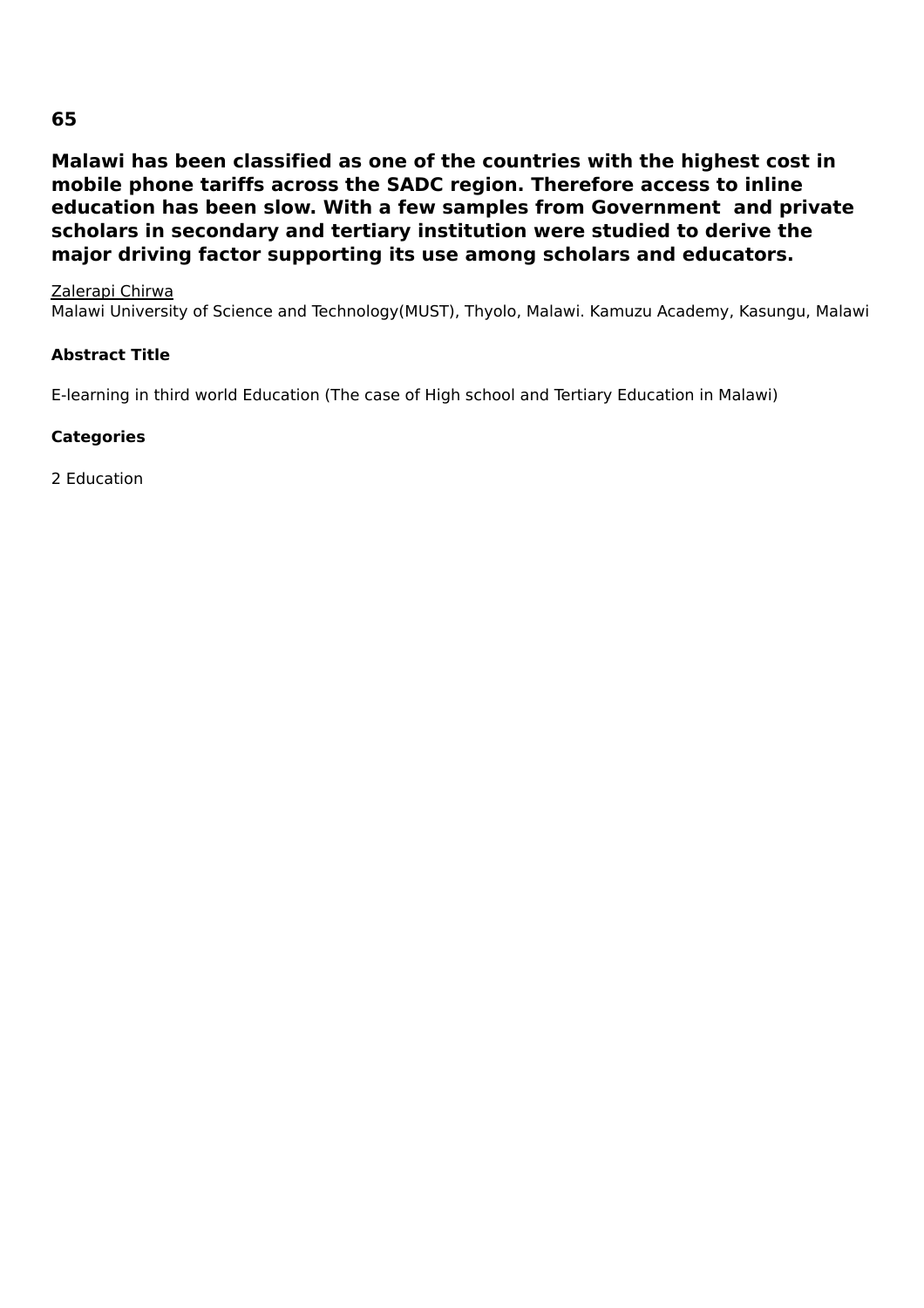**ABSTRACTLANDIE DIAMOND SOUTH AFRICA landie001@live.co.zaThis study reports on the role of Parent Governors in School Financial Management in six high schools situated in Metro South Education District in the Western Cape. The study also explored parental participation in financial processes at school level and its relation to their knowledge, skills, expertise and responsibilities as required by the South African Schools Act. Qualitative data was gathered using interviews with principals, educators and parents, questionnaires were issued to parents with specific and open ended questions and observation. Data analysis was compared within Quintiles and across Quintiles. Major themes that emerged were Financial Documents and processes, Training and Skills, Attitude and the Role of the Principal. Findings revealed that parents lack capacity to manage the funds. Parent governing body members are influenced by a number of factors; Literacy levels, competency, context, work demands, willingness to assist and time. Parents are heavily reliant on educators and the principal in performing the required role. The study concludes that, the parents have a positive attitude towards financial management however they are not skilled and there is no initiative taken by schools to empower the parents. Secondly there is no significant difference in parental involvement in financial management between a section 21 and a Section 20 School within and between Quintiles. [KEY WORDS: Literacy, Financial , Management, competency, performing]**

Landeka Diamond University of KZN, Durban, South Africa

## **Abstract Title**

The role of parent members of school governing bodies in school financial management

#### **Categories**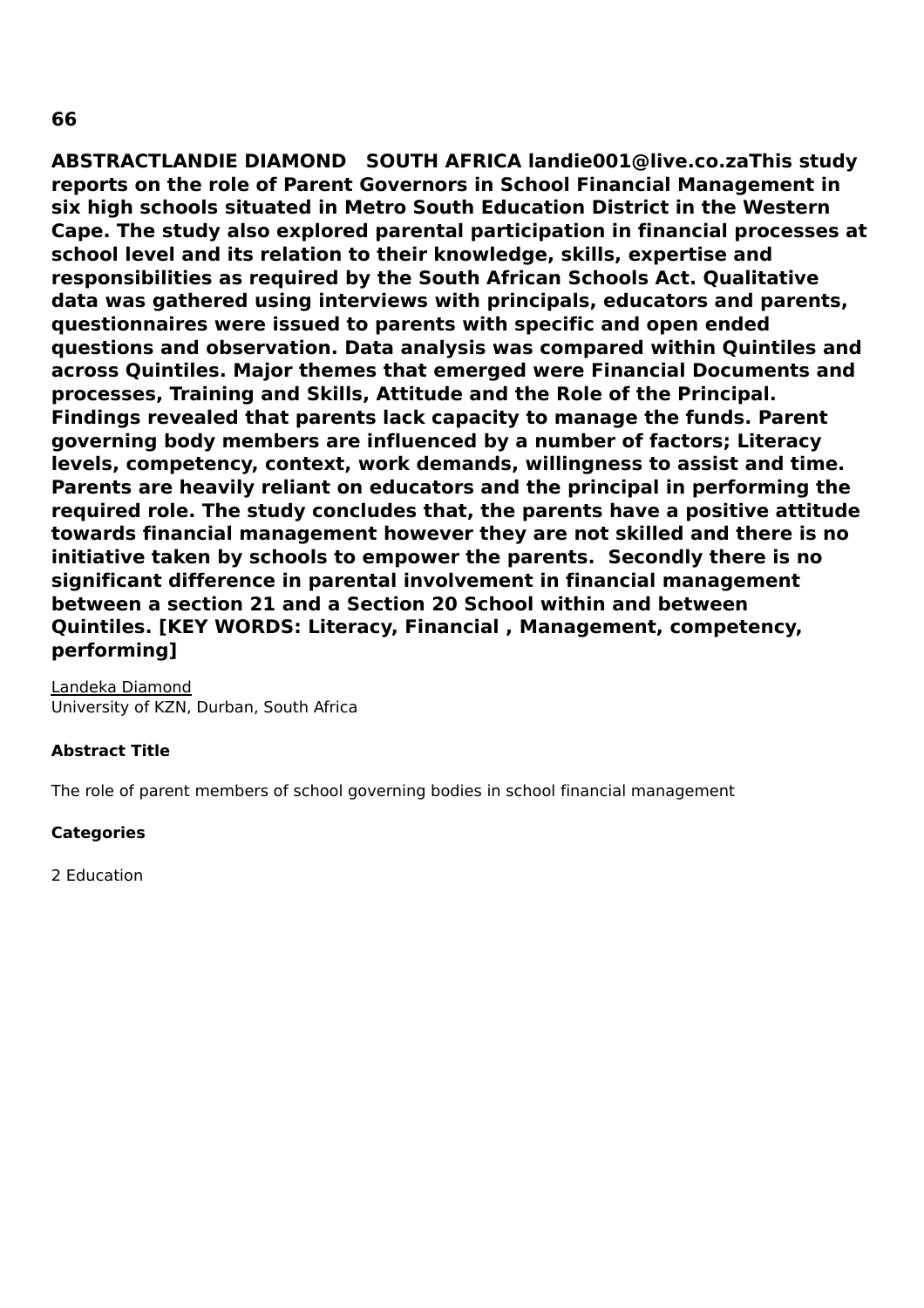# **In the midst of hastily shifting economic and social conditions, higher education institutions are being increasingly challenged to respond more directly to economic and social needs. The growing demand is for them to emerge from what many see to be a persistent inward-looking absorption with the detached pursuit of knowledge for its own sake and to address more directly the widening array of social problems facing humanity. University of the Western Cape understand that the notion of partnership with the communities is crucial, where successful, partnerships grounded on mutual relations offer reciprocal benefits. With the desire of safeguarding social development through innovation, University of the Western Cape collaborated with the community of Mankosi a tiny cluster of villages in Ward 26 of the Nyandeni Municipality of the Eastern Cape with around 3500 people, low access to services, low income (avg. R388/month) and low levels of education (13% of people with completed matric) and where 15% of the population reported they sacrificed on basic food to use mobile phone services in 2012, before the launch of the Zenzeleni project. The Zenzeleni project was initiated through a PhD study and subsequent post-doc research at UWC. Today it comprises a partnership between the University, the Community and Zenzeleni Not-For-Profit. The project has brought affordable access to broadband internet to a community that is largely poverty stricken. In rural Mankosi, the network covers 30km2 and is made up of several WiFi**

**access points scattered around 'safe' homes in the community.**

Lwando Mdleleni University of the Western Cape, Cape Town, South Africa

## **Abstract Title**

Role of Universities for Inclusive Development and Social Innovation: A South African reality.

## **Categories**

4 Innovation & Entrepreneurship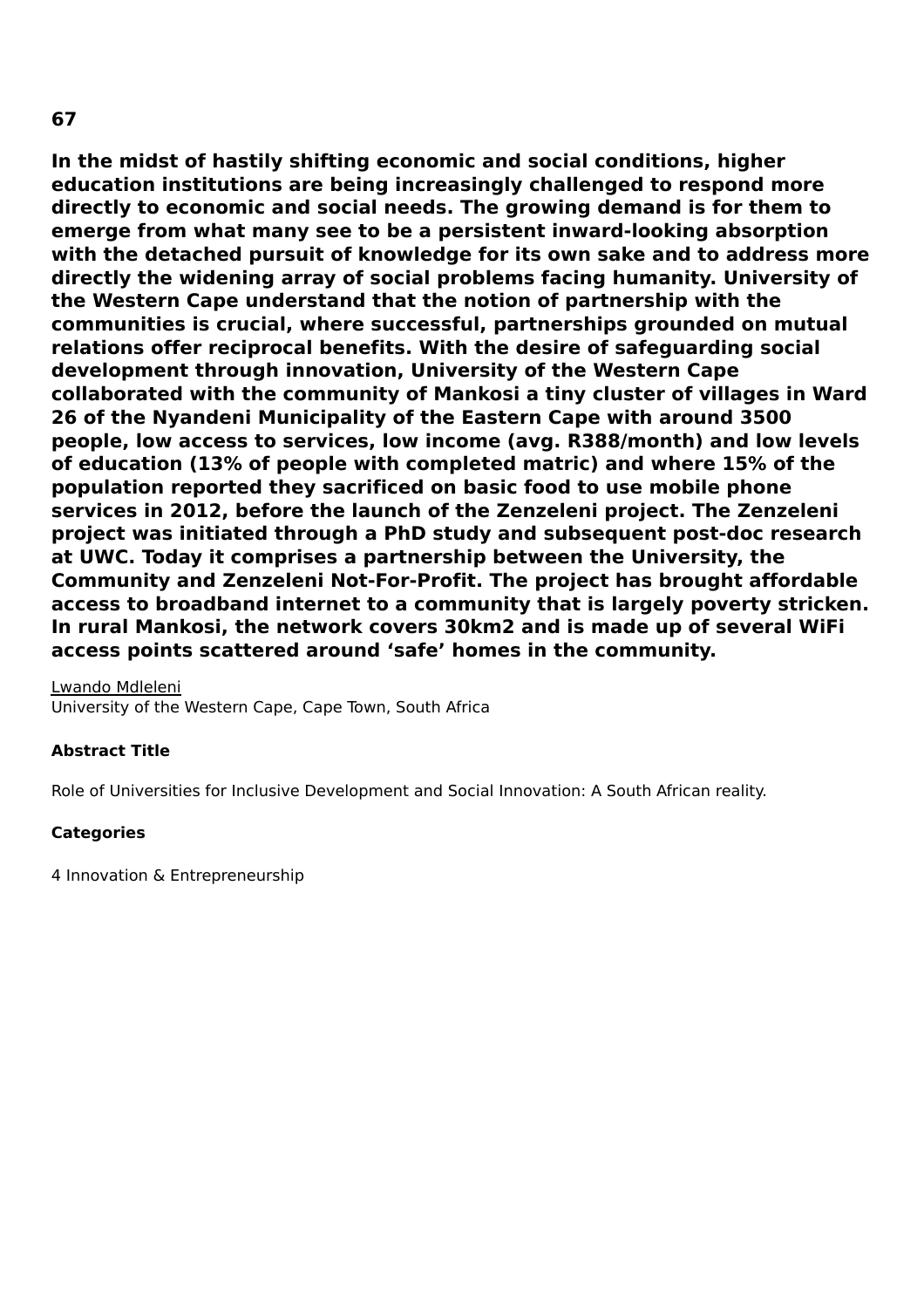**Western Norway University of Applied Sciences has developed a new course "Education and Sustainability" for third-year teacher students, in which the students stay three months in Tanzania/ Zambia. In this course, our approach has been an education about, in, for and as sustainable development. Sustainable development is understood as social, economic and environmental dimensions but also alternatively as interlinked moral dilemmas. Introduction lessons about historical, geographical, educational and political knowledge of Tanzania and Zambia were given before their three months stay in Tanzania/Zambia for teaching practice and project work. We emphasize on intercultural communication and understanding to strengthen teacher students ability to learn sustainability development as and in an African context and for students to achieve transformative learning for sustainability.The course is designed to investigate dimensions about, in, for and as sustainability, and for student teachers to develop an awareness of competencies for sustainable futures. In this vein, the goal is to provide transformative learning for our students through theory and practice in Africa and to enable them to "reframe their perspective" for sustainable development as individuals, teachers and global citizens. Our question is: "How do teacher students understand education for sustainability after their three months stay in Tanzania/Zambia and how do they describe their transformed learning?" The empirical data consist of answers from qualitative questionnaires, one from the first day and the other of the last day of the course. Students reflect and describe their outcome of the course, their understanding of sustainable development and their transformative learning.**

# <u>Ane Bergersen</u><sup>1</sup>, Vibeke Vågenes<sup>2</sup>

<sup>1</sup>Western Norway University of Applied Sciences, Sogndal, Norway. <sup>2</sup>Western Norway University of Applied Sciences, Bergen, Norway

## **Abstract Title**

Education and Sustainability with 3 Months in Africa – experiences from a new subject in Teacher Education at Western Norway University of Applied Sciences.

## **Categories**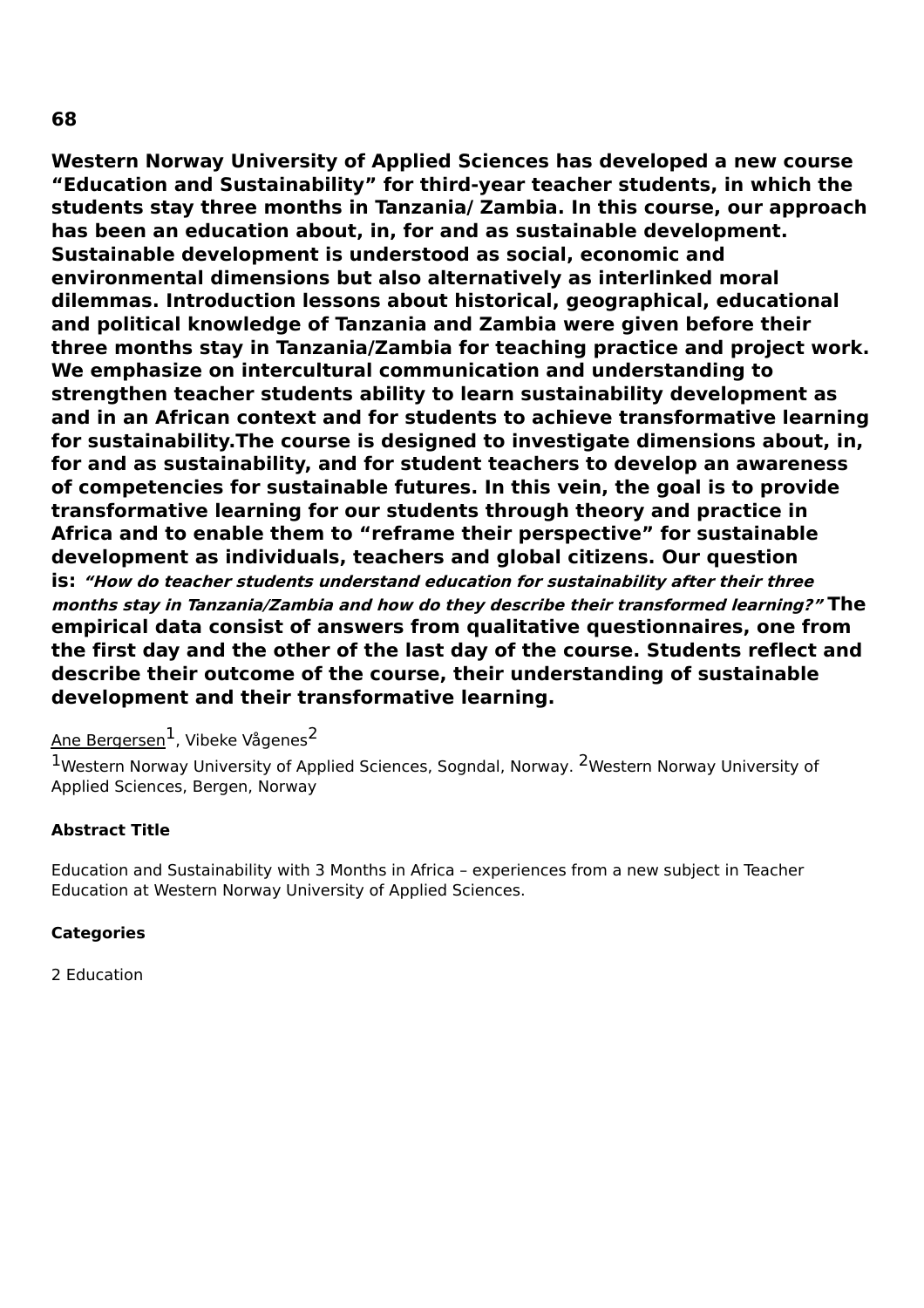**SA has enjoyed continued ICT investment post 1994. As communication technology evolved, investment took the form of policy reforms through ICASA, liberalization of communication markets, funding smart centres and government centres with specialized focus in e-skilling the nation like The National Electronic Media Institute of South Africa (NEMISA), and The South African Centre for Digital Language Resources (SADiLaR). While this type of diverse investment has gone a long way towards advancing digital readiness, a key lacuna is the innovative convergence between creative practice in the new media industries and technology advancements in the Internet of Things (IoT). Ideally in these creative industries (advertising), a dynamically innovative fusion of evolving technologies and creative advertising has**

**potential to meet some of the complex demands of the Fourth Industrial Revolution (4IR), enabling micro-enterprises the possibility of competitiveness at a global level. The paper explores disruption as a theoretical point of departure, however, it was found that literature is scant when it comes to digital disruption and creative industries, especially in the South African context. A brief description of the previous industrial revolutions serves as a contextual background highlighting the need for greater focus on digital disruption currently. The paper highlights the need for plasticity and creative negotiation in the advertising industry in South Africa especially as disruption may well become the 'new normal'. Many international examples are offered, in some detail, as a means of clarifying benchmarks for the South African context. The article concludes with some key recommendations.**

Kuben David<sup>1</sup>, Reshma Maharajh<sup>2</sup>, Anusharani Sewchurran<sup>3</sup>

 $1$ NEMISA, Johannesburg, South Africa. <sup>2</sup>Vaal University of Technology, Johannesburg, South Africa. <sup>3</sup>University of KwaZulu Natal, Durban, South Africa

# **Abstract Title**

Creative Transformation: The Impact of Digital and Technological Disruption within the Creative Industry

# **Categories**

6 Music & Arts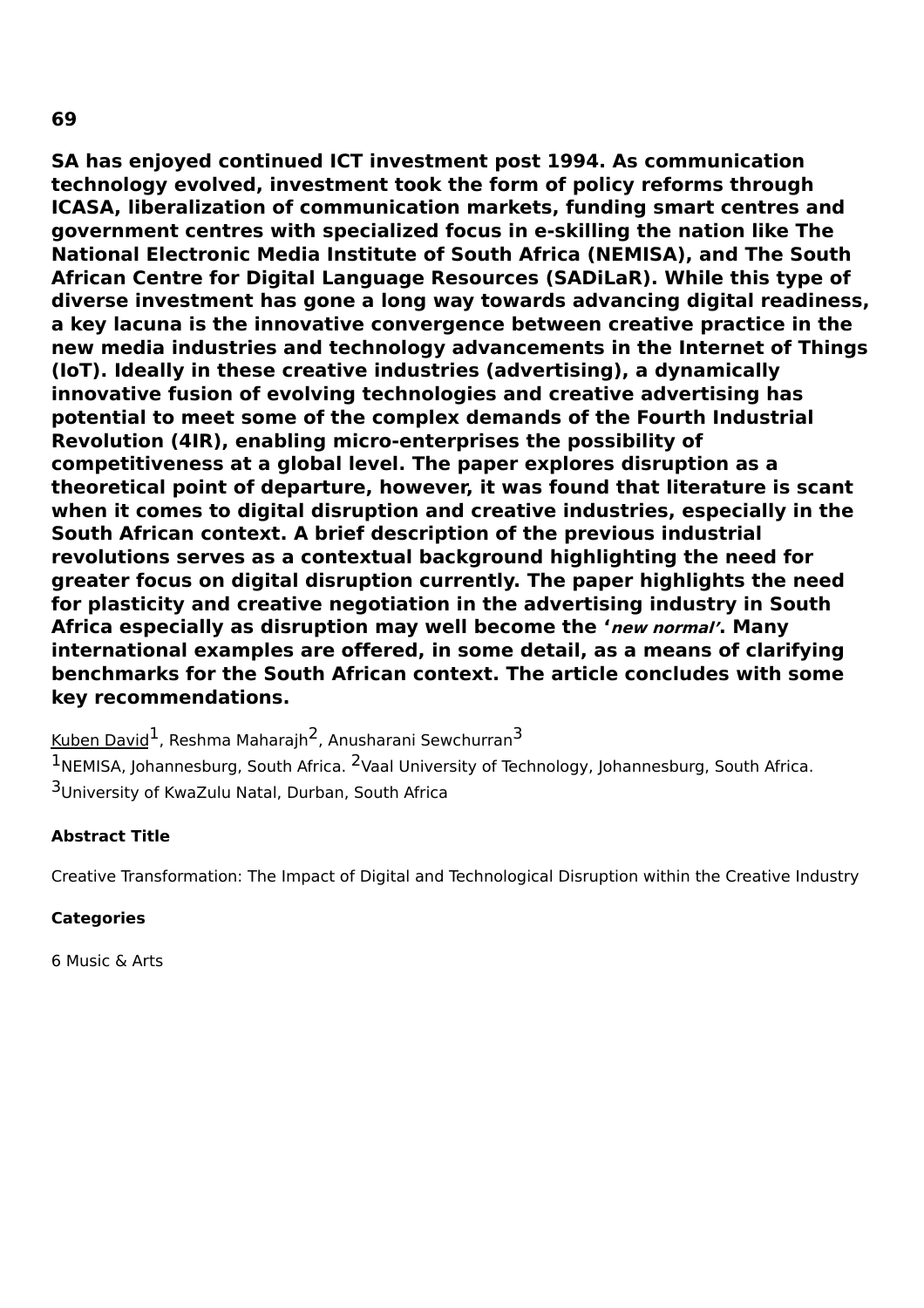**Poor health and nutrition have adverse effects on school performance of the children in that it leads to early dropouts, low enrolment and absenteeism. To address this problem, the Government of the Republic of Zambia through the Ministry of Education introduced School Health and Nutrition and declared it a national policy. It was introduced in schools because schools are viewed as an ideal place from which to teach health education, basic health intervention, HIV/AIDS prevention and upkeep for the orphans and the vulnerable children. In this paper, the Researcher assessed the impact of School health and nutrition Policy on student's enrolment, attendance, performance and health. Secondly, the researcher identified the challenges schools are facing in implementing School health and nutrition and assessed the roles of Government and Stakeholders in the enactment of school Health and nutrition in Zambia. A comparative study of Kafue Day Secondary School and Chadiza Basic School was done. Chadiza Basic School is among the schools were School Health and Nutrition was piloted while Kafue Day Secondary School, School Health and Nutrition was implemented after a successful pilot program in Eastern Province. Data was collected from Kafue Day Secondary School and Chadiza Basic School and it revealed that, there is a positive relationship between Nutrition and achievement or performance of school going children. Children with access to better nutrition tend to have higher cognitive strength making them perform higher in tests scores than those that lacked access to better nutrition.**

Priscilla Msimuko Ngwira

Kafue Day Secondary School, Kafue, Zambia. Chalimbana University, Chongwe, Zambia

## **Abstract Title**

Assessing the Impact of School Health and Nutrition Policy in Schools in Zambia: A Comparative Study of Kafue Day Secondary School and Chadiza Basic School.

#### **Categories**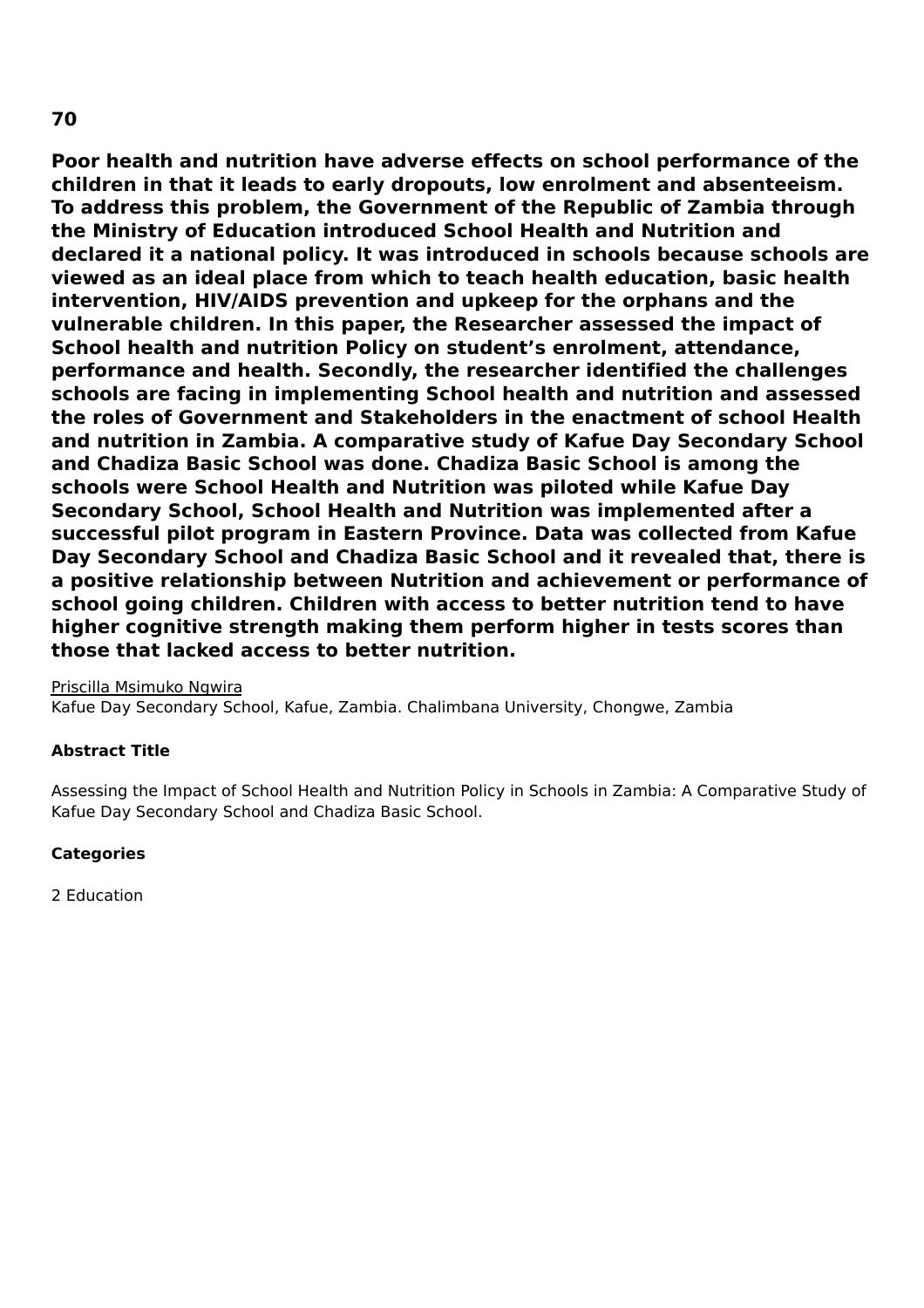**As the UN 2030 Agenda brings about a new global strategy, there is need for a transformation of educational curricula answering to the social and environmental demands expressed in the SDGs. In the development of the new SDGs curricula, higher education is a key contributor. A crucial element in the contribution from higher education is the production of a qualified workforce for the realization of SDGs through curricula deliverance. However, countries make different use of this opportunity, as perceptions of the importance of teacher qualification varies. In a sub-Saharan African context, Zambia and Tanzania are two relatively similar countries that have taken two different approaches towards the utilization of higher education concerning this specific matter, and holds different perceptions of the role that teacher qualification can play in the realization of SDGs. While Zambia offers teachertraining opportunities within Civic Education in colleges of education and in universities all the way up to PhD level, is there no teacher training within Civic Education offered at any level of Tanzanian higher education. In this paper, we look comparatively at higher education and its role in enabling a qualified deliverance of SDGs curricula in education in Tanzania and Zambia. After accounting for the overall objectives, content and methodological approaches as implied in relevant policy documents, syllabi and curricula, we discuss teacher qualification as a factor for curriculum implementation in the realization of the SDG's, and reflect upon the different approaches concerning higher education opportunities for Civic Education teachers in Tanzania and Zambia respectively.**

Anders Daniel Faksvåg Haugen<sup>1</sup>, <u>Gistered Muleya</u><sup>2</sup>

1Western Norway University of Applied Sciences, Bergen, Norway. <sup>2</sup>University of Zambia, Lusaka, Zambia

## **Abstract Title**

Re-Engineering of Civic Education in the era of Sustainable Development Goals (SDGs): Higher Education Perspectives

## **Categories**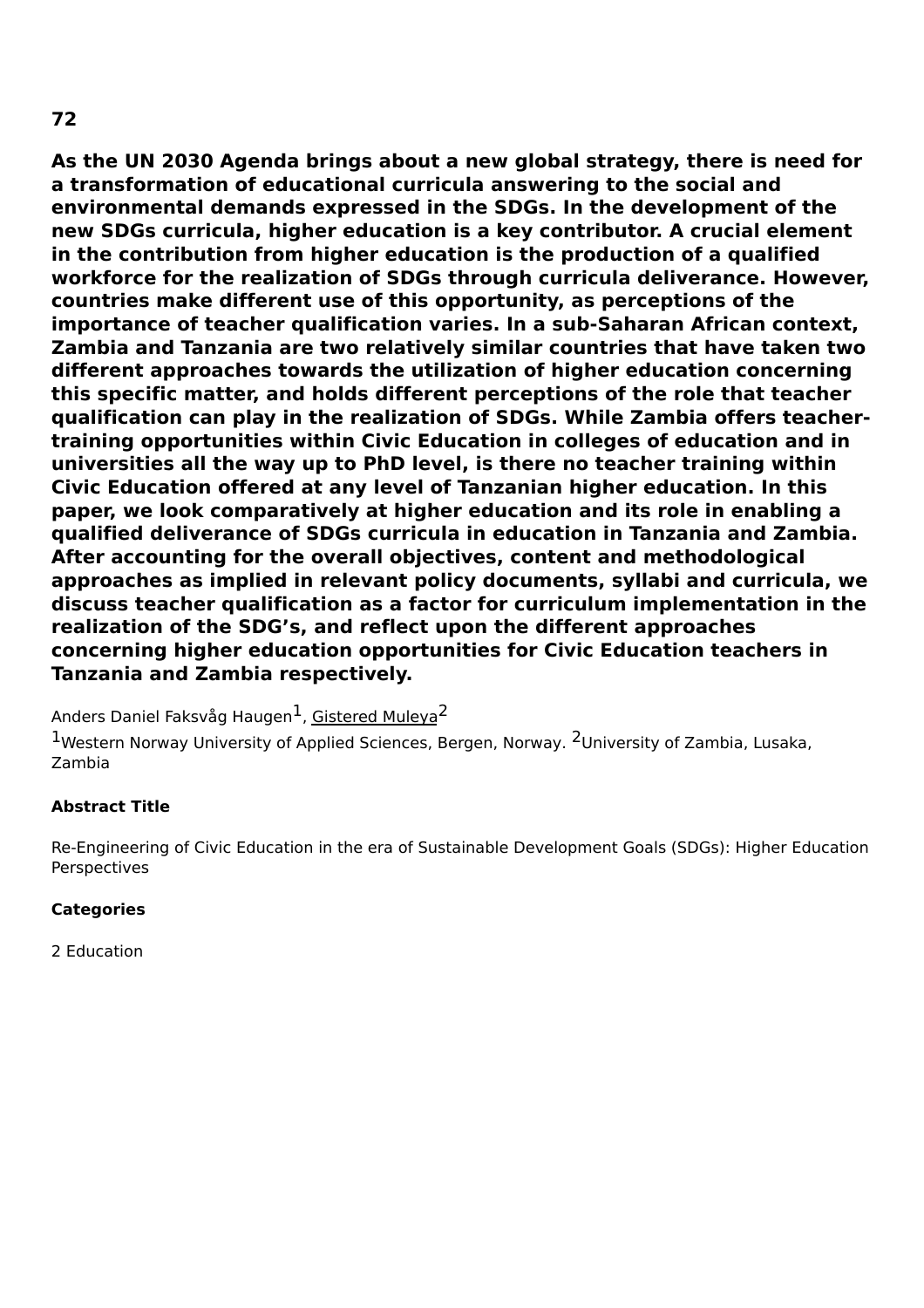**Background: As pointed out by several authorities and researchers, the lack of equity in the health care system and inequity between patient groups is a problem in many parts of the world. Unequal care is expensive and leads to unjustified suffering as well as differences in care, treatment and differences in health outcomes. Inequalities in health care do not usually depend on conscious behaviors of healthcare professionals. Therefore, healthcare professionals need knowledge about how values and norms can affect their interaction and communication with patients and their next of kin. The nurse education program at University West is currently developing a high technical pre-clinical learning center (KLC) where the students learn about norms and power structures through simulations and other activities such as educational drama. Hereby we hope that the project can have a positive impact regarding at least the following three SDG:s: SDG 3, Good Health and Wellbeing, SDG 5, Gender Equality, and goal number 10, Reduced Inequalities. Aim: The project aims to achieve an educational change and enhance the possibilities to provide a sustainable health and equal care by educating nursing students towards a higher awareness about social norms and power structures. Method: The project will explore and describe both the teachers and the students experiences of participating in the learning activities at KLC.**

Susanna Höglund Arveklev, Elisabeth Dahlborg, Ellinor Tengelin, Ivan Castillo Department of Heath Sciences, University West, Trollhättan, Sweden

## **Abstract Title**

NORMCRITICAL PEDAGOGY AT A CLINICAL LEARNING CENTER - A NEW WAY TO LEARN ABOUT CARING

## **Categories**

2 Education, 3 Health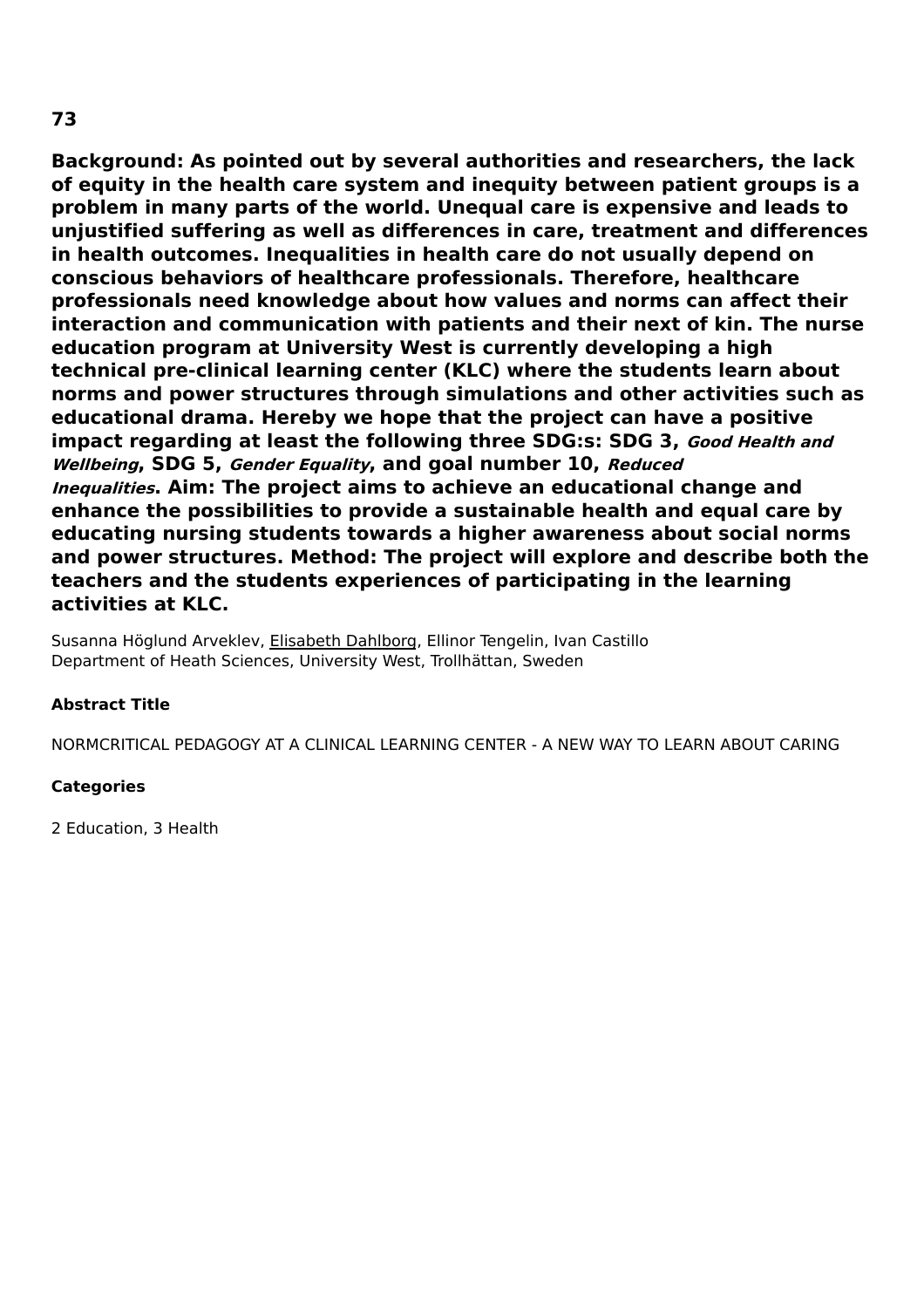**As part of a Work-Integrated Learning (WIL) module offered by the University of the Western Cape's Political Studies Department and facilitated through the Development Action Group (DAG), the latter half of 2019 saw said department's postgraduate students partaking in various community engagement projects within the city of Cape Town, South Africa. Positioned in the context of the ever-changing ideas around work and the workplace, what can the experiences of two budding academics engaging in workintegrated learning tell us about the merits and challenges of field work? Is there something to be said about WIL's ability to construct and mould students of a possibly higher calibre who can better adapt to both academia and vocational work? More importantly, how feasible is this approach for South Africa in its socio-historical complexities? Thus, the following is a reflective report on the inputs, processes and outcomes of a concluded WIL project at #Reclaim The City: Cissie Gool House.**

Kelly Cyster, Boitumelo Papane University of the Western Cape, Cape Town, South Africa

## **Abstract Title**

Work-Integrated Learning: A reflection on a community placement project at Reclaim the City's Cissie Gool House, South Africa.

## **Categories**

5 Epistemic Challenges, 2 Education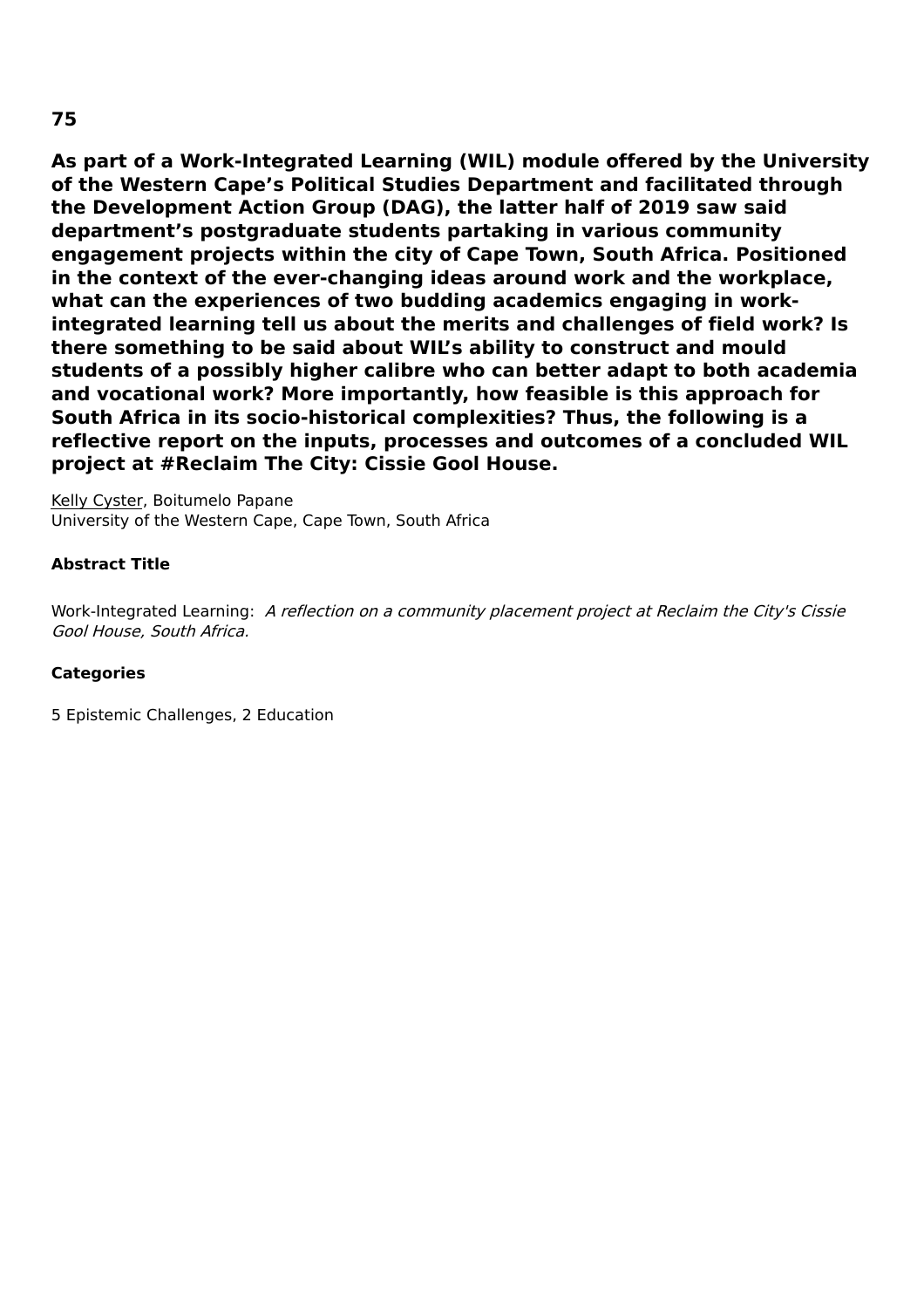**This project is a joint collaboration between two South African and two Swedish universities, aiming to promote a more equitable, affordable, and contextually-appropriate approach to higher education. Open education for social justice is an emerging research field that clearly addresses the following Sustainable Development Goals: SDG4 (Quality Education), SDG 10 (Reduced Inequalities) and SDG 17 (Partnerships). The project employs Nancy Fraser's (2005) social justice framework to determine in what ways the adoption of open textbooks promote cultural equity, economic equality and political inclusions in higher education. The project enables a deeper understanding of the differences and similarities of the South African and Swedish higher education contexts and addresses decolonisation of the curriculum in South Africa and normkritik ("norm-critical perspectives") in Sweden. Despite the significant differences between the two geographical contexts, both face common political and demographic realities: rapidly increasing societal inequality as well as significant challenges to higher education systems in terms of how to transform pedagogical approaches.The project will 1) utilise its open research approach to contribute towards the growth of a global community of practice and support theoretical field building in open education and social justice research, and 2) undertake collaborative development of an Open Education for Social Justice conceptual framework, which will enable a better understanding of the cultural,**

# **economic and political arrangements that currently would need to be in place to enable participatory parity in Swedish and South African higher education systems.**

<u>Fredrik Olsson</u><sup>1</sup>, Anne Algers<sup>1</sup>, Gustav Öberg<sup>1</sup>, William Jobe<sup>2</sup>, Susanna Höglund Arveklev<sup>2</sup>, Cheryl Hodgkinson-Williams<sup>3</sup>, Glenda Cox<sup>3</sup>, Bianca Masuku<sup>3</sup>, Michelle Willmers<sup>3</sup>, Vivienne Bozalek<sup>4</sup>  $1$ University of Gothenburg, Gothenburg, Sweden.  $^2$ University West, Trollhättan, Sweden.  $^3$ University of Cape Town, Cape Town, South Africa. <sup>4</sup>University of the Western Cape, Cape Town, South Africa

# **Abstract Title**

Open Education for Social Justice (OE4SJ)

# **Categories**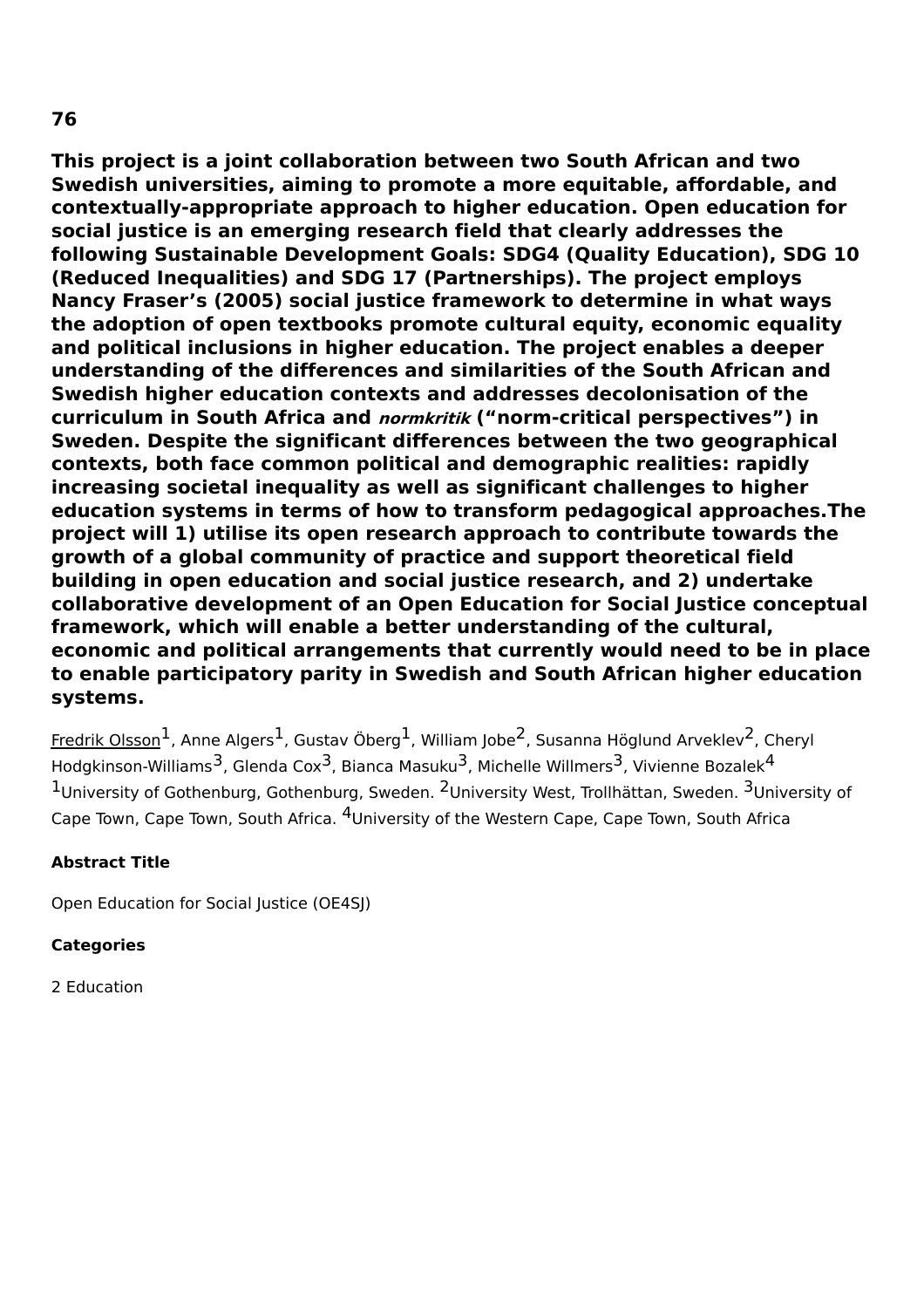# **77**

**This paper will seek to argue that the status of African epistemology within academic philosophy has been unjustifiably reduced, since African epistemic traditions are understood within a framework that has implicitly and explicitly privileged and favoured dominant and classical epistemic traditions, at its expense. I contend that the grounds for the normative privileging of any philosophically verified, known or substantiated epistemic tradition over another on the basis of their superficial differences, is unfounded, and may be rooted in historically imbalanced power relations. By situating this paper within the debates on African philosophy and epistemology, I argue that philosophers have read the status of African epistemology and epistemic traditions often uncharitably. This is due to philosophers' dependence on conventional conceptual, theoretic and epistemic frameworks, often predicated on unquestioned normative assumptions relating to the 'African condition', the notion of African philosophy's debased philosophic status and by the demands of what literature should be admitted to the canon of philosophy 'proper'. What has followed from these analyses is a set of inevitably reductive and dismissive conclusions regarding the various traditions of African epistemology. I thus offer, as a response, a criteria that identifies the primary philosophical issues of the problematic readings of African epistemology. Consequently, this paper maintains that African epistemology should be recognised as an epistemic tradition without a debased status and calls for commensurability between the Formal-Informal, North-South epistemic dichotomies predicated on consistent, descriptive readings of its content; rather than failure to meet implicit normative criteria of dominant epistemic traditions.**

Harry Kapatika

University of the Western Cape, Cape Town, South Africa

## **Abstract Title**

Broadening the Epistemic Horizon: A Critical Analysis of Four Uncharitable Criteria in Assessing African Epistemology

## **Categories**

5 Epistemic Challenges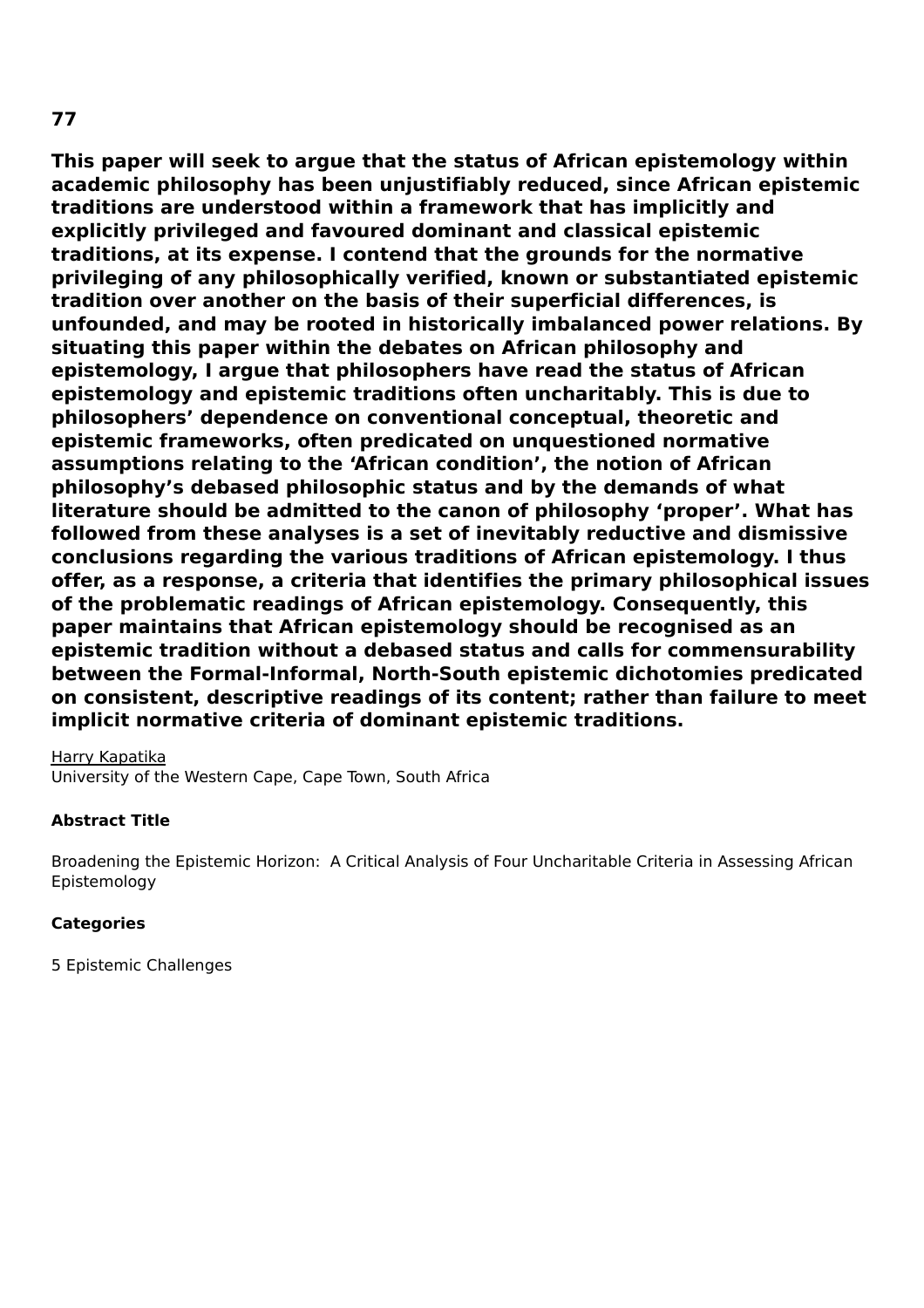**Ethnographic museums have been dedicated to provide knowledge of worlds outside the national or European horizon. Most ethnographic museums in Europe date back to colonialism. This is also the case with the Royal Museum for Central Africa in Brussel, which was funded by Leopold II, the brutal owner of the Congo Free State. As with other ethnographic museums, the purpose of the museum was to display knowledge about Belgian Africa. In later years, the museum was known as the last colonial museum in Europe. It reopened in December 2018 in what was to be a much more decolonial framing. This paper will investigate the discussions of whether the new version of the museum was successful in its choice of strategies to decolonize knowledge of "Africa". Critical voices not least from the African diaspora in Europe and from African scholars have pointed out that the museum is still inscribed in a perspective where "Africa" is mainly viewed and constructed from a white, European position. This leads to the even grander question that European science cannot easily be separated from its colonial heritage and reframed as a universal and objective gaze. The epistemological hegemony that secures Western science stays unquestioned. Based on the discussions of the Africa museum, the paper will look at ways of moving from knowledge of the other to the others' knowledge and try to answer the question of how to rethink knowledges in an intercultural framework which decolonizes hegemonies and open up for a transversal or pluriversal (mignolo) dialogue.**

Jan Ifversen Aarhus University, Aarhus, Denmark

## **Abstract Title**

The ethnographic museum in Europe: the last bastion of colonial heritage or a possibility of epistemic interculturality

#### **Categories**

5 Epistemic Challenges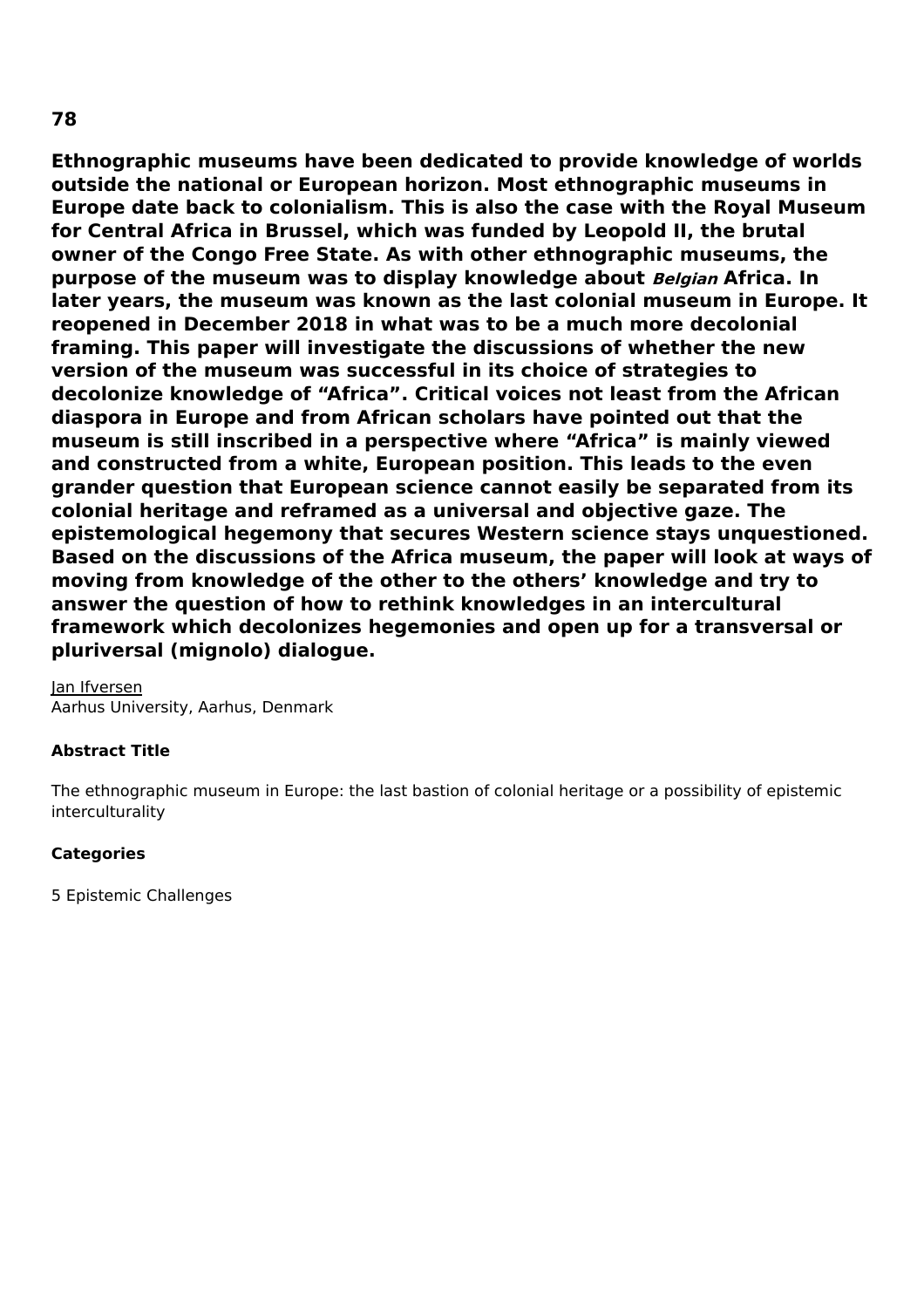**We would like to present our partnership project ITENSA – Internationalizing Teacher education in Norway and South Africa 2020-2024. This DIKU project's main goal is to increase internationalization and student mobility in Norwegian teacher education programs for primary and lower secondary schools, by establishing and developing a partnership between UIT- The Arctic University of Norway - and Nelson Mandela University, as well as between the universities and schools in the two countries; the aim is to strengthen and improve the quality in our international teacher practice. There are three interdisciplinary topics for interest: Democracy and citizenship, Sustainable development, and Public health and well-being. The joint study of these topics will be explored by students, teachers and researchers in collaborating practices. The following work packages within the project would be presented:Cultural Encounters in Teacher Education: focus is the cultural encounters between teacher educators/academics, and how we work together to unveil different perspectives and angels on the concept of democracy, sustainable development and public health and wellbeing. We use different methods, among them visual techniques and drama strategies in our approach. Shadowing Principals: How do school principals implement new reforms and ideas in schools? How can principals from different cultural environment learn from each other?Language and democracy: Although the Norwegian society, social structures and public structures, are very different from those in RSA, we face some of the same questions and issues regarding hegemony and critical literacy, but have we**

Tove Leming, Annfrid Steele University of Tromsø, Tromsø, Norway

## **Abstract Title**

ITENSA – Internationalizing Teacher education in Norway and South Africa 2020-2023

**been able to address these sufficiently in higher education?**

## **Categories**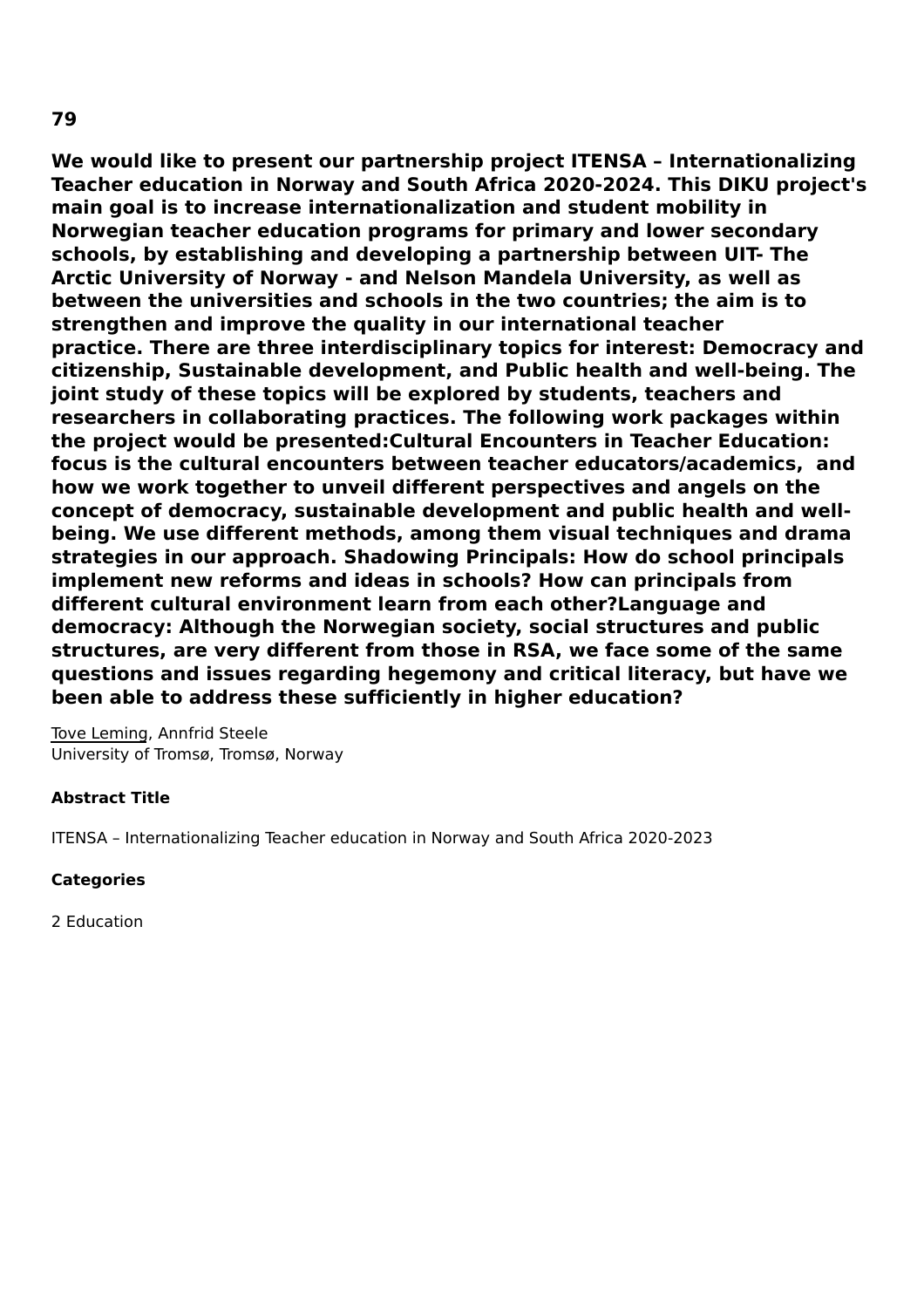**80**

**The International Science Programme (ISP) at Uppsala University aims to strengthen scientific research capacity and postgraduate education in the basic sciences chemistry, mathematics and physics, primarily in low-income countries. ISP's partners develop their own research agendas based on the local needs. Many focus on research connecting to the SDGs, for example: SDG 2 – Zero Hunger, through research contributing to increased food safety and security.SDG 3 – Good Health and Well-Being, through research and development of medicines and medical devices, and research exploring the spread of diseases.SDG 4 – Quality Education, through graduation of well-educated teachers.SDG 5 – Gender Equality, through activities particularly aimed to increase the participation of women where the female gender is underrepresented.SDG 6 – Clean Water and Sanitation, through research on water contamination and remediation, and hydrological modelling.SDG 7 – Affordable and Clean Energy, through research on materials for solar energySDG 9 – Industry, Innovation and Infrastructure, through development of technology and innovation fit for local conditions.SDG 11 – Sustainable Cities and Communities, through research on seismology.SDG 14 – Life below Water, and SDG 15 – Life on Land, through research on environmental chemistry and ecotoxicology.In conclusion, through capacity building efforts and support to research of relevance to development challenges, ISP and its partners contribute to several of the UN Sustainable Development Goals, including SDG 17 – Partnership for the Goals.**

Peter Sundin International Science Programme (ISP), Uppsala University, Uppsala, Sweden

## **Abstract Title**

Connecting the basic sciences research agendas to the SDGs - examples from ISP partners

## **Categories**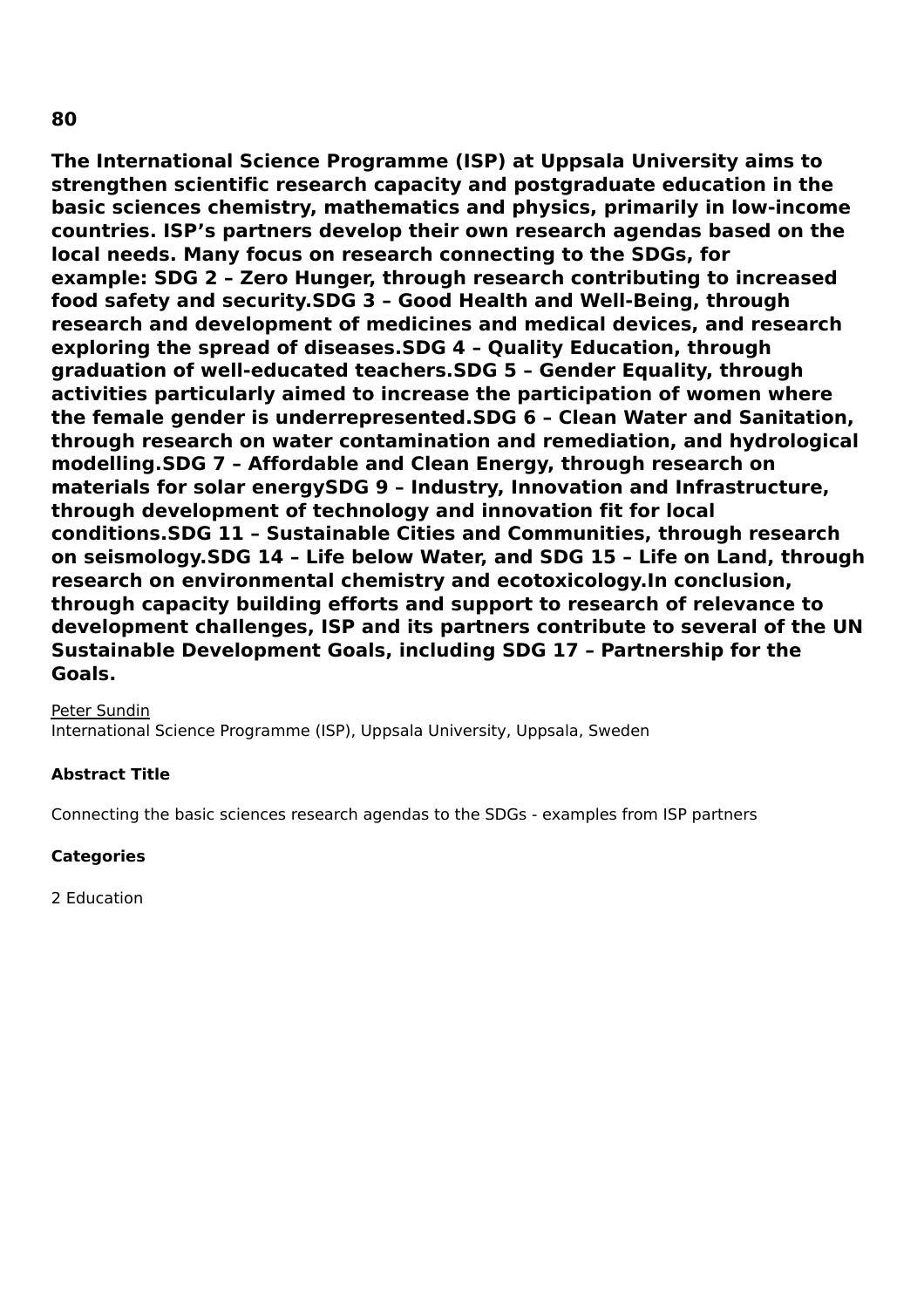**Rapidly urbanizing Africa faces numerous challenges in terms of sustainability and livelihood. However, many if the most technological problems have already existing solutions yet their deployment is what usually matters. For example, public sector may deal with a certain urban problem sector by sector, whereas private sector, for its part, often deals with these problems by single companies operating in isolation and without coordination. This proposed paper presents an approach and concrete activities that try to overcome those challenges caused by operating in siloes and in often difficult institutional environments. This calls for creating a task force consisting of actors representing both global north and south and varied sectors of society, including but not limited to academic and entrepreneurial sectors. It is neither sufficient to bring in only technological expertise, but social sciences have their crucial role to play in order to succeed. Empirically, the paper focuses on experiences from Namibia and South Africa.**

Mika Kautonen Tampere University, Tampere, Finland

## **Abstract Title**

Tackling African urban challenges for sustainability transition through integrated entrepreneurial and academic actions

## **Categories**

1 Climate & Climate impacts, 4 Innovation & Entrepreneurship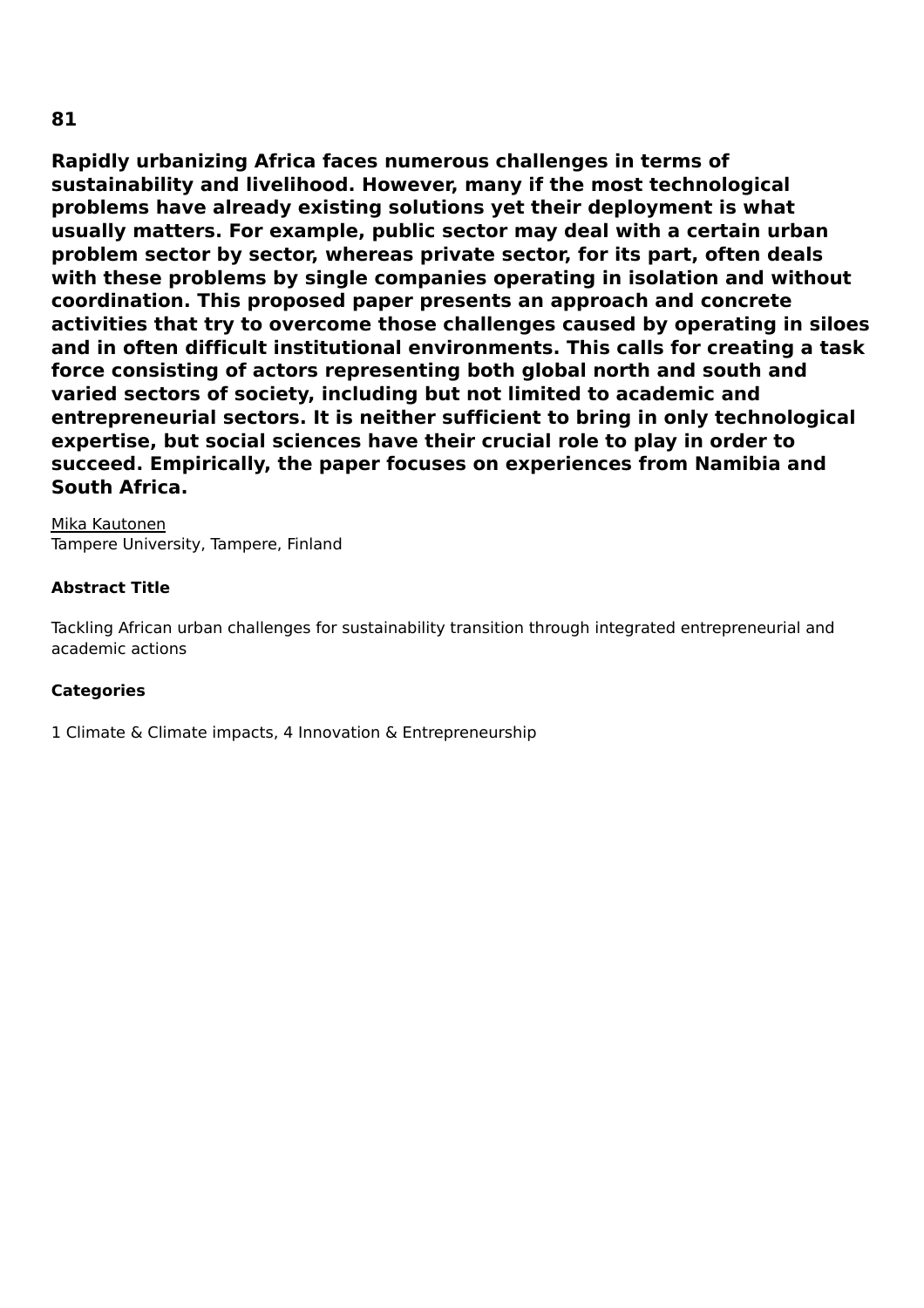# **International mobility of scholars and scientists is known to be a key feature of the global science system. Literature reports that mobility benefits include larger international networks, better performance, enhanced publication and citation rates, and better access to funding. Other scholars have critiqued the inherent inequality of academic mobility for institutions, especially those from Africa, as well as for women. With the view to rethink global partnerships in terms of academic hierarchies, perceptions of academic mobility was sought from South African academic leaders.Semistructured interviews were conducted with early, mid, and established career scholars from a historically disadvantaged university in South Africa. Responses indicate the benefits of movement across (local) institutions, including broadened perspectives, learning, and career growth; whilst loss of equipment and funding, and delayed career progression were mentioned as dangers. Noteworthy is participants' interpretation of academic mobility as employment at different South African institutions.These benefits and dangers urge the need to broaden and emancipate strategies for academic mobility to develop academic leaders. These may include intra-institutional mobility, South-North collaborative approaches to staff and leadership development, and vitalising partnerships to develop global academic leaders.**

**Such initiatives may be key to achieving SDG Goal 4.**

Marieta Du Plessis University of the Western Cape, Bellville, South Africa

## **Abstract Title**

Mobility and academic leadership development: Partnering for global citizenship

## **Categories**

5 Epistemic Challenges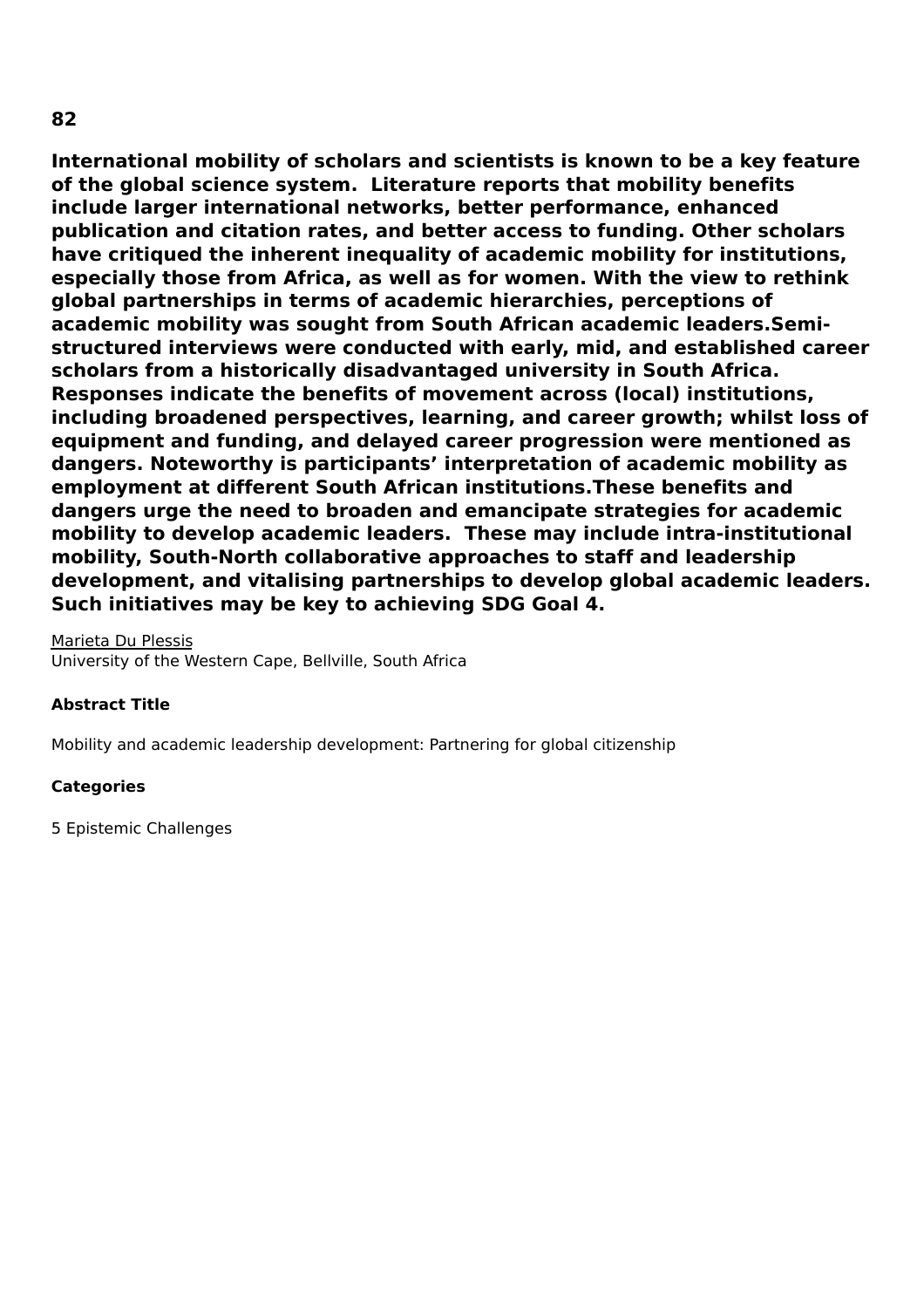**Universities across the globe have the opportunity and responsibility to advance the achievement of the Sustainable Development Goals (SDG). In South Africa, communities are still restricted with problems such as high unemployment, poor and inadequate education, lack of infrastructure, poor health care, increasing inequality, amongst others. These challenges offer the precise platform for academic scholars to address old problems in new ways through teaching and research. Interest in social innovation and leadership is rising in South Africa as organizations and government recognize the need to pursue new and creative methods to achieve grand goals (including the SDGs) with regard to social change.The achievement of SDG goals often require interdisciplinary, if not trans-disciplinary collaboration. It is in this light that the University of the Western Cape, South Africa, has conceptualised a South-North collaborative Masters programme including elements of community engagement, leadership, social innovation and data analytics. The aim of the degree is to develop generations of new leaders and skilled professionals who will drive socio-economic development; innovation to address national, regional and international challenges and provide evidence for informed advocacy to influence public policy through research; and encourage community advancement by working with a rich variety of stakeholders including governments, private sector and civil society contributing towards local, national and global impact. Through collaborative partnering with other Universities and students in the programme, leapfrog progress in SDG achievement becomes possible.**

Marieta Du Plessis, Carel Jansen van Vuuren University of the Western Cape, Bellville, South Africa

### **Abstract Title**

Social innovation leadership curriculum: A case study of collaborative partnering

### **Categories**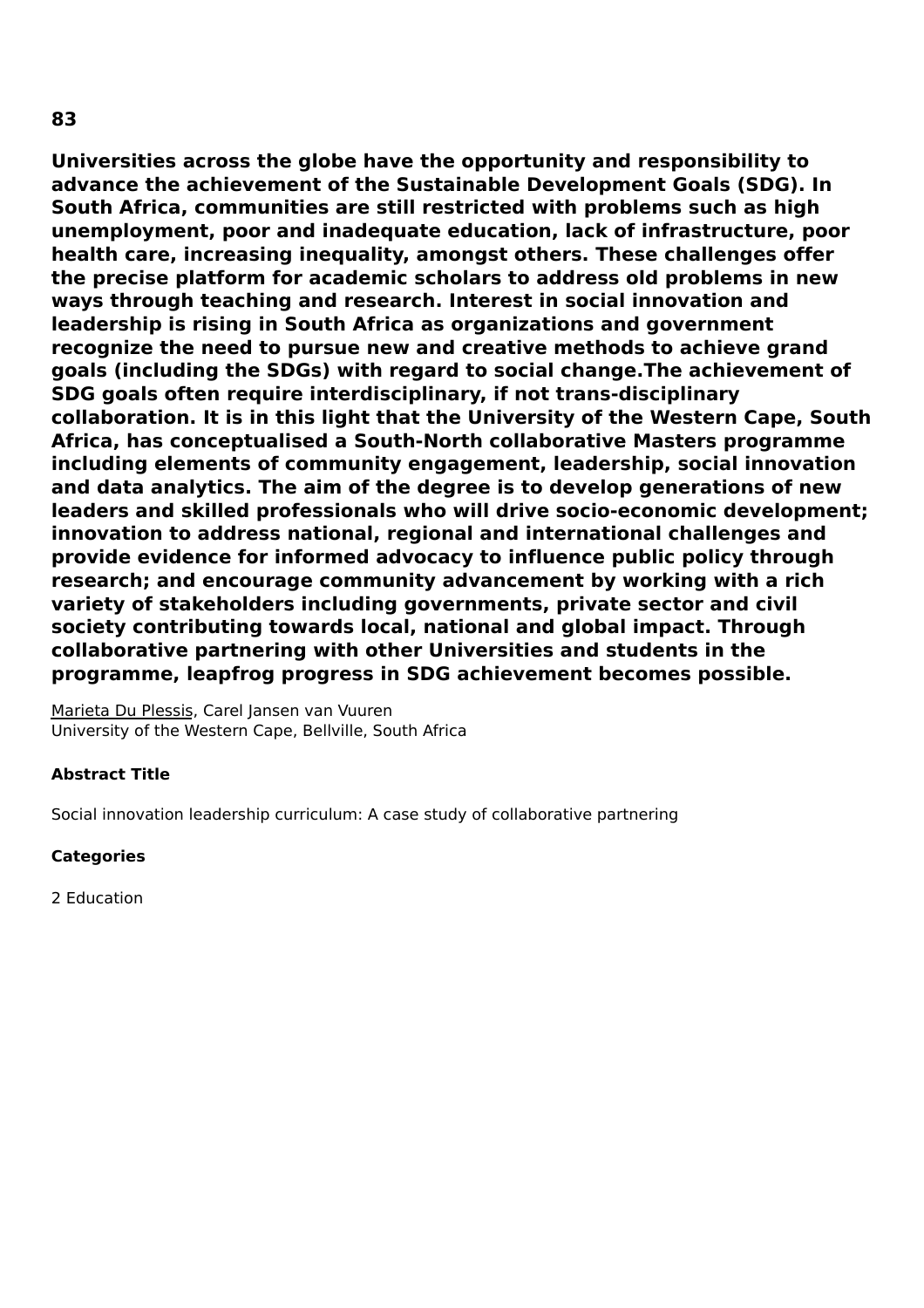**This paper discusses how we have developed our programs in Peace and Development studies at graduate and undergraduate level, and in Africa Studies, to incorporate Agenda 2030 – and prepare the students for future work in various sectors. The paper will also give examples of how LNU has worked with Agenda 2030.Sustainable, inclusive and peaceful development is a core element of Peace and Development studies. To incorporate Agenda 2030 has not been that difficult, but still challenging as the 17 Sustainable Development Goals cover such a broad area of themes. Various pedagogical aspects have been developed. We have developed the curriculum to incorporate core text on both the Agenda 2030 and the critical debate on the viability of Agenda 2030. Different exercises and assignments have been developed where students train on reflecting over how to implement various SDGs, develop strategies - as well as critically assess limitations in various policies and programs. All with the aim to prepare the students for future work in various sectors with the implementation of one or several of the SDGs. The department has partnerships with the University of Dar es Salaam, among others, where one of the dimensions in the program is to facilitate the implementation of Agenda 2030 through student and teacher exchange and research collaboration.The paper will discuss challenges and lessons learned with the different pedagogical tools that have been used, and reflect over ways forward.**

Jonas Ewald

Peace and Development Studies, Linneaus University, Växjö, Sweden

#### **Abstract Title**

Agendas 2030 and teaching in Peace and Development Studies - lesson learnt

#### **Categories**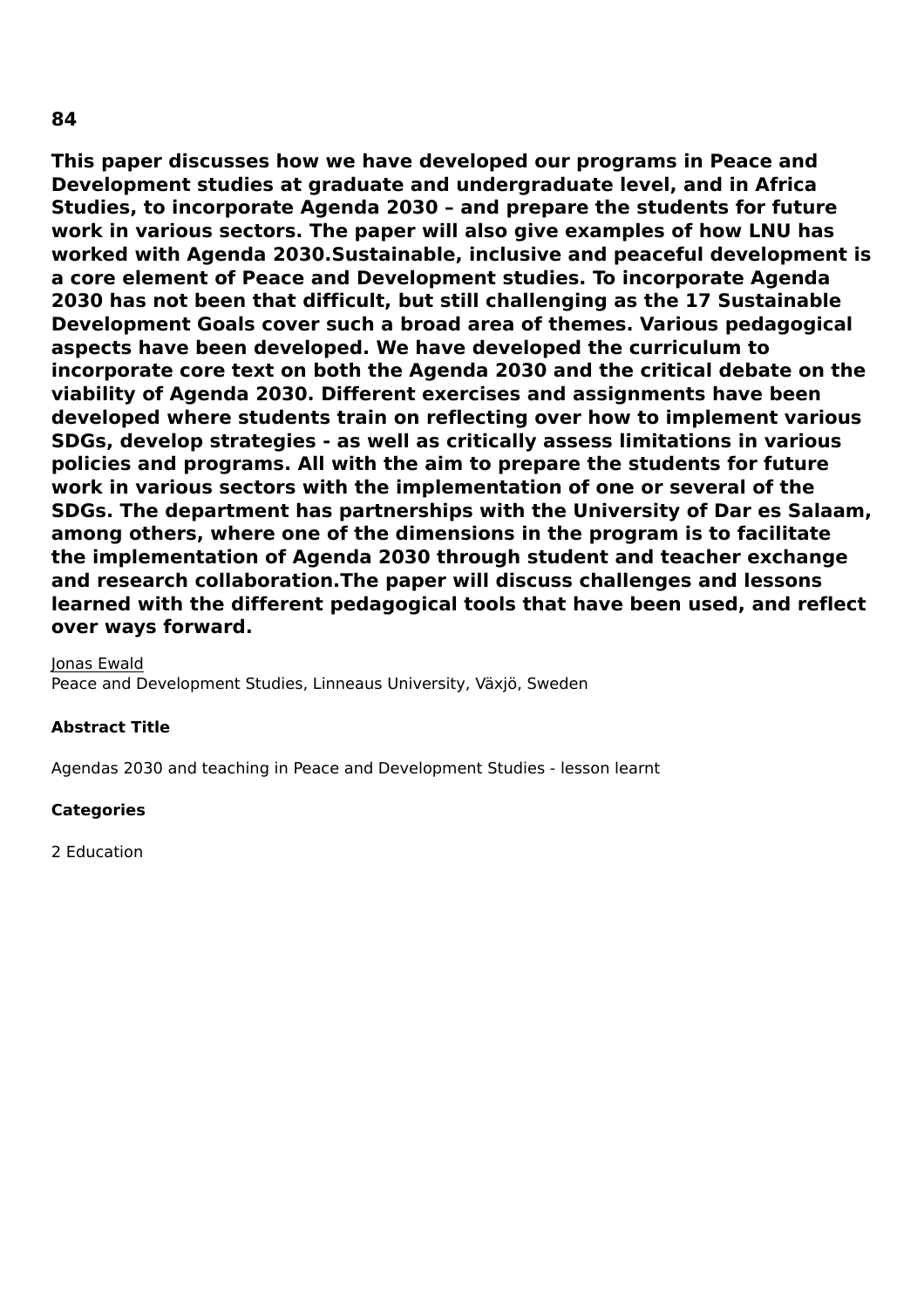**There is a plethora of literature on projects, which are deemed North-South in orientation. Critical insights emerging from the literature abound on struggles and tensions such as 'asymmetrical relationships' and attempts at striving for 'equitable collaboration' (Halvorsen & Nossum 2016) given the binary of advantaged and disadvantaged partners in a relationship and the challenges of maintaining productive north-south partnerships. Recently the Embassy of Finland in Pretoria drew attention to the need to build long-term relationships with partners who share their values and interest in developing education, in and for the South African context (Avento & Louw 2020). This paper provides an account of a year-long commitment by two SANORD partners (from South Africa and Finland) in sculpting key foundations for a viable social inclusion project that would incorporate the niche areas of education partners. We express our journey for its fruitful insights into how we chose to disentangle existing epistemological[1], ontological[2] and theoretical positionings in our ongoing engagement as partners and chart a common foundation for the critical engagement of the scholars in developing a project on immigrant learners with special needs.[1] We asked each other the following epistemological questions: 'what are important phenomena for current educational research in Finland and South Africa given our research trajectories?' 'How do we know what constitute the characteristics of these phenomena?[2] We asked each other the following ontological question: 'what concepts or strands are valuable and relevant in both contexts towards understanding these phenomena**

 ${\sf Sadhana~Manik}^{\pmb{1}}$ , Minna Mäki-Honko $^{\pmb{2}}$ , Kaisa Kurki $^{\pmb{2}}$ 

1University of KwaZulu-Natal, Durban, South Africa. <sup>2</sup>Tampere University, Tampere, Finland

### **Abstract Title**

The Sculpting of Epistemological, Ontological and Theoretical foundations for a North- South Education Project

### **Categories**

5 Epistemic Challenges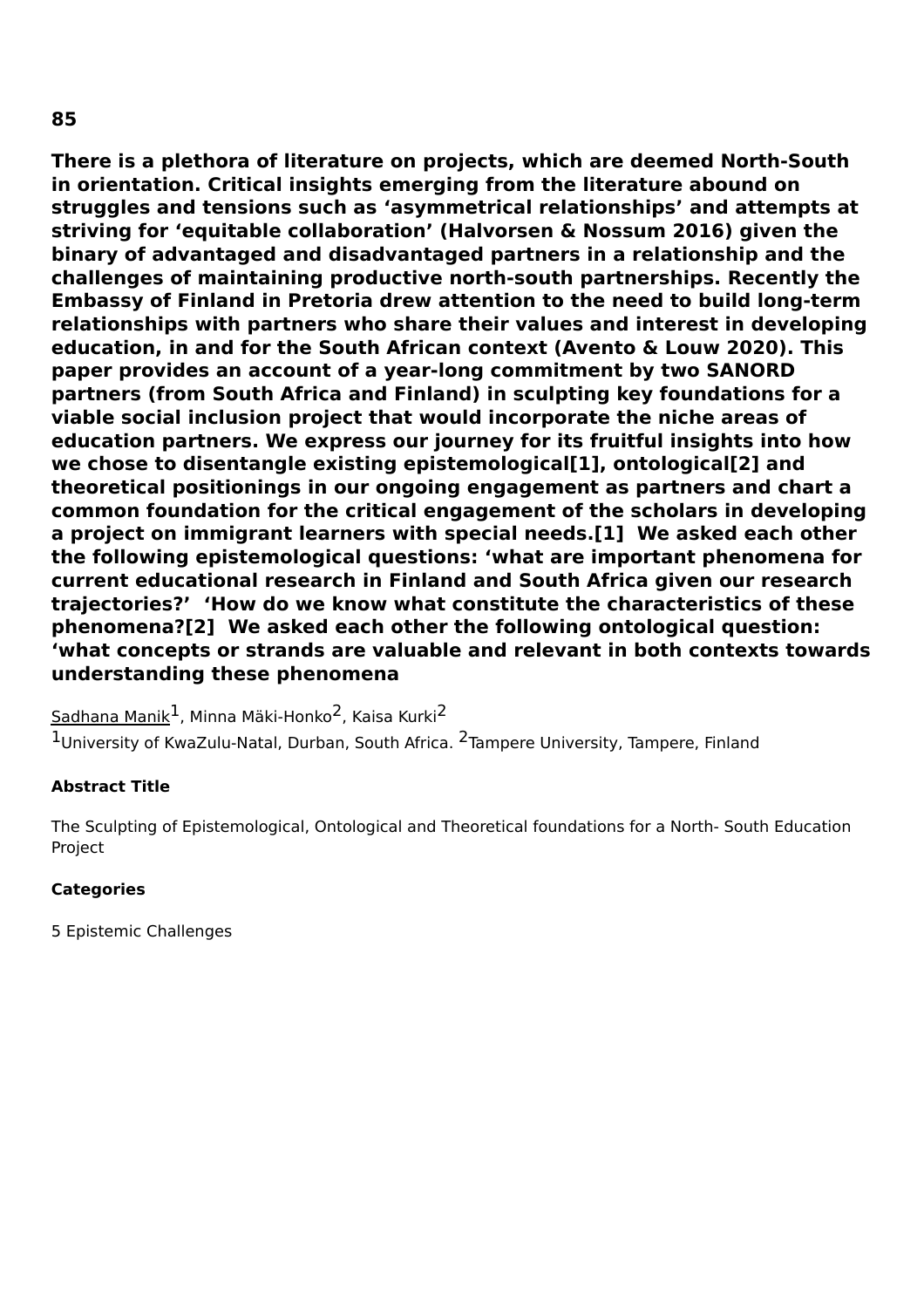**This paper describes the building of a transnational research lab in engaged anthropology after years of collaborative work between researchers in Mali, Burkina Faso, and Sweden. The Laboratoire d'Anthropologie Comparaive, Engagée et Transnationale (LACET, www.lacet.org) is the result of long-term research relations combined with the comradeship trying to grasp societal challenges in Burkina Faso and Mali. Institutionally, the LACET emerged out of joint research carried out as part of bilateral agreements linking the Forum for Africa Studies (Uppsala), the Institut des Sciences des Sociétés (Ouagadougou), and the Institut des Sciences Humaines (Bamako) together. The research lab is also the outcome of carrying out of specific commissioned research focusing on security from below, democratic transformation, women leadership, etc.This joint research lab aims to foster dynamic research environments engaging with pertinent societal challenges. So far, the transnational research lab functions "on a shoestring" in the sense that academic commitment and professional engagement are put to the fore, rather than funding and institutional commitment. Throughout the paper, I discuss how the building of the LACET articulates with discussions about partnership, and epistemic challenges, including decolonizing theory, method, and epistemology, as well as research practice. I argue that the transnational and engaged dimensions operate to decolonize anthropological knowledge production in new and interesting ways, such as bridging the boundaries between outsiders and insiders, foreign and national researchers, and favoring a multitude of different voices and perspectives in description and analysis.**

# Sten Hagberg

Uppsala University, Uppsala, Sweden

## **Abstract Title**

Partnership on a shoestring: Building a transnational research lab to strengthen anthropological engagements

## **Categories**

5 Epistemic Challenges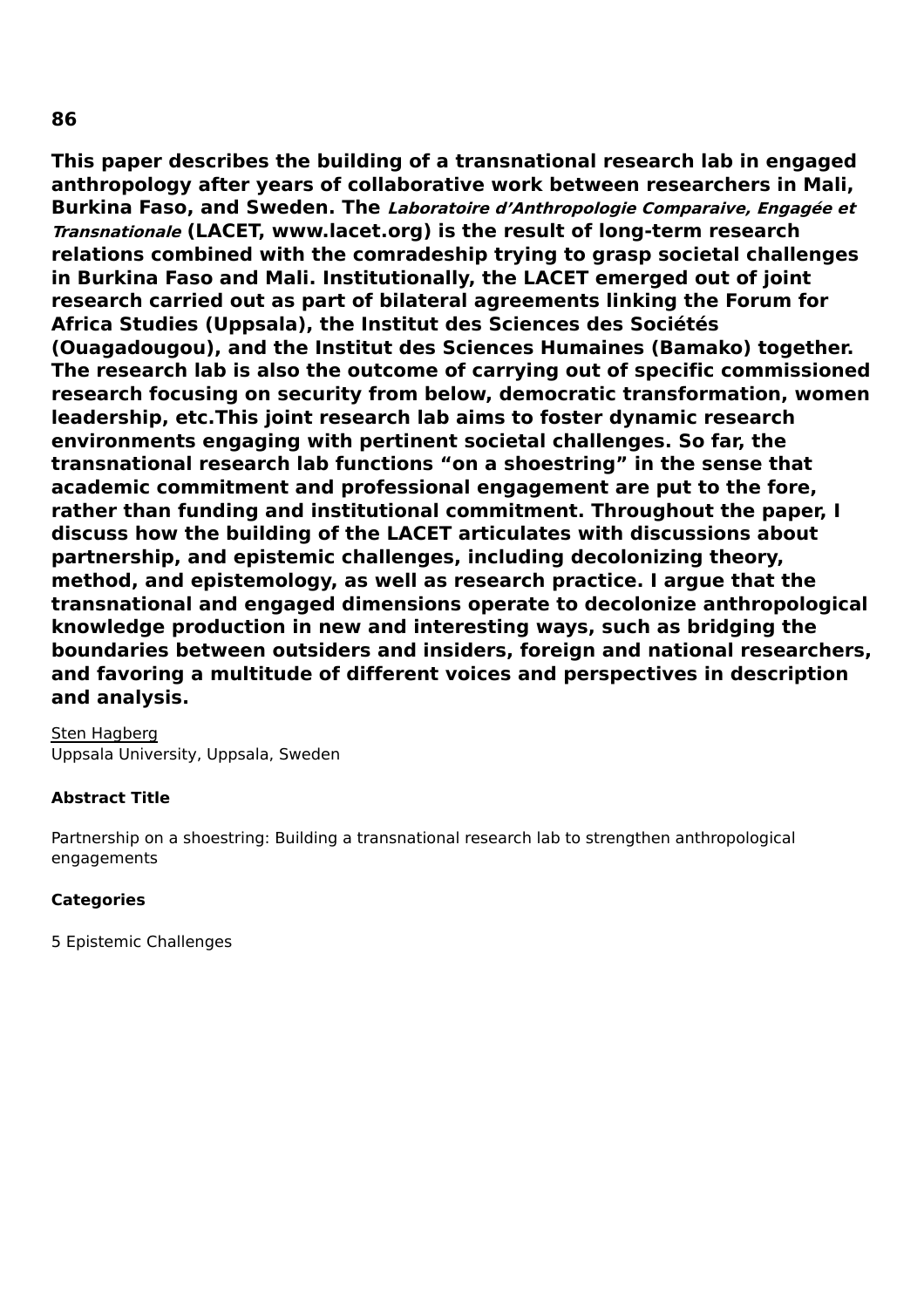**The 17 Sustainable Development Goals (SDGs) are a universal call to action for a better development process. The goals are interconnected – often the key to success set on one goal depends on the success of the other goals. However, the world being divided into national states units with different political and educational priorities. These priorities shape and are shaped with the national curricula including higher education curricula that are rather multidisciplinary than interdisciplinary. To add on, the North -South International co-operation in education despite of the good intentions behind is not a problem free terrain. Power relations continue to be asymmetric where donor agencies contributing financially still dictate the direction of the projects depending on their national policies locally and internationally. Using critical discourse analysis (Fairclough, 2013) and Paulo Freire's Critical pedagogy approach (2009), we will discuss the possibilities and challenges of implementing sustainable development goals in higher learning education. We will specifically focus on an international co-operation between a university in Norway, one lower secondary education and two teacher training institutions in Tanzania, where one is a public teacher training institution while the other is a private university. References Freire, P. (2009). Pedagogy of the Oppressed. New York, NY: The Continuum International Publishing Group Inc. ISBN 978-0-8264-1276-8.Fairclough, N. (2013b). Critical discourse and critical policy studies. Critical Policy Studies, 7(2), 177–197. doi: 10.1080/19460171.2013.798239**

Prisca Bruno Massao, Wendy Lathrop Meyer Inland Norway University of Applied Sciences, Hamar, Norway

### **Abstract Title**

Internationalization and interdisciplinary approach to sustainable development goals (SDGs):Possibilities and challenges

### **Categories**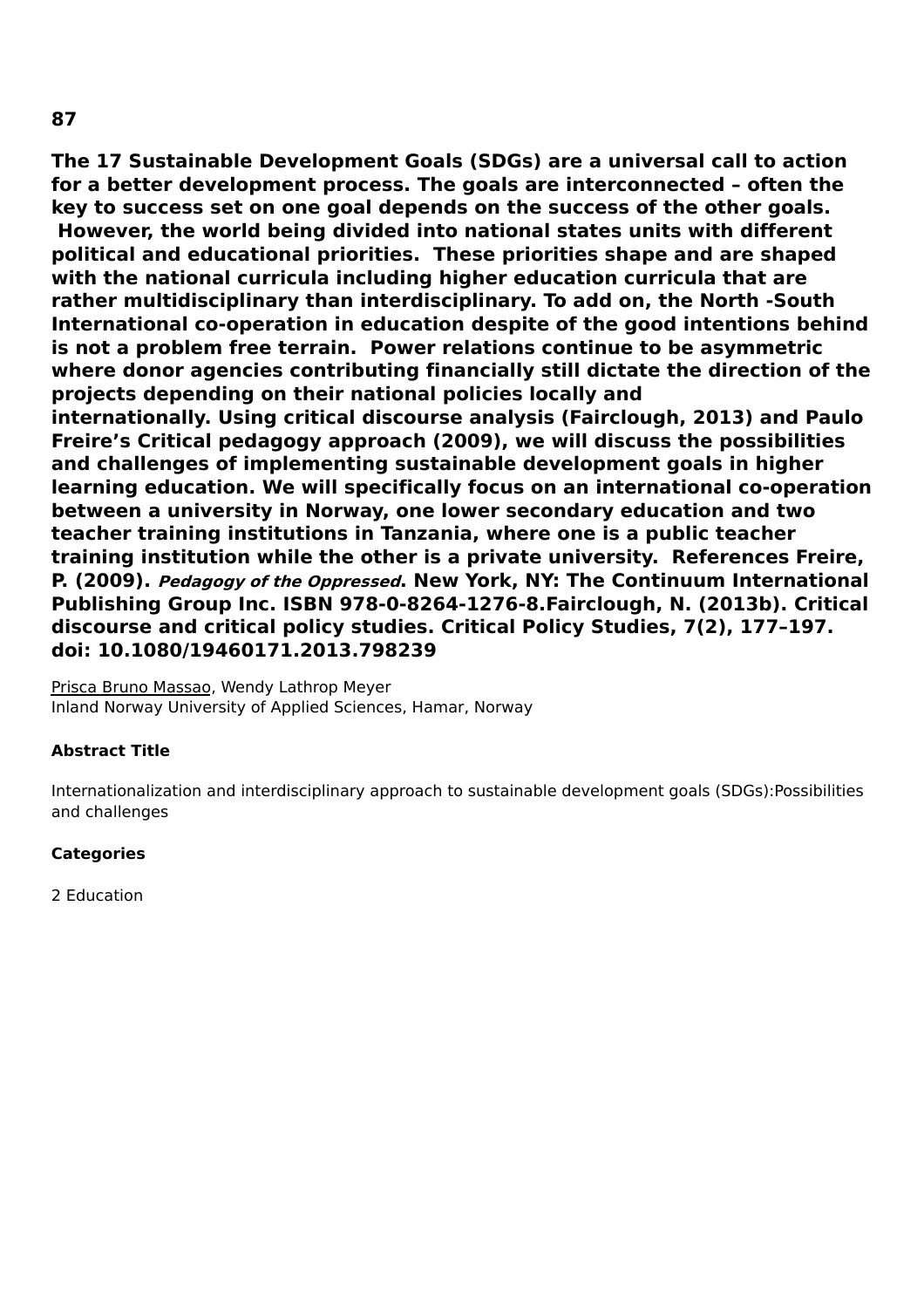**In this presentation, I wish to explore and discuss encounters (meetings, clashes, tensions) during student and staff mobility exchanges between Swedish and African actors within higher education. In particular, I will explore actual encounters in exchange with South African universities in the field of educational sciences. Two main aspects will be taken into consideration: teaching cultures (hierarchy, curriculum, assessments, teaching tools and traditions) and biases concerning external appearance and creed (exoticism and othering). Given that today's relations within higher education between South Africa and Sweden are still partly rooted in the political support given by the Swedish government to the anti-Apartheid movement, the historical background to the relations between the countries will be explored, from mid 20 th century until nowadays, by drawing on Tor Sellström's important books. Even Maj Palmberg's research, some of it dealing more with educational sciences, will be referred to.In order to include more general issues related to post-colonial and ethical matters, some recent disputes concerning the use of certain terms, considered by African students or students issued from the African diaspora as offending during lectures and even leading to sanctions for Swedish teachers, will also be discussed. Michel Leiris works such as L'Afrique fantôme can, although they may seem obsolete, be relevant in this part.Paths for future and sustainability will finally be explored, such as some ongoing collaboration through for instance The South Africa – Sweden University Forum (SASUF), or cooperations offered within the Linnaeus Palme program.**

Véronique Simon Uppsala univertity, Uppsala, Sweden

### **Abstract Title**

Bodies and Cultural Encounters in Higher Education: when South Africa and Sweden Met, and Meet

#### **Categories**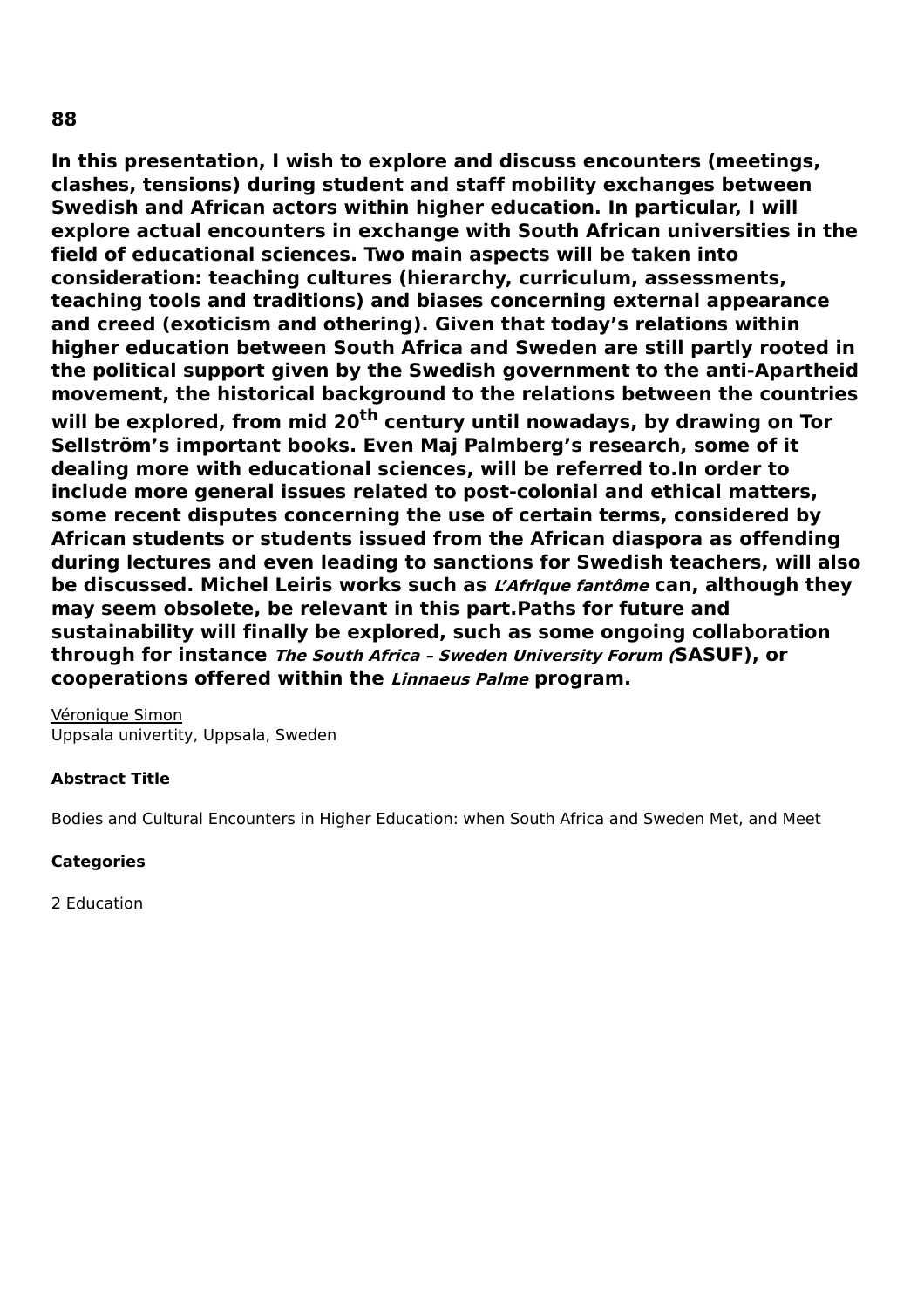**Paulo Freire's 1968 classic Pedagogy of the Oppressed presented a persuasive thesis which highlighted the contextual nature of the teaching and learning environment and the broader purpose of education in society. Fifty years later, this text is still relevant to our analysis of the role of education in society especially for developing nations. Thirty years after independence, Namibia is still grappling with the triple helix of inequality, poverty and unemployment. Other development challenges including public health and environmental crises and a generally depressed global economic outlook have rendered the very idea of sustainable development an oxymoron. The global sustainable development goals as a collective call to action by countries follow up on the aspirations of the MDGs. Namibia aligned her national vision for development (Vision 2030), the Harambee Prosperity Plan and the National Development Plan 5 with the SDGs. To this end, a strong leadership commitment exists to integrate sustainability to the development agenda. The higher education landscape has also adapted institutional plans and curriculum frameworks towards the SDGs. Using the example of the Namibia University of Science and Technology, the paper will explore how higher education can play a role in inculcating sustainable development. Namibia's research and development (R&D) landscape is still at an embryonic stage. However, three decades post-independence, significant strides have been taken to ensure that higher education is relevant to development priorities. It also speaks to the needs of a very youthful population born after independence and are by and large unimpressed by liberation narratives. The technology savvy generation are often impatient with the demands of community-based 'appropriate technology' driven agendas of the current teaching and learning models. Their preference for more urban, suave 4iR technology infused education mean that more has to be done to endear them to rural and resources challenged environments. The paper will argue that educators have to strike a balance between innovative education systems which can harness the curiosity and different learning styles of the youth in higher education and the development needs of communities lacking basic services such as clean water, sanitation, secure food resources and overall well-being. The paper will explore ways in which Namibia's rich natural landscapes and cultural diversity can be used to develop multiple and novel teaching, learning and engagement pathways which can not only expand the capacity for critical thinking for young graduates but ensure that higher education institutions can become truly transformative community engagement spaces through technology. The paper will draw on examples already set in partnerships between the Government of the Republic of Namibia (GRN), development partners and higher education institutions to deliver sustainable and inclusive development support for communities who had been previously excluded from access to basic services such as education and health. At the heart of the discussion will be to explore how discourses of access to land have emerged as a core priority ensuring justice for the previously marginalised.**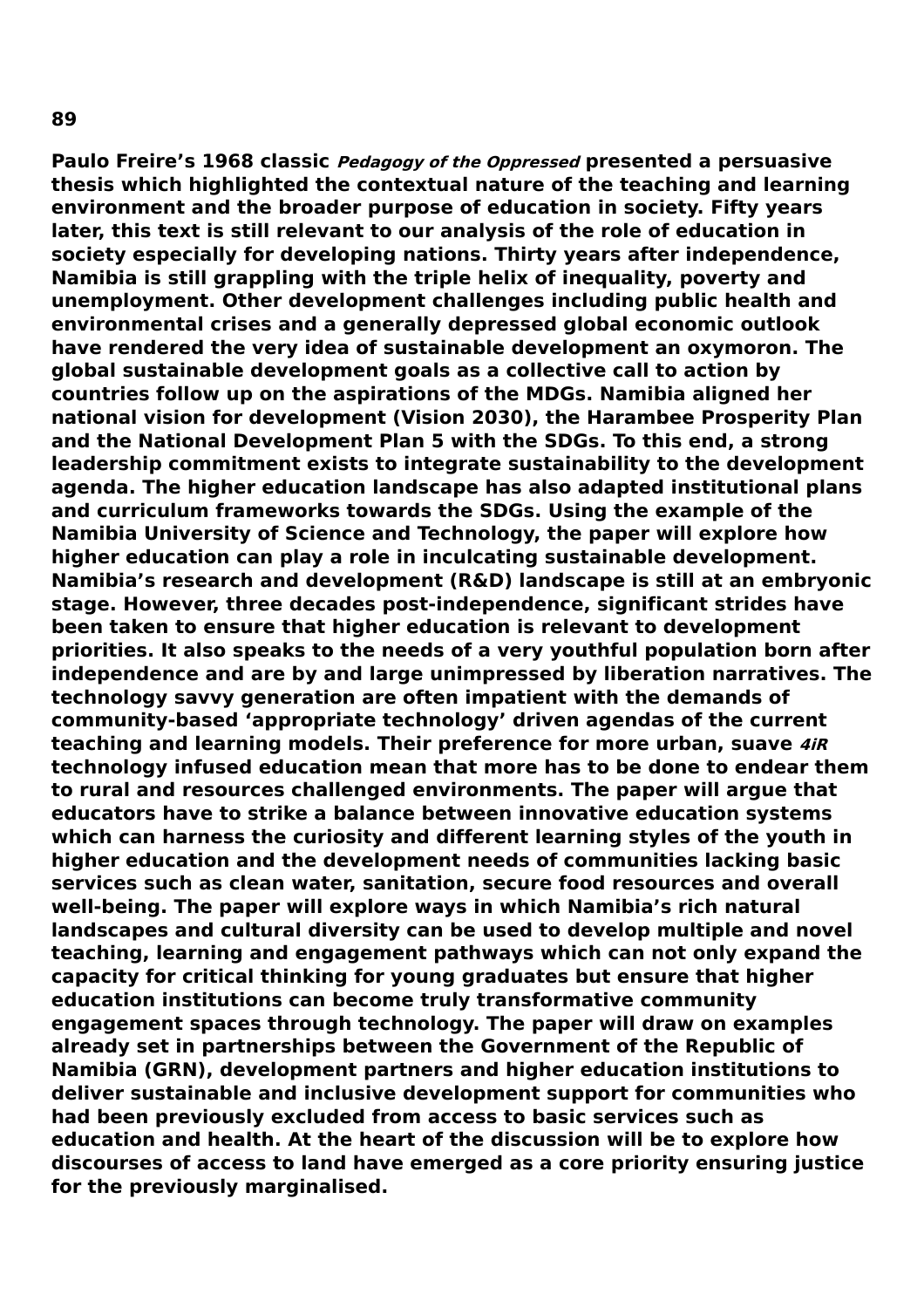Prof Alinah K. Segobye, Dr. Tichaona Mazrarire Namibia University of Science and Technology, Windhoek, Namibia

### **Abstract Title**

Title: Pedagogy of the not so impressed? Education for sustainable development post 2020: A view from Namibia

## **Categories**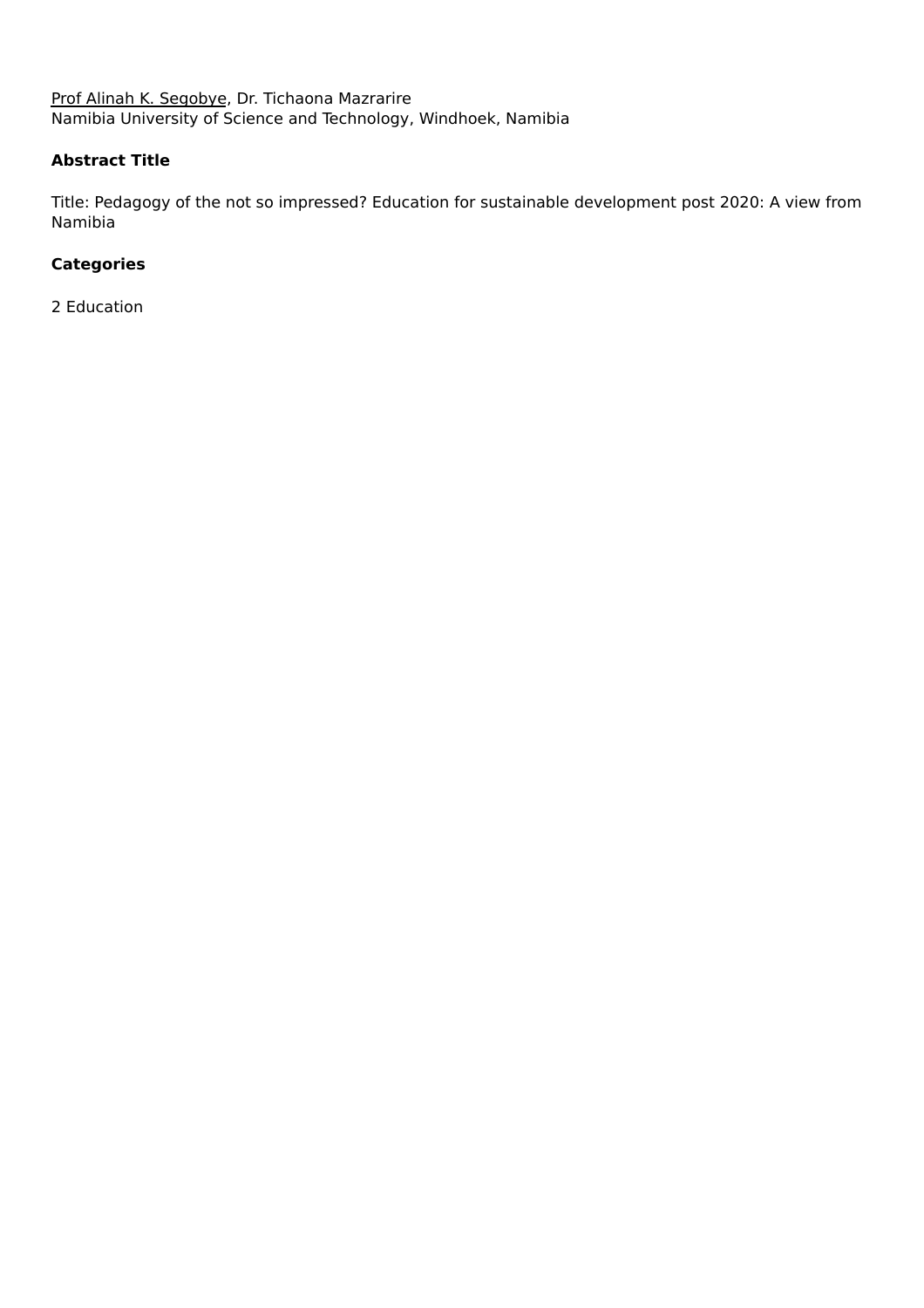**This study was looking at factors affecting access to and utilisation of reproductive health services (RHS) among adolescents in Lusaka District with particular reference to adolescents in Kamanga Compound. The main objectives of this study were to: assess gender variations in adolescents' knowledge and utilisation of RHS; find out factors affecting access to and utilisation of RHS; and identify measures to improve access to and utilisation of RHS among adolescents. The study followed a mixed research design of both qualitative and quantitative methodologies. Data collection was done by using questionnaires, interviews and focus group discussions.**

**Key findings of the study were: gender gaps in knowledge and utilisation of RHS among the adolescents in Kamanga Compound with more girls than boys being aware of specific types of RHS including family planning methods; more (23.9%) male than female (21.7%) had utilised family planning methods; more (26.4%) female than male, (25.3%) adolescents had received RHS; The study recommended the following: use of brochures and youth magazines to increase awareness of available services for adolescents; sensitisation of health providers, parents/ guardians about RHS for adolescents; Use mobile service provision within the Community by the Ministry of Health to address the problem of distance faced by adolescents; a similar study to be carried out on a larger scale so that the results could be generalised to the rest of the country.**

Barbara Nkonde-Bwalya University of Zambia, Lusaka, Zambia

### **Abstract Title**

ACCESS TO AND UTILISATION OF REPRODUCTIVE HEALTH SERVICES AMONG ADOLESCENTS IN LUSAKA DISTRICT: CASE STUDY OF KAMANGA COMPOUND

### **Categories**

3 Health, 2 Education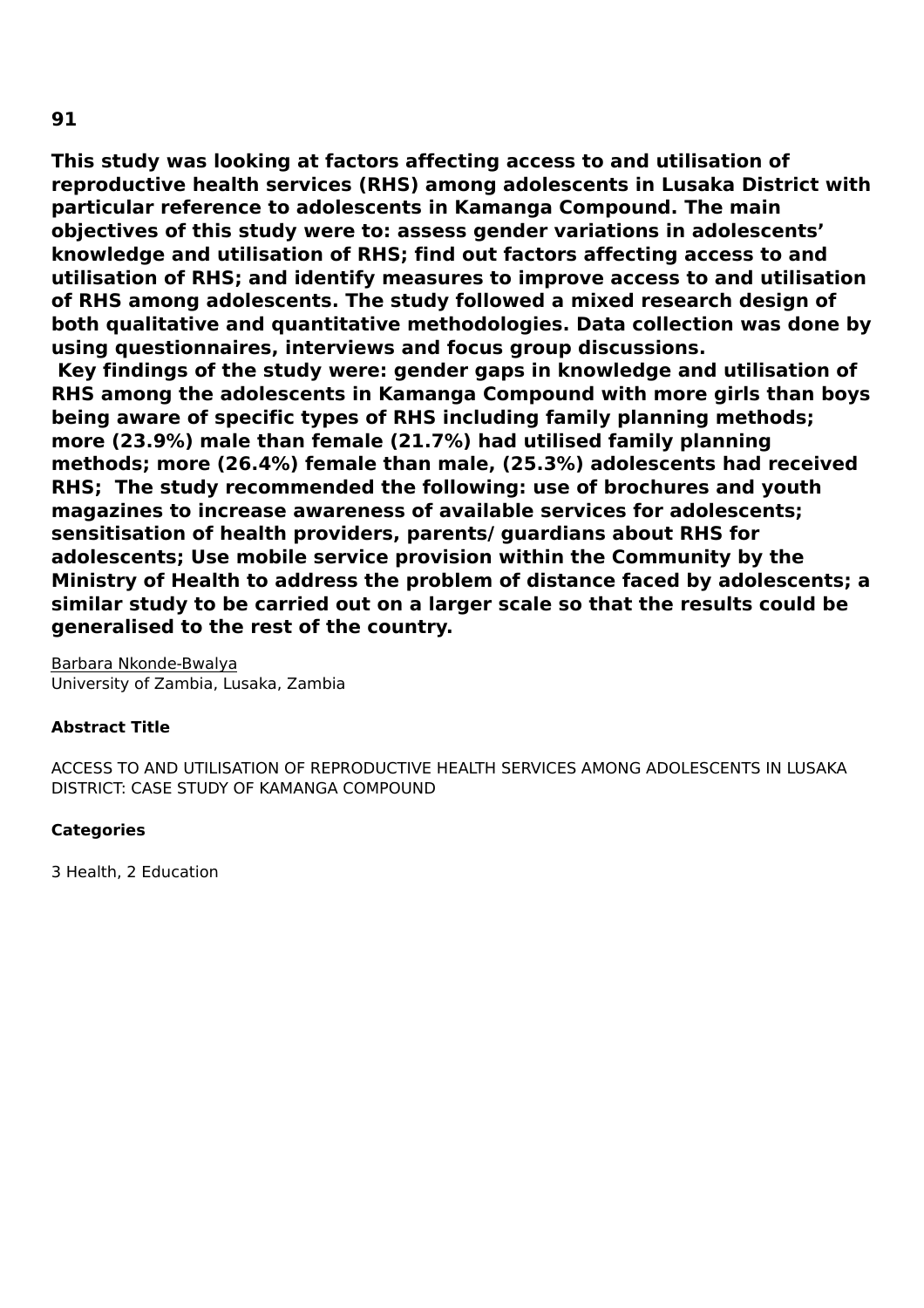**The main purpose of this paper is to highlight Kwame Nkrumah University's student Empowerment programme (SEP) whose core business is to empower students with skills to improve their lives and the lives of others while on campus and after they have left the university. The program was initiated by three lecturers to address a shrinking space for employment in the teaching fraternity in the country. SEP comes in to supplement the skills acquired from their training to help the students survive in an event that jobs are not immediately available after graduation. The empowerment aspect seems to be the missing link that the SEP has come to address especially at Kwame Nkrumah University through a number of activities that would keep them busy as they wait to be employed. To address the gap identified, four clubs outside the normal academic calendar were introduced namely, Art Club, Student Research and Entrepreneurship Club, Drama Club, and French Club. In these clubs, students are exposed to hands-on activities such as music and dance, interpretation, Research mentorship activities, and many other skills development activities. The clubs, through various activities, are critical in shaping the students to be change agents by gaining the skills to impact their own lives and lives of other individuals, organisations, and communities once they are out of the university. Various career programmes are conducted through in-house workshops and the programme so far seems to gain ground.Keywords: agents of change, career activities, youth empowerment, students, clubs, entrepreneurial skills.**

Jive Lubbungu Kwame Nkrumah University, Kabwe, Zambia

#### **Abstract Title**

INCUBATING AN ENTREPRENEURIAL MIND THROUGH STUDENT SKILLS EMPOWERMENT PROGRAMME AT KWAME NKRUMAH UNIVERSITY IN ZAMBIA

#### **Categories**

4 Innovation & Entrepreneurship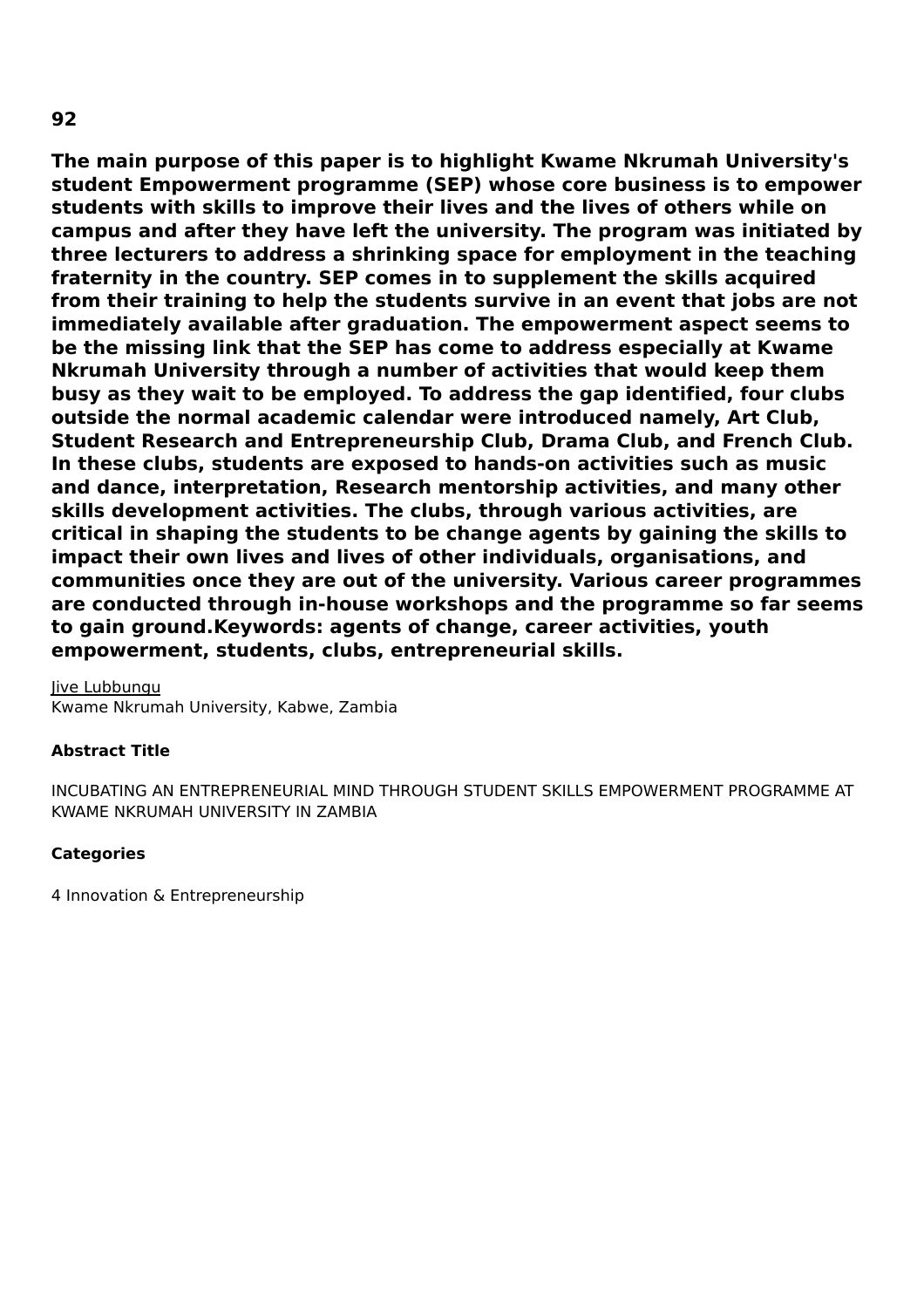**The study explored the dynamics of the rhetoric of the language of science on climate change publications. The research was inspired by the study of rhetoric. As such the study looked at the progression of persuasive methodical arguments and facts, as a result providing a clear understanding of how scientific publications influence government policy on climate change. Against this background, this study used the qualitative methodology of desktop research. The researcher analysed existing climate change sources or publications. The study found that different rhetorical moves and strategies were used by the authors of the analysed documents to try and influence policymakers and the public. The study revealed the frequent use of scare tactics by the authors to try and persuade the public regarding climate change. Moreover, the study exposed the presence of language forms that seemed to rely on perpetual persuasive techniques in order to persuade the current and future generations. The analysed publications made known how writers use visual images in a dramatic fashion to appeal to their peers, followers, and mostly the general public. The study developed a new language filter model of science interpretations because the existing models seem to be effective only in dealing with large information; they, however, lack the epistemological and ontological interconnections between science and public interest.**

Gerson Sindano University of Namibia, Windhoek, Namibia

### **Abstract Title**

The confluence of rhetoric and science: a rhetorical enquiry of climate change publications in Namibia

### **Categories**

1 Climate & Climate impacts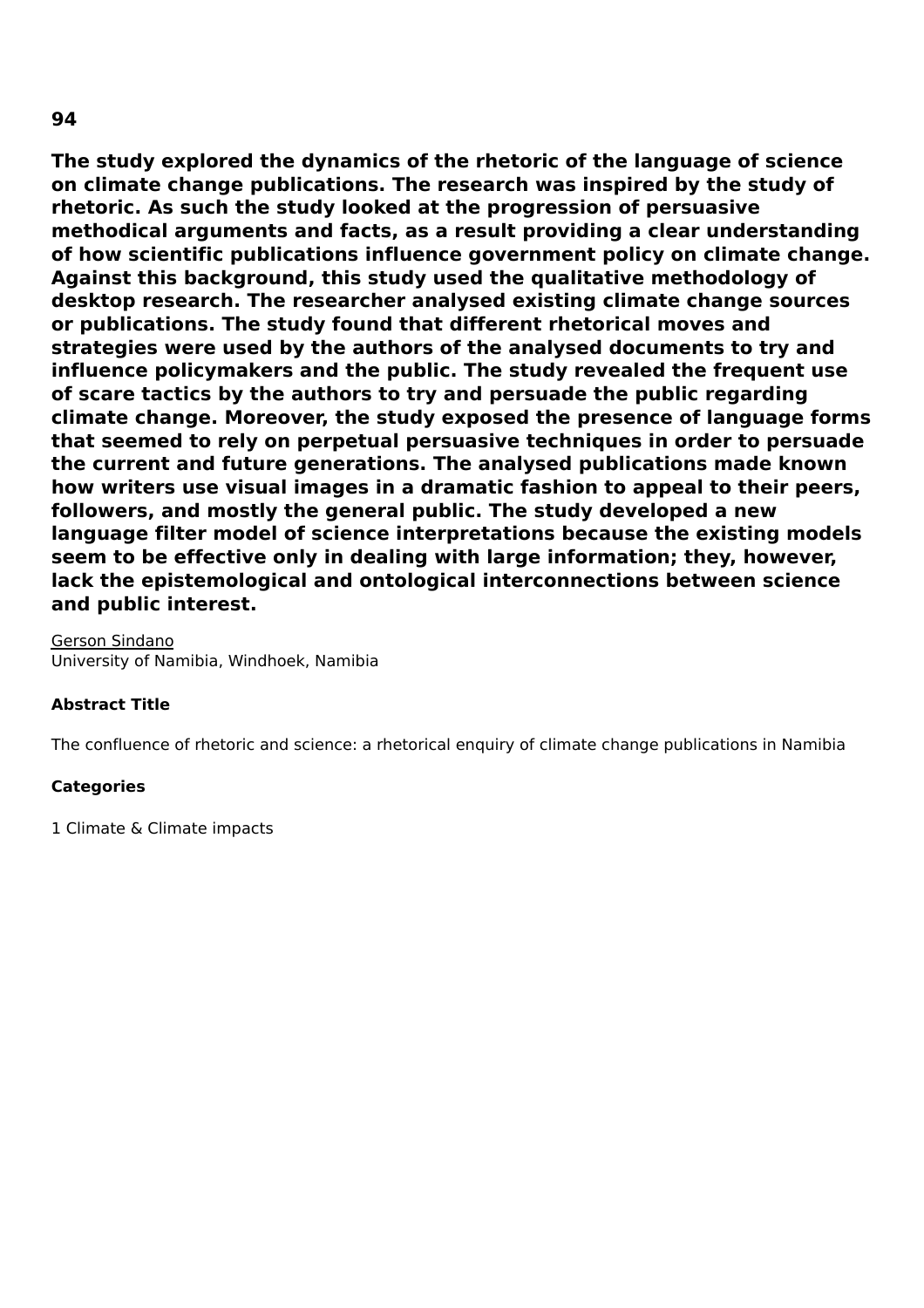**The COVID-19 health pandemic has emerged as one of the most complex challenges to global public health in the 21 st Century; multi-level adaptation and mitigation strategies across diverse sectors are under intense current scrutiny within the field of Health Promotion. The socio-economic impact of COVID-19 on global food systems has brought food security and nutrition into particular focus; with little research yet produced on the impact of COVID-19 on community-level food security. As such, this study adopts a Community Resilience framework to explore the dynamic socio-ecological phenomena of COVID-19 related food insecurity in Limpopo Province, South Africa. Key objectives were to: (1) Explore current stressors of COVID-19 related food insecurity; (2) Explore the existence of community-level protective factors that maintain food security within Limpopo Province. Interviews were conducted with rural community members in Greater Tzaneen Municipality, Limpopo and relevant members of Civil Society Organisations (CSO). This study found that despite Limpopo historically being one of the most foodsecure provinces in South Africa; the introduction of COVID-19 has undermined traditional food systems and exacerbated existing vulnerabilities leading to food insecurity. Traditional coping strategies have also been limited by the physical and social COVID-19 restrictions. However, indigenous knowledge, community-action and CSO intervention have acted as important protective factors in maintaining food security. Enabling and empowering local communities is essential in their continued resilience.**

Mathias Venning University of Bergen, Bergen, Norway

### **Abstract Title**

Adaptive Nutrition Strategy in Limpopo Province, South Africa: Exploring community-level resilience to COVID-19 related food insecurity.

### **Categories**

3 Health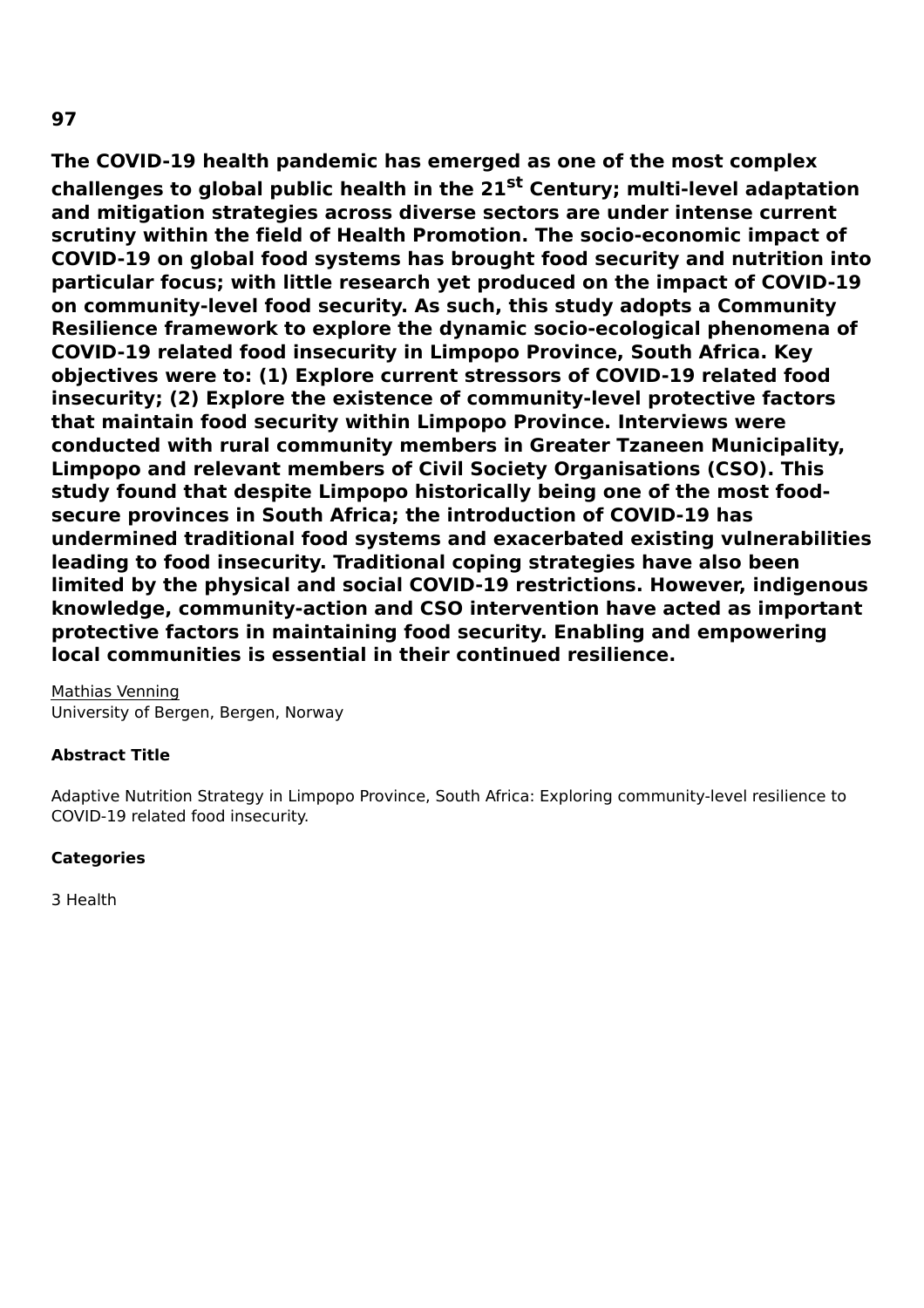**Geochemical analyses of the South African shellfish species Turbo sarmaticus, commonly found in southern coast Middle and Later Stone Age assemblages, are essential for long-term paleoclimate reconstructions. A critical concern is the potential effects of alteration of the original δ <sup>18</sup>O values of the Turbo sarmatius operculum. Archeological shell remains usually represent food waste. In addition to post-depositional diagenesis, they can also be exposed to the effects of pre-depositional treatments, such as cooking. Thermal behavior and conversion temperatures can vary between different shellfish species, making it necessary to establish a species-specific reference base. In this study, temperature-related mineralogical and isotopic alterations in live-collected specimens of Turbo sarmaticus are evaluated experimentally through different cooking methods and temperatures. We performed laboratory-based heating experiments in a controlled environment in addition to realistic simulations of prehistoric shellfish cooking practices with wood-fueled fires. Since heat can also be generated during the sampling process, we tested the effects of the drilling speed on operculum mineralogy and δ <sup>18</sup>O values during the sampling. Our results demonstrate the relationship between δ <sup>18</sup>O values and aragonite-calcite mineral transition in different experimental settings, and whether this relationship can be used to estimate which archaeological Turbo sarmaticus opercula can be reliably used for paleoclimatic reconstructions.**

<u>Jovana Milic</u><sup>1,2</sup>, Karen Louise van Niekerk<sup>1</sup>, Carin Andersson<sup>3,2</sup>

<sup>1</sup>Centre for Early Sapiens Behaviour (SapienCE), University of Bergen, Bergen, Norway. <sup>2</sup>Bjerknes Centre for Climate Research, Bergen, Norway. <sup>3</sup>NORCE Norwegian Research Centre, Bergen, Norway

## **Abstract Title**

Effects of prehistoric fire events on the mineralogical and stable oxygen isotope composition of Turbo sarmaticus opercula

### **Categories**

1 Climate & Climate impacts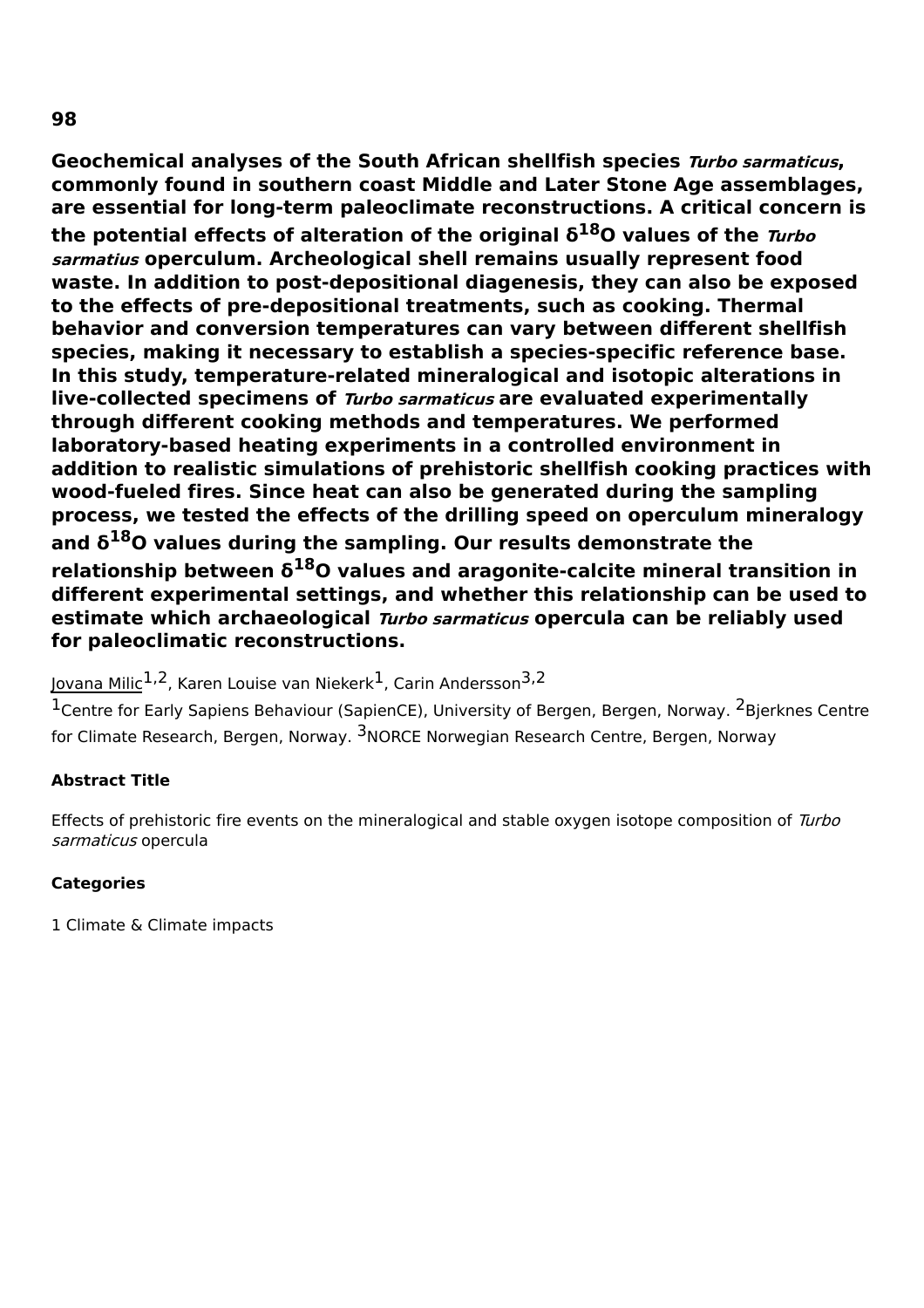**Geographic literacy, or geo-literacy, has been coined as a term to fight the opposite: geographical illiteracy. Briefly, geo-literacy concerns how we, as humans, are provided with tools and concepts to understand the human and physical environment we live in. The National Geographical Society proposed to frame geo-literacy through the three I's: Interactions, interconnections and implicationsInteractions include the different systems we are part how; how the world works. We are all parts of social, political and economic systems (for example as members of a state, a constituency or a family) as well as natural systems (for example water systems, biotopes and even the carbon cycle). By interconnections, we seek to understand and reason how one place is linked to another. Places are inevitable connected at different scales, from global to local, and the geographical and historical links between places matters. Implications relate to making decisions and policies based on understanding the interactions and interconnections. As such, geo-literacy become a prerequisite to understand the complexity of the world and fundamental for making informed decisions for a sustainable future, in line with achieving the SDG's. The question then becomes: How do we actually improve geographical literacy in school, and in higher education? And what kind of tools can we utilize to provide students with geographical literacy? The paper will use concrete examples from South African and**

### **Norwegian geography education.**

#### Erlend Eidsvik Western Norway University of Applied Sciences, Bergen, Norway

### **Abstract Title**

Geo-literacy as a tool for sustainability education

### **Categories**

2 Education, 1 Climate & Climate impacts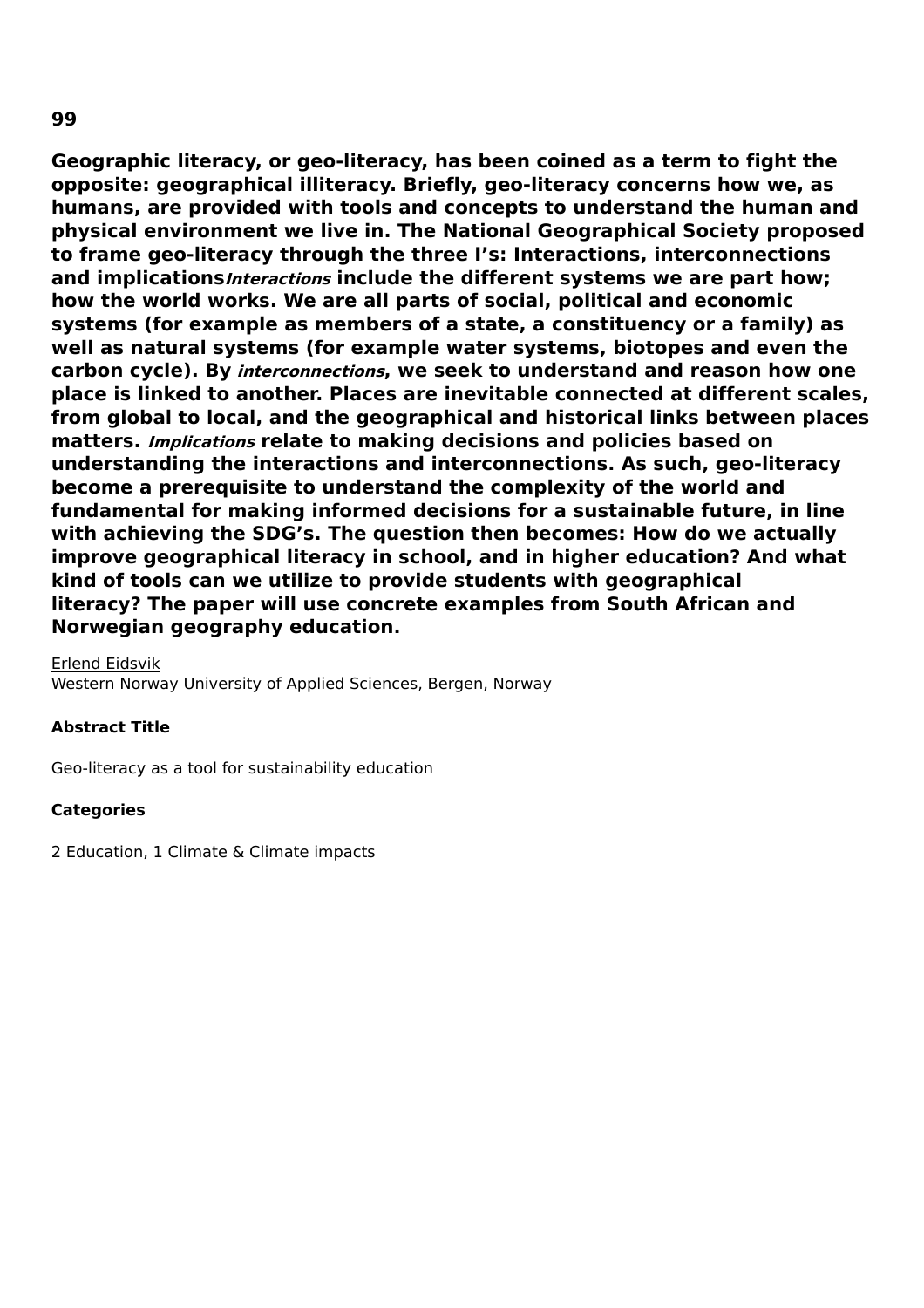**This project aims to reconstruct the hydroclimatic conditions that were associated with human cognitive and technological development in South African's southern Cape coast between 100-50 ka years ago. Regional climatic shifts and their drivers during this time interval are still being debated. However, to date, very few continuous, high-resolution terrestrial records exist that reveal the climate history of this area during the time.**

**To resolve this issue, we focus on one of two new marine sediment cores that were retrieved offshore the southern Cape coast of South Africa (MD20- 3592). This core gives the opportunity to add to the spatial coverage of the hydroclimate reconstructions from neighboring marine cores. In addition, the climatic record spans from the present to as far back as ~250 ka, hence allowing it to be compared to other regional climate archives that cover only portions of this timespan and thus fill the temporal data gaps. The sediments near the study sites are mostly from local terrestrial sources and from eastern South Africa brought via the Agulhas Current. Major rivers near the coring sites are the closest sources of terrestrial inputs, and the sediments they carry can record periods of increased rainfall in their catchment. Here will be presented elemental compositions data from core MD20-3520 from X-ray fluorescence (XRF) scanning, its analysis, and the associated interpretations about rainfall changes. Moreover, the age models for the cores based on stable oxygen isotope stratigraphy and tuning to well dated near and far field climatic archives will be discussed.**

<u>Karl Purcell</u> <sup>1</sup>, Margit Simon<sup>2</sup>, Eystein Jansen <sup>1</sup>, Simon Armitage  $^3$ 

<sup>1</sup>University of Bergen, Bergen, Norway. <sup>2</sup>NORCE, Bergen, Norway. <sup>3</sup>Royal Holloway, University of London, Egham, United Kingdom

### **Abstract Title**

X-ray fluorescence core scanning of marine core site MD-3592 off Africa's southern Cape - evidence of terrestrial climate variability over the last two glacial cycles

#### **Categories**

1 Climate & Climate impacts

## **100**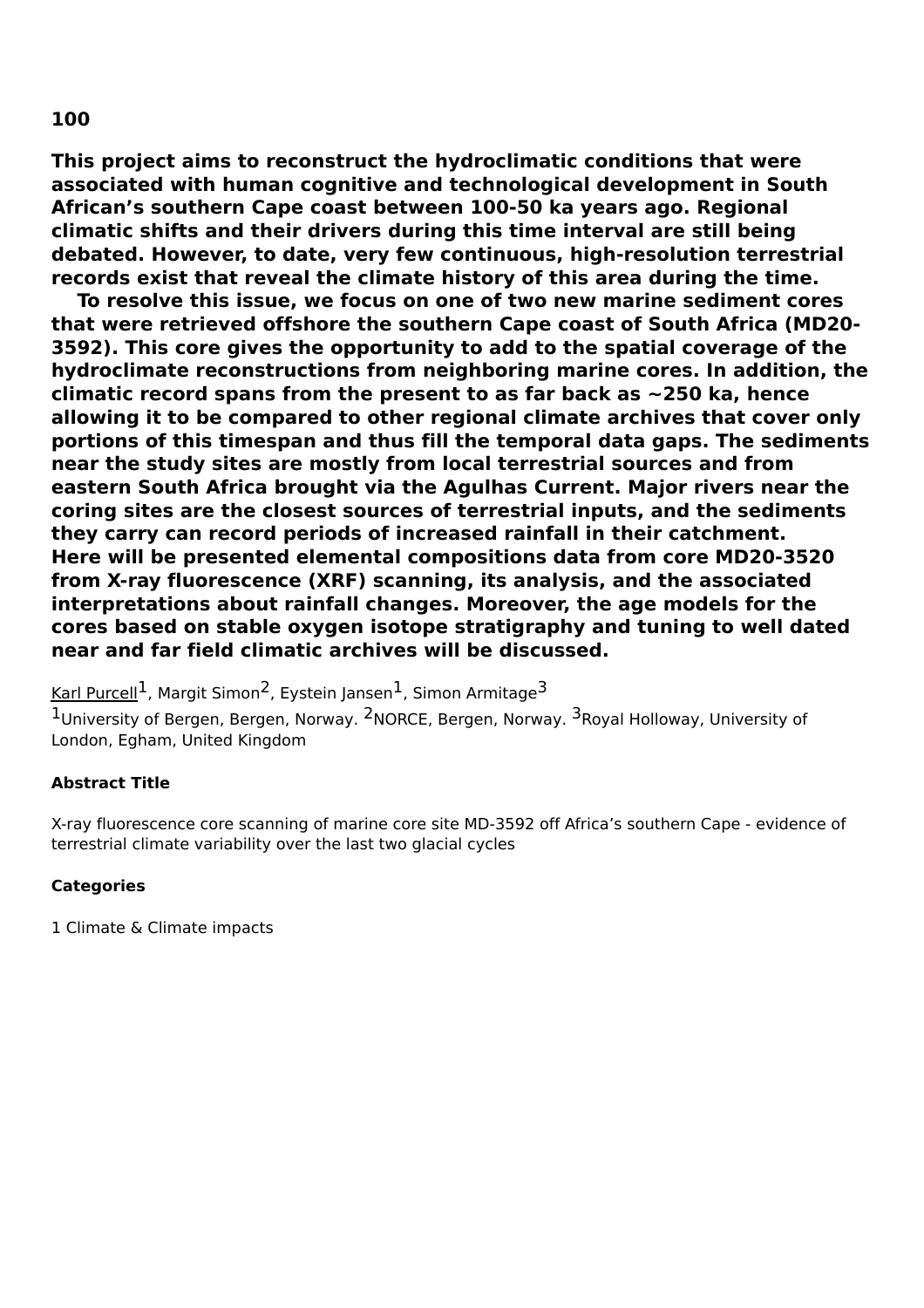**IntroductionSDG3, good health and wellbeing, is closely intertwined with SDG1, no poverty, and SDG2, no hunger. In the case of Tuberculosis (TB), an infectious disease of poverty and major health concern in South Africa, this is especially true. The disease predominantly affects those from lower socioeconomic strata but also puts patients and their families at risk of becoming poorer. Social protection programmes can support TB patients and their households when TB is diagnosed. This study aimed to get a better understanding of the role of social protection and other forms of support in relation to the burden of TB on patients and their households in South Africa. MethodsThis qualitative study focused on the lived experiences of TB patients and healthcare workers. We interviewed 16 patients and six healthcare workers. ResultsOur qualitative study found that TB patients' situation was inextricably linked with their households' situation. While patients needed adequate nutritious food, many could not afford it. Most patients received support from family, but their illness placed considerable strain on already stretched households. Social protection is available to TB patients in South Africa in the form of a Disability Grant. However, few participants accessed this grant during their illness and many reported challenges and high costs of trying to access it. ConclusionWhile TB patients and their households need support, few access state provided social protection. Alternatives to the disability grant, improvements in the assessment procedures, as well as considering entire households' situation when deciding grant eligibility are recommended.**

 $\:$ Lieve Vanleeuw $^1$ , Wanga Zembe $^1$ , Salla Atkins $^2$ 

<sup>1</sup>South African Medical Research Council, Cape Town, South Africa. <sup>2</sup>Tampere University, Tampere, Finland

## **Abstract Title**

FOOD INSECURITY AND ACCESS TO SOCIAL PROTECTION FOR TB PATIENTS AND THEIR HOUSEHOLDS IN CAPE TOWN, SOUTH AFRICA

### **Categories**

3 Health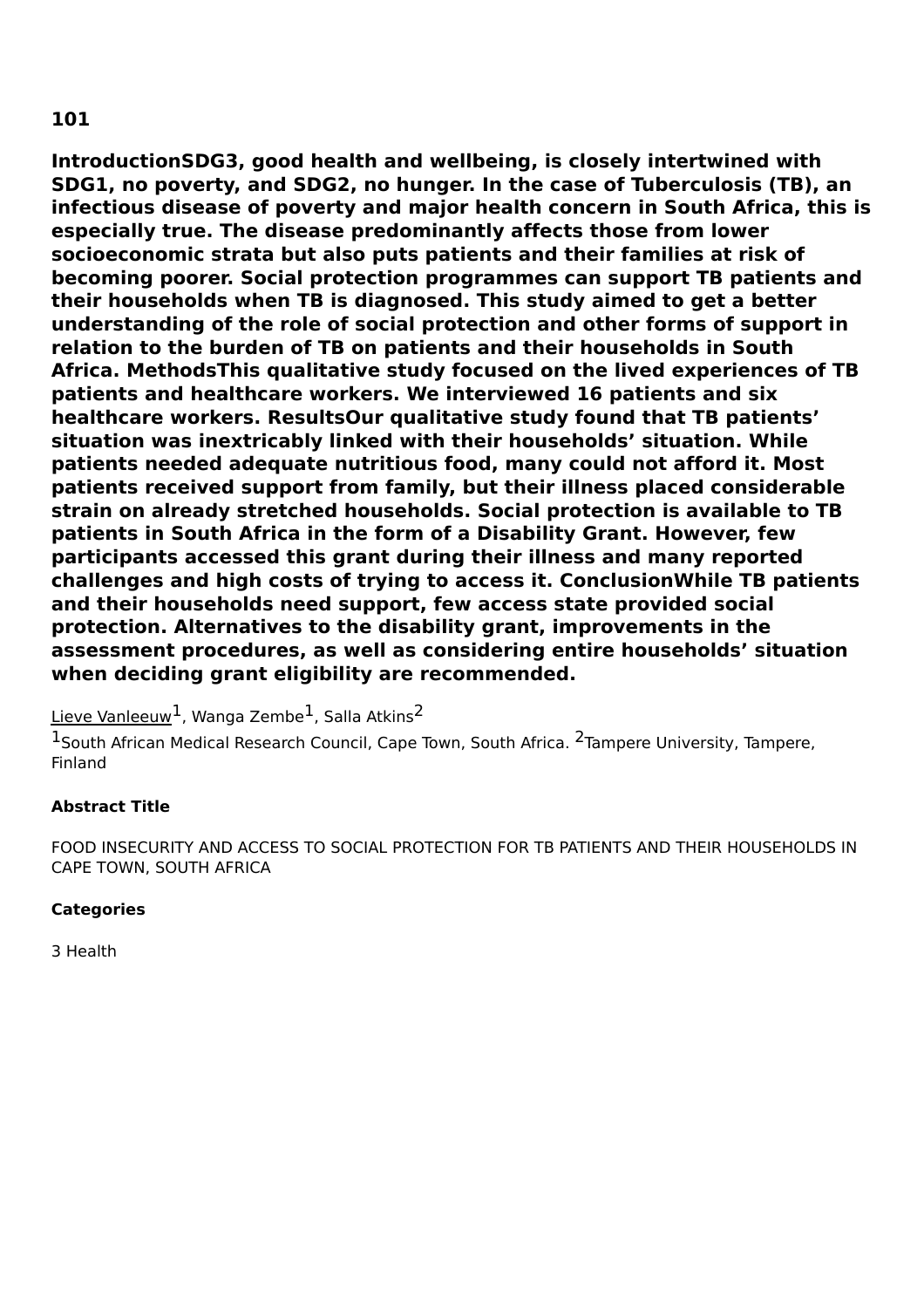**In a joint South African and Swedish research study, policy frameworks for children in care were analysed in regard to children's rights and accessibility to participate in decisions on care. The research group has during phase one in the study developed a series of questions to analyse the most relevant legislations in regard to children in care. Thus, for the Swedish part of the analysis four legislations were selected; the Social Services Act, the Children and Parents Code, the Care of Young Persons Act and the UN Convention on the Rights of the Child (since 2020 a part of the Swedish legislation). An analysis model was applied to these legislations, posing the following seven questions on children's participation. What participation is, different understandings of children's participation. Further, participation Concerning what? that is, in what decisions? Why participation, which includes the reasons and values underlying children's participation. How, when, and where participation should be exercised. Also, Who should participate, with the added underlying question of who should promote participation. These questions were applied to the different legislations in order to scrutinize the access for children to become active agents in their own care. This form of inclusion could also become a model for an empower-driven participative influence in the decisions of fundamental importance to the society's future well-being. Results from the analysis will be presented at the conference.**

Marianne Larsson Lindahl<sup>1</sup>, Pia Nykänen<sup>2</sup>, <u>Linda Mossberg</u><sup>3</sup>

<sup>1</sup>Lund University, Lund, Sweden. <sup>2</sup>Gothenburg University, Gothenburg, Sweden. <sup>3</sup>University West, Trollhättan, Sweden

## **Abstract Title**

Analysis of policy frameworks for 'children in care' in Sweden: creating enabling environments for child participation that contribute to social change

## **Categories**

3 Health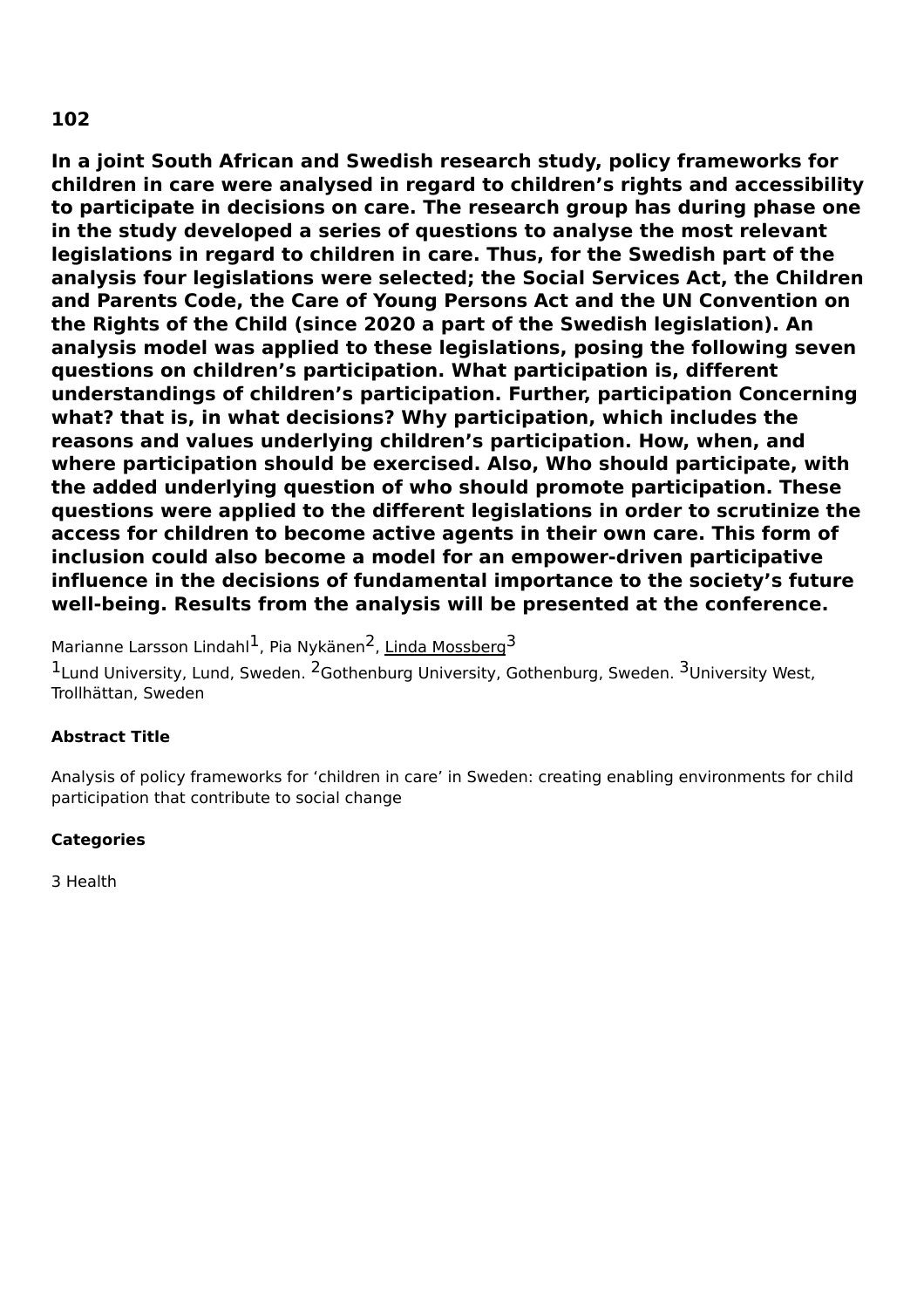**Sustainable Journalism has been developed and advocated by Peter Berglez, Ulrika Olausson and Mart Ots to respond to present and future global sustainability challenges as well as future sustainability of journalism. The relevance and contribution of Sustainable Journalism as a concept and practice is twofold. First, the concept refers to a journalism that integrates the three sustainability dimensions and does not isolate environmental issues from social and economic conditions. Second, Sustainable Journalism also addresses two intertwined challenges of our time: the sustainability crisis of society and the sustainability crisis of journalism itself. Having been developed in the north and still in its epistemological infancy, we found a need to explore its various dimensions and applications further in the south. Consequently, we critically explored how sustainable journalism should be defined and practised in sub-Saharan Africa. Stakeholder discussions were held with journalists, news editors and representatives of media development organisations in Nigeria, Ghana, Liberia, and Kenya to ascertain what they made of Sustainable Journalism and its application in SSA. With the trend of political actors dominating media ownership, rresulting in limited editorial independence and polarized media; and insufficient financial sustainability connected to poor quality reporting, among others, we propose that sustainable Journalism should be context driven. Consequently, all media environments should be encouraged to tailor their own way of practicing Sustainable Journalism based on their unique social, environmental and economic circumstances. We also suggest the establishment of a Sustainable Journalism Partnership in sub-Saharan Africa to enhance the development and implementation of the concept.**

Theodora Dame Adjin-Tettey  $^1$ , Anthea Garman $^1$ , Franz Kruger $^2$ , Ulrika Olausson $^3$ , Peter Berglez $^3$ , Lars Tallert<sup>4</sup>, Vilhelm Fritzon<sup>5</sup>

<sup>1</sup>Rhodes University, Makhanda, South Africa. <sup>2</sup>Wits University, Johannesburg, South Africa. <sup>3</sup>Jönköping University, Småland, Sweden. <sup>4</sup>Fojo Media Institute, Linnaeus University, Småland, Sweden. <sup>5</sup>Folke Bernadotte Academy, Stockholm, Sweden

## **Abstract Title**

TOWARDS SUSTAINABLE JOURNALISM IN SUB-SAHARAN AFRICA

## **Categories**

5 Epistemic Challenges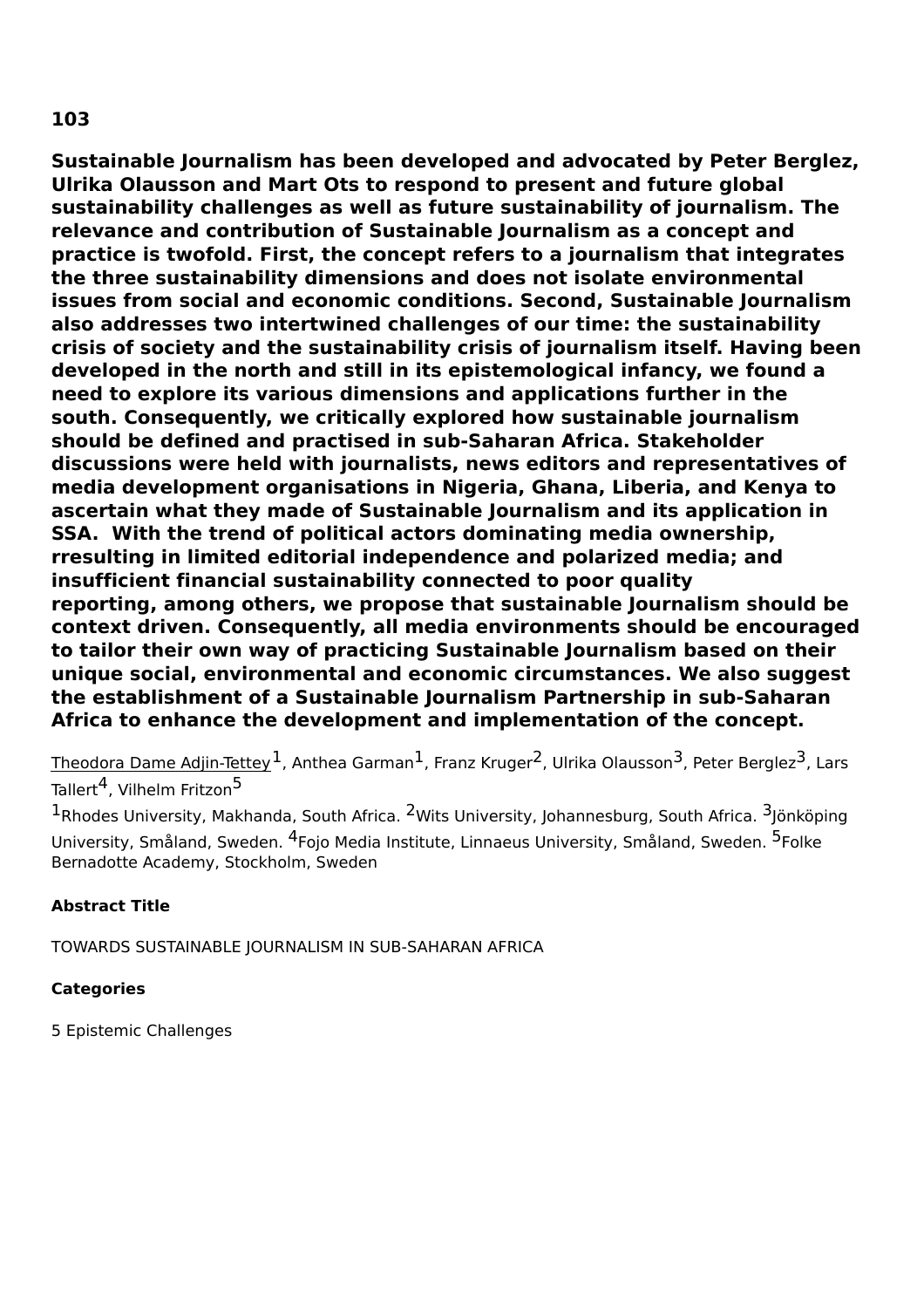**Quality of education is one of the UN's sustainable development goals (SDG), and it has an essential role when societies are developed and other SDG goals are achieved. As digitalization is an essential tool for changing the processes, it is beneficial to apply digitalization in education development as well. However, to be successful, organizational support is needed, i.e. an ecosystem of companies involved in producing educational technology (edTech) products and services. In developing economies this kinds of edTech ecosystems do not exist, or they are underdeveloped. Because of this, a holistic approach to education digital transformation is impossible to achieve. Instead, digitalization in education is easily considered as buying computers and teaching or learning software while real digitalization is not done at all. To improve the situation, a Southern Africa Innovation Support Programme (SAIS 2) funded project for building an edTech ecosystem was launched in March 2021. The goal of the project is to build tools and practices to support companies to join edTech ecosystem. In the project, the roles of government, research institutions and companies are defined according to the Triple Helix model. In addition, it is described how different parties can support the building of the ecosystem. Practical company perspective on how to find companies and how the co-operation should be orchestrated and what kind of tools are usable for that is also discussed. Here we present the backgrounds of the project, as well as the first observations and experiences of practical actions taken so far.**

Altti Lagstedt $^{1,2}$ , Raine Kauppinen $^1$ , Juha P. Lindstedt $^1$ 

<sup>1</sup>Haaga-Helia University of Applied Sciences, Helsinki, Finland. <sup>2</sup>University of Turku, Turku, Finland

### **Abstract Title**

Building an ecosystem to support digital transformation in education

### **Categories**

4 Innovation & Entrepreneurship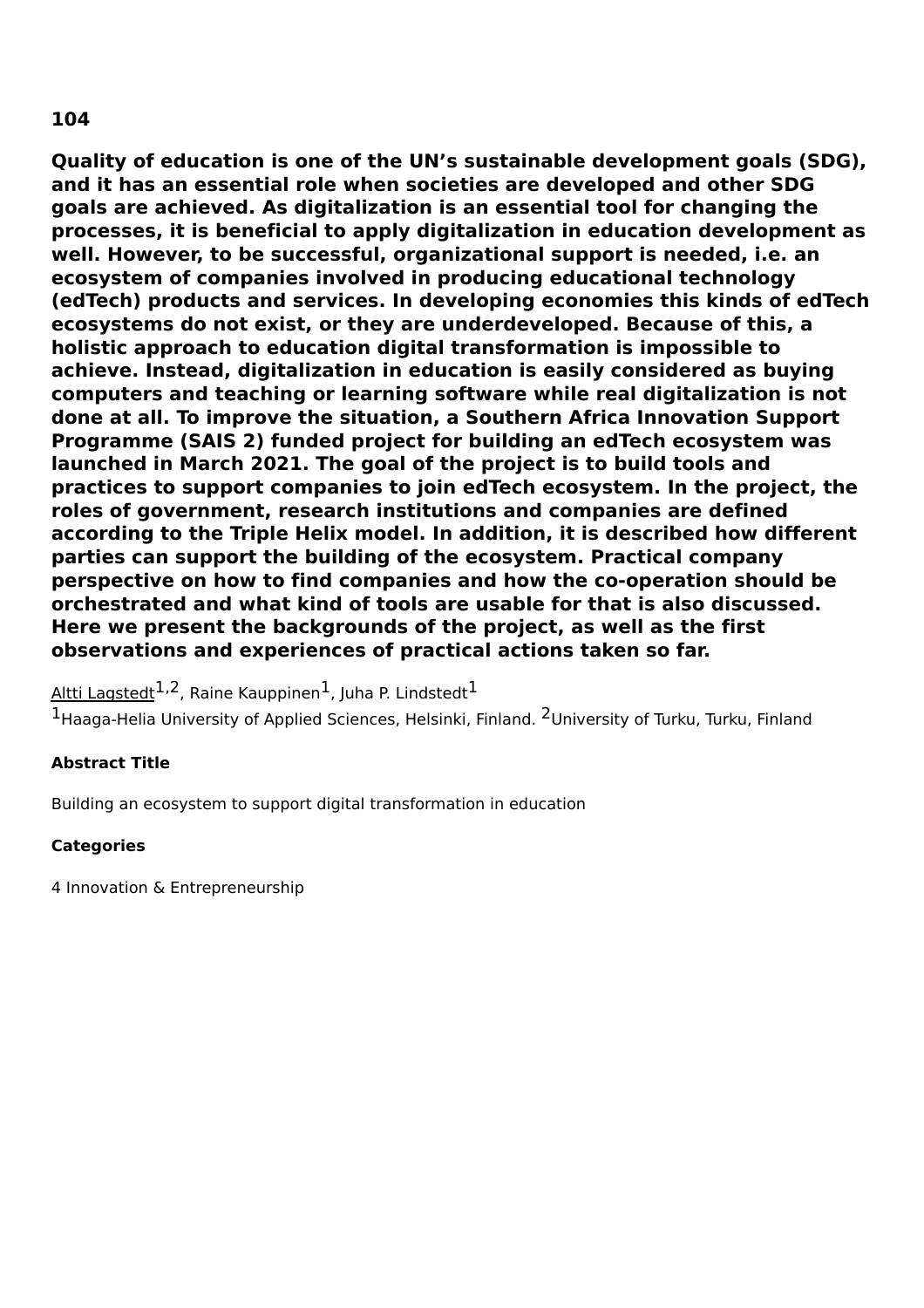**The Government of Finland published its new Africa strategy in March 2021. The strategy states that Finnish actors can benefit from African know-how, e.g in scientific and research cooperation and health safety. The strategy emphasizes the importance of relations beyond the central government, such as the diaspora, the business sector, research institutes, civil society and the youth. The strategy takes into account the recent policies of the European Union and its Strategy with Africa as well as the objectives of the Agenda 2030 and the Agenda 2063 of the African Union. In addition, the European Commission commissioner for international partnerships Jutta Urpilainen from Finland is in the forefront of EU-Africa relations. The Finnish Ministry of Education and Culture gives a particular emphasis to Africa, by nominating four Finnish universities to lead large-scale thematic networks to facilitate joint research, education and innovation collaboration with sustainable impact between Finnish universities and universities of applied science and African partners. Four networks will be presented in the session:FAPI Finland-Africa Platform for Innovation (SDG 9)Southern African and Finnish Higher Education Institutions' Network for Health and Well-Being SAFINET (SDG 3)Global Innovation Network for Teaching and Learning GINTL Africa (SDG 4)EDUCase Platform (SDG 4 & 17)Please join the session to learn how your institution can be involved in the collaboration towards a more Africacentric partnership. We look forward to a vibrant discussion on how to support co-creation and co-ownership in research and education, promote innovative thinking, create tangible results and tackle grassroot-level challenges.**

 $\rm {Sami~Pirkola}^1$ , Kaisa Kurki $^1$ , Jussi Jauhiainen $^2$ , Irinja Paakkanen $^2$ , Setsipane Mokoduwe $^3$ , Iina Soiri $^4$ <sup>1</sup>Tampere University, Tampere, Finland. <sup>2</sup>University of Turku, Turku, Finland. <sup>3</sup>University of Pretoria, Pretoria, South Africa. <sup>4</sup>Embassy of Finland in Pretoria, Pretoria, South Africa

## **Abstract Title**

A new era in Finland-Africa collaboration: novel strategies and networks for broader reciprocal engagement with impact

### **Categories**

5 Epistemic Challenges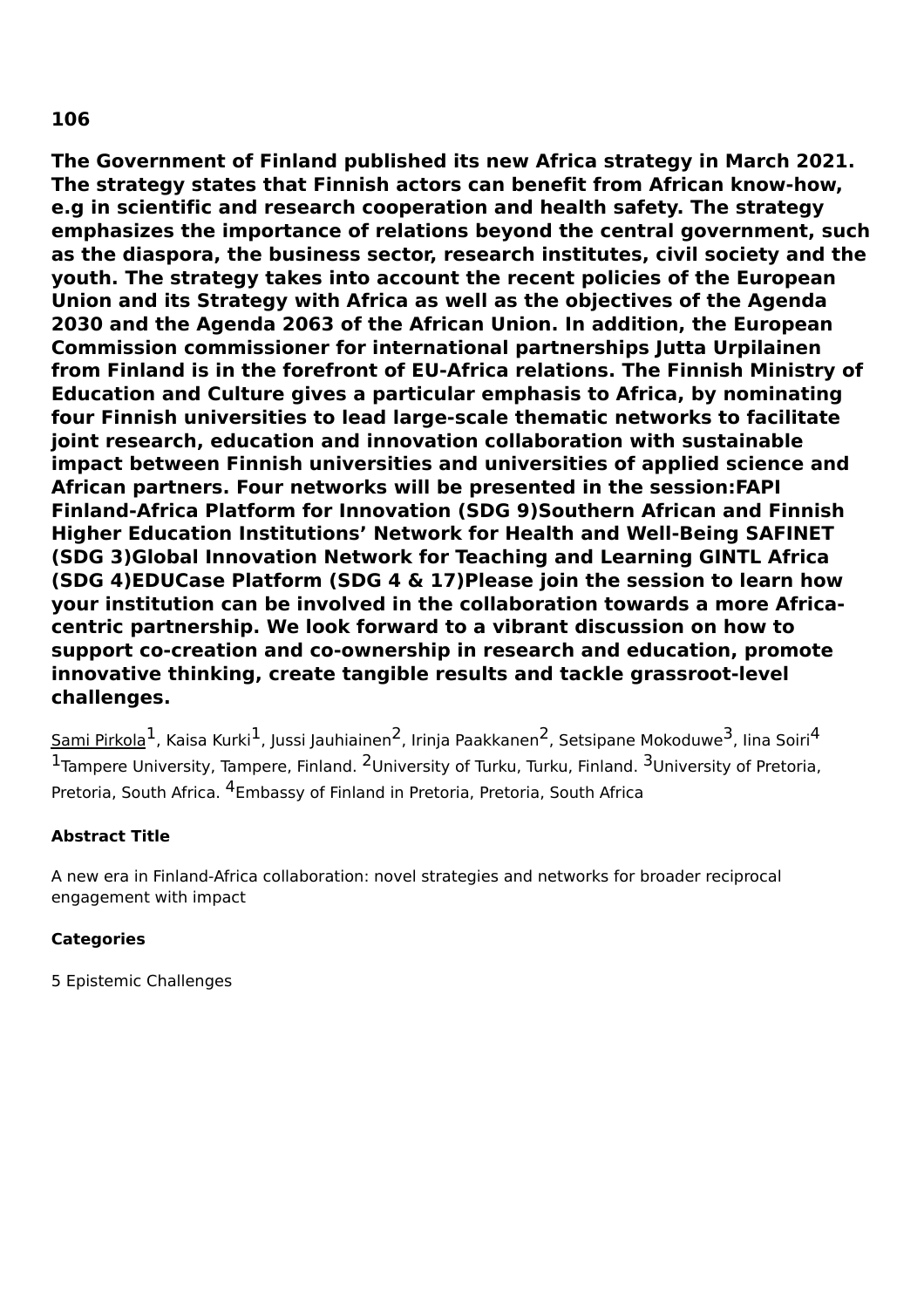**The UN Sustainable Development Goals (SDGs) identify development targets to ensure a future of collective sustainable prosperity. The futures perspective encapsulated in the SDGs however, is often implicit. The aim of our presentation is to discuss futures literacy as a necessary and core capability for attaining the SDGs and achieving desired global futures. According to pioneering foresight work at UNESCO, futures literacy enhances how futures can be used to understand the present, to anticipate as well as shape change. It is also important for tracking shifts and challenges, towards appropriate responses. Learning futures with futures literacy elevates futures consciousness, which is important for realising the SDGs.We claim that shaping the SDG curricula in higher education requires inclusion of futures literacy as a critical component. Higher education institutions must nurture anticipatory intelligence, preparedness, resilience, innovation and creative thinking. Our key question is how to ensure contextual relevance in learning about futures in SDG curricula in higher education.There are several elements to consider, from key concepts and theoretical frameworks to using and applying futures methodologies and foresight tools, and engaging with futures studies and research. Futures learning also involves systems thinking, inter-, multi-, and transdisciplinarity, and sense-making from a range of data sources and perspectives. The presentation shares insights from a participatory session convened at an international Futures Conference 2021, exploring how different cultural underpinnings may shape how futures are approached. We aim to highlight how futures literacy assists in interpreting emerging issues, making sense of complexities and enhancing futures preparedness.**

## Njeri Mwagiru<sup>1</sup>, <u>Joni Karjalainen</u><sup>2</sup>

1Institute for Futures Research, University of Stellenbosch Business School, Cape Town, South Africa. <sup>2</sup>Finland Futures Research Centre, University of Turku, Helsinki, Finland

## **Abstract Title**

Introducing Futures Literacy to Higher Education Curricula for Sustainable Futures

## **Categories**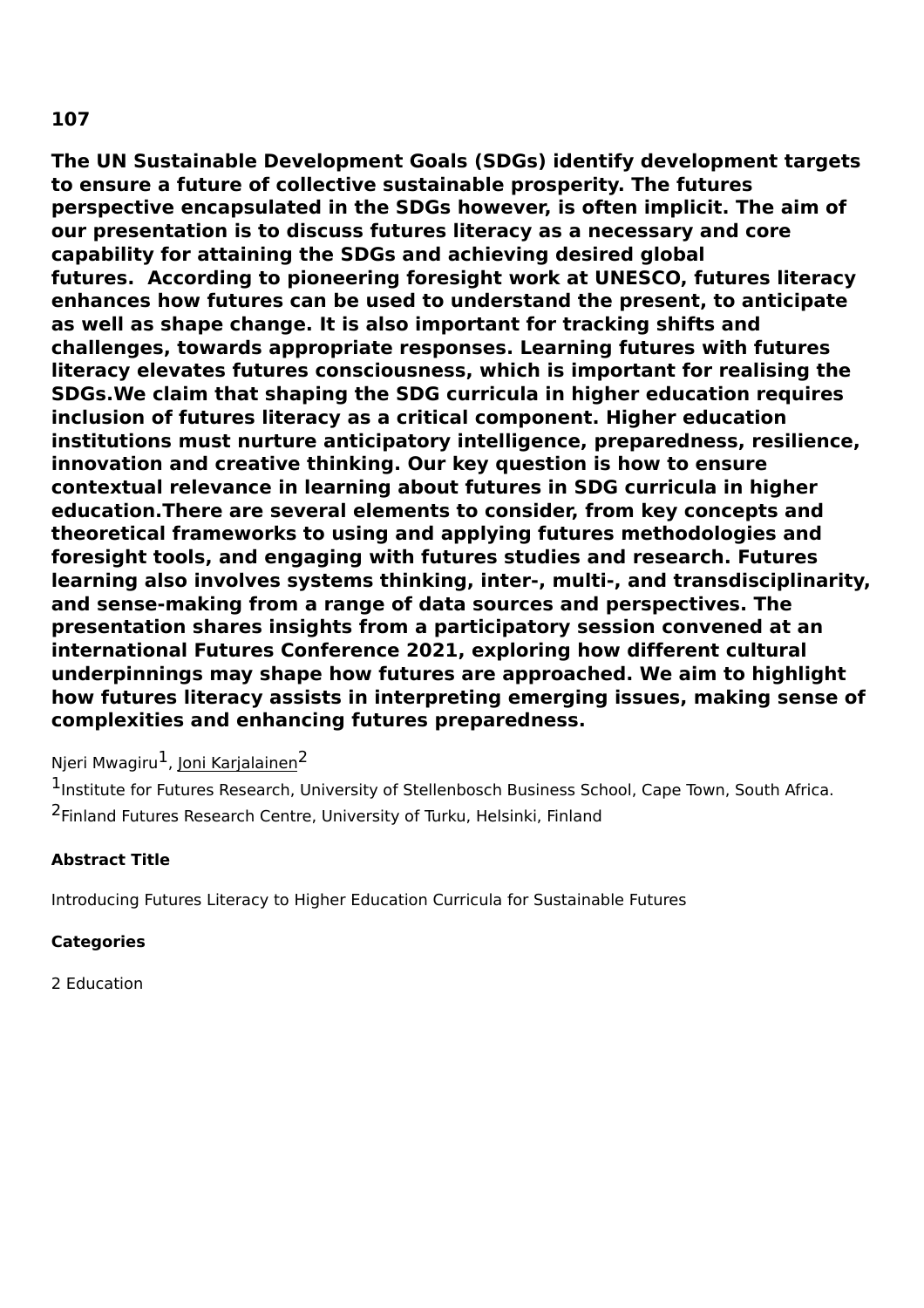**Ethiopia is experiencing an increasing frequency and intensity of slow-onset and acute disasters caused by climate**

**change, with significant health impacts. Understanding and addressing these impacts involves trade-offs which are both central to effective priority setting in health and overarching efforts to meet the Sustainable Development Goals. Despite low historical greenhouse gas emissions, Ethiopia has been at the forefront of climate action since launching the Climate Resilient Green Economy (CRGE) in 2011, a low-carbon development strategy. To learn from the Ethiopian approach, this work examines to what extent health has been integrated into the CRGE. We undertook a scoping review following Arksey and O'Malley's five-stage framework. The review examined regional and national government policy documents, non-governmental reports, published literature and relevant websites. We identified 25 government policy documents, 5 published articles and 7 non-governmental reports, of which 15 government policy documents, 1 published article and 6 reports were included in the review. Findings were mapped against the analytic framework used in the 2019 report of the Lancet Countdown on health and climate change, a leading multi-disciplinary international research initiative tracking the impact of climate change on health. We found that the early years of the CRGE prioritised developing the financial basis of the green economy, while the health impacts of climate change have only been tentatively considered to date and remain detached from broader health strategies. Further analysis of climate adaptation measures, 'health cobenefits' and reducing specific vulnerabilities of the health sector could help improve health and build climate resilience.**

<u>Anand Bhopal</u> , Hailesalassie Mehdin <sup>2</sup>, Kristine Bærøe 3, Ole Frithjof Norheim  $^1$ 

 $^{1}$ Bergen Centre for Ethics and Priority Setting, University of Bergen, Bergen, Norway.  $^{2}$ World Resources Institute, Addis Ababa, Ethiopia. <sup>3</sup>Department of Global Public Health and Primary Care, University of Bergen, Bergen, Norway

## **Abstract Title**

Climate change and health in Ethiopia: to what extent have the health dimensions of climate change been integrated into the Climate Resilient Green Economy?

## **Categories**

1 Climate & Climate impacts

## **108**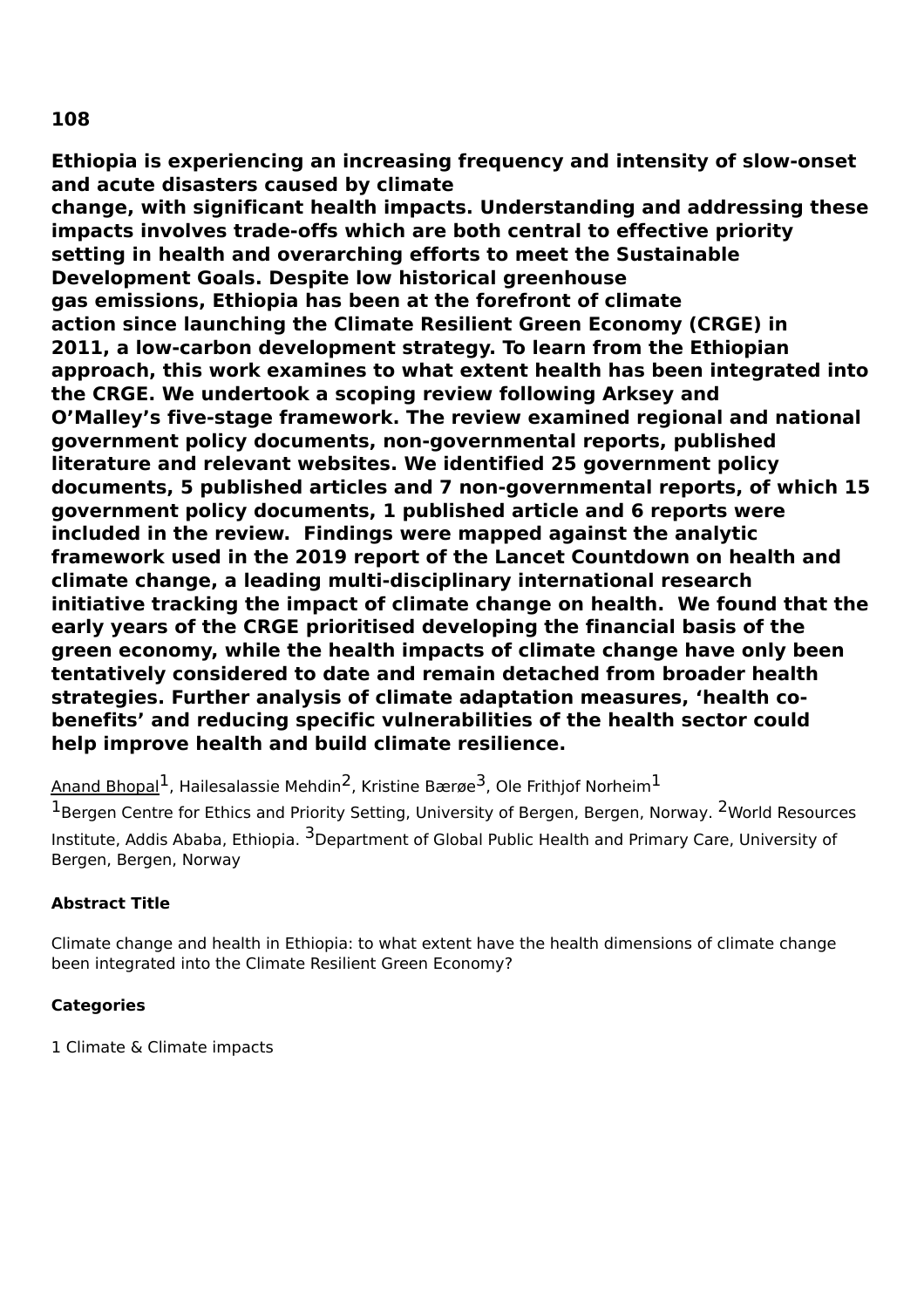**We are currently witnessing a massive growth of innovations built on digital geospatial data through affordable mobile technologies and tools. These solutions are making an impact leap by solving environmental and social challenges of the planet. The number of the experts needed is growing, but also the required skills, capabilities and attitudes are changing. University graduates need to be competent with the novel technologies, but equally they need to master the interface between technologies' potential and societies' emerging needs, working in a multi-stakeholder environment to create innovative and impact-based solutions. In this presentation, we share our cooperation experiences with several universities, the World Bank and various innovation actors in Tanzania, where we operate side-by-side two innovation-oriented skills development programs Resilience Academy and GeoICT4e. Resilience Academy is a World Bank -led university partnership and service delivery program aiming to improve digital skills, competences and employment of the African youth for more effective disaster risk management. GeoICT4e is an institutional skills and competence development program between eight universities aiming to enhance students' innovation capacities and employment prospects in the digitalizing work markets. The central vehicle for education transformation in GeoICT4e is the students' multicompetence learning (MCL) process, which happens via co-creative challenge campaigns organized in close cooperation with the innovation ecosystem actors and problem owners. This methodology enables the HEIs to catalyze a change, which we identify as 'socially innovative geospatial and ICT education transformation'.**

<u>Niina Käyhkö</u><sup>1</sup>, Mercy Mbise<sup>2</sup>, Zakaria Ngereja<sup>3</sup>, Makame Omar Makame<sup>4</sup>, Ernest Mauya<sup>5</sup>, George Matto $^6$ , Msilikale Msilanga $^1$ 

 $1$ University of Turku, Turku, Finland.  $2$ University of Dar es Salaam, Dar es Salaam, Tanzania, United Republic of. <sup>3</sup>Ardhi University, Dar es Salaam, Tanzania, United Republic of. <sup>4</sup>State University of Zanzibar, Zanzibar, Tanzania, United Republic of. <sup>5</sup>Sokoine University of Agriculture, Morogoro, Tanzania, United Republic of. <sup>6</sup>Moshi Co-Operative University, Moshi, Tanzania, United Republic of

## **Abstract Title**

Social innovations in Geospatial and ICT education at Tanzanian Universities for improved employability and climate resilience

## **Categories**

4 Innovation & Entrepreneurship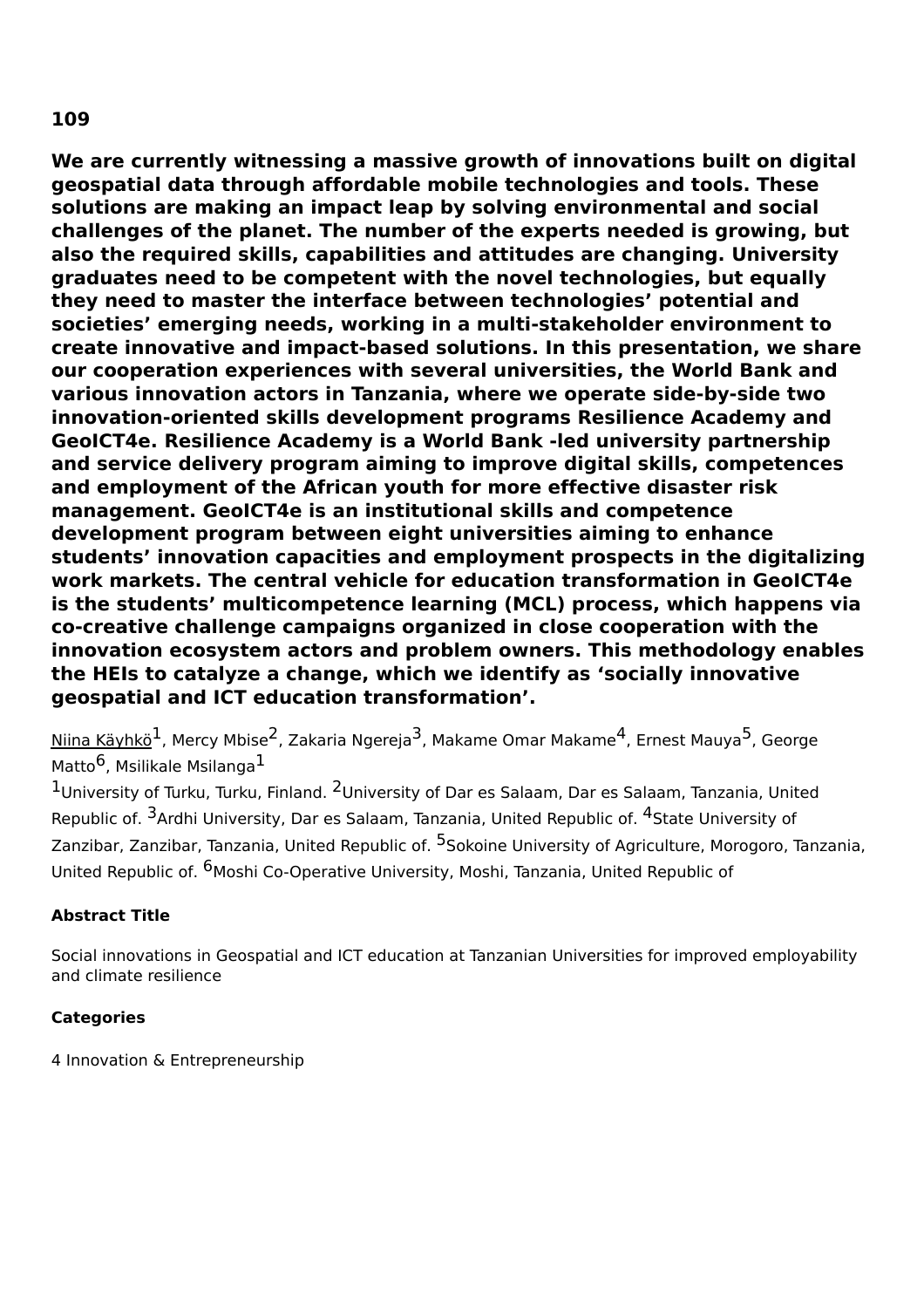**This study is part of the Literacy in Multilingual Settings project (LEMS) a collaboration between the University of Zambia, Kitwe College of Education and Inland University of Applied Sciences in Norway. It investigates the research question: In what ways do Zambian pre-service degree teachers' (PSDT) training and experiences with storytelling inform their understanding of stories in multilingual primary literacy education? The data was collected at Kitwe College of Education. It comprises an exploratory questionnaire (N 26) and in-depth interviews with a selection of respondents. Preliminary findings suggest that many PSDTs regard English as the target language for literacy, and the local or zonal language (usually icibemba) as a means to this end. This instrumental perception of literacy in local languages is evident in the PSDTs' descriptions of how they envisage using storybooks in the classroom, seeing a role for them in existing literacy teaching paradigms such as 'five key skills to literacy' and 'sound of the day'. Most of the PSDTs reported positive experiences of being told stories by grandparents, parents, older siblings, aunties and, not least, their teachers. Since the PSDTs experienced that their own teachers told and read stories for entertainment and moral education, either in the local language or in English, we wish to investigate further how pre-service teacher education can expand on these experiences to promote multilingual practices where stories are used not only for entertainment and moral education, but also for literacy development.**

<u>Juliet Munden</u><sup>1</sup>, Margaret Nambao<sup>2</sup>, Jonas Yassin Iversen $^{\text{1}}$ 

<sup>1</sup>Inland University of Applied Sciences, Hamar, Norway. <sup>2</sup>Kitwe College of Education, Kitwe, Zambia

### **Abstract Title**

The role of stories in primary literacy education in Zambia

### **Categories**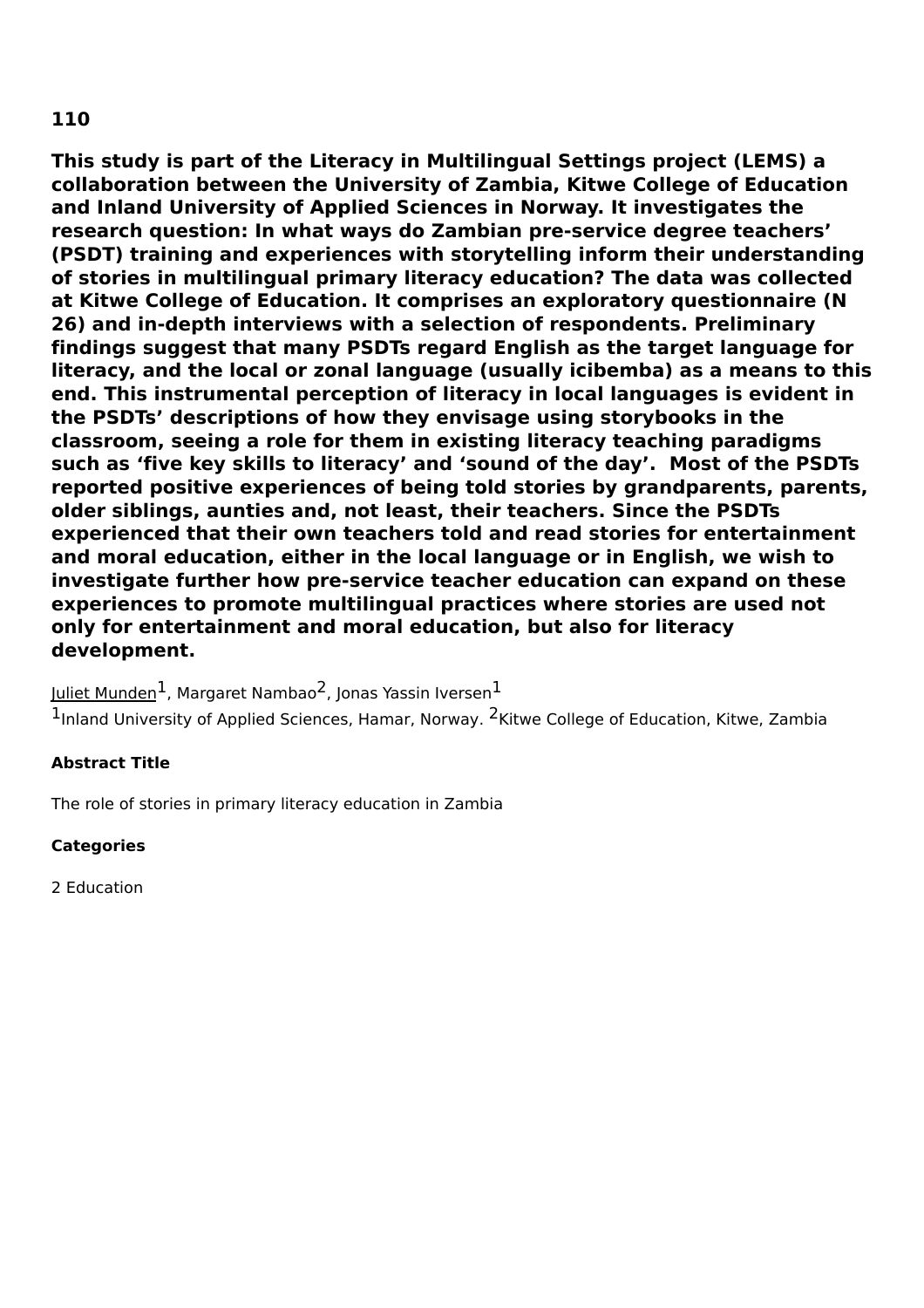**BackgroundShortage of skilled health professionals is a global concern. Partnerships in global health and development governance have been firmly established as a tool to achieve effective outcomes. The Norwegian Agency for exchange Corporation (NOREC) collaborative exchange of health professionals between Haukeland Hospital (HUH) Department of International Collaboration and Malawi's Kamuzu Central Hospital (KCH) is one of many partnerships that currently exist between Norway and Malawi.Research objectivesThe study aimed at exploring the impact of social and cultural experiences of healthcare professionals in the NOREC exchange partnership between Malawi and Norway investigating how these experiences affected the exchange outcomes and shaped participants cultural competences. The Bergen Model for Collaborative Functioning, the Cultural Competence Model and Crawford's model on Power in collaborations were used as the basis to frame the research objectives.MethodsA qualitative case study was used while a total of 12 semi-structured interviews and policy documents were explored. Findings The partnership HUH and KCH overall had clear goals, set structure; managing to meet the intended goals in facilitating the improvement of emergency department in Malawi, and exposing Norwegian health professionals to a different health system and disease panorama. The experienced tensions and antagony around communication, leadership, and interactions with patients were drawn from differences in the partnership environment and more specific socio-cultural interpretations and differences in the culture of work. ConclusionSocial and cultural experiences of participants impacts partnership effectiveness though they were not the primary goal of the collaboration between Malawi and Norway.**

Archlove Takunda Tanyanyiwa University of Bergen, Bergen, Norway

### **Abstract Title**

Role of Social Cultural factors in Health Partnerships: Exploring the social cultural experiences in care giving of health professionals on an exchange program. The case of Malawi and Norway's NOREC Health collaborative Exchange in Trauma and Emergency Care.

### **Categories**

5 Epistemic Challenges, 3 Health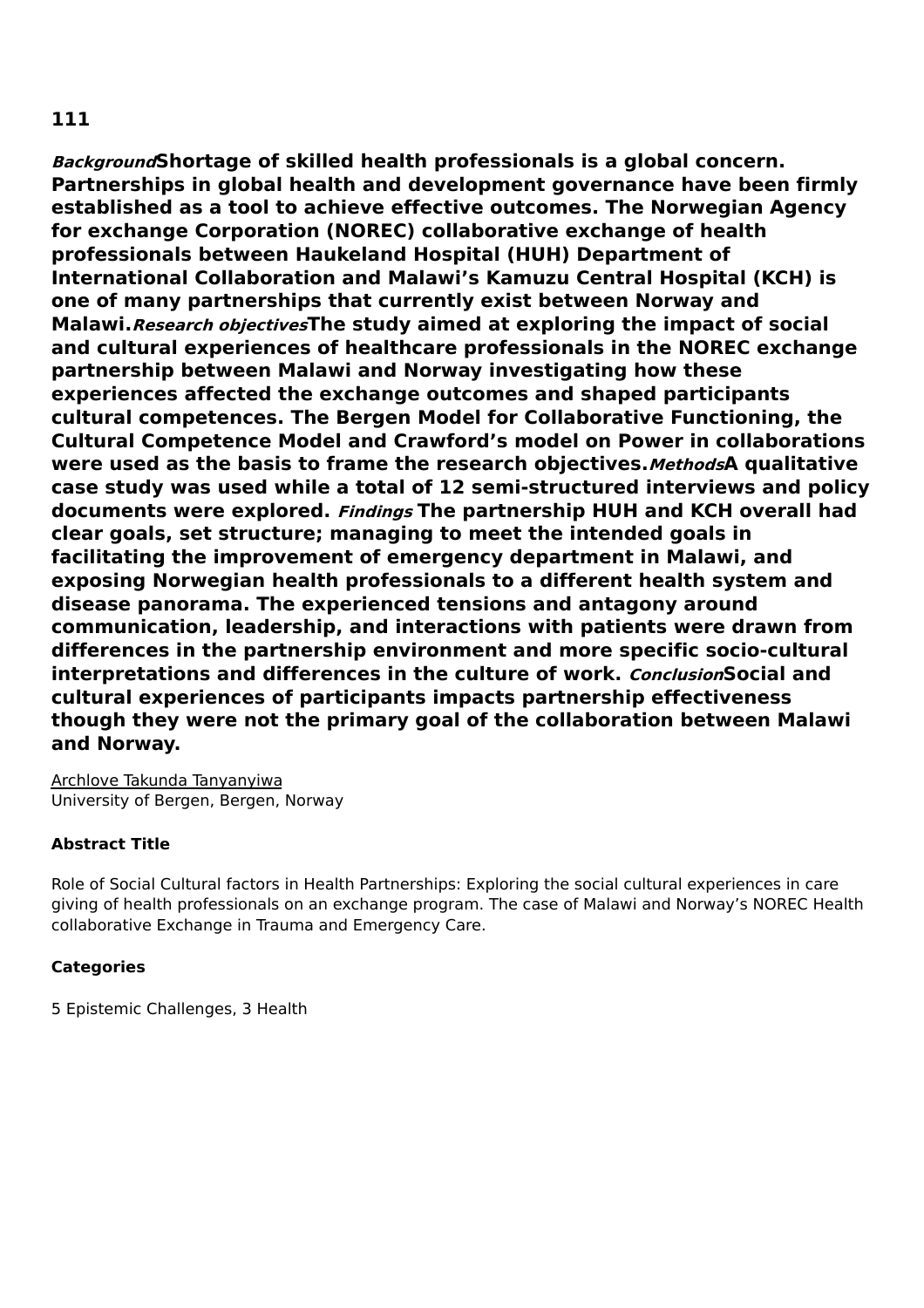**Covid-19 pandemic affected teaching and learning activities and stimulated training institutions, teachers, and learners to migrate from face-to-face to online learning. Though the common thread is that if teaching and learning is to be effective, there is a need for various teaching and learning styles. Simultaneously, the Multiple Intelligence theory proposes that children learn materials differently. The study used an interpretive paradigm and gathered qualitative data through an online questionnaire on Google form. The study revealed that the shift from face-to-face to online had impacted the way teachers and learners interact. Converting learning material to an online model was not enough; therefore, there was a need to adjust focus and pay attention to the diversity of learners' abilities. The study re-affirms the two dominant bits of intelligence; verbal-linguistics and mathematical intelligence. Therefore, to simply accept the premise that when teacher and learner interact means learning took place does not only fail to recognise the circumstances around the learning environment but also overlook the difference between learners. The paper concludes that teachers should be prepared and encouraged to use an appropriate criterion that recognises the diversity in the learning process. It recommends multiple intelligence theory in teacher training as a tool for assured equity and quality of education. More importantly, the education curriculum design and implementation should include learning activities that promote equity and quality through multiple intelligence theory.Key words: multiple intelligence, online-teaching, onlinelearning, equity, quality, education**

#### Noel Kufaine

Namibia Universitry of Science and Technology, Windhoek, Namibia

### **Abstract Title**

Application of Multiple Intelligence Theory on Teaching Online classes. Quest for Equitable and Quality Education Post-COVID-19 Pandemic

### **Categories**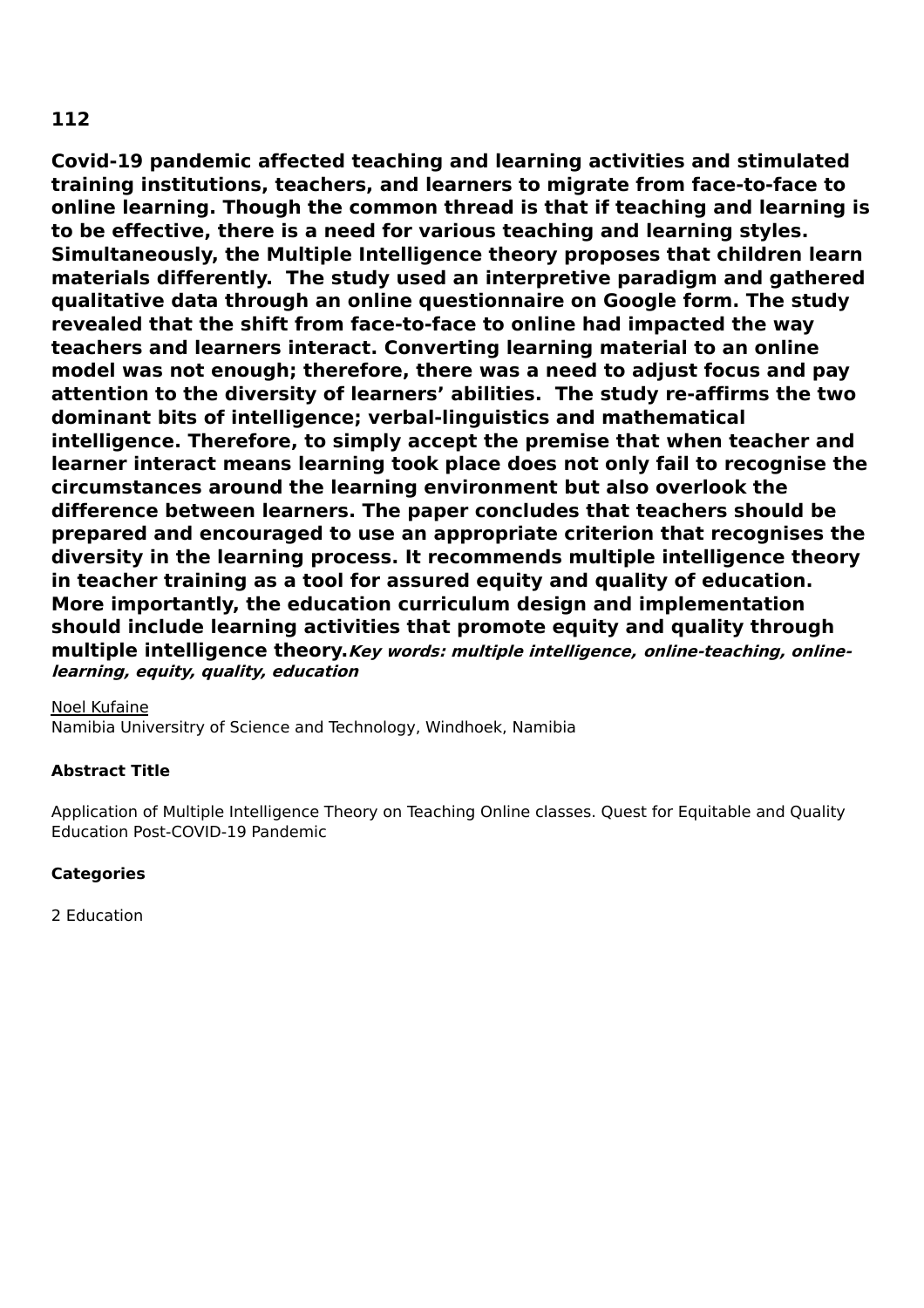**The interest towards Africa is rising again in Finland. The national government launched in 2021 a specific strategy to develop Finland's cooperation with Africa and several universities have paid more attention to Africa in their internationalization strategies. It is not only about strategies but also about their implementation. One example of this are networks funded and supported by the Finnish Ministry of Education and Culture's to increase Finnish stakeholders' engagements with Africa.One example of these networks is FAPI, the Finland-Africa Platform for Innovation (SDG 9), launched in 2021. It has 27 Finnish partners (9 universities and 18 universities of applied sciences) and it is led by the University of Turku (UTU). The key focus of FAPI is to promote the achievement of SDG 9, and in particular responsible innovations. The key planned actions dealt with innovations and innovative approaches in research, teaching and social cocreation with local stakeholders. The main goals is to make a long-lasting impact with African stakeholders consisted of universities, enterprises, local communities and the public sector – the quadruple helix around innovations. In the presentation is discussed conceptually and in practice what are and could be socially, economically and environmentally desirable responsible innovations in the contexts of networked cooperation and cocreation between Finnish and African stakeholders as evidenced by the case of FAPI. The processual perspective on responsible innovations and the network dynamics open a possibility to encourage and steer the development for a more shared understanding what responsible innovations could be in practice.**

Jussi Jauhiainen<sup>1</sup>, Pia Le Grand<sup>2</sup>  $1$ University of Turku, Turku, Finland.  $2$ Universiy of Turku, Turku, Finland

## **Abstract Title**

Toward responsible innovations in Africa: Finland-Africa Platform for Innovation (SDG 9)

## **Categories**

4 Innovation & Entrepreneurship, 5 Epistemic Challenges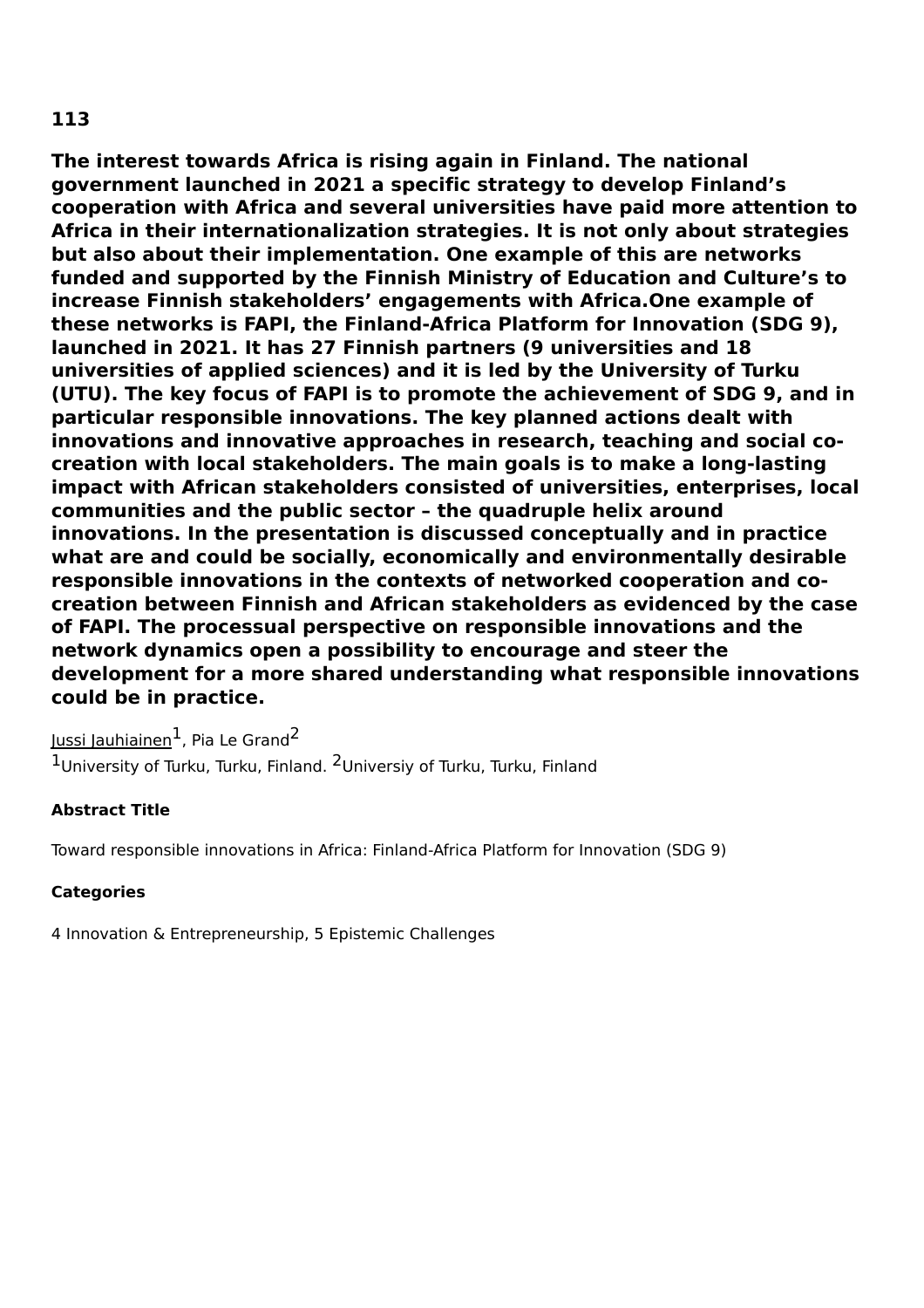**In our presentation we discuss the concept of sustainable education from a South African and Norwegian point of view. We examine and compare curricula from both South Africa and Norway, and discuss our findings. However, we share a common definition of sustainable education, i.e., actions, e.g. supervision, training and teaching, which are guided by a double purpose interrelated to person and world (Klafki, 2001; Kemmis & Edwards-Groves, 2018). On the one hand, there is pedagogy for what is good for each person, and on the other hand, there is pedagogy for what is good for humankind (Kemmis, 2012). It is about living well in a world worth living in (ibid.). This definition opens up for multiple challenges that we wish to discuss from a South African and Norwegian point of view. On the personal side of the double purpose it is about establishing an ego, becoming a self. This is part of livelihood as egoism helps with the survival of the individual. However, egoism is not just a matter of survival, but also key to what makes human existence human, that is, that we exist as selves, have an awareness of this, and are able to actively engage with our being-self. The other side of the coin is when the interest in the self threatens the existence of other selves and, on a grander scale, threatens the ecological conditions under which human beings can exist in the first place (Saeverot, 2021).**

Siv Yndestad Borgen $^1$ , Herner Saeverot $^1$ , Nomkhosi Nzimande $^2$ , Samukelisiwe Mngomezulu $^2$ 1Western Norway University of Applied Sciences, Bergen, Norway. <sup>2</sup>UKZN School of Education, Durban, South Africa

## **Abstract Title**

Sustainable Education for the Good of Humankind

## **Categories**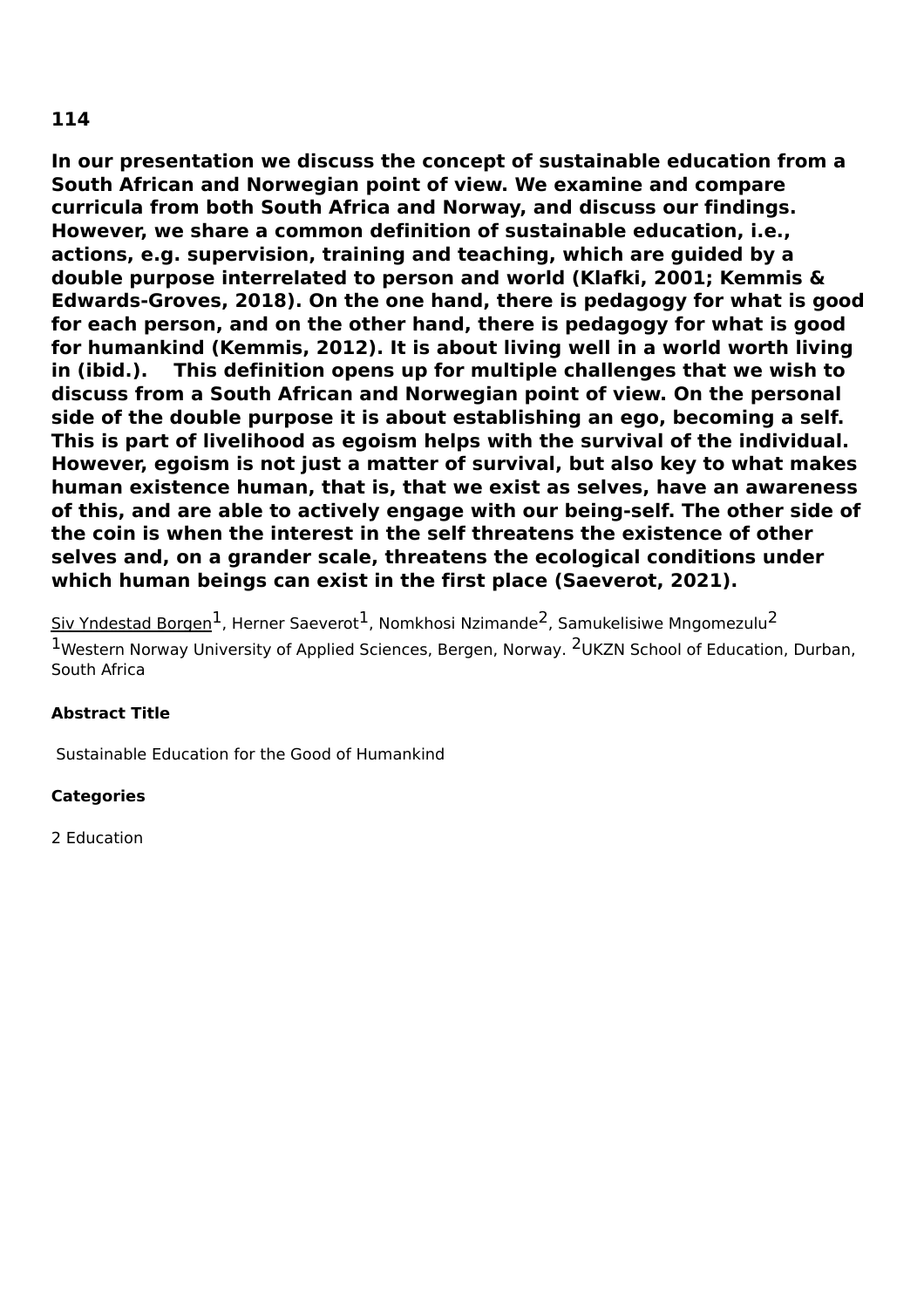**Kofi Annan, former Secretary General of the United Nations said that "Our biggest challenge in this new century is to take an idea that seems abstract – sustainable development – and turn it into a reality for all the world's people."In 2020 the Namibia University of Science and Technology introduced a new core institutional course called "Sustainability and Development" as a compulsory course as part of all Bachelor programmes across six faculties. The motivation for this course was to create awareness on pertinent aspects of the United Nations Sustainable Development Goals (SDG) as well as to reinforce students' analytical, synthesis and problemsolving skills on national and international contemporary issues like the economy, ethics, social-, political issues and technology.Scott (2002) indicates that educators have 4 kinds of responsibilities towards learners. (1) Understand why they need to be aware of SDGs; (2) Use appropriate pedagogy for active engagement with issues; (3) Help learners gain plural perspectives; (4) Encourage learners to continue thinking about such issues beyond the formal education (Scott, 2002).The course "Sustainability and Development" was completed by one cohort of students (3 000 students), and the researcher aims to determine whether the educators in this course were able to achieve the 4 kinds of responsibilities that Scott (2002) mention, in relation to the SDGs. The researcher will make use of qualitative research and analysis where surveys and focus group sessions will inform the findings.**

Michelle Maree

Namibia University of Science and Technology, Windhoek, Namibia

### **Abstract Title**

SDGs embedded in the University Curriculum: A Case Study from the Namibia University of Science and Technology.

### **Categories**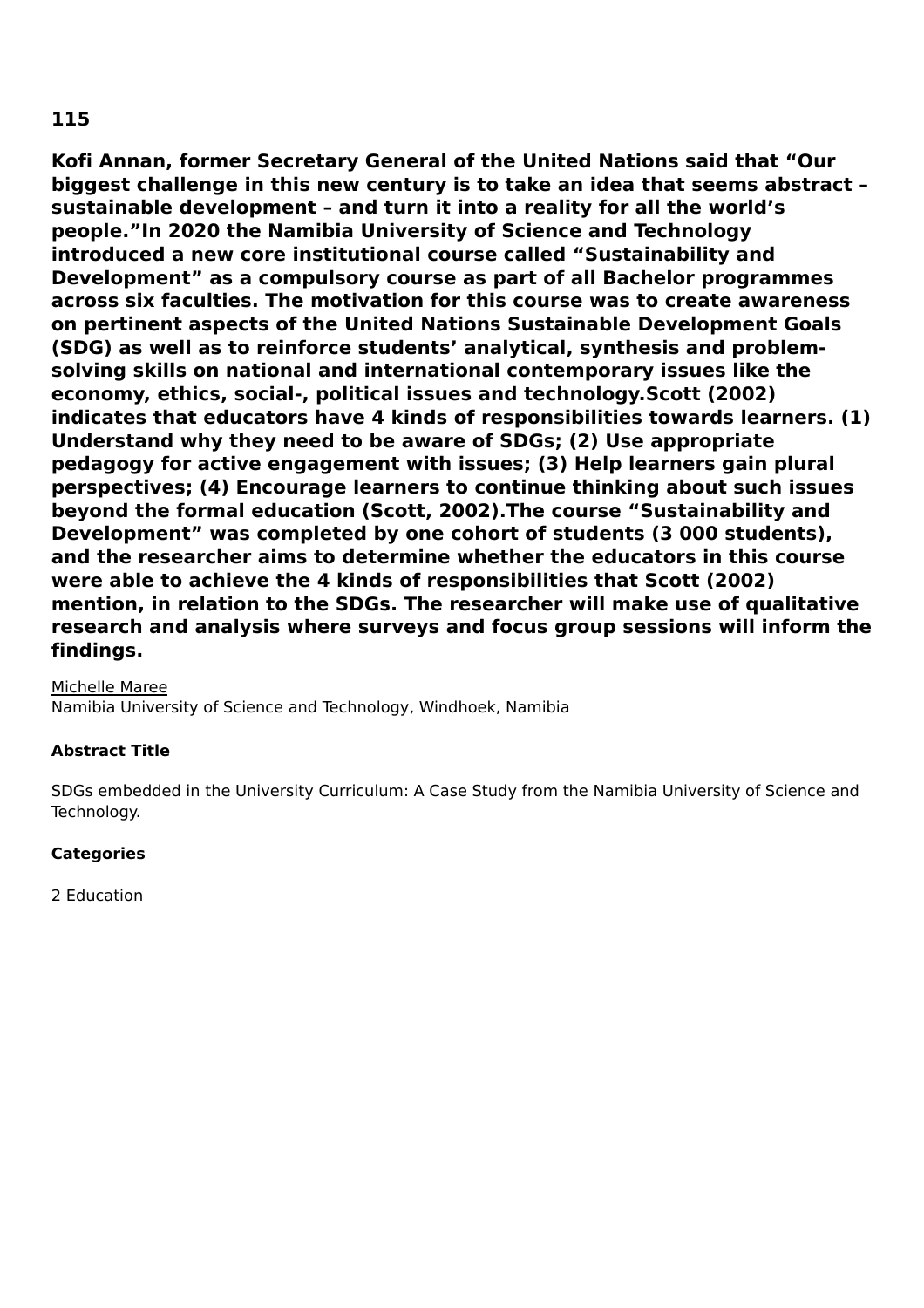**Working in the Informal Labour Market (ILM) can be a vulnerable time for pregnant women and new mothers, however, some can do well despite the working conditions. The majority of ILM workers are not provided with social protections (e.g. paid maternity leave). These characteristics of the ILM put pregnant women at a greater risk to suffer from antenatal and postnatal depression. However, despite these challenging conditions, some new mothers can maintain positive health outcomes. This study aimed to explore and understand how informally-working women comprehend their situations, how they portray their problems, which resources they utilize, and what they perceive as meaningful. The latter aspects provide important information on the strength of their sense of coherence and if it links to better coping ability. This study adopted a qualitative approach, exploring the subjective experiences of informally-working women and how it impacted their mental well-being. Pre and post interviews for nine participants were analyzed.The findings indicated that informally-working women understood that their work was vital to secure before giving birth, as they were frequently the primary breadwinners for the family. Participants expressed experiencing numerous challenges before and after childbirth which they managed by relying on support networks at their workplaces and from their immediate families. The desire to deliver a healthy newborn was a strong motivational experienced by participants. Overall, this study concludes that some participants revealed a stronger sense of coherence, which positively contributed to health and mental well-being.**

Nadine Dankwart University of Bergen, Bergen, Norway

### **Abstract Title**

Exploring the sense of coherence of women who are active in the informal labour market

### **Categories**

3 Health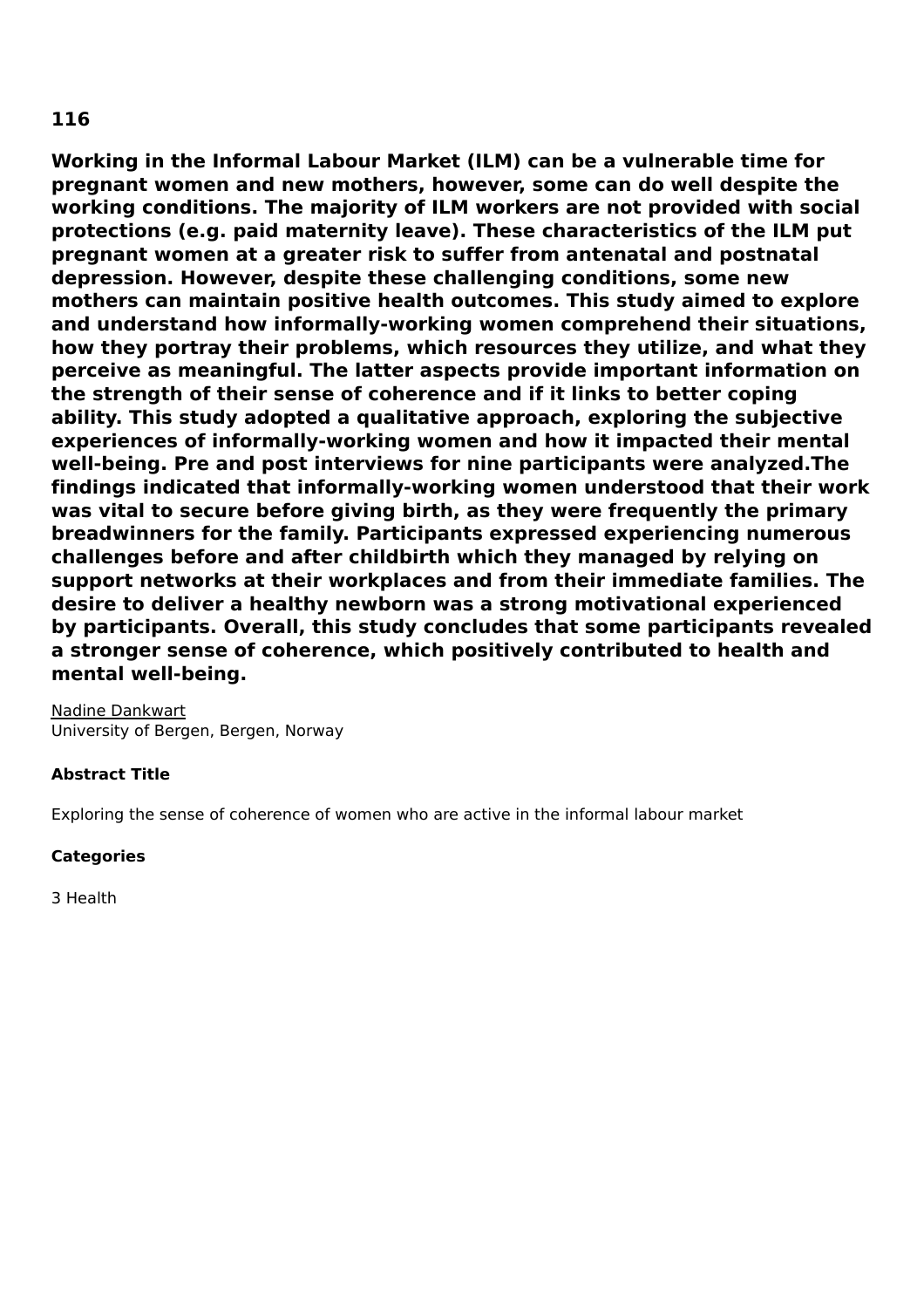**Like many other countries in Sub-Saharan Africa, Zambia is a multilingual country. English is the official language, and the Education Act of 2013 states one of the seven regional language to be used as medium of instruction during the first four years of primary school. Many learners, however, speak one of the about 70 Bantu languages or dialects, and not always the regional language. This linguistic and educational context requires linguistic awareness and acuity in the teacher. The research question guiding our research is: How do pre-service teachers reflect on the challenges of translations from English into local languages?The data for this study is collected at Kitwe College of Education as part of the NORPART project Literacy Education in Multilingual Settings with the University of Zambia and Inland Norway University as partners. 33 students translated a short text in English to their local language and 26 students filled in a questionnaire where they commented on the translations.Preliminary findings suggest that the pre-service teachers focus on vocabulary and semantic varieties in the local languages but have a limited repertoire when discussing other linguistic traits and differences between the local languages and English. They pay much attention to differences in pronunciation that stem from regional varieties without being very specific on the relation to orthography. The translation task seemed to stimulate the students' reflections on local languages and offers a potential for addressing linguistic awareness in teacher education in multilingual settings.**

Anne Marit V. Danbolt<sup>1</sup>, David Sani Mwanza<sup>2</sup>, <u>Espen Stranger-Johannessen</u><sup>1</sup> <sup>1</sup>Inland Norway University of Applied Sciences, Hamar, Norway. <sup>2</sup>University of Zambia, Lusaka, Zambia

### **Abstract Title**

Zambian pre-service teachers reflecting on translations and language differences

### **Categories**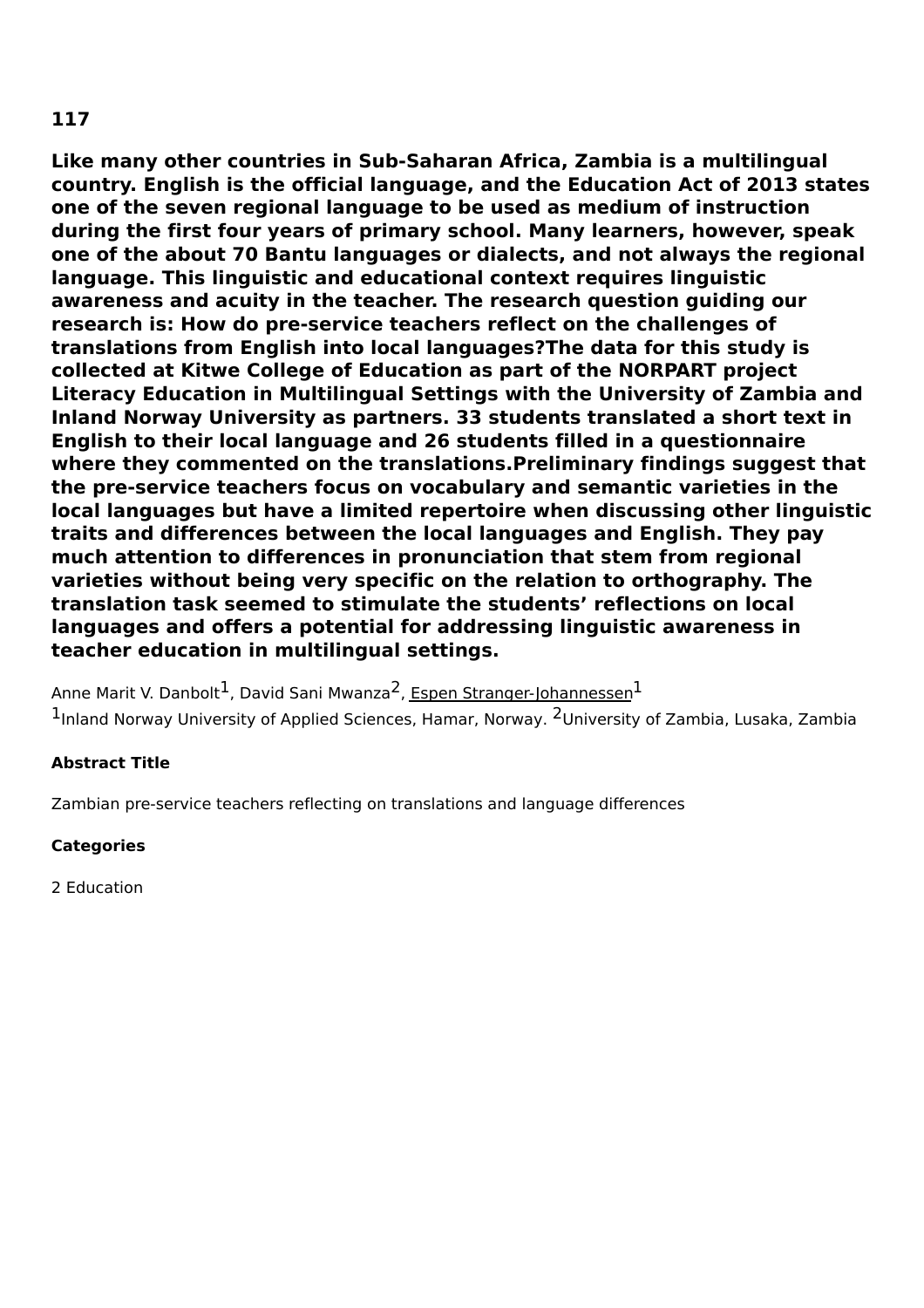**The attainment of the Sustainable Development Goals (SDGs) by 2030 is a global imperative. The year 2019 marked the 25 th anniversary of the groundbreaking International Conference on Population and Development (ICPD), which took place in Cairo in 1994. At the Cairo conference, 179 governments adopted a Programme of Action (PoA), recognizing that reproductive health, women's empowerment, and gender equality are the pathway to sustainable development. In order to achieve the goal of gender equality, there is growing realization that respecting everyone's rights to sexual and reproductive health is of paramount importance. This foregrounds the importance of Comprehensive Sexuality Education (CSE) towards the attainment of universal sexual and reproductive health. Thus, this presentation focuses on the need for sexuality education to drive the agenda for sustainable communities and the achievement of the SDGs. Using experiences from Norway and Southern Africa, it highlights the current challenges towards sexuality education in schools and how these can be overcome. It also brings forth the need for changed laws supporting the rights of women and girls to sexual and reproductive health. Finally, it discusses how communities that embrace CSE can be enabled to reach a state of equitable treatment of all.**

## Mathabo Khau<sup>1</sup>, Bjørn-Henrik Johannessen<sup>2</sup>

1Nelson Mandela University, Port elizabeth, South Africa. <sup>2</sup>University of Tromsø, Tromsø, Norway

### **Abstract Title**

Comprehensive Sexuality Education as a tool towards Gender Equality and sustainable futures

### **Categories**

3 Health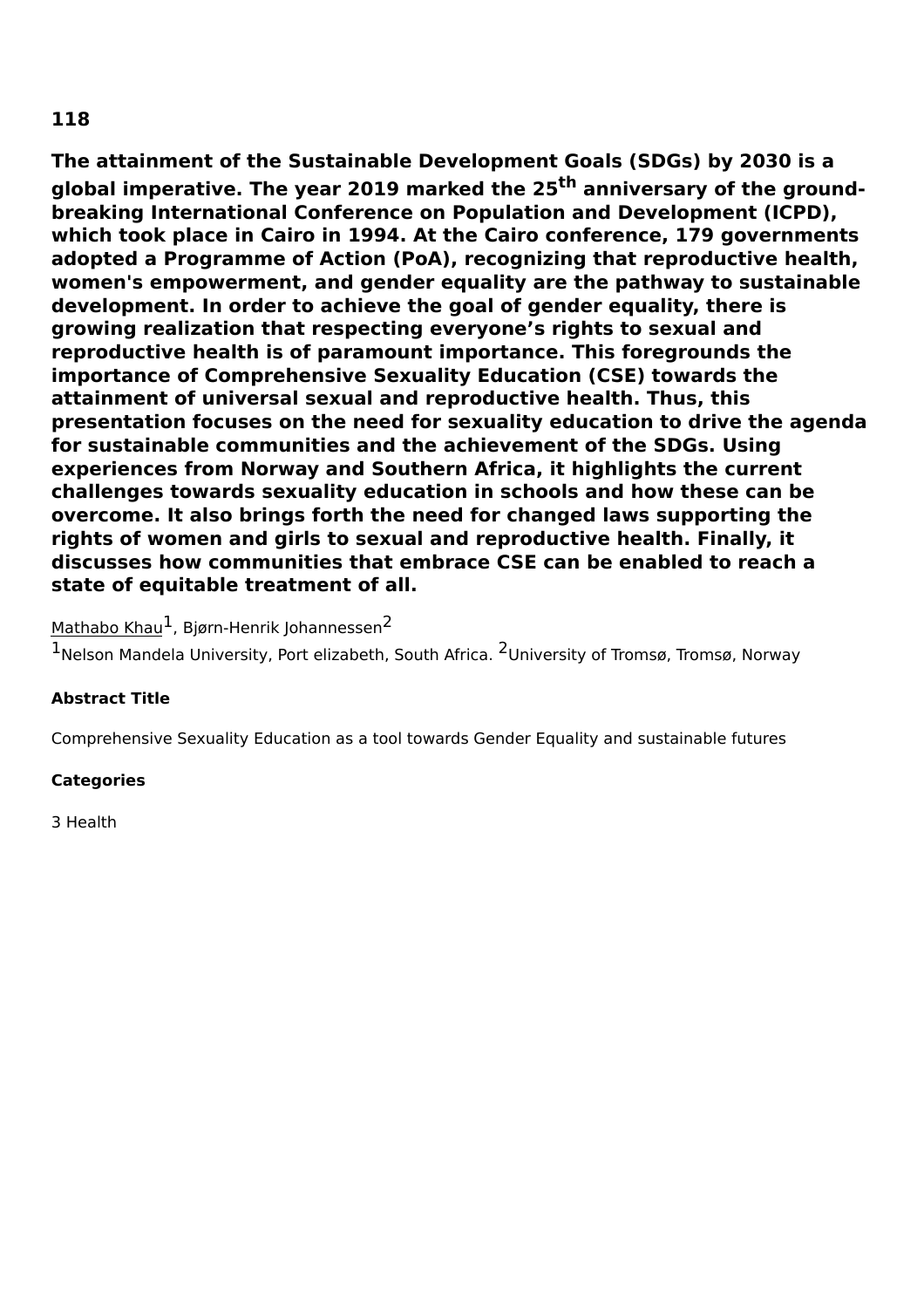**The Coronavirus pandemic has turned the world upside down. Countries around the world including South Africa went into strict lockdown to contain the spread of the virus and prepare health care systems. However, historical issues related to public health care infrastructure and capacity has exacerbated the challenges facing the South African government with respect to dealing with the Coronavirus pandemic. Prior to the pandemic, access to public health care services was already hugely problematic. The authors relied on the New Public Management paradigm to contextualize the changes initiated in the public health sector towards the improvement of service delivery to patients. The lack of investment in skills development in this regard, potentially jeopardizes the inherent benefit of adopting some of the principles of the paradigm. The paper adopts a mixed method approach that includes the administration of semi-structured interviews with management, focus group discussions with nurses and a survey questionnaire with public health care professionals that included medical doctors. The Focus Groups were organized into manageable groups of not more than 12 participants. Research findings reveal that employees in Limpopo health service in South Africa are not receiving training or skill development programs, as required by the training policy. It seems that the reason for the lack of investment is the lack of resources such as finance. Furthermore, the findings suggest that a lack of staff prevents health professionals from attending training and skills development initiatives, since in their absence there would not be sufficient staff to deal with patients.**

Mulalo Nefale, michelle Esau University of the Western Cape, Cape Town, South Africa

## **Abstract Title**

THE IMPACT OF COVID-19 ON TRAINING AND SKILLS DEVELOPMENT IN THE SOUTH AFRICAN PUBLIC HEALTH CARE SECTOR

### **Categories**

3 Health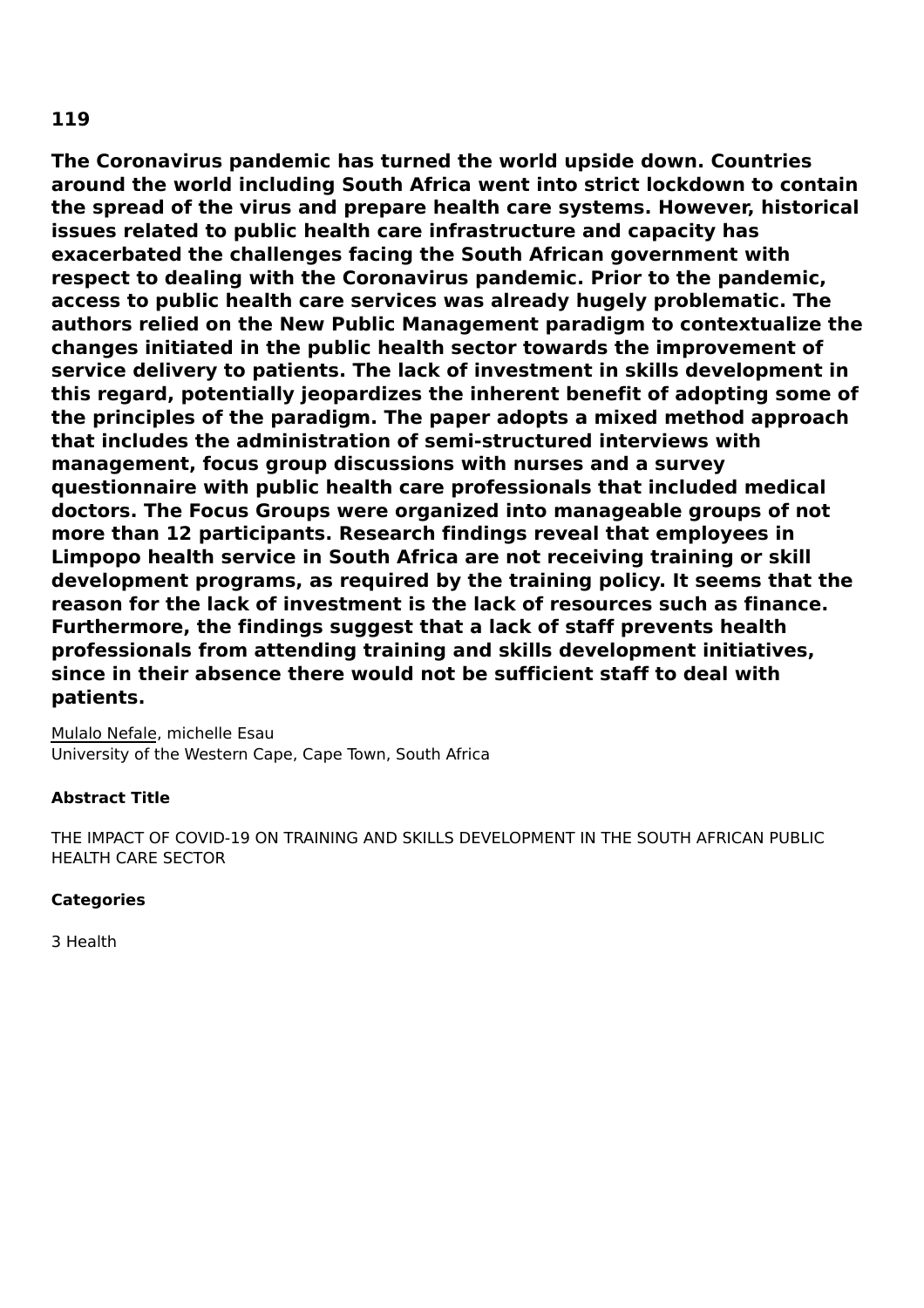**Based on the book "Indigenous knowledges and the sustainable development agenda." edited by Anders Breilid and Roy Krøve (Routledge 2020)l, and the book Sharing Knowledge Transforming Societies. The Norhed program 2013 -2020, edited by Tor Halvorsen, Kristin Skare Orgeret and Roy Krøvel, we invite a discussion: What does it mean to decolonize epistemology in the times of the SDGs. Is it right as argued by Breilid and Krøvel in the forward to their book that there is a need to expand the discussion of the SDGs beyond the Western paradigm - for example to grasp the role of indigenous knowledge for sustainable development.**

 $\lambda$ nders Breidlid $^1$ , Roy Krøvel $^2$ , Kristin Skare Orgeret $^2$ , Tor Halvorsen $^3$  $1$ OsloMet, Oslo, Norway.  $2$ Oslo Met, Oslo, Norway.  $3$ University of Bergen, Bergen, Norway

## **Abstract Title**

Decolonizing epistemologi - The SDGs a threat to indigenous knowledge?

## **Categories**

5 Epistemic Challenges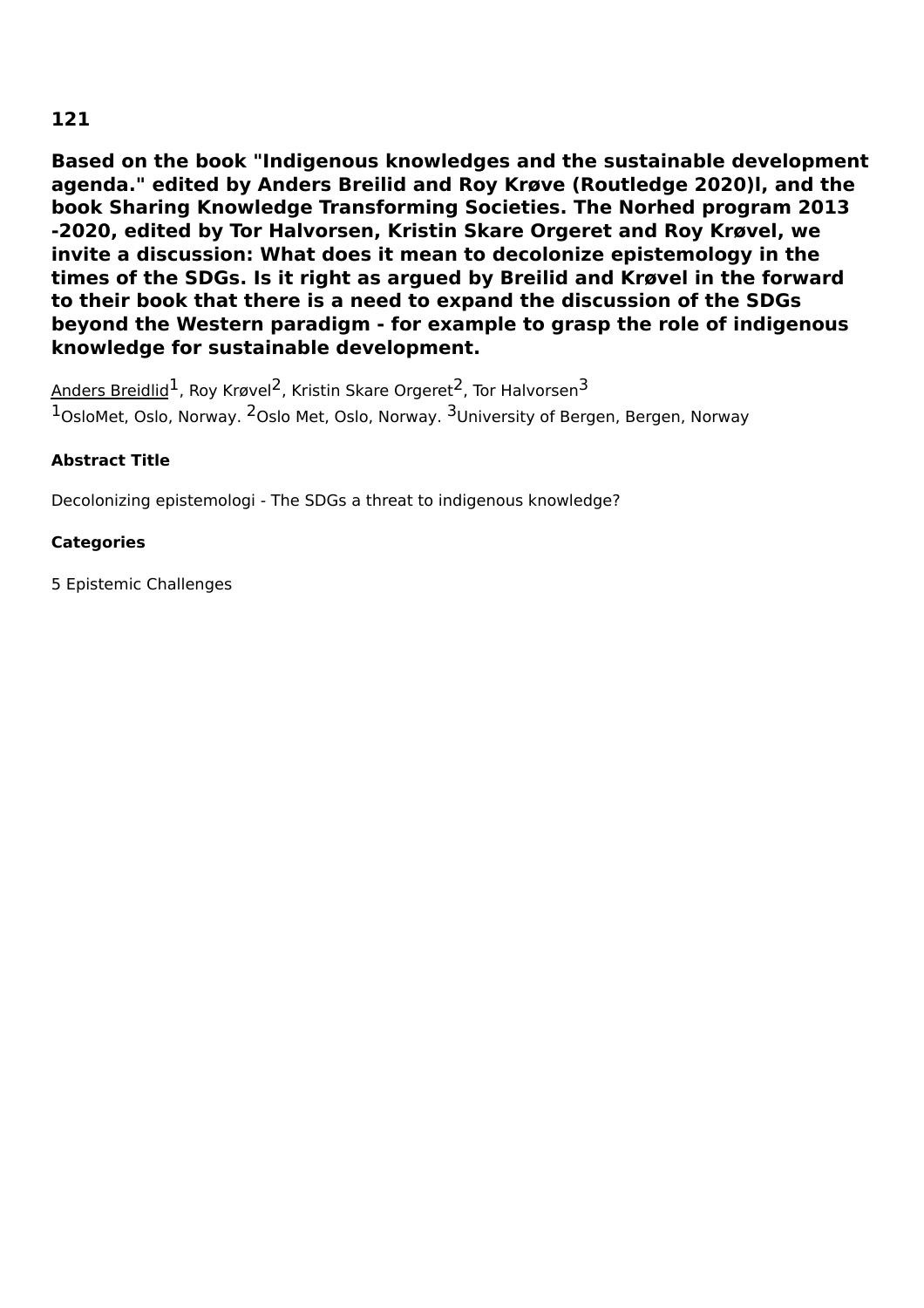**In a time of global climate change how we perceive our water resources is of critical importance. One major issue to our understanding of Africa's rivers is how they have been mapped. Conventional mapping and contemporary wall art approaches show rivers as if they are perennial features when, in fact, substantial areas of the African continent have only intermittent flow in rivers and streams. This paper critiques conventional and contemporary styles and then presents alternative ways to make maps both beautiful works of art and relevant pieces of scientific information. New, hard copy maps, of Africa's rivers will be shown in the presentation complemented with overlays, using the Juxtapose software, in websites. The intention is then to stimulate discussion on how best to use these new resources in our curricula.**

Roderick Fox Rhodes University, Grahamstown, South Africa

## **Abstract Title**

Mapping Africa's Rivers: From Illusion to Art

### **Categories**

1 Climate & Climate impacts, 2 Education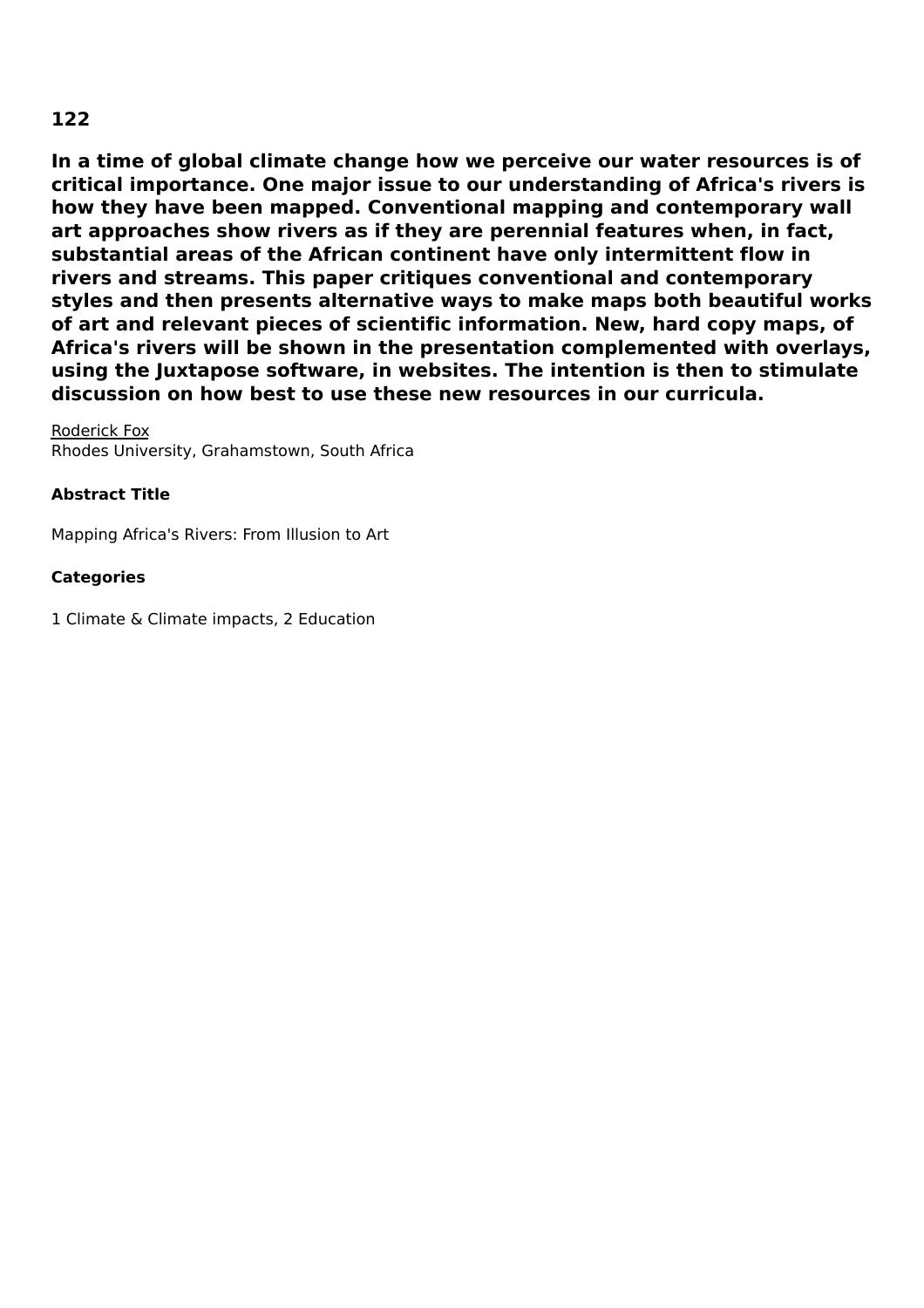**The threat of climate change to rural livelihoods is widely acknowledged. In the former homelands of South Africa, degradation has already compromised the ability of the land to provide food and water, which aggravates further the risks associatd with climate change. This degradation is the long-term result of a complex mix of environmental, social, economic and political forces. To build resilience to climate change requires that both the land and the social system are restored together. This presentation explores the activities and outcomes of two projects situated in the former Transkei Homeland of the Eastern Cape of South Africa. Both were initiated as land restoration projects but have become much broader in their approach, embracing the need to link restoration to improved livelihood options and to build the social capacity of landscape residents to adopt sustainable practices if they are to protect their future in a world of changing climate. Here we present some of the practices being adopted through the voices of village residents who are actively engaged in one of the two projects, and reflect on the long-term viability for climate change resilience.**

## <u>Kate Rowntree</u> $^1$ , Helen Fox $^2$

 $1$ Rhodes University, Grahamstown, South Africa.  $2$ WWWildFox Hill Enterprises, Hogsback, South Africa

## **Abstract Title**

Building resilience to climate change through restoration of the social ecological system

### **Categories**

1 Climate & Climate impacts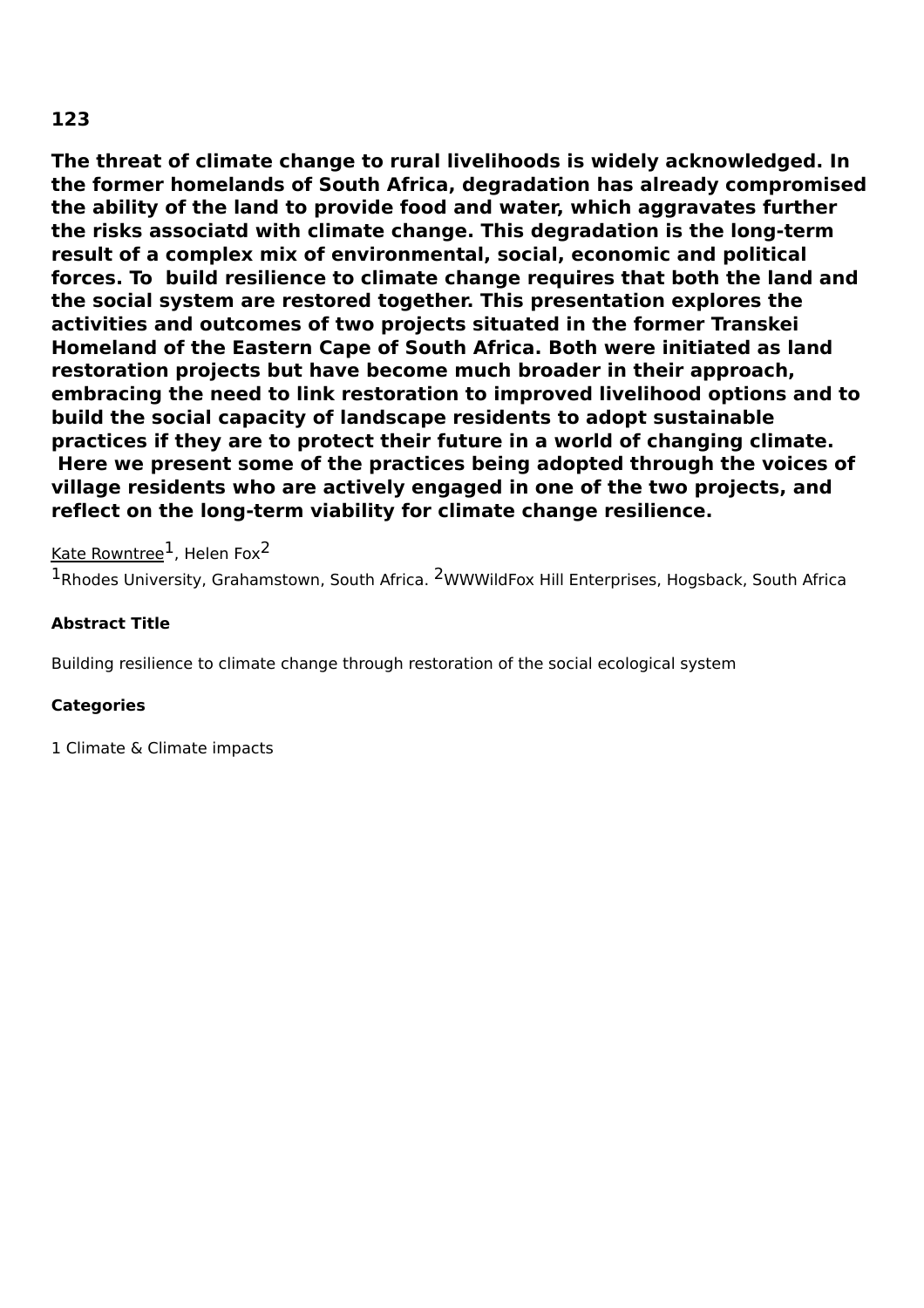**This paper reports on a project involving teacher trainees in Higher Education using literary texts to develop awareness of environmental issues in the English language classroom through dialogue in literature circles. As a response to the UN's agenda 2030 and the OECD's The Future of Education and Skills Education <sup>2030</sup> (OECD, 2018a), curricula in higher education and schools across the world are up for revision to meet the current global environmental and climatic challenges. The aim of the project was to develop and implement a new methodology for conducting ecocritical dialogues, particularly in literature studies in the new, Norwegian five-year teacher training master programme. In the UN's Sustainable Development Goal (SDG) 4.7, which states that by 2030 all nations must "ensure that all learners acquire the knowledge and skills needed to promote sustainable development" (United Nations). Developing new teaching practices are thus highly significant to the implementation of SDG 4.7, may be approached in a range of different ways. The research question is: How can reading and engaging in ecocritical dialogues discussing children and young adult literary texts foster eco-citizens? Texts used were David Almond's The Savage, and Marsden and Tan's The Rabbits. Findings show that the adapted roles increase awareness of environmental issues. The project is part of an ongoing research project "Nature in children's literature and culture."**

#### Hege Emma Rimmereide

Western Norway University of Applied Sciences, Bergen, Norway

### **Abstract Title**

Developing eco-citizens through ecocritical dialogues

### **Categories**

2 Education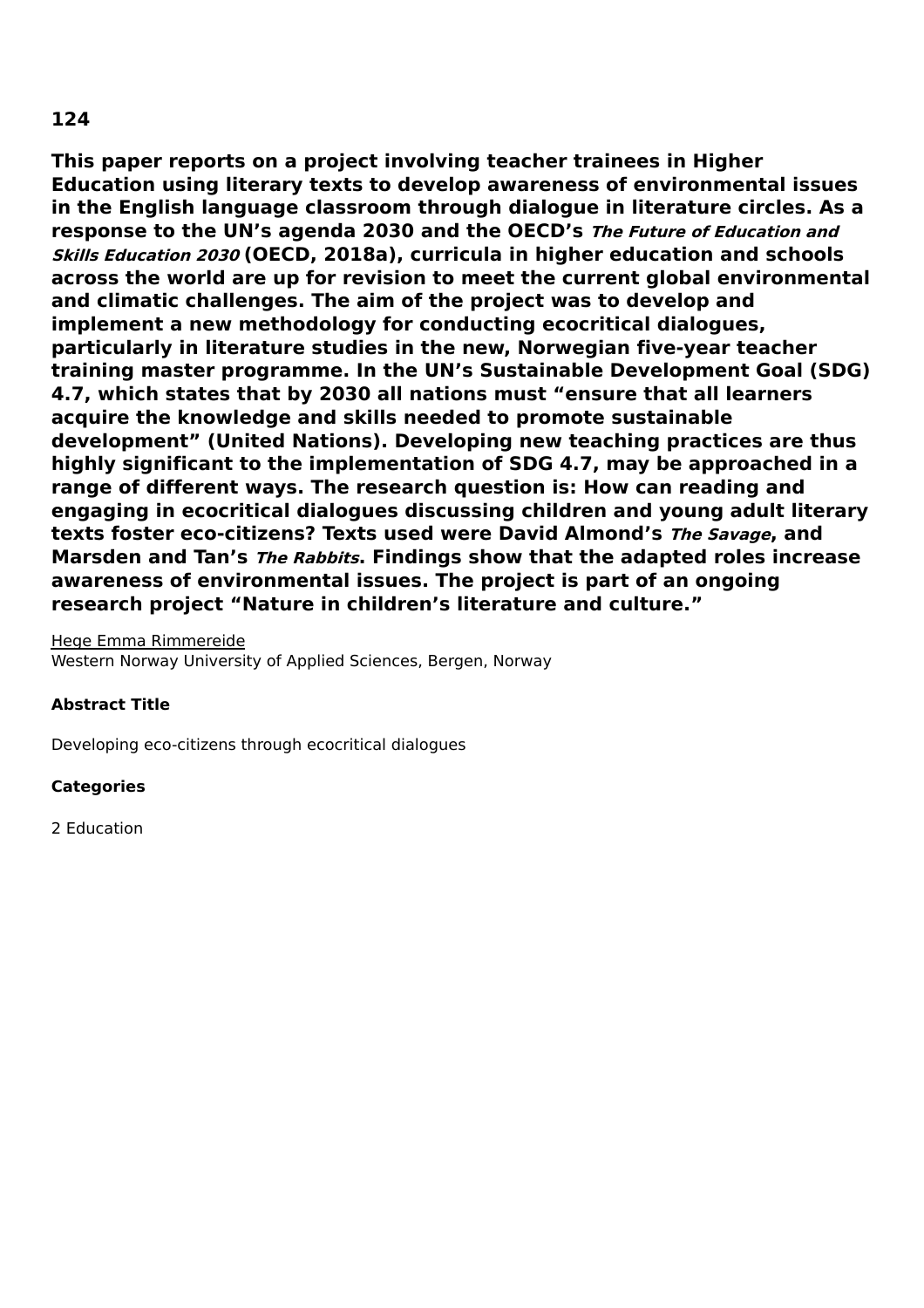**The Covid-19 pandemic has impacted the most poor and vulnerable across the globe. In the North, individuals in the service industry, needing to maintain daily contacts in order to make a living are most at risk. In the South, informal workers have the same challenge – conflict between the need to earn a living and protecting themselves from infection. This presentation brings together two studies from the North and South: on platform workers (Uber and food delivery companies) with uncertain labour protection from Finland; and people living in poverty, mainly relying on informal work in South Africa. Both populations have uncertain access to social protection, and therefore the limited ability to distance even when symptomatic with Covid-19. The presentation draws from qualitative research conducted among these populations in both settings, highlighting similarities and contrasts between both settings.**

## Salla Atkins<sup>1</sup>, Lieve Vanleeuw<sup>2</sup>

<sup>1</sup>Tampere University, Tampere, Finland. <sup>2</sup>South African Medical Research Council, Cape Town, South Africa

### **Abstract Title**

Covid and social protection in the North and South: Examples concerning key populations

### **Categories**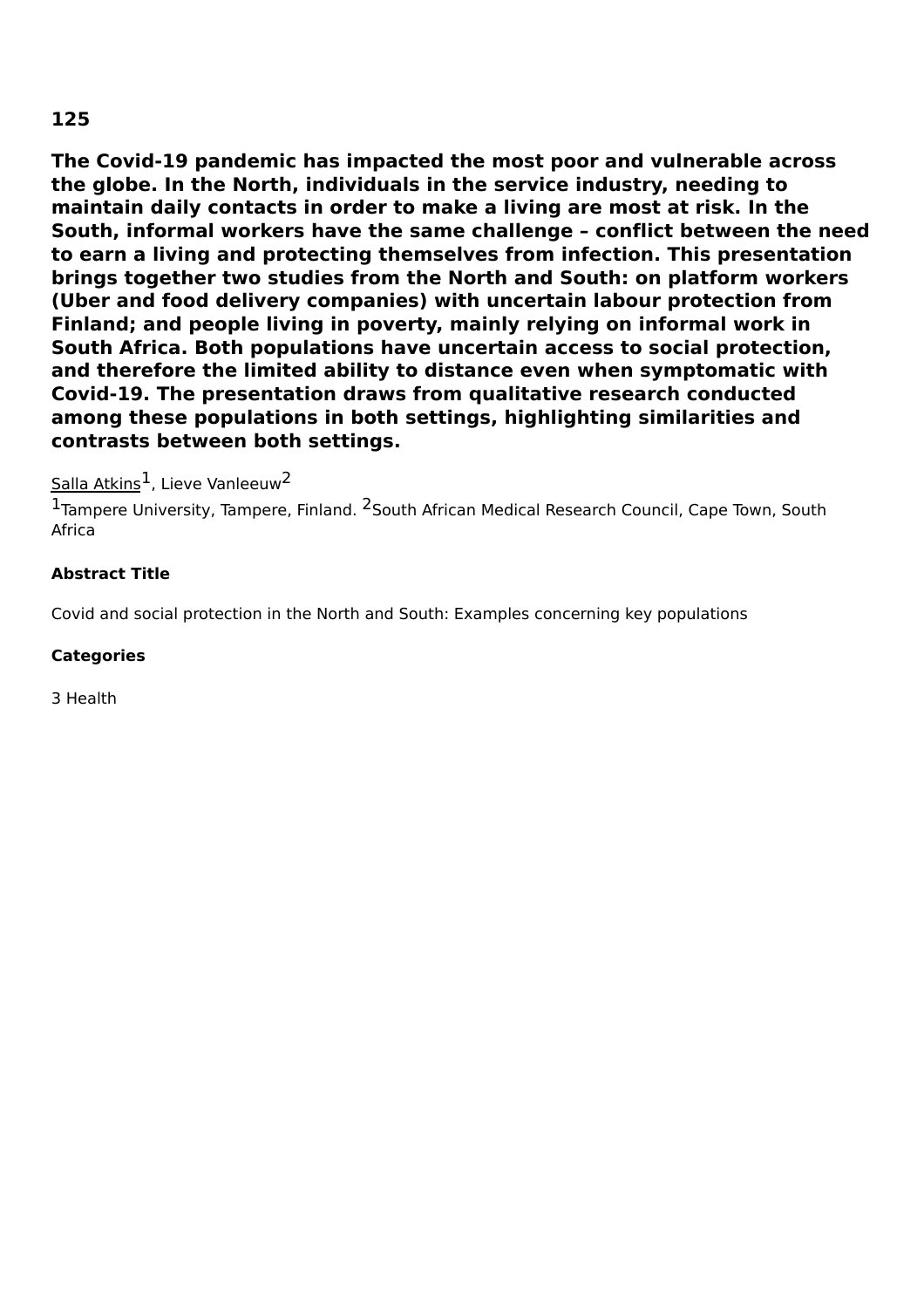**In Africa, accelerating urbanization supports the economic development, but low quality of infrastructure and urban planning hinder the positive socioeconomic impacts of the process. Negative externalities of agglomerating population exceed its benefits (African Development Bank 2016). Africa's need to create urban economic agglomerations to support three times the current population in 2050 represents a systemic problem (UN-HABITAT 2015) as rapid urban growth will take place in a largely unplanned manner (African Development Bank 2016). Urbanization generates a considerable opportunity for several industries to grow in Africa, including construction and civil engineering, architecture and town planning, manufacturing of products related to housing and urban infrastructure, and so forth. However, many countries fail to grab this opportunity because of many reasons. Often materials, labor and competences are imported and consequently have a limited impact on industrial capabilities and local wellbeing. This paper focuses on a sustainable transformation of urbanization. We have finished a 2,5-year research project that aimed at fostering a systemic transformation of African urban development and housing through a piloting and implementation of a developed holistic concept. In addition, new similar projects are about to be launched.**

Mika Kautonen Tampere University, Tampere, Finland

### **Abstract Title**

Building international innovation ecosystem for sustainable settlements in Southern Africa.

### **Categories**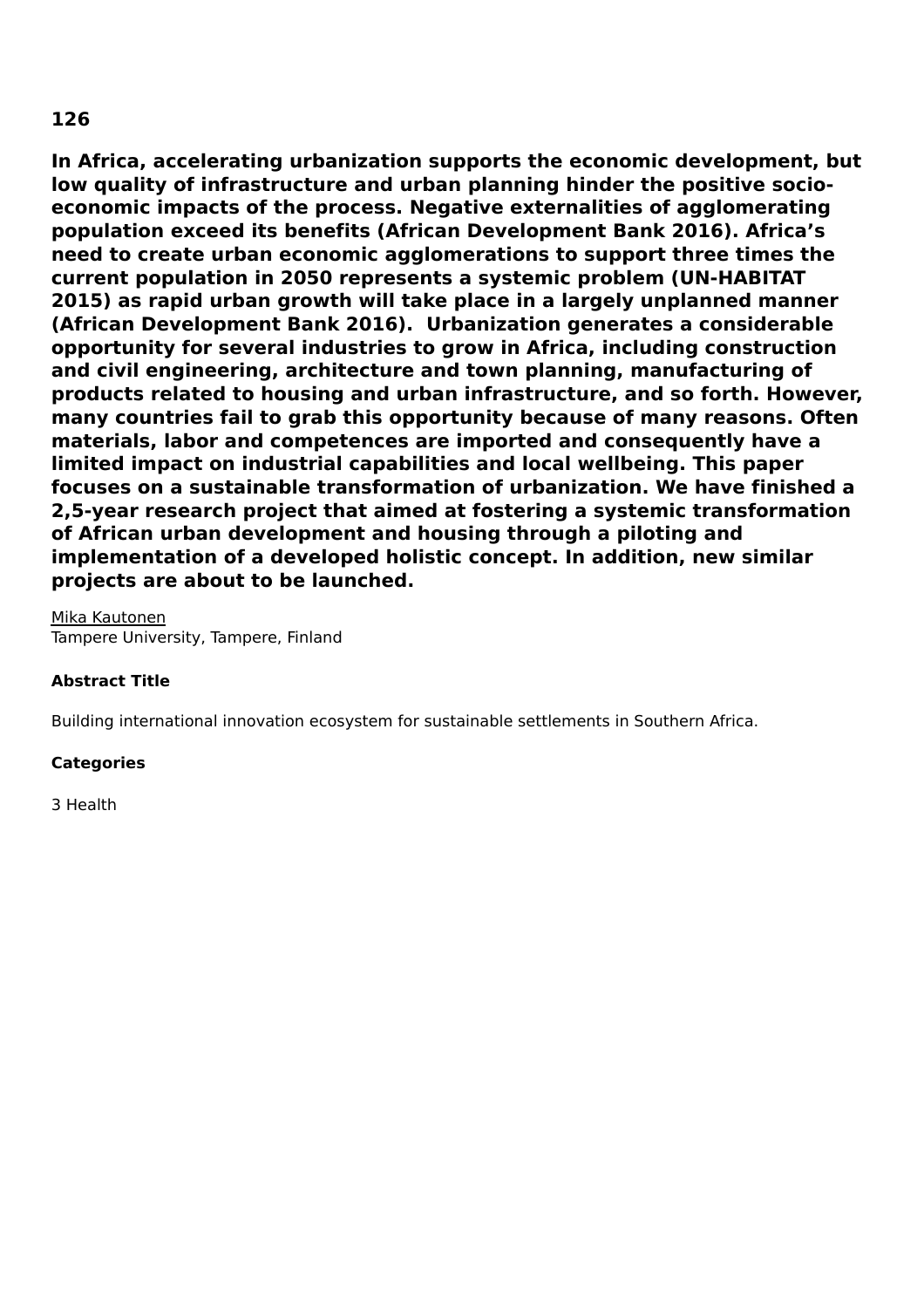**Behavioural science research in a developing world context involves unique methodological and logistical challenges and requires cognisance of local sensitivities. This paper discusses the ethical, logistical, and methodological problems encountered during the conduct of a study with survivors of human rights violations in South Africa. Research practices such as subject recruitment, negotiating language and literacy, and other methodological concerns are considered in the context of post-apartheid South Africa. The legacy of the Truth and Reconciliation Commission is also addressed in terms of the manner in which it affects the conduct of research. Finally, the manner in which research into highly politicised traumatic events is affected by the South African social and historical context is examined and recommendations are offered for behavioural science research in developing countries.**

Ashraf Kagee

Stellenbosch University, Stellenbosch, South Africa

### **Abstract Title**

Conducting research with former political detainees

### **Categories**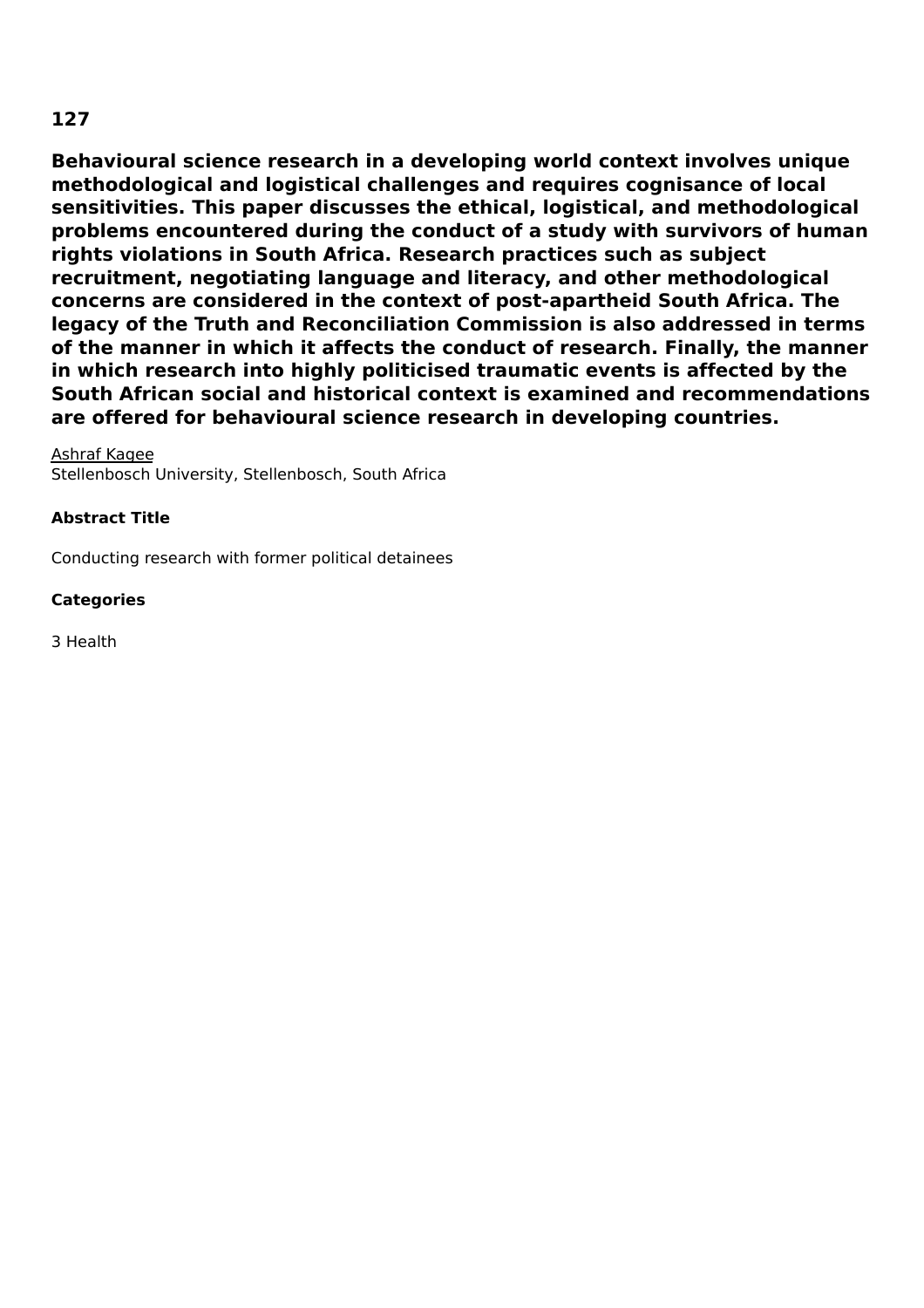**Most research on persons subjected to physical torture for political reasons has framed this experience as traumatic, with the sequelae approximating the diagnostic criteria of posttraumatic stress disorder (PTSD). However, responses to checklists, questionnaires, and structured interview schedules may reflect the effect of demand characteristics more than the actual concerns of respondents. In this paper I will report on a qualitative study of the chief concerns of former political detainees in South Africa. Rather than reflecting only a trauma discourse, participants' narratives included concerns such as somatic problems, economic marginalization, non-clinical emotional distress, and dissatisfaction with the present political dispensation in South Africa. Respondents also expressed concerns that reflected symptoms of traumatization, but these were less salient in comparison with the other themes that emerged. These data suggest that a model of trauma and the diagnostic category of PTSD may be less appropriate than suggested by most of the literature in accounting for the concerns of many South African former political detainees. The paper critiques the hegemony of the psychiatric model of traumatization in conceptualizing the needs of former detainees, and suggests an alternate perspective that is broader and more inclusive than a psychiatric paradigm.**

Ashraf Kagee Stellenbosch University, Stellenbosch, South Africa

### **Abstract Title**

Conducting research with former political detainees

### **Categories**